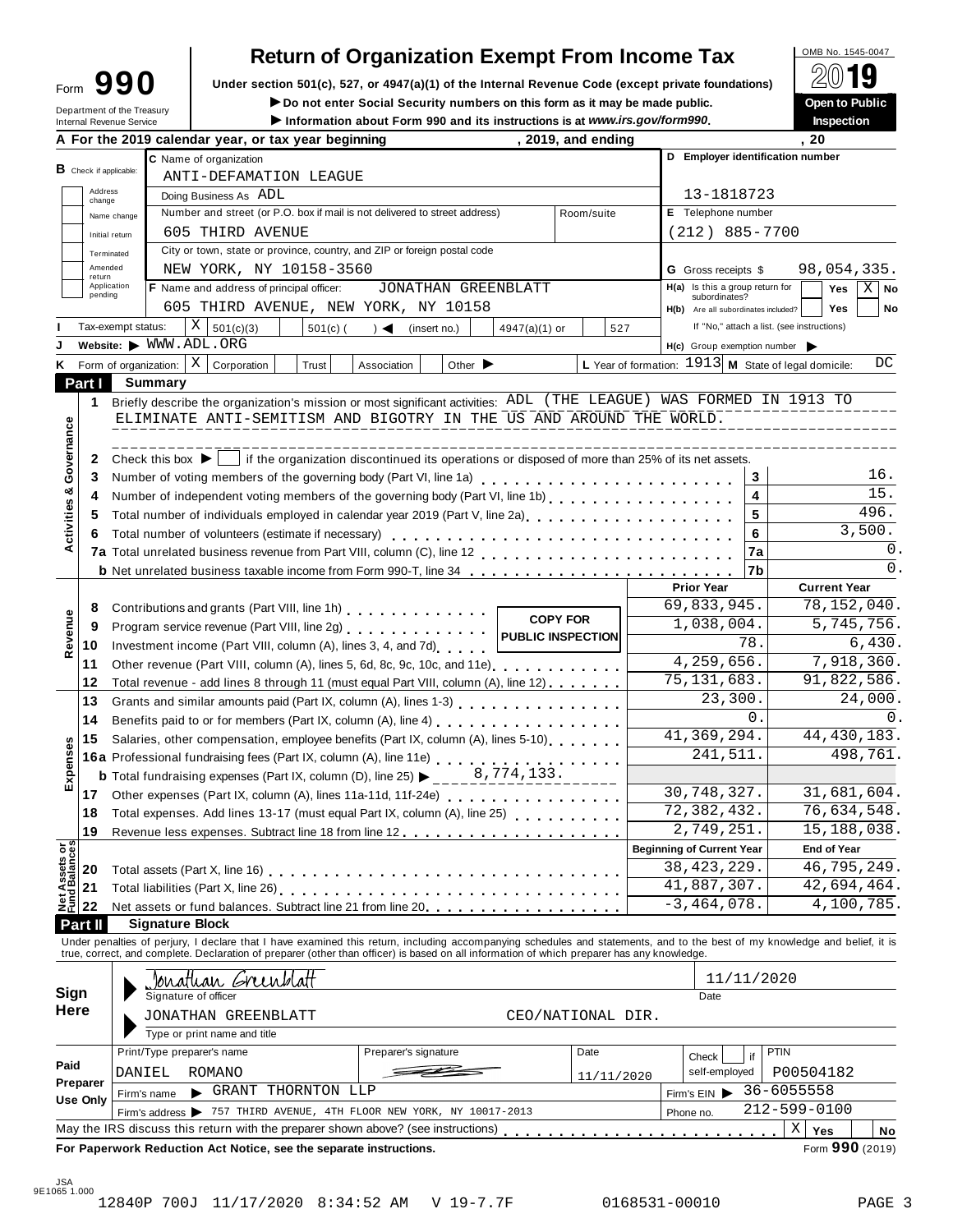|                                                                                                                                                                                                                                                                                                                                                     | Page 2<br>Form 990 (2019)                                                        |
|-----------------------------------------------------------------------------------------------------------------------------------------------------------------------------------------------------------------------------------------------------------------------------------------------------------------------------------------------------|----------------------------------------------------------------------------------|
|                                                                                                                                                                                                                                                                                                                                                     | <b>Statement of Program Service Accomplishments</b><br>$X \mid$ No<br><b>Yes</b> |
|                                                                                                                                                                                                                                                                                                                                                     |                                                                                  |
|                                                                                                                                                                                                                                                                                                                                                     |                                                                                  |
|                                                                                                                                                                                                                                                                                                                                                     | ADL (THE "LEAGUE") IS THE LEADING ANTI-HATE ORGANIZATION. FOUNDED IN             |
|                                                                                                                                                                                                                                                                                                                                                     | 1913 IN RESPONSE TO AN ESCALATING CLIMATE OF ANTI-SEMITISM AND                   |
|                                                                                                                                                                                                                                                                                                                                                     | BIGOTRY, ITS TIMELESS MISSION IS TO PROTECT THE JEWISH PEOPLE AND TO             |
|                                                                                                                                                                                                                                                                                                                                                     | SECURE JUSTICE AND FAIR TREATMENT FOR ALL.                                       |
| <b>Part III</b><br>1 Briefly describe the organization's mission:<br>2 Did the organization undertake any significant program services during the year which were not listed on the<br>If "Yes," describe these new services on Schedule O.<br>3 Did the organization cease conducting, or make significant changes in how it conducts, any program |                                                                                  |
|                                                                                                                                                                                                                                                                                                                                                     |                                                                                  |
|                                                                                                                                                                                                                                                                                                                                                     | Yes<br>No                                                                        |

If "Yes," describe these changes on Schedule O.

**4** Describe the organization's program service accomplishments for each of its three largest program services, as measured by expenses. Section 501(c)(3) and 501(c)(4) organizations are required to report the amount of grants and allocations to others, the total expenses, and revenue, if any, for each program service reported.

| 4a (Code:<br>) (Expenses $\$\$ 23,894,573. including grants of $\$$  | l (Revenue \$ | 5,463,139. |
|----------------------------------------------------------------------|---------------|------------|
| REGIONAL OPERATIONS - SUPERVISES AND COORDINATES THE LEAGUE'S        |               |            |
| COAST-TO-COAST NETWORK OF REGIONAL AND SATELLITE OFFICES IN THE      |               |            |
| UNITED STATES. EACH REGIONAL OFFICE CARRIES OUT THE LEAGUE'S         |               |            |
| AGENDA IN ITS DESIGNATED GEOGRAPHIC AREA. THE REGIONAL OPERATIONS    |               |            |
| DIVISION IS CHARGED WITH COORDINATING THE WORK OF THE REGIONAL       |               |            |
| OFFICES WITH THE<br>WORK OF THE NATIONAL PROFESSIONAL STAFF IN ORDER |               |            |
| TO EFFECTIVELY CARRY OUT ADL'S MISSION. THE REGIONAL OFFICES         |               |            |
| SUPPORT THE NATIONAL DECISION-MAKING PROCESS WITH LOCAL              |               |            |
| PERSPECTIVES, PRIORITIES AND INPUT. THE FIELD STAFF AND VOLUNTEER    |               |            |
| LEADERS REACH OUT TO BOTH THE LOCAL JEWISH AND GENERAL COMMUNITIES   |               |            |
| THROUGH ADL PROGRAMS. (CONTINUED IN SCHEDULE O.)                     |               |            |

| 4b (Code:<br>) (Expenses $\$\$ 12,105,667. including grants of $\$\$ 24,000. ) (Revenue $\$$ |  | 50,060. |  |  |  |  |  |  |  |
|----------------------------------------------------------------------------------------------|--|---------|--|--|--|--|--|--|--|
| CEN OF TECHNOLOGY & SOCIETY - IN A WORLD RIDDLED WITH CYBERHATE,                             |  |         |  |  |  |  |  |  |  |
| ONLINE HARASSMENT, AND MISUSES OF TECHNOLOGY, THE CENTER OF                                  |  |         |  |  |  |  |  |  |  |
| TECHNOLOGY AND SOCIETY (CTS) SERVES AS A RESOURCE TO LEGISLATORS,                            |  |         |  |  |  |  |  |  |  |
| JOURNALISTS, UNIVERSITIES, COMMUNITY ORGANIZATIONS, AND TECH                                 |  |         |  |  |  |  |  |  |  |
| PLATFORMS AND ANYONE WHO HAS BEEN A TARGET OF ONLINE HATE AND                                |  |         |  |  |  |  |  |  |  |
| HARASSMENT. CTS DEVELOPS PROACTIVE SOLUTIONS AND ADVOCATES FOR                               |  |         |  |  |  |  |  |  |  |
| CHANGE AT ALL LEVELS OF SOCIETY. IT IS A FORCE FOR INNOVATION,                               |  |         |  |  |  |  |  |  |  |
| PRODUCING CUTTING-EDGE RESEARCH TO PROTECT VULNERABLE POPULATIONS,                           |  |         |  |  |  |  |  |  |  |
| INFORM THE PUBLIC, AND ENGAGE YOUTH. CTS BUILDS ON ADL'S CENTURY                             |  |         |  |  |  |  |  |  |  |
| OF EXPERIENCE SECURING THE JUSTICE AND FAIR TREATMENT FOR ALL IN A                           |  |         |  |  |  |  |  |  |  |
| DIGITAL WORLD.                                                                               |  |         |  |  |  |  |  |  |  |

**4c** (Code: ) (Expenses \$ 1,106,954. including grants of \$ ) (Revenue \$ 23,409. ) CENTER ON EXTREMISM - IN ADL'S TRADITION OF CALLING OUT WHAT DIVIDES US AND SHINING A LIGHT ON WHAT CAN UNITE PEOPLE, WE WORK WITH DIVERSE COMMUNITIES AND WITH LAW ENFORCEMENT TO IDENTIFY HATE AND THEN MOBILIZE PEOPLE TO WORK VIGOROUSLY AGAINST IT.

**4d** Other program services (Describe on Schedule O.) (Expenses \$ including grants of \$ ) (Revenue \$ ) 15,692,155. 209,148. **4e** Total program service expenses <br> **4e** Total program service expenses <br> **49**  $\frac{15A}{95102020200}$ [ATTACHMENT 1](#page-59-0) 58,799,349.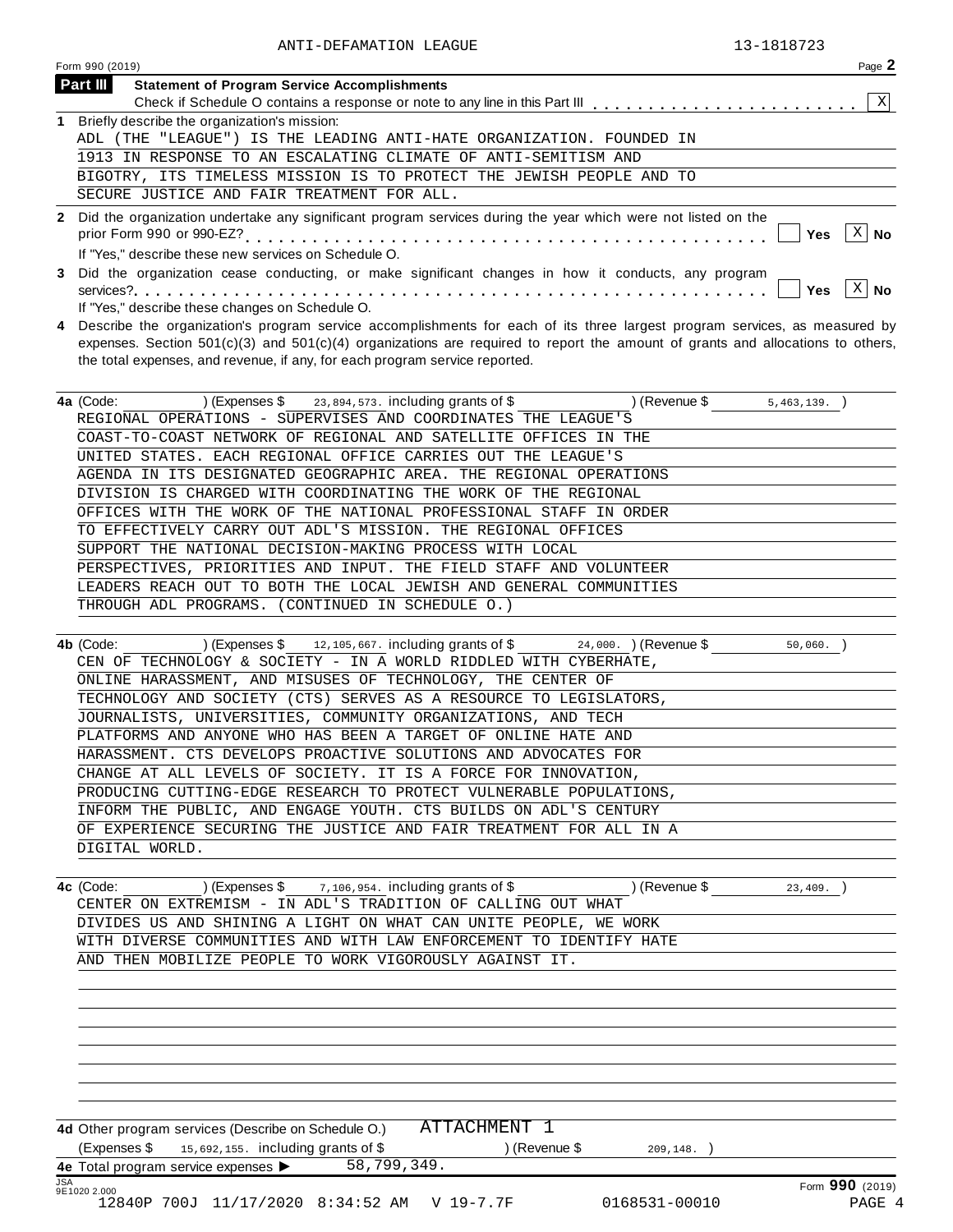ANTI-DEFAMATION LEAGUE 13-1818723

Form <sup>990</sup> (2019) Page **3**

|              | Is the organization described in section $501(c)(3)$ or $4947(a)(1)$ (other than a private foundation)? If "Yes,"       |                 | Yes             | No |
|--------------|-------------------------------------------------------------------------------------------------------------------------|-----------------|-----------------|----|
| 1            |                                                                                                                         | 1               | Χ               |    |
| $\mathbf{2}$ | Is the organization required to complete Schedule B, Schedule of Contributors (see instructions)?                       | $\mathbf{2}$    | $\mathbf X$     |    |
| 3            | Did the organization engage in direct or indirect political campaign activities on behalf of or in opposition to        |                 |                 |    |
|              | candidates for public office? If "Yes," complete Schedule C, Part I.                                                    | 3               |                 |    |
| 4            | Section 501(c)(3) organizations. Did the organization engage in lobbying activities, or have a section 501(h)           | 4               | Χ               |    |
| 5            | Is the organization a section $501(c)(4)$ , $501(c)(5)$ , or $501(c)(6)$ organization that receives membership dues,    |                 |                 |    |
|              | assessments, or similar amounts as defined in Revenue Procedure 98-19? If "Yes," complete Schedule C, Part III          | 5               |                 |    |
| 6            | Did the organization maintain any donor advised funds or any similar funds or accounts for which donors                 |                 |                 |    |
|              | have the right to provide advice on the distribution or investment of amounts in such funds or accounts? If             |                 |                 |    |
|              |                                                                                                                         | 6               |                 |    |
| 7            | Did the organization receive or hold a conservation easement, including easements to preserve open space,               |                 |                 |    |
|              | the environment, historic land areas, or historic structures? If "Yes," complete Schedule D, Part II.                   | $\overline{7}$  |                 |    |
| 8            | Did the organization maintain collections of works of art, historical treasures, or other similar assets? If "Yes,"     |                 |                 |    |
|              |                                                                                                                         | 8               |                 |    |
| 9            | Did the organization report an amount in Part X, line 21, for escrow or custodial account liability, serve as a         |                 |                 |    |
|              | custodian for amounts not listed in Part X; or provide credit counseling, debt management, credit repair, or            | 9               |                 |    |
| 10           | Did the organization, directly or through a related organization, hold assets in donor-restricted endowments            |                 |                 |    |
|              |                                                                                                                         | 10              | Χ               |    |
| 11           | If the organization's answer to any of the following questions is "Yes," then complete Schedule D, Parts VI,            |                 |                 |    |
|              | VII, VIII, IX, or X as applicable.                                                                                      |                 |                 |    |
|              | a Did the organization report an amount for land, buildings, and equipment in Part X, line 10? If "Yes,"                |                 |                 |    |
|              |                                                                                                                         | 11a             | Χ               |    |
|              | <b>b</b> Did the organization report an amount for investments-other securities in Part X, line 12 that is 5% or more   |                 |                 |    |
|              | of its total assets reported in Part X, line 16? If "Yes," complete Schedule D, Part VII                                | 11 <sub>b</sub> |                 |    |
|              | c Did the organization report an amount for investments-program related in Part X, line 13 that is 5% or more           |                 |                 |    |
|              | of its total assets reported in Part X, line 16? If "Yes," complete Schedule D, Part VIII                               | 11c             |                 |    |
|              | d Did the organization report an amount for other assets in Part X, line 15, that is 5% or more of its total assets     |                 |                 |    |
|              | reported in Part X, line 16? If "Yes," complete Schedule D, Part IX.                                                    | 11d             |                 |    |
|              | e Did the organization report an amount for other liabilities in Part X, line 25? If "Yes," complete Schedule D, Part X | 11e             | $\mathbf X$     |    |
| Ť.           | Did the organization's separate or consolidated financial statements for the tax year include a footnote that addresses |                 | Χ               |    |
|              | the organization's liability for uncertain tax positions under FIN 48 (ASC 740)? If "Yes," complete Schedule D, Part X  | 11f             |                 |    |
|              | 12a Did the organization obtain separate, independent audited financial statements for the tax year? If "Yes," complete | 12a             |                 |    |
|              | <b>b</b> Was the organization included in consolidated, independent audited financial statements for the tax year? If   |                 |                 |    |
|              | "Yes," and if the organization answered "No" to line 12a, then completing Schedule D, Parts XI and XII is optional      | 12b             | Χ               |    |
| 13           | Is the organization a school described in section $170(b)(1)(A)(ii)$ ? If "Yes," complete Schedule E                    | 13              |                 |    |
|              | 14a Did the organization maintain an office, employees, or agents outside of the United States?.                        | 14a             | Χ               |    |
|              | <b>b</b> Did the organization have aggregate revenues or expenses of more than \$10,000 from grantmaking,               |                 |                 |    |
|              | fundraising, business, investment, and program service activities outside the United States, or aggregate               |                 |                 |    |
|              | foreign investments valued at \$100,000 or more? If "Yes," complete Schedule F, Parts I and IV                          | 14b             | Χ               |    |
| 15           | Did the organization report on Part IX, column (A), line 3, more than \$5,000 of grants or other assistance to or       |                 |                 |    |
|              |                                                                                                                         | 15              |                 |    |
| 16           | Did the organization report on Part IX, column (A), line 3, more than \$5,000 of aggregate grants or other              |                 |                 |    |
|              | assistance to or for foreign individuals? If "Yes," complete Schedule F, Parts III and IV                               | 16              |                 |    |
| 17           | Did the organization report a total of more than \$15,000 of expenses for professional fundraising services on          |                 |                 |    |
|              | Part IX, column (A), lines 6 and 11e? If "Yes," complete Schedule G, Part I (see instructions)                          | 17              | Χ               |    |
| 18           | Did the organization report more than \$15,000 total of fundraising event gross income and contributions on             |                 |                 |    |
|              |                                                                                                                         | 18              | Χ               |    |
| 19           | Did the organization report more than \$15,000 of gross income from gaming activities on Part VIII, line 9a?            |                 |                 |    |
|              | 20a Did the organization operate one or more hospital facilities? If "Yes," complete Schedule H                         | 19<br>20a       |                 |    |
|              | <b>b</b> If "Yes" to line 20a, did the organization attach a copy of its audited financial statements to this return?   | 20 <sub>b</sub> |                 |    |
| 21           | Did the organization report more than \$5,000 of grants or other assistance to any domestic organization or             |                 |                 |    |
|              | domestic government on Part IX, column (A), line 1? If "Yes," complete Schedule I, Parts I and II                       | 21              |                 |    |
| <b>JSA</b>   |                                                                                                                         |                 | Form 990 (2019) |    |

12840P 700J 11/17/2020 8:34:52 AM V 19-7.7F 0168531-00010 PAGE 5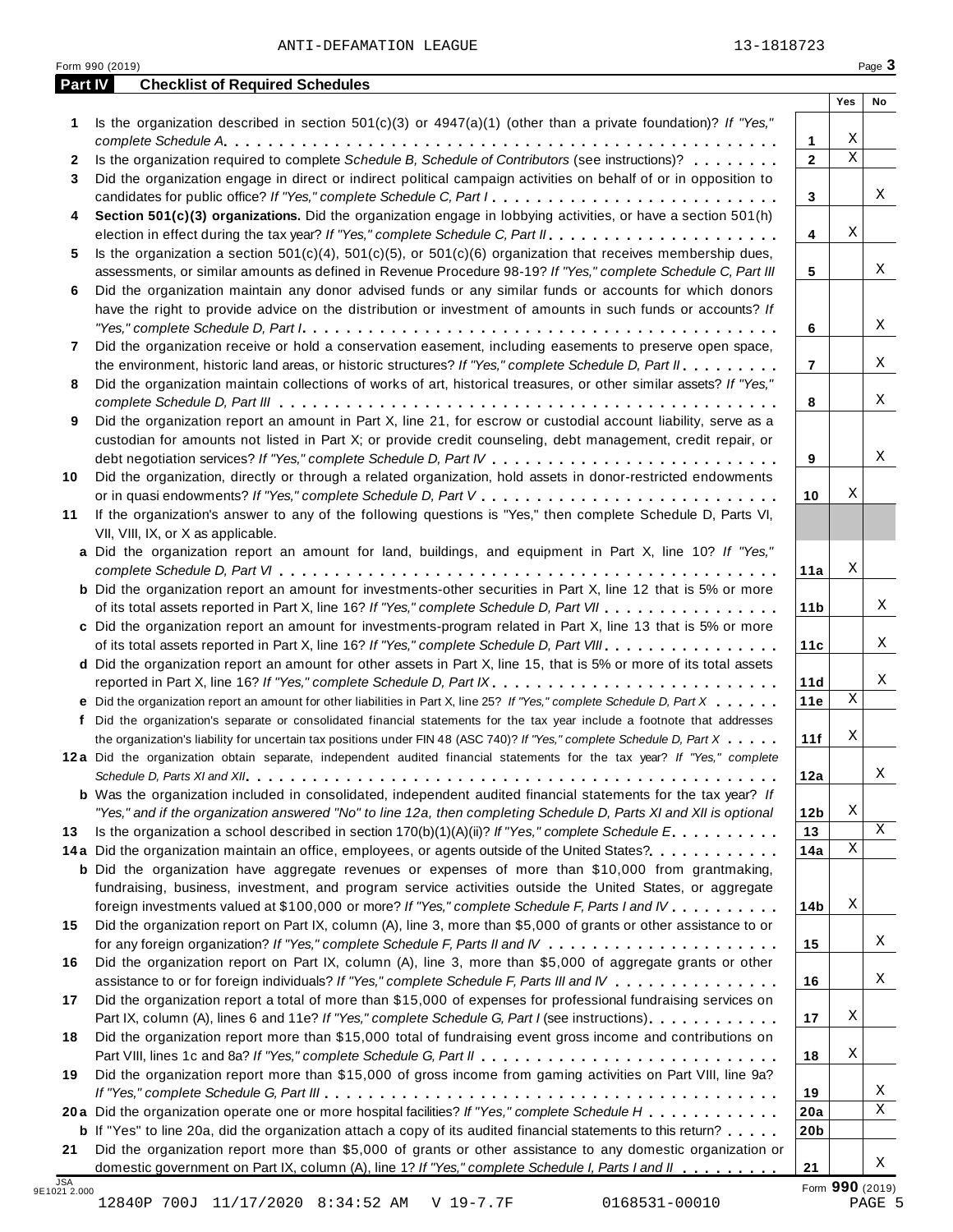ANTI-DEFAMATION LEAGUE 13-1818723

|               | <b>Part IV</b> Checklist of Required Schedules (continued)                                                                                                                                               |                 |                 |    |
|---------------|----------------------------------------------------------------------------------------------------------------------------------------------------------------------------------------------------------|-----------------|-----------------|----|
|               |                                                                                                                                                                                                          |                 | Yes             | No |
| 22            | Did the organization report more than \$5,000 of grants or other assistance to or for domestic individuals on                                                                                            |                 | Χ               |    |
| 23            | Part IX, column (A), line 2? If "Yes," complete Schedule I, Parts I and III<br>Did the organization answer "Yes" to Part VII, Section A, line 3, 4, or 5 about compensation of the                       | 22              |                 |    |
|               | organization's current and former officers, directors, trustees, key employees, and highest compensated                                                                                                  |                 |                 |    |
|               |                                                                                                                                                                                                          | 23              | Χ               |    |
|               | 24a Did the organization have a tax-exempt bond issue with an outstanding principal amount of more than                                                                                                  |                 |                 |    |
|               | \$100,000 as of the last day of the year, that was issued after December 31, 2002? If "Yes," answer lines 24b                                                                                            |                 |                 |    |
|               | through 24d and complete Schedule K. If "No," go to line 25a                                                                                                                                             | 24a             |                 | Χ  |
|               | <b>b</b> Did the organization invest any proceeds of tax-exempt bonds beyond a temporary period exception?                                                                                               | 24 <sub>b</sub> |                 |    |
|               | c Did the organization maintain an escrow account other than a refunding escrow at any time during the year                                                                                              |                 |                 |    |
|               |                                                                                                                                                                                                          | 24c             |                 |    |
|               | d Did the organization act as an "on behalf of" issuer for bonds outstanding at any time during the year?                                                                                                | 24d             |                 |    |
|               | 25a Section 501(c)(3), 501(c)(4), and 501(c)(29) organizations. Did the organization engage in an excess benefit                                                                                         |                 |                 |    |
|               | transaction with a disqualified person during the year? If "Yes," complete Schedule L, Part I.                                                                                                           | 25a             |                 | X  |
|               | b Is the organization aware that it engaged in an excess benefit transaction with a disqualified person in a prior                                                                                       |                 |                 |    |
|               | year, and that the transaction has not been reported on any of the organization's prior Forms 990 or 990-EZ?                                                                                             |                 |                 |    |
|               |                                                                                                                                                                                                          | 25 <sub>b</sub> |                 | X  |
| 26            | Did the organization report any amount on Part X, line 5 or 22, for receivables from or payables to any current                                                                                          |                 |                 |    |
|               | or former officer, director, trustee, key employee, creator or founder, substantial contributor, or 35%                                                                                                  |                 |                 |    |
|               | controlled entity or family member of any of these persons? If "Yes," complete Schedule L, Part II.                                                                                                      | 26              |                 | X  |
| 27            | Did the organization provide a grant or other assistance to any current or former officer, director, trustee, key                                                                                        |                 |                 |    |
|               | employee, creator or founder, substantial contributor or employee thereof, a grant selection committee                                                                                                   |                 |                 |    |
|               | member, or to a 35% controlled entity (including an employee thereof) or family member of any of these                                                                                                   |                 |                 |    |
|               |                                                                                                                                                                                                          | 27              |                 | Χ  |
| 28            | Was the organization a party to a business transaction with one of the following parties (see Schedule L,                                                                                                |                 |                 |    |
|               | Part IV instructions, for applicable filing thresholds, conditions, and exceptions):                                                                                                                     |                 |                 |    |
|               | a A current or former officer, director, trustee, key employee, creator or founder, or substantial contributor? If                                                                                       |                 |                 |    |
|               |                                                                                                                                                                                                          | 28a             |                 | Χ  |
|               | <b>b</b> A family member of any individual described in line 28a? If "Yes," complete Schedule L, Part IV.                                                                                                | 28 <sub>b</sub> |                 | X  |
|               | c A 35% controlled entity of one or more individuals and/or organizations described in lines 28a or 28b? If                                                                                              |                 |                 |    |
|               |                                                                                                                                                                                                          | 28c             |                 | Χ  |
| 29            | Did the organization receive more than \$25,000 in non-cash contributions? If "Yes," complete Schedule M                                                                                                 | 29              | X               |    |
| 30            | Did the organization receive contributions of art, historical treasures, or other similar assets, or qualified                                                                                           |                 |                 |    |
|               |                                                                                                                                                                                                          | 30              |                 | Χ  |
| 31            | Did the organization liquidate, terminate, or dissolve and cease operations? If "Yes," complete Schedule N, Part I                                                                                       | 31              |                 | X  |
| 32            | Did the organization sell, exchange, dispose of, or transfer more than 25% of its net assets? If "Yes,"                                                                                                  |                 |                 |    |
|               |                                                                                                                                                                                                          | 32              |                 | Χ  |
| 33            | Did the organization own 100% of an entity disregarded as separate from the organization under Regulations                                                                                               |                 |                 |    |
|               | sections 301.7701-2 and 301.7701-3? If "Yes," complete Schedule R, Part /                                                                                                                                | 33              |                 | Χ  |
| 34            | Was the organization related to any tax-exempt or taxable entity? If "Yes," complete Schedule R, Part II, III,                                                                                           |                 |                 |    |
|               |                                                                                                                                                                                                          | 34              | Χ               |    |
|               | 35a Did the organization have a controlled entity within the meaning of section 512(b)(13)?                                                                                                              | 35a             | Χ               |    |
|               | <b>b</b> If "Yes" to line 35a, did the organization receive any payment from or engage in any transaction with a                                                                                         |                 |                 |    |
|               | controlled entity within the meaning of section 512(b)(13)? If "Yes," complete Schedule R, Part V, line 2                                                                                                | 35 <sub>b</sub> | Χ               |    |
| 36            | Section 501(c)(3) organizations. Did the organization make any transfers to an exempt non-charitable                                                                                                     |                 |                 |    |
|               | related organization? If "Yes," complete Schedule R, Part V, line 2.                                                                                                                                     | 36              |                 | Χ  |
| 37            | Did the organization conduct more than 5% of its activities through an entity that is not a related organization                                                                                         |                 |                 | Χ  |
|               | and that is treated as a partnership for federal income tax purposes? If "Yes," complete Schedule R, Part VI                                                                                             | 37              |                 |    |
| 38            | Did the organization complete Schedule O and provide explanations in Schedule O for Part VI, lines 11b and                                                                                               |                 | Χ               |    |
|               | 19? Note: All Form 990 filers are required to complete Schedule O.                                                                                                                                       | 38              |                 |    |
| <b>Part V</b> | <b>Statements Regarding Other IRS Filings and Tax Compliance</b>                                                                                                                                         |                 |                 |    |
|               |                                                                                                                                                                                                          |                 | Yes             | No |
|               | 529                                                                                                                                                                                                      |                 |                 |    |
|               | 1a Enter the number reported in Box 3 of Form 1096. Enter -0- if not applicable   1a<br>0.<br><b>b</b> Enter the number of Forms W-2G included in line 1a. Enter -0- if not applicable $\ldots \ldots$ , |                 |                 |    |
|               | c Did the organization comply with backup withholding rules for reportable payments to vendors and                                                                                                       |                 |                 |    |
|               |                                                                                                                                                                                                          | 1c              | Χ               |    |
| <b>JSA</b>    |                                                                                                                                                                                                          |                 | Form 990 (2019) |    |
|               | 9E1030 2.000                                                                                                                                                                                             |                 |                 |    |

12840P 700J 11/17/2020 8:34:52 AM V 19-7.7F 0168531-00010 PAGE 6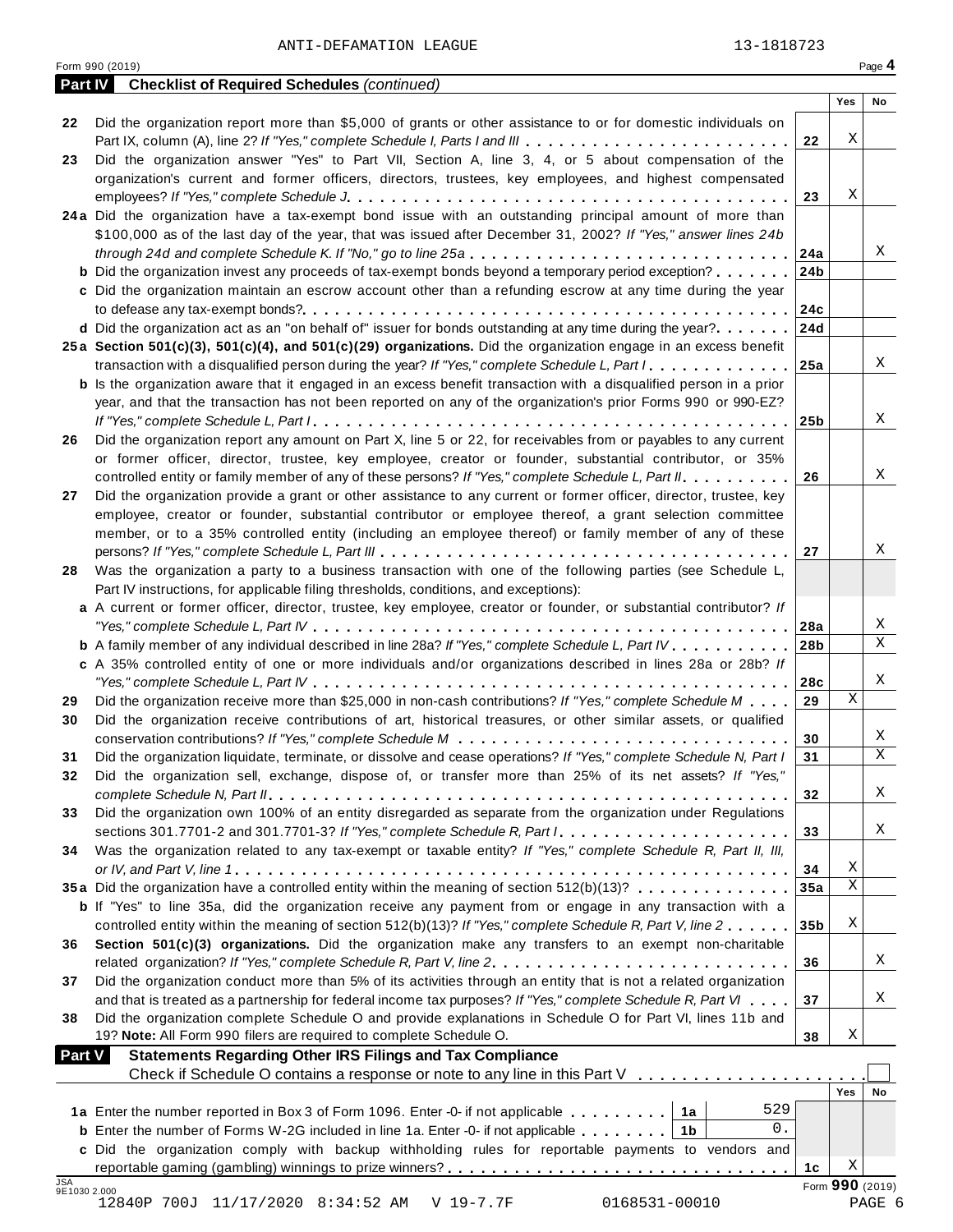|        | Form 990 (2019)                                                                                                                                     |     | Page 5 |
|--------|-----------------------------------------------------------------------------------------------------------------------------------------------------|-----|--------|
| Part V | Statements Regarding Other IRS Filings and Tax Compliance (continued)                                                                               |     |        |
|        |                                                                                                                                                     | Yes | No     |
|        | 2a Enter the number of employees reported on Form W-3, Transmittal of Wage and Tax                                                                  |     |        |
|        | 496<br>Statements, filed for the calendar year ending with or within the year covered by this return. [2a                                           |     |        |
|        | 2b<br><b>b</b> If at least one is reported on line 2a, did the organization file all required federal employment tax returns?                       | Χ   |        |
|        | <b>Note:</b> If the sum of lines 1a and 2a is greater than 250, you may be required to e-file (see instructions)                                    |     |        |
|        | 3a<br>3a Did the organization have unrelated business gross income of \$1,000 or more during the year?                                              |     | Χ      |
|        | 3b<br><b>b</b> If "Yes," has it filed a Form 990-T for this year? If "No" to line 3b, provide an explanation on Schedule O                          |     |        |
|        | 4a At any time during the calendar year, did the organization have an interest in, or a signature or other authority over,                          |     |        |
|        | 4a<br>a financial account in a foreign country (such as a bank account, securities account, or other financial account)?                            | Χ   |        |
|        | <b>b</b> If "Yes," enter the name of the foreign country $\triangleright$ $\frac{\text{AUSTRIA}}{\text{AUSTRIA}}$                                   |     |        |
|        | See instructions for filing requirements for FinCEN Form 114, Report of Foreign Bank and Financial Accounts (FBAR).                                 |     |        |
|        | 5a<br>5a Was the organization a party to a prohibited tax shelter transaction at any time during the tax year?                                      |     | Χ      |
|        | 5b<br><b>b</b> Did any taxable party notify the organization that it was or is a party to a prohibited tax shelter transaction?                     |     | Χ      |
|        | 5c<br>c If "Yes" to line 5a or 5b, did the organization file Form 8886-T?                                                                           |     |        |
|        | 6a Does the organization have annual gross receipts that are normally greater than \$100,000, and did the                                           |     |        |
|        | 6a<br>organization solicit any contributions that were not tax deductible as charitable contributions?                                              |     | Χ      |
|        | <b>b</b> If "Yes," did the organization include with every solicitation an express statement that such contributions or                             |     |        |
|        | 6b                                                                                                                                                  |     |        |
| 7      | Organizations that may receive deductible contributions under section 170(c).                                                                       |     |        |
|        | a Did the organization receive a payment in excess of \$75 made partly as a contribution and partly for goods                                       |     |        |
|        | 7а                                                                                                                                                  | Χ   |        |
|        | 7b                                                                                                                                                  | Χ   |        |
|        | <b>b</b> If "Yes," did the organization notify the donor of the value of the goods or services provided?                                            |     |        |
|        | c Did the organization sell, exchange, or otherwise dispose of tangible personal property for which it was<br>7с                                    |     | Χ      |
|        |                                                                                                                                                     |     |        |
|        | 7d<br><b>d</b> If "Yes," indicate the number of Forms 8282 filed during the year $\dots \dots \dots \dots \dots$                                    |     | Χ      |
|        | 7е<br>e Did the organization receive any funds, directly or indirectly, to pay premiums on a personal benefit contract?                             |     | Χ      |
|        | 7f<br>f Did the organization, during the year, pay premiums, directly or indirectly, on a personal benefit contract?                                |     |        |
|        | 7g<br>If the organization received a contribution of qualified intellectual property, did the organization file Form 8899 as required?              |     |        |
|        | 7h<br>h If the organization received a contribution of cars, boats, airplanes, or other vehicles, did the organization file a Form 1098-C?          |     |        |
| 8      | Sponsoring organizations maintaining donor advised funds. Did a donor advised fund maintained by the                                                |     |        |
|        | 8<br>sponsoring organization have excess business holdings at any time during the year?                                                             |     |        |
| 9      | Sponsoring organizations maintaining donor advised funds.                                                                                           |     |        |
|        | 9а<br>a Did the sponsoring organization make any taxable distributions under section 4966?                                                          |     |        |
|        | 9b<br><b>b</b> Did the sponsoring organization make a distribution to a donor, donor advisor, or related person?                                    |     |        |
|        | 10 Section 501(c)(7) organizations. Enter:                                                                                                          |     |        |
|        | 10a <br>a Initiation fees and capital contributions included on Part VIII, line 12                                                                  |     |        |
|        | 10b<br><b>b</b> Gross receipts, included on Form 990, Part VIII, line 12, for public use of club facilities                                         |     |        |
| 11     | Section 501(c)(12) organizations. Enter:                                                                                                            |     |        |
|        | 11a                                                                                                                                                 |     |        |
|        | b Gross income from other sources (Do not net amounts due or paid to other sources                                                                  |     |        |
|        | 11 <sub>b</sub>                                                                                                                                     |     |        |
|        | 12a<br>12a Section 4947(a)(1) non-exempt charitable trusts. Is the organization filing Form 990 in lieu of Form 1041?                               |     |        |
|        | 12b<br><b>b</b> If "Yes," enter the amount of tax-exempt interest received or accrued during the year                                               |     |        |
| 13     | Section 501(c)(29) qualified nonprofit health insurance issuers.                                                                                    |     |        |
|        | 13а<br>a Is the organization licensed to issue qualified health plans in more than one state?                                                       |     |        |
|        | Note: See the instructions for additional information the organization must report on Schedule O.                                                   |     |        |
|        |                                                                                                                                                     |     |        |
|        | <b>b</b> Enter the amount of reserves the organization is required to maintain by the states in which<br>13b                                        |     |        |
|        | the organization is licensed to issue qualified health plans $\ldots \ldots \ldots \ldots \ldots \ldots \ldots$                                     |     |        |
|        | 13c                                                                                                                                                 |     | Χ      |
|        | 14a<br>14a Did the organization receive any payments for indoor tanning services during the tax year?                                               |     |        |
|        | 14b<br><b>b</b> If "Yes," has it filed a Form 720 to report these payments? If "No," provide an explanation on Schedule $0 \cdot \cdot \cdot \cdot$ |     |        |
| 15     | Is the organization subject to the section 4960 tax on payment(s) of more than \$1,000,000 in remuneration or                                       |     |        |
|        | 15                                                                                                                                                  |     | Χ      |
|        | If "Yes," see instructions and file Form 4720, Schedule N.                                                                                          |     |        |
| 16     | 16<br>Is the organization an educational institution subject to the section 4968 excise tax on net investment income?                               |     | Χ      |
|        | If "Yes," complete Form 4720, Schedule O.                                                                                                           |     |        |

Form **990** (2019)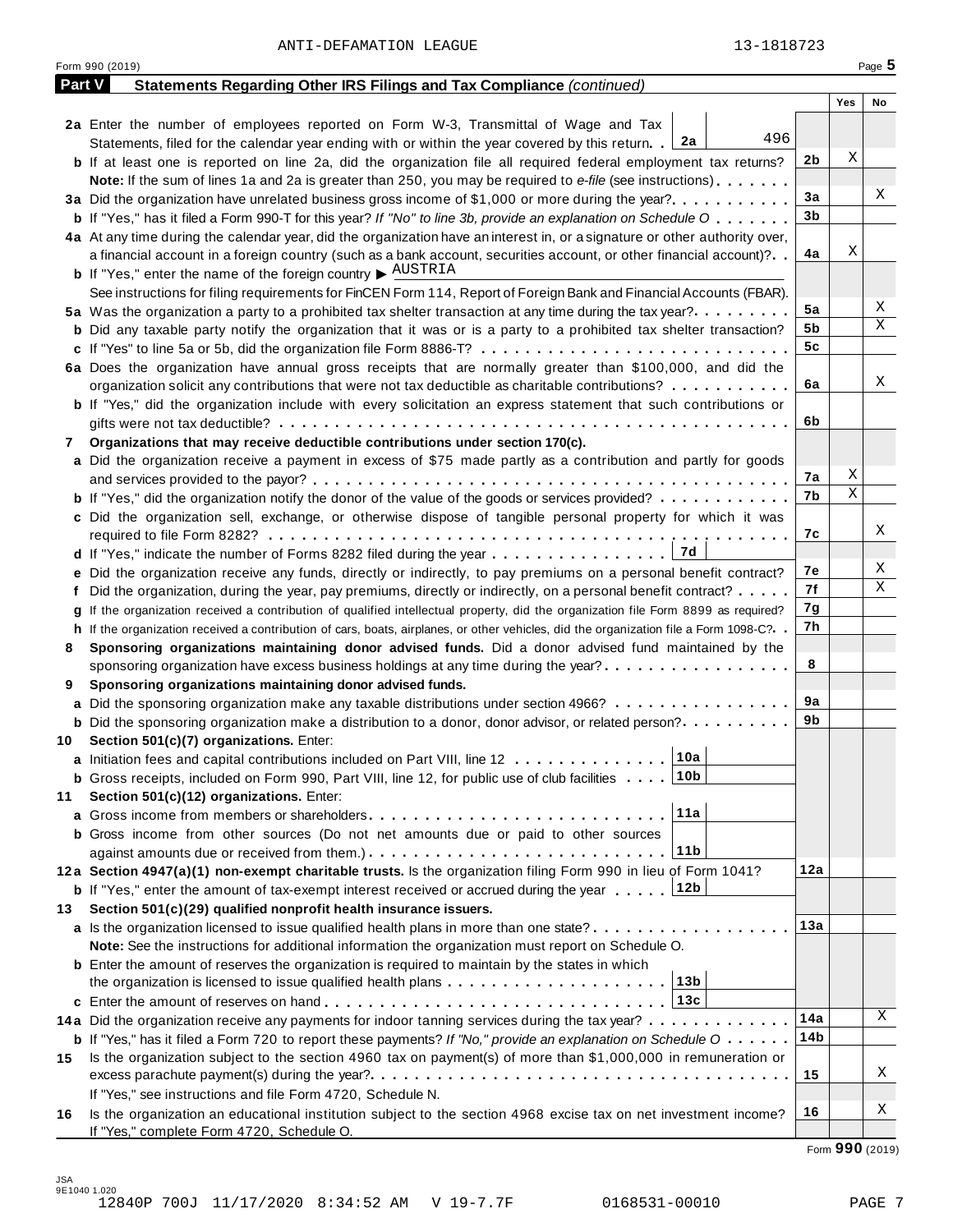|          | ANTI-DEFAMATION LEAGUE<br>Form 990 (2019)                                                                                                                                                                                                                                                          | 13-1818723 |                 |     | Page $6$ |
|----------|----------------------------------------------------------------------------------------------------------------------------------------------------------------------------------------------------------------------------------------------------------------------------------------------------|------------|-----------------|-----|----------|
| Part VI  | Governance, Management, and Disclosure For each "Yes" response to lines 2 through 7b below, and for a "No"                                                                                                                                                                                         |            |                 |     |          |
|          | response to line 8a, 8b, or 10b below, describe the circumstances, processes, or changes on Schedule O. See instructions.                                                                                                                                                                          |            |                 |     |          |
|          |                                                                                                                                                                                                                                                                                                    |            |                 |     | X        |
|          | <b>Section A. Governing Body and Management</b>                                                                                                                                                                                                                                                    |            |                 |     |          |
|          |                                                                                                                                                                                                                                                                                                    |            |                 | Yes | No       |
|          | 1a<br>1a Enter the number of voting members of the governing body at the end of the tax year                                                                                                                                                                                                       | 16         |                 |     |          |
|          | If there are material differences in voting rights among members of the governing body, or<br>if the governing body delegated broad authority to an executive committee or similar                                                                                                                 |            |                 |     |          |
|          | committee, explain on Schedule O.                                                                                                                                                                                                                                                                  | 15         |                 |     |          |
|          | 1 <sub>b</sub><br>Enter the number of voting members included on line 1a, above, who are independent                                                                                                                                                                                               |            |                 |     |          |
| 2        | Did any officer, director, trustee, or key employee have a family relationship or a business relationship with                                                                                                                                                                                     |            | 2               |     | Χ        |
|          |                                                                                                                                                                                                                                                                                                    |            |                 |     |          |
| 3        | Did the organization delegate control over management duties customarily performed by or under the direct                                                                                                                                                                                          |            | 3               |     | Χ        |
|          | supervision of officers, directors, trustees, or key employees to a management company or other person?                                                                                                                                                                                            |            | 4               |     | Χ        |
| 4        | Did the organization make any significant changes to its governing documents since the prior Form 990 was filed?                                                                                                                                                                                   |            | 5               |     | Χ        |
| 5        | Did the organization become aware during the year of a significant diversion of the organization's assets?                                                                                                                                                                                         |            | 6               |     | Χ        |
| 6        |                                                                                                                                                                                                                                                                                                    |            |                 |     |          |
| 7a       | Did the organization have members, stockholders, or other persons who had the power to elect or appoint                                                                                                                                                                                            |            | 7a              |     | Χ        |
|          |                                                                                                                                                                                                                                                                                                    |            |                 |     |          |
| b        | Are any governance decisions of the organization reserved to (or subject to approval by) members,                                                                                                                                                                                                  |            | 7b              |     | Χ        |
|          |                                                                                                                                                                                                                                                                                                    |            |                 |     |          |
| 8        | Did the organization contemporaneously document the meetings held or written actions undertaken during                                                                                                                                                                                             |            |                 |     |          |
|          | the year by the following:                                                                                                                                                                                                                                                                         |            | 8a              | X   |          |
| a        |                                                                                                                                                                                                                                                                                                    |            | 8b              | Χ   |          |
| b<br>9   | Is there any officer, director, trustee, or key employee listed in Part VII, Section A, who cannot be reached at                                                                                                                                                                                   |            |                 |     |          |
|          | the organization's mailing address? If "Yes," provide the names and addresses on Schedule O.                                                                                                                                                                                                       |            | 9               |     | Χ        |
|          | Section B. Policies (This Section B requests information about policies not required by the Internal Revenue Code.)                                                                                                                                                                                |            |                 |     |          |
|          |                                                                                                                                                                                                                                                                                                    |            |                 | Yes | No       |
|          |                                                                                                                                                                                                                                                                                                    |            | 10a             | Χ   |          |
|          | <b>b</b> If "Yes," did the organization have written policies and procedures governing the activities of such chapters,                                                                                                                                                                            |            |                 |     |          |
|          | affiliates, and branches to ensure their operations are consistent with the organization's exempt purposes?                                                                                                                                                                                        |            | 10 <sub>b</sub> | Χ   |          |
|          | 11a Has the organization provided a complete copy of this Form 990 to all members of its governing body before filing the form?                                                                                                                                                                    |            | 11a             | X   |          |
| b        | Describe in Schedule O the process, if any, used by the organization to review this Form 990.                                                                                                                                                                                                      |            |                 |     |          |
|          | 12a Did the organization have a written conflict of interest policy? If "No," go to line 13                                                                                                                                                                                                        |            | 12a             | Χ   |          |
| b        | Were officers, directors, or trustees, and key employees required to disclose annually interests that could give                                                                                                                                                                                   |            |                 |     |          |
|          |                                                                                                                                                                                                                                                                                                    |            | 12 <sub>b</sub> | X   |          |
|          | Did the organization regularly and consistently monitor and enforce compliance with the policy? If "Yes,"                                                                                                                                                                                          |            |                 |     |          |
|          |                                                                                                                                                                                                                                                                                                    |            | 12c             | х   |          |
| 13       | Did the organization have a written whistleblower policy?                                                                                                                                                                                                                                          |            | 13              | X   |          |
| 14       | Did the organization have a written document retention and destruction policy?                                                                                                                                                                                                                     |            | 14              | Χ   |          |
| 15       | Did the process for determining compensation of the following persons include a review and approval by                                                                                                                                                                                             |            |                 |     |          |
|          | independent persons, comparability data, and contemporaneous substantiation of the deliberation and decision?                                                                                                                                                                                      |            |                 |     |          |
|          | The organization's CEO, Executive Director, or top management official                                                                                                                                                                                                                             |            | 15a             | X   |          |
| b        |                                                                                                                                                                                                                                                                                                    |            | 15 <sub>b</sub> | Χ   |          |
|          | If "Yes" to line 15a or 15b, describe the process in Schedule O (see instructions).                                                                                                                                                                                                                |            |                 |     |          |
| 16а      | Did the organization invest in, contribute assets to, or participate in a joint venture or similar arrangement                                                                                                                                                                                     |            |                 |     |          |
|          |                                                                                                                                                                                                                                                                                                    |            | 16a             |     | Χ        |
|          | <b>b</b> If "Yes," did the organization follow a written policy or procedure requiring the organization to evaluate its                                                                                                                                                                            |            |                 |     |          |
|          | participation in joint venture arrangements under applicable federal tax law, and take steps to safeguard the                                                                                                                                                                                      |            |                 |     |          |
|          |                                                                                                                                                                                                                                                                                                    |            | 16b             |     |          |
|          | organization's exempt status with respect to such arrangements?                                                                                                                                                                                                                                    |            |                 |     |          |
|          | <b>Section C. Disclosure</b>                                                                                                                                                                                                                                                                       |            |                 |     |          |
|          | ATTACHMENT <sub>2</sub><br>List the states with which a copy of this Form 990 is required to be filed $\blacktriangleright$ .                                                                                                                                                                      |            |                 |     |          |
|          |                                                                                                                                                                                                                                                                                                    |            |                 |     |          |
|          | Section 6104 requires an organization to make its Forms 1023 (1024 or 1024-A, if applicable), 990, and 990-T (Section 501(c)<br>(3)s only) available for public inspection. Indicate how you made these available. Check all that apply.                                                           |            |                 |     |          |
| 17<br>18 | $\mathbf{x}$<br>Own website<br>Another's website<br>Upon request<br>Χ<br>ΧI<br>Other (explain on Schedule O)                                                                                                                                                                                       |            |                 |     |          |
| 19       |                                                                                                                                                                                                                                                                                                    |            |                 |     |          |
|          | Describe on Schedule O whether (and if so, how) the organization made its governing documents, conflict of interest policy,                                                                                                                                                                        |            |                 |     |          |
| 20       | and financial statements available to the public during the tax year.<br>State the name, address, and telephone number of the person who possesses the organization's books and records $\blacktriangleright$<br>STEVEN C. SHEINBERG C/O ADL 605 THIRD AVENUE NEW YORK, NY 10158-3560 212-885-7700 |            |                 |     |          |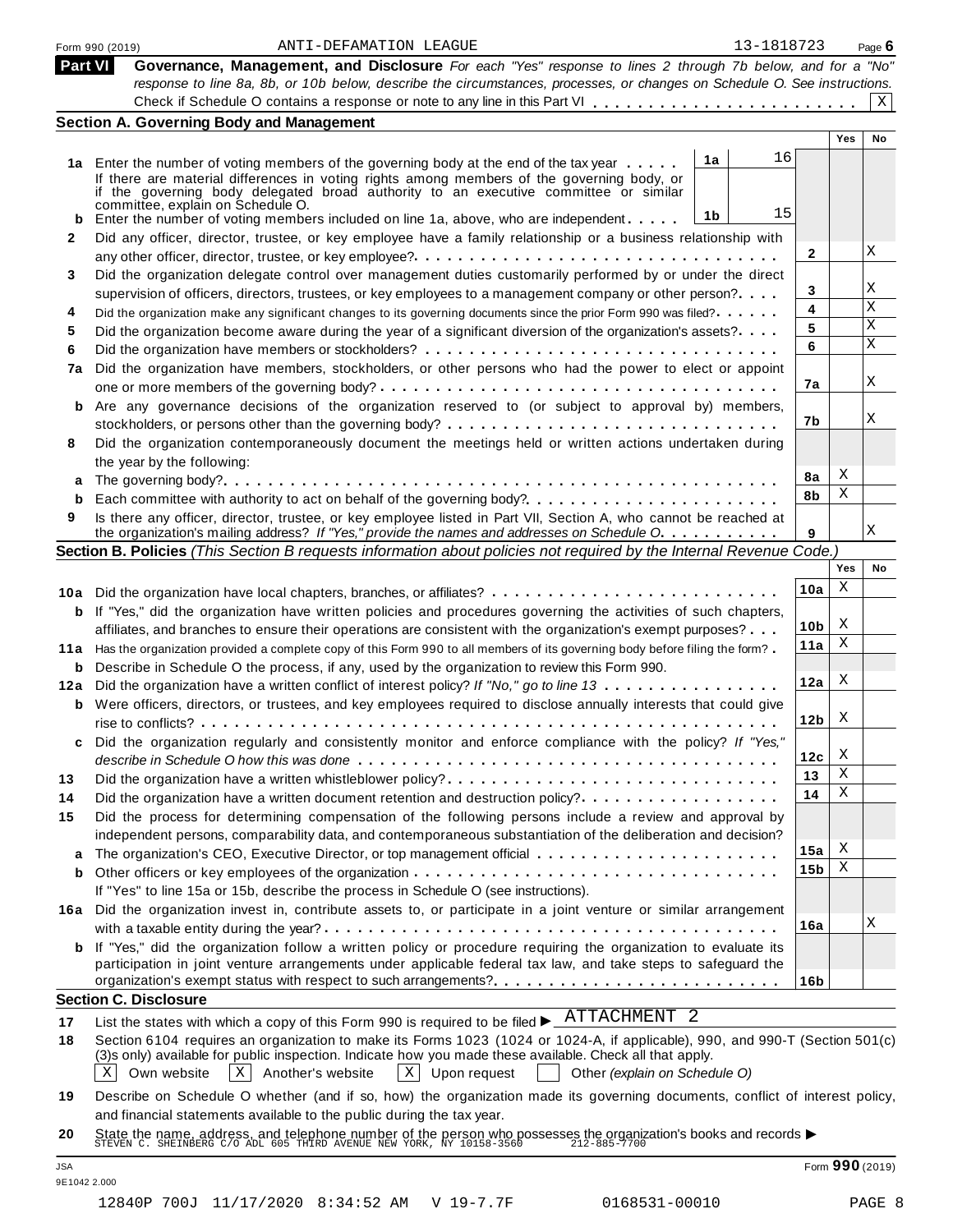**Compensation of Officers, Directors, Trustees, Key Employees, Highest Compensated Employees, and Part VII Independent Contractors**

Check if Schedule O contains a response or note to any line in this Part VII  $\dots \dots \dots \dots \dots \dots \dots \dots \dots \dots \dots$ 

**Section A. Officers, Directors, Trustees, Key Employees, and Highest Compensated Employees**

**1a** Complete this table for all persons required to be listed. Report compensation for the calendar year ending with or within the organization's tax year.

anization's lax year.<br>● List all of the organization's **current** officers, directors, trustees (whether individuals or organizations), regardless of amount of<br>nnensation Enter -0- in columns (D) (E) and (E) if no compensa compensation. Enter -0- in columns (D), (E), and (F) if no compensation was paid.

• List all of the organization's **current** key employees, if any. See instructions for definition of "key employee."<br>● List the experientials five expect highest expressed explores (other than an efficer director of

**Example in the organization's current** key employees, if any. See instructions for definition of key employee.<br>• List the organization's five **current** highest compensated employees (other than an officer, director, trust who received reportable compensation (Box 5 of Form W-2 and/or Box 7 of Form 1099-MISC) of more than \$100,000 from the

organization and any related organizations.<br>• List all of the organization's **former** officers, key employees, and highest compensated employees who received more than<br>\$1.00.000 of reportable componention from the erganiza \$100,000 of reportable compensation from the organization and any related organizations.

% List all of the organization's **former directors or trustees** that received, in the capacity as a former director or trustee of the organization, more than \$10,000 of reportable compensation from the organization and any related organizations. See instructions for the order in which to list the persons above.

 $\mathbf{C}$ 

 $\mathbb{X}$  Check this box if neither the organization nor any related organization compensated any current officer, director, or trustee.

 $\mathbf{I}$ 

| (A)<br>Name and title       | (B)<br>Average<br>hours<br>per week<br>(list any<br>hours for<br>related |                                   |                       | Officer | (ज<br>Position<br>Key employee | (do not check more than one<br>box, unless person is both an<br>officer and a director/trustee)<br>Fomer |  | (D)<br>Reportable<br>compensation<br>from the<br>organization<br>(W-2/1099-MISC) | (E)<br>Reportable<br>compensation<br>from related<br>organizations<br>(W-2/1099-MISC) | (F)<br><b>Estimated amount</b><br>of other<br>compensation<br>from the<br>organization and<br>related organizations |
|-----------------------------|--------------------------------------------------------------------------|-----------------------------------|-----------------------|---------|--------------------------------|----------------------------------------------------------------------------------------------------------|--|----------------------------------------------------------------------------------|---------------------------------------------------------------------------------------|---------------------------------------------------------------------------------------------------------------------|
|                             | organizations<br>below<br>dotted line)                                   | Individual trustee<br>or director | Institutional trustee |         |                                | Highest compensated<br>employee                                                                          |  |                                                                                  |                                                                                       |                                                                                                                     |
| (1) JONATHAN GREENBLATT     | 20.00                                                                    |                                   |                       |         |                                |                                                                                                          |  |                                                                                  |                                                                                       |                                                                                                                     |
| CEO & NATIONAL DIRECTOR     | 20.00                                                                    | Χ                                 |                       | X       |                                |                                                                                                          |  | 417,699.                                                                         | 417,699.                                                                              | 53,462.                                                                                                             |
| (2) FREDERIC BLOCH          | 34.00                                                                    |                                   |                       |         |                                |                                                                                                          |  |                                                                                  |                                                                                       |                                                                                                                     |
| SVP, GROWTH                 | 6.00                                                                     |                                   |                       | Χ       |                                |                                                                                                          |  | 372,410.                                                                         | 65,719.                                                                               | 19,856.                                                                                                             |
| (3) EVAN BERNSTEIN          | 34.00                                                                    |                                   |                       |         |                                |                                                                                                          |  |                                                                                  |                                                                                       |                                                                                                                     |
| REGIONAL DIRECTOR           | 6.00                                                                     |                                   |                       |         | Χ                              |                                                                                                          |  | 234,724.                                                                         | 41,422.                                                                               | 43,228.                                                                                                             |
| (4) EMILY BROMBERG          | 40.00                                                                    |                                   |                       |         |                                |                                                                                                          |  |                                                                                  |                                                                                       |                                                                                                                     |
| CHIEF OF STAFF              | 0.                                                                       |                                   |                       |         | Χ                              |                                                                                                          |  | 284,759.                                                                         | 0.                                                                                    | 10,801.                                                                                                             |
| (5) RAFAIL PORTNOY          | 34.00                                                                    |                                   |                       |         |                                |                                                                                                          |  |                                                                                  |                                                                                       |                                                                                                                     |
| SVP, INFORMATION TECHNOLOGY | 6.00                                                                     |                                   |                       |         | Χ                              |                                                                                                          |  | 213,963.                                                                         | 37,758.                                                                               | 42,226.                                                                                                             |
| (6) STEVEN SHEINBERG        | 34.00                                                                    |                                   |                       |         |                                |                                                                                                          |  |                                                                                  |                                                                                       |                                                                                                                     |
| SVP & GENERAL COUNSEL       | 6.00                                                                     |                                   |                       | X       |                                |                                                                                                          |  | 205,068.                                                                         | 36,188.                                                                               | 45,539.                                                                                                             |
| (7) AMANDA SUSSKIND         | 34.00                                                                    |                                   |                       |         |                                |                                                                                                          |  |                                                                                  |                                                                                       |                                                                                                                     |
| REGIONAL DIRECTOR           | 6.00                                                                     |                                   |                       |         |                                | X                                                                                                        |  | 213,505.                                                                         | 37,677.                                                                               | 20,044.                                                                                                             |
| (8) THOMAS RUDERMAN         | 40.00                                                                    |                                   |                       |         |                                |                                                                                                          |  |                                                                                  |                                                                                       |                                                                                                                     |
| SVP, TALENT & KNOWLEDGE     | 0.                                                                       |                                   |                       |         | Χ                              |                                                                                                          |  | 255,935.                                                                         | 0.                                                                                    | 7,320.                                                                                                              |
| (9) KENNETH JACOBSON        | 40.00                                                                    |                                   |                       |         |                                |                                                                                                          |  |                                                                                  |                                                                                       |                                                                                                                     |
| DEPUTY NATIONAL DIRECTOR    | 0.                                                                       |                                   |                       |         |                                | Χ                                                                                                        |  | 258,328.                                                                         | 0.                                                                                    | 2,752.                                                                                                              |
| (10) GEORGE SELIM           | 40.00                                                                    |                                   |                       |         |                                |                                                                                                          |  |                                                                                  |                                                                                       |                                                                                                                     |
| SVP, PROGRAMS               | $0$ .                                                                    |                                   |                       |         | X                              |                                                                                                          |  | 246,558.                                                                         | 0.                                                                                    | 10,051.                                                                                                             |
| (11) BETH NATHANSON         | 34.00                                                                    |                                   |                       |         |                                |                                                                                                          |  |                                                                                  |                                                                                       |                                                                                                                     |
| VP, STRATEGIC PARTNERSHIPS  | 6.00                                                                     |                                   |                       |         | Χ                              |                                                                                                          |  | 202,979.                                                                         | 35,820.                                                                               | 15,100.                                                                                                             |
| (12) AMY BLUMKIN            | 40.00                                                                    |                                   |                       |         |                                |                                                                                                          |  |                                                                                  |                                                                                       |                                                                                                                     |
| VP, BRAND & MARKETING       | 0.                                                                       |                                   |                       |         |                                | X                                                                                                        |  | 247,536.                                                                         | $0$ .                                                                                 | 5,679.                                                                                                              |
| (13) ROBERT TRESTAN         | 40.00                                                                    |                                   |                       |         |                                |                                                                                                          |  |                                                                                  |                                                                                       |                                                                                                                     |
| REGIONAL DIRECTOR           | 0.                                                                       |                                   |                       |         |                                | Χ                                                                                                        |  | 239,347.                                                                         | 0.                                                                                    | 13,751.                                                                                                             |
| (14) SETH BRYSK             | 40.00                                                                    |                                   |                       |         |                                |                                                                                                          |  |                                                                                  |                                                                                       |                                                                                                                     |
| REGIONAL DIRECTOR           | 0.                                                                       |                                   |                       |         |                                | Χ                                                                                                        |  | 240,985.                                                                         | 0.                                                                                    | 11,295.                                                                                                             |

JSA Form **990** (2019)

9E1041 2.000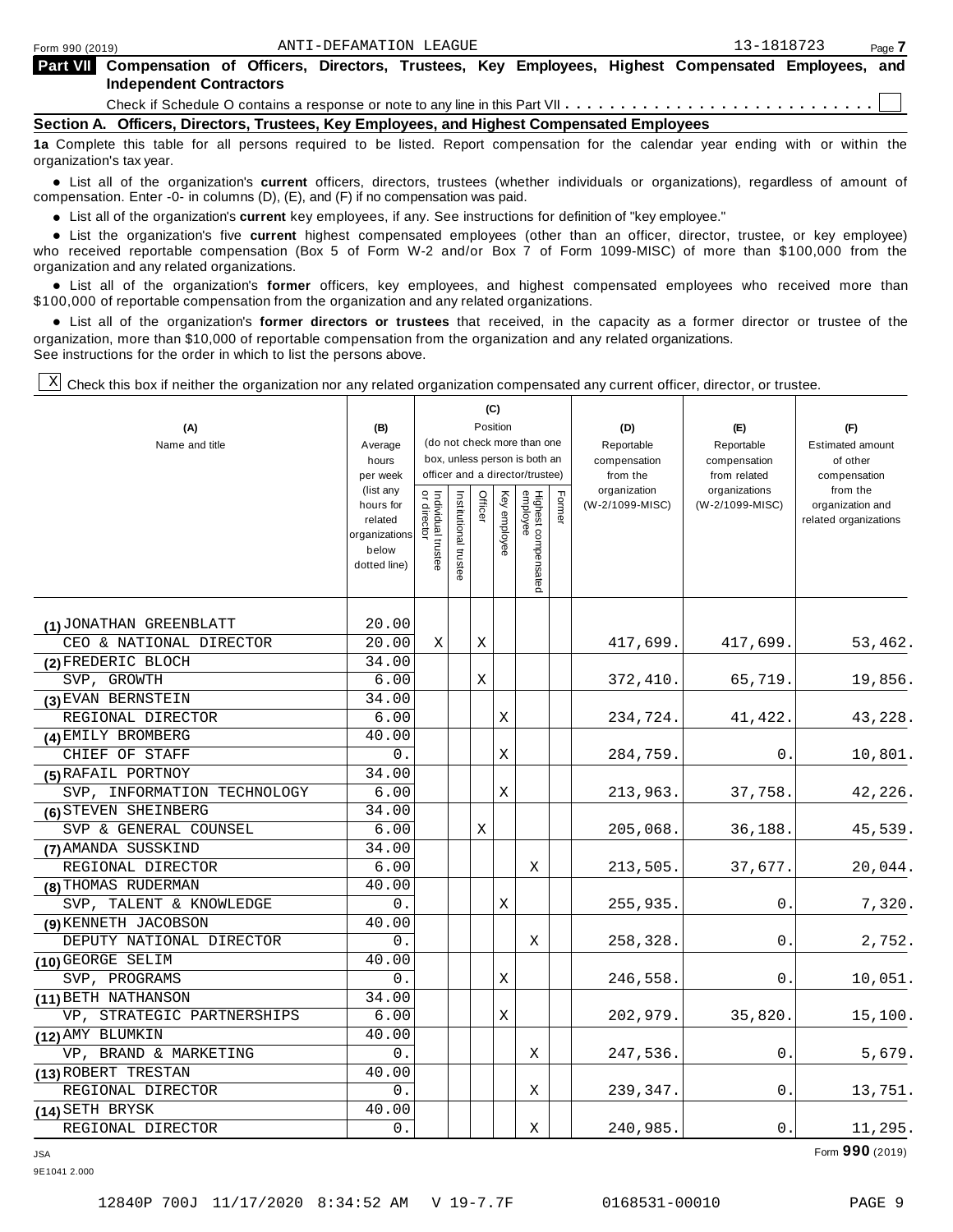### ANTI-DEFAMATION LEAGUE 13-1818723

|    | (A)                                                                                                                                                                                                                                                                                            | (B)                                                 |                                                                                                 |                                                             | (C)                                             | Position     |                                 |        | (D)<br>Reportable                         | (E)                                | (F)                                                      |
|----|------------------------------------------------------------------------------------------------------------------------------------------------------------------------------------------------------------------------------------------------------------------------------------------------|-----------------------------------------------------|-------------------------------------------------------------------------------------------------|-------------------------------------------------------------|-------------------------------------------------|--------------|---------------------------------|--------|-------------------------------------------|------------------------------------|----------------------------------------------------------|
|    | Name and title                                                                                                                                                                                                                                                                                 | Average<br>hours per<br>week (list any<br>hours for | (do not check more than one<br>box, unless person is both an<br>officer and a director/trustee) | Reportable<br>compensation from<br>related<br>organizations | Estimated<br>amount of<br>other<br>compensation |              |                                 |        |                                           |                                    |                                                          |
|    |                                                                                                                                                                                                                                                                                                | related<br>organizations<br>below dotted<br>line)   | Individual trustee<br>   or director                                                            | Institutional trustee                                       | Officer                                         | Key employee | Highest compensated<br>employee | Former | the<br>organization<br>(W-2/1099-MISC)    | (W-2/1099-MISC)                    | from the<br>organization<br>and related<br>organizations |
|    | (15) DANIEL WEINER (UNTIL 4/2019)<br>DIRECTOR, SW APPLICATIONS                                                                                                                                                                                                                                 | 34.00<br>6.00                                       |                                                                                                 |                                                             |                                                 |              | Χ                               |        | 201,285.                                  | 35,521.                            | 3,292.                                                   |
|    | (16) ANAT KENDAL<br>SVP, FINANCE & ADMINISTRATION                                                                                                                                                                                                                                              | 34.00<br>6.00                                       |                                                                                                 |                                                             | Χ                                               |              |                                 |        | 172,170.                                  | 30,413.                            | 33, 354.                                                 |
|    | (17) MICHAEL A. KELLMAN<br>FORMER OFFICER                                                                                                                                                                                                                                                      | 0.<br>0.                                            |                                                                                                 |                                                             |                                                 |              |                                 | Χ      | 150,162.                                  | 0.                                 | 17,726.                                                  |
|    | (18) CLIFF SCHECHTER<br>SENIOR ADVISOR TO THE CEO                                                                                                                                                                                                                                              | 40.00<br>0.                                         |                                                                                                 |                                                             |                                                 |              |                                 | Χ      | 152,186.                                  | 0.                                 | 11,229.                                                  |
|    | (19) ABRAHAM FOXMAN<br>NATIONAL DIRECTOR EMERITUS                                                                                                                                                                                                                                              | 0.<br>$0$ .                                         |                                                                                                 |                                                             |                                                 |              |                                 | Χ      | 88, 325.                                  | 7,050.                             | 0.                                                       |
|    | (20) ANDY ADELSON<br>TREASURER                                                                                                                                                                                                                                                                 | 2.00<br>0.                                          | Χ                                                                                               |                                                             |                                                 |              |                                 |        | 0                                         | 0.                                 | 0.                                                       |
|    | 21) BARRY CURTISS-LUSHER<br><b>DIRECTOR</b>                                                                                                                                                                                                                                                    | 2.00<br>.50                                         | Χ                                                                                               |                                                             |                                                 |              |                                 |        | 0                                         | 0.                                 | 0.                                                       |
|    | (22) ESTA GORDON EPSTEIN<br><b>CHAIR</b>                                                                                                                                                                                                                                                       | 2.00<br>.50                                         | Χ                                                                                               |                                                             |                                                 |              |                                 |        | 0                                         | 0.                                 | 0.                                                       |
|    | (23) YASMIN GREEN<br><b>DIRECTOR</b>                                                                                                                                                                                                                                                           | 2.00<br>$0$ .                                       | Χ                                                                                               |                                                             |                                                 |              |                                 |        | 0                                         | 0.                                 | 0.                                                       |
|    | (24) YADIN KAUFMAN<br><b>DIRECTOR</b>                                                                                                                                                                                                                                                          | $\overline{2.00}$<br>0.                             | Χ                                                                                               |                                                             |                                                 |              |                                 |        | 0                                         | 0.                                 | 0.                                                       |
|    | 25) ALAN LAZOWSKI<br><b>DIRECTOR</b>                                                                                                                                                                                                                                                           | 2.00<br>$0$ .                                       | Χ                                                                                               |                                                             |                                                 |              |                                 |        | $\Omega$                                  | 0.                                 | 0.                                                       |
|    | 1b Sub-total<br>.<br>c Total from continuation sheets to Part VII, Section A                                                                                                                                                                                                                   |                                                     |                                                                                                 |                                                             |                                                 |              |                                 |        | 4,397,924.<br>$\mathbf 0$ .<br>4,397,924. | 745,267.<br>$\Omega$ .<br>745,267. | 366,705.<br>0.<br>366,705.                               |
| 3  | 2 Total number of individuals (including but not limited to those listed above) who received more than \$100,000 of<br>reportable compensation from the organization ▶<br>Did the organization list any former officer, director, or trustee, key employee, or highest compensated             |                                                     | 120                                                                                             |                                                             |                                                 |              |                                 |        |                                           |                                    | Yes<br>No.                                               |
| 4  | employee on line 1a? If "Yes," complete Schedule J for such individual<br>For any individual listed on line 1a, is the sum of reportable compensation and other compensation from the<br>organization and related organizations greater than \$150,000? If "Yes," complete Schedule J for such |                                                     |                                                                                                 |                                                             |                                                 |              |                                 |        |                                           |                                    | Χ<br>3<br>Χ<br>4                                         |
| 5. | Did any person listed on line 1a receive or accrue compensation from any unrelated organization or individual<br>for services rendered to the organization? If "Yes," complete Schedule J for such person<br><b>Section B. Independent Contractors</b>                                         |                                                     |                                                                                                 |                                                             |                                                 |              |                                 |        |                                           |                                    | х<br>5                                                   |
| 1  | Complete this table for your five highest compensated independent contractors that received more than \$100,000 of<br>compensation from the organization. Report compensation for the calendar year ending with or within the organization's tax<br>year.                                      |                                                     |                                                                                                 |                                                             |                                                 |              |                                 |        |                                           |                                    |                                                          |
|    | (A)<br>Name and business address                                                                                                                                                                                                                                                               |                                                     |                                                                                                 |                                                             |                                                 |              |                                 |        | (B)<br>Description of services            |                                    | (C)<br>Compensation                                      |
|    | <b>ATTACHMENT</b><br>- 3                                                                                                                                                                                                                                                                       |                                                     |                                                                                                 |                                                             |                                                 |              |                                 |        |                                           |                                    |                                                          |
|    |                                                                                                                                                                                                                                                                                                |                                                     |                                                                                                 |                                                             |                                                 |              |                                 |        |                                           |                                    |                                                          |
|    |                                                                                                                                                                                                                                                                                                |                                                     |                                                                                                 |                                                             |                                                 |              |                                 |        |                                           |                                    |                                                          |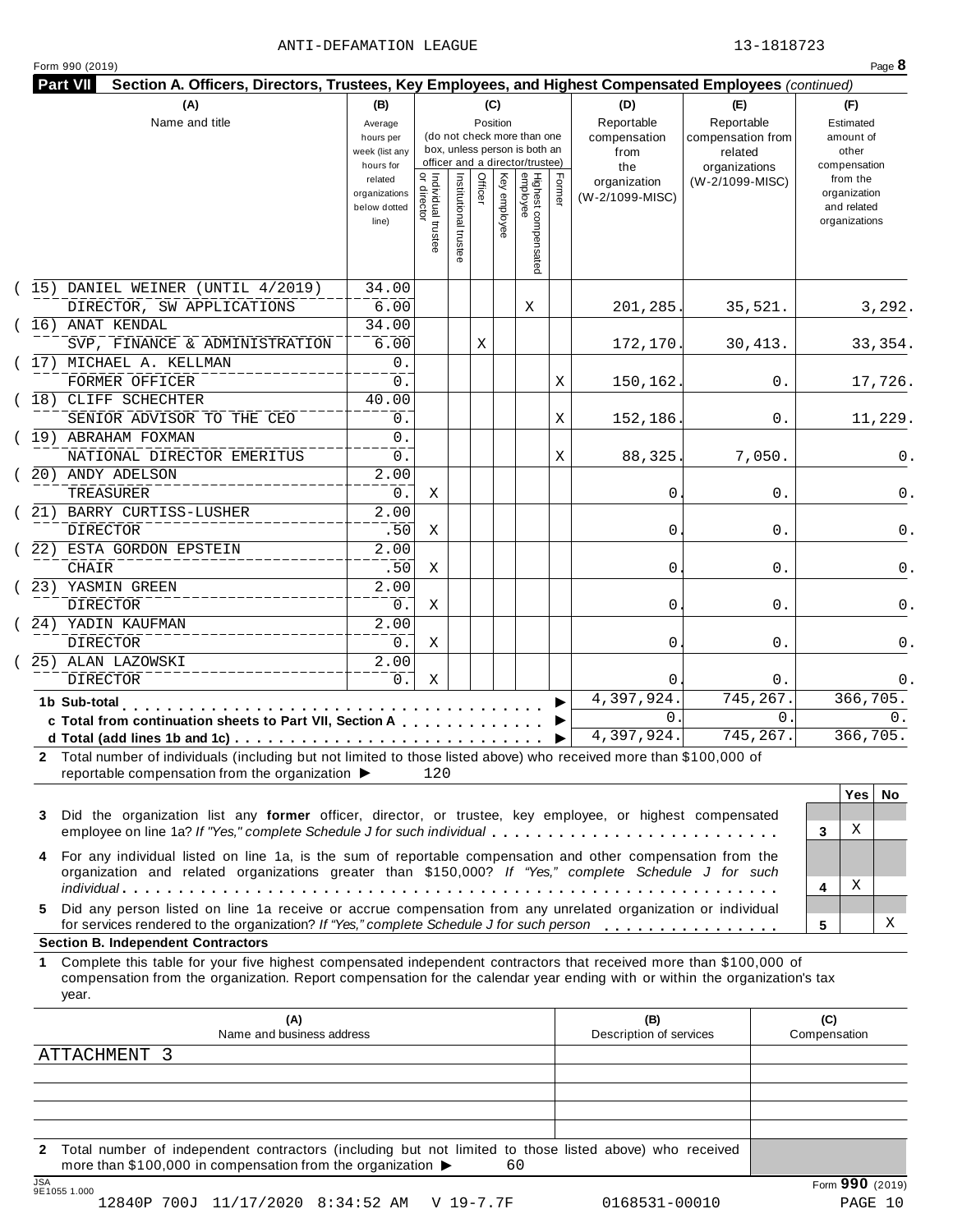### ANTI-DEFAMATION LEAGUE 13-1818723

|  |  | Form 990 (2019) |  |
|--|--|-----------------|--|
|--|--|-----------------|--|

|     | (A)<br>Name and title                                                                                                                                                                                                                                                                                  | (B)<br>Average<br>hours per<br>week (list any                  |                                           |                       | (C)<br>Position |              | (do not check more than one<br>box, unless person is both an<br>officer and a director/trustee) |        | (D)<br>Reportable<br>compensation<br>from | (E)<br>Reportable<br>compensation from<br>related |                                                                          | (F)<br>Estimated<br>amount of<br>other |     |
|-----|--------------------------------------------------------------------------------------------------------------------------------------------------------------------------------------------------------------------------------------------------------------------------------------------------------|----------------------------------------------------------------|-------------------------------------------|-----------------------|-----------------|--------------|-------------------------------------------------------------------------------------------------|--------|-------------------------------------------|---------------------------------------------------|--------------------------------------------------------------------------|----------------------------------------|-----|
|     |                                                                                                                                                                                                                                                                                                        | hours for<br>related<br>organizations<br>below dotted<br>line) | <br>  Individual trustee<br>  or director | Institutional trustee | Officer         | Key employee | Highest compensated<br>employee                                                                 | Former | the<br>organization<br>(W-2/1099-MISC)    | organizations<br>(W-2/1099-MISC)                  | compensation<br>from the<br>organization<br>and related<br>organizations |                                        |     |
| 26) | <b>GLEN LEWY</b><br><b>DIRECTOR</b>                                                                                                                                                                                                                                                                    | $\overline{2.00}$<br>4.50                                      |                                           |                       |                 |              |                                                                                                 |        | 0                                         | 0.                                                |                                                                          |                                        |     |
|     | 27) DANIEL LUBETZKY                                                                                                                                                                                                                                                                                    | 2.00                                                           | Χ                                         |                       |                 |              |                                                                                                 |        |                                           |                                                   |                                                                          |                                        | 0.  |
|     | <b>DIRECTOR</b>                                                                                                                                                                                                                                                                                        | 0.                                                             | Χ                                         |                       |                 |              |                                                                                                 |        | 0                                         | 0.                                                |                                                                          |                                        | 0.  |
|     | 28) NICOLE MUTCHNIK                                                                                                                                                                                                                                                                                    | 2.00                                                           |                                           |                       |                 |              |                                                                                                 |        |                                           |                                                   |                                                                          |                                        |     |
|     | <b>DIRECTOR</b>                                                                                                                                                                                                                                                                                        | $0$ .                                                          | Χ                                         |                       |                 |              |                                                                                                 |        | 0                                         | 0.                                                |                                                                          |                                        | 0.  |
|     | 29) ELIZABETH PRICE                                                                                                                                                                                                                                                                                    | 2.00                                                           |                                           |                       |                 |              |                                                                                                 |        |                                           |                                                   |                                                                          |                                        |     |
|     | VICE CHAIR                                                                                                                                                                                                                                                                                             | 0.                                                             | Χ                                         |                       |                 |              |                                                                                                 |        | 0                                         | 0.                                                |                                                                          |                                        | 0.  |
|     | 30) BEN SAX                                                                                                                                                                                                                                                                                            | $\overline{2.00}$                                              |                                           |                       |                 |              |                                                                                                 |        |                                           |                                                   |                                                                          |                                        |     |
|     | VICE CHAIR                                                                                                                                                                                                                                                                                             | 1.50                                                           | Χ                                         |                       |                 |              |                                                                                                 |        | 0                                         | 0.                                                |                                                                          |                                        | 0.  |
|     | 31) MILTON SCHNEIDER                                                                                                                                                                                                                                                                                   | 2.00                                                           |                                           |                       |                 |              |                                                                                                 |        |                                           |                                                   |                                                                          |                                        |     |
|     | <b>DIRECTOR</b>                                                                                                                                                                                                                                                                                        | 2.50                                                           | Χ                                         |                       |                 |              |                                                                                                 |        | 0                                         | 0.                                                |                                                                          |                                        | 0.  |
|     | 32) LARRY SCOTT                                                                                                                                                                                                                                                                                        | 2.00                                                           |                                           |                       |                 |              |                                                                                                 |        |                                           |                                                   |                                                                          |                                        |     |
|     | VICE CHAIR                                                                                                                                                                                                                                                                                             | 0.                                                             | Χ                                         |                       |                 |              |                                                                                                 |        | 0                                         | 0.                                                |                                                                          |                                        | 0.  |
|     | 33) ROB STAVIS<br>DIRECTOR                                                                                                                                                                                                                                                                             | $\overline{2.00}$                                              |                                           |                       |                 |              |                                                                                                 |        |                                           |                                                   |                                                                          |                                        |     |
|     | 34) CHRISTOPHER WOLF                                                                                                                                                                                                                                                                                   | 0.<br>$\overline{2.00}$                                        | Χ                                         |                       |                 |              |                                                                                                 |        | 0                                         | 0.                                                |                                                                          |                                        | 0.  |
|     | <b>DIRECTOR</b>                                                                                                                                                                                                                                                                                        | .50                                                            | Χ                                         |                       |                 |              |                                                                                                 |        | 0                                         | 0.                                                |                                                                          |                                        | 0.  |
|     |                                                                                                                                                                                                                                                                                                        |                                                                |                                           |                       |                 |              |                                                                                                 |        |                                           |                                                   |                                                                          |                                        |     |
|     |                                                                                                                                                                                                                                                                                                        |                                                                |                                           |                       |                 |              |                                                                                                 |        |                                           |                                                   |                                                                          |                                        |     |
|     | 1b Sub-total                                                                                                                                                                                                                                                                                           |                                                                |                                           |                       |                 |              |                                                                                                 |        | $\mathbf{0}$                              | 0                                                 |                                                                          |                                        | 0.  |
|     | c Total from continuation sheets to Part VII, Section A                                                                                                                                                                                                                                                |                                                                |                                           |                       |                 |              |                                                                                                 |        |                                           |                                                   |                                                                          |                                        |     |
|     | 2 Total number of individuals (including but not limited to those listed above) who received more than \$100,000 of                                                                                                                                                                                    |                                                                |                                           |                       |                 |              |                                                                                                 |        |                                           |                                                   |                                                                          |                                        |     |
|     |                                                                                                                                                                                                                                                                                                        |                                                                |                                           |                       |                 |              |                                                                                                 |        |                                           |                                                   |                                                                          |                                        |     |
|     | reportable compensation from the organization ▶                                                                                                                                                                                                                                                        |                                                                | 120                                       |                       |                 |              |                                                                                                 |        |                                           |                                                   |                                                                          |                                        |     |
|     |                                                                                                                                                                                                                                                                                                        |                                                                |                                           |                       |                 |              |                                                                                                 |        |                                           |                                                   |                                                                          | Yes                                    |     |
|     |                                                                                                                                                                                                                                                                                                        |                                                                |                                           |                       |                 |              |                                                                                                 |        |                                           |                                                   |                                                                          |                                        | No. |
| 3   | Did the organization list any former officer, director, or trustee, key employee, or highest compensated<br>employee on line 1a? If "Yes," complete Schedule J for such individual                                                                                                                     |                                                                |                                           |                       |                 |              |                                                                                                 |        |                                           |                                                   | 3                                                                        | Χ                                      |     |
| 4   | For any individual listed on line 1a, is the sum of reportable compensation and other compensation from the                                                                                                                                                                                            |                                                                |                                           |                       |                 |              |                                                                                                 |        |                                           |                                                   |                                                                          |                                        |     |
|     | organization and related organizations greater than \$150,000? If "Yes," complete Schedule J for such                                                                                                                                                                                                  |                                                                |                                           |                       |                 |              |                                                                                                 |        |                                           |                                                   |                                                                          |                                        |     |
|     |                                                                                                                                                                                                                                                                                                        |                                                                |                                           |                       |                 |              |                                                                                                 |        |                                           |                                                   | 4                                                                        | Χ                                      |     |
| 5.  | Did any person listed on line 1a receive or accrue compensation from any unrelated organization or individual                                                                                                                                                                                          |                                                                |                                           |                       |                 |              |                                                                                                 |        |                                           |                                                   |                                                                          |                                        |     |
|     | for services rendered to the organization? If "Yes," complete Schedule J for such person                                                                                                                                                                                                               |                                                                |                                           |                       |                 |              |                                                                                                 |        |                                           |                                                   | 5                                                                        |                                        | х   |
|     | <b>Section B. Independent Contractors</b><br>Complete this table for your five highest compensated independent contractors that received more than \$100,000 of<br>compensation from the organization. Report compensation for the calendar year ending with or within the organization's tax<br>year. |                                                                |                                           |                       |                 |              |                                                                                                 |        |                                           |                                                   |                                                                          |                                        |     |
|     | (A)<br>Name and business address                                                                                                                                                                                                                                                                       |                                                                |                                           |                       |                 |              |                                                                                                 |        | (B)<br>Description of services            |                                                   | (C)<br>Compensation                                                      |                                        |     |
|     |                                                                                                                                                                                                                                                                                                        |                                                                |                                           |                       |                 |              |                                                                                                 |        |                                           |                                                   |                                                                          |                                        |     |
| 1.  |                                                                                                                                                                                                                                                                                                        |                                                                |                                           |                       |                 |              |                                                                                                 |        |                                           |                                                   |                                                                          |                                        |     |
|     |                                                                                                                                                                                                                                                                                                        |                                                                |                                           |                       |                 |              |                                                                                                 |        |                                           |                                                   |                                                                          |                                        |     |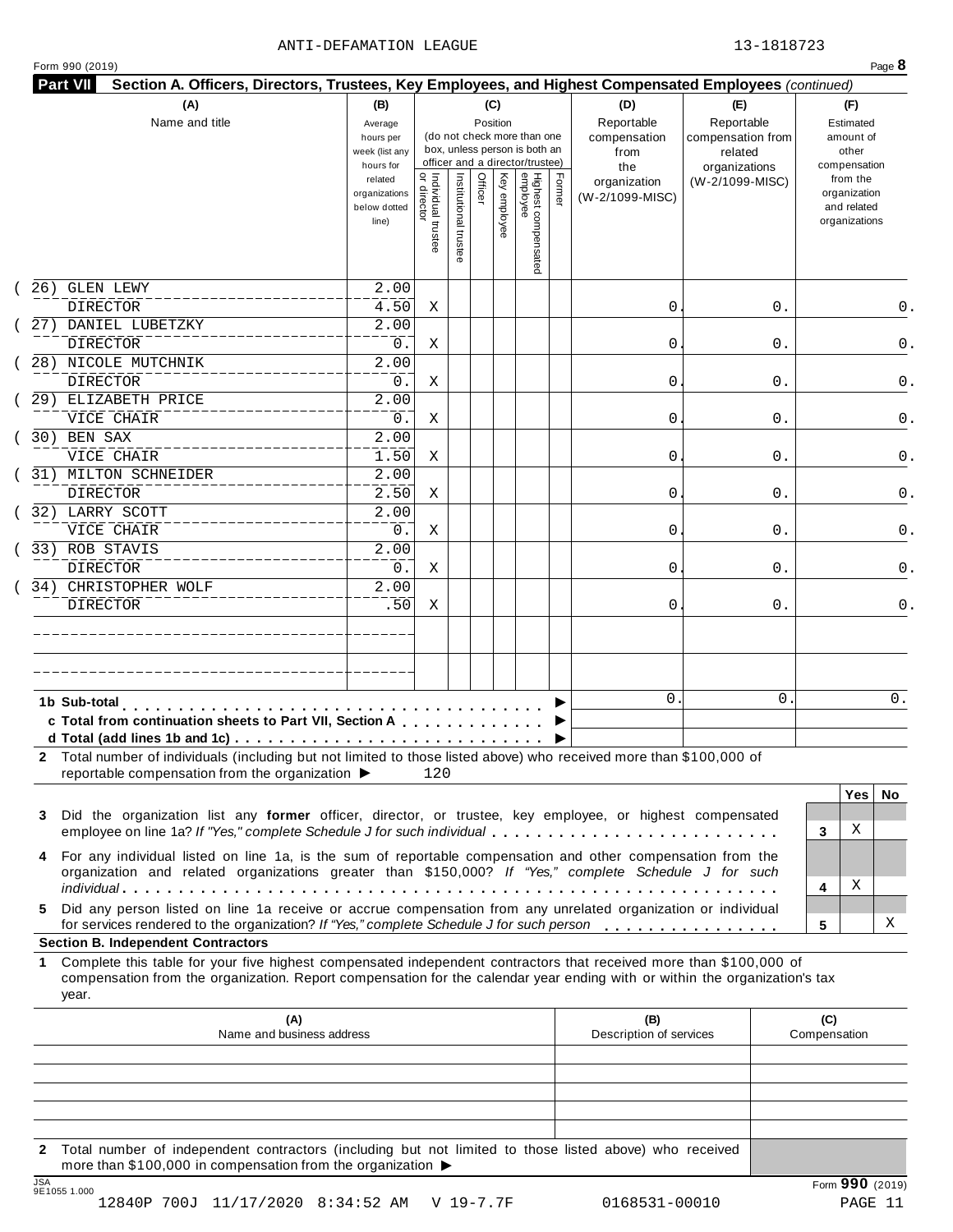### Form <sup>990</sup> (2019) Page **9** ANTI-DEFAMATION LEAGUE 13-1818723 **Part VIII Statement of Revenue**

|                                                           |             | Check if Schedule O contains a response or note to any line in this Part VIII                                                                                                                                                        |                 |                      |                      |                                              |                                      |                                                               |
|-----------------------------------------------------------|-------------|--------------------------------------------------------------------------------------------------------------------------------------------------------------------------------------------------------------------------------------|-----------------|----------------------|----------------------|----------------------------------------------|--------------------------------------|---------------------------------------------------------------|
|                                                           |             |                                                                                                                                                                                                                                      |                 |                      | (A)<br>Total revenue | (B)<br>Related or exempt<br>function revenue | (C)<br>Unrelated<br>business revenue | (D)<br>Revenue excluded<br>from tax under<br>sections 512-514 |
|                                                           | 1a          | Federated campaigns <b>Federated</b>                                                                                                                                                                                                 | 1a              |                      |                      |                                              |                                      |                                                               |
|                                                           | b           | Membership dues <b>All Accords</b> Membership dues <b>All Accords</b>                                                                                                                                                                | 1b              |                      |                      |                                              |                                      |                                                               |
|                                                           | c           | Fundraising events <b>Example 2</b> is a set of the set of the set of the set of the set of the set of the set of the set of the set of the set of the set of the set of the set of the set of the set of the set of the set of the  | 1c              | 4,012,765.           |                      |                                              |                                      |                                                               |
|                                                           | d           | Related organizations <b>and the set of the set of the set of the set of the set of the set of the set of the set of the set of the set of the set of the set of the set of the set of the set of the set of the set of the set </b> | 1d              | 7,766,316.           |                      |                                              |                                      |                                                               |
|                                                           | е           | Government grants (contributions)                                                                                                                                                                                                    | 1е              |                      |                      |                                              |                                      |                                                               |
|                                                           | t           | All other contributions, gifts, grants,                                                                                                                                                                                              |                 |                      |                      |                                              |                                      |                                                               |
|                                                           |             | and similar amounts not included above                                                                                                                                                                                               | 1f              | 66, 372, 959.        |                      |                                              |                                      |                                                               |
|                                                           | g           | Noncash contributions included in                                                                                                                                                                                                    |                 |                      |                      |                                              |                                      |                                                               |
| Contributions, Gifts, Grants<br>and Other Similar Amounts |             | $lines 1a-1f$ . $\ldots$ . $\ldots$ . $\vert$                                                                                                                                                                                        |                 | $1g$ \$<br>65,048.   |                      |                                              |                                      |                                                               |
|                                                           |             |                                                                                                                                                                                                                                      |                 | ▶                    | 78,152,040.          |                                              |                                      |                                                               |
|                                                           |             |                                                                                                                                                                                                                                      |                 | <b>Business Code</b> |                      |                                              |                                      |                                                               |
|                                                           | 2a          | REGIONAL OPERATIONS                                                                                                                                                                                                                  |                 | 900099               | 5, 463, 139.         | 5,463,139.                                   |                                      |                                                               |
|                                                           | b           | CENTER ON EXTREMISM                                                                                                                                                                                                                  |                 | 900099               | 23,409.              | 23,409.                                      |                                      |                                                               |
|                                                           | C           | CENTER ON TECHNOLOGY & SOCIETY                                                                                                                                                                                                       |                 | 900099               | 50,060.              | 50,060.                                      |                                      |                                                               |
|                                                           | d           | EDUCATION PROGRAMS                                                                                                                                                                                                                   |                 | 611710               | 172,437.             | 172,437.                                     |                                      |                                                               |
| Program Service<br>Revenue                                | e           | SUPPORT OF ISRAEL                                                                                                                                                                                                                    |                 | 900099               | 36,711.              | 36,711.                                      |                                      |                                                               |
|                                                           | f           | All other program service revenue                                                                                                                                                                                                    |                 |                      |                      |                                              |                                      |                                                               |
|                                                           | g           |                                                                                                                                                                                                                                      |                 |                      | 5,745,756.           |                                              |                                      |                                                               |
|                                                           | 3           | Investment income (including dividends, interest, and                                                                                                                                                                                |                 |                      |                      |                                              |                                      |                                                               |
|                                                           |             |                                                                                                                                                                                                                                      |                 |                      | 6,430.               |                                              |                                      | 6,430.                                                        |
|                                                           | 4           | Income from investment of tax-exempt bond proceeds $\blacktriangleright$                                                                                                                                                             |                 |                      | $0$ .                |                                              |                                      |                                                               |
|                                                           | 5           | Royalties <b>Example 20</b> and the set of the set of the set of the set of the set of the set of the set of the set of the set of the set of the set of the set of the set of the set of the set of the set of the set of the set   | (i) Real        |                      | $0$ .                |                                              |                                      |                                                               |
|                                                           |             |                                                                                                                                                                                                                                      |                 | (ii) Personal        |                      |                                              |                                      |                                                               |
|                                                           | 6a          | Gross rents and the state of the state of the state of the state of the state of the state of the state of the state of the state of the state of the state of the state of the state of the state of the state of the state o<br>6a | 319,632.        |                      |                      |                                              |                                      |                                                               |
|                                                           | $\mathbf b$ | Less: rental expenses<br>6b                                                                                                                                                                                                          |                 |                      |                      |                                              |                                      |                                                               |
|                                                           | c           | Rental income or (loss)<br>6c                                                                                                                                                                                                        | 319,632.        |                      |                      |                                              |                                      |                                                               |
|                                                           | d           | Net rental income or (loss) ▶                                                                                                                                                                                                        |                 |                      | 319,632.             |                                              |                                      | 319,632.                                                      |
|                                                           | 7a          | Gross amount from                                                                                                                                                                                                                    | (i) Securities  | (ii) Other           |                      |                                              |                                      |                                                               |
|                                                           |             | sales<br>of<br>assets                                                                                                                                                                                                                |                 |                      |                      |                                              |                                      |                                                               |
|                                                           |             | other than inventory<br>7a                                                                                                                                                                                                           |                 |                      |                      |                                              |                                      |                                                               |
|                                                           | b           | Less: cost or other basis                                                                                                                                                                                                            |                 |                      |                      |                                              |                                      |                                                               |
| evenue                                                    |             | and sales expenses<br>7b                                                                                                                                                                                                             |                 |                      |                      |                                              |                                      |                                                               |
|                                                           |             | 7c<br><b>c</b> Gain or (loss) <b>c</b>                                                                                                                                                                                               |                 |                      |                      |                                              |                                      |                                                               |
|                                                           | d           | Net gain or (loss) $\cdots$ $\cdots$ $\cdots$ $\cdots$ $\cdots$ $\cdots$                                                                                                                                                             |                 |                      | $0$ .                |                                              |                                      |                                                               |
| Other <sub>R</sub>                                        | 8а          | Gross<br>income from                                                                                                                                                                                                                 | fundraising     |                      |                      |                                              |                                      |                                                               |
|                                                           |             | events (not including \$                                                                                                                                                                                                             | 4,012,765.      |                      |                      |                                              |                                      |                                                               |
|                                                           |             | of contributions reported on line                                                                                                                                                                                                    |                 |                      |                      |                                              |                                      |                                                               |
|                                                           |             | 1c). See Part IV, line 18 <b></b>                                                                                                                                                                                                    | 8а              | 13,636,792.          |                      |                                              |                                      |                                                               |
|                                                           | $\mathbf b$ | Less: direct expenses                                                                                                                                                                                                                | 8b              | 6, 231, 749.         |                      |                                              |                                      |                                                               |
|                                                           | c           | Net income or (loss) from fundraising events ▶                                                                                                                                                                                       |                 |                      | 7,405,043.           |                                              |                                      | 7,405,043.                                                    |
|                                                           | 9а          | income<br>from<br>Gross                                                                                                                                                                                                              | gaming          |                      |                      |                                              |                                      |                                                               |
|                                                           |             | activities. See Part IV, line 19                                                                                                                                                                                                     | 9а              | 0.                   |                      |                                              |                                      |                                                               |
|                                                           | b           | Less: direct expenses                                                                                                                                                                                                                | 9b              | $0$ .                |                      |                                              |                                      |                                                               |
|                                                           | c           | Net income or (loss) from gaming activities.                                                                                                                                                                                         |                 | ▸                    | $0$ .                |                                              |                                      |                                                               |
|                                                           | 10a         | sales of inventory,<br>Gross                                                                                                                                                                                                         | less            |                      |                      |                                              |                                      |                                                               |
|                                                           |             | returns and allowances                                                                                                                                                                                                               | 10a             | 0.                   |                      |                                              |                                      |                                                               |
|                                                           | $\mathbf b$ | Less: cost of goods sold                                                                                                                                                                                                             | 10 <sub>b</sub> | $0$ .                |                      |                                              |                                      |                                                               |
|                                                           | c           | Net income or (loss) from sales of inventory                                                                                                                                                                                         |                 |                      | $0$ .                |                                              |                                      |                                                               |
|                                                           |             |                                                                                                                                                                                                                                      |                 | <b>Business Code</b> |                      |                                              |                                      |                                                               |
| Miscellaneous<br>Revenue                                  | 11a         | MISC. INCOME                                                                                                                                                                                                                         |                 | 900099               | 193,685.             |                                              |                                      | 193,685.                                                      |
|                                                           | $\mathbf b$ |                                                                                                                                                                                                                                      |                 |                      |                      |                                              |                                      |                                                               |
|                                                           | c           |                                                                                                                                                                                                                                      |                 |                      |                      |                                              |                                      |                                                               |
|                                                           | d           | All other revenue                                                                                                                                                                                                                    |                 |                      |                      |                                              |                                      |                                                               |
|                                                           |             |                                                                                                                                                                                                                                      |                 |                      |                      |                                              |                                      |                                                               |
|                                                           | е           |                                                                                                                                                                                                                                      |                 |                      | 193,685.             |                                              |                                      |                                                               |

12840P 700J 11/17/2020 8:34:52 AM V 19-7.7F 0168531-00010 PAGE 12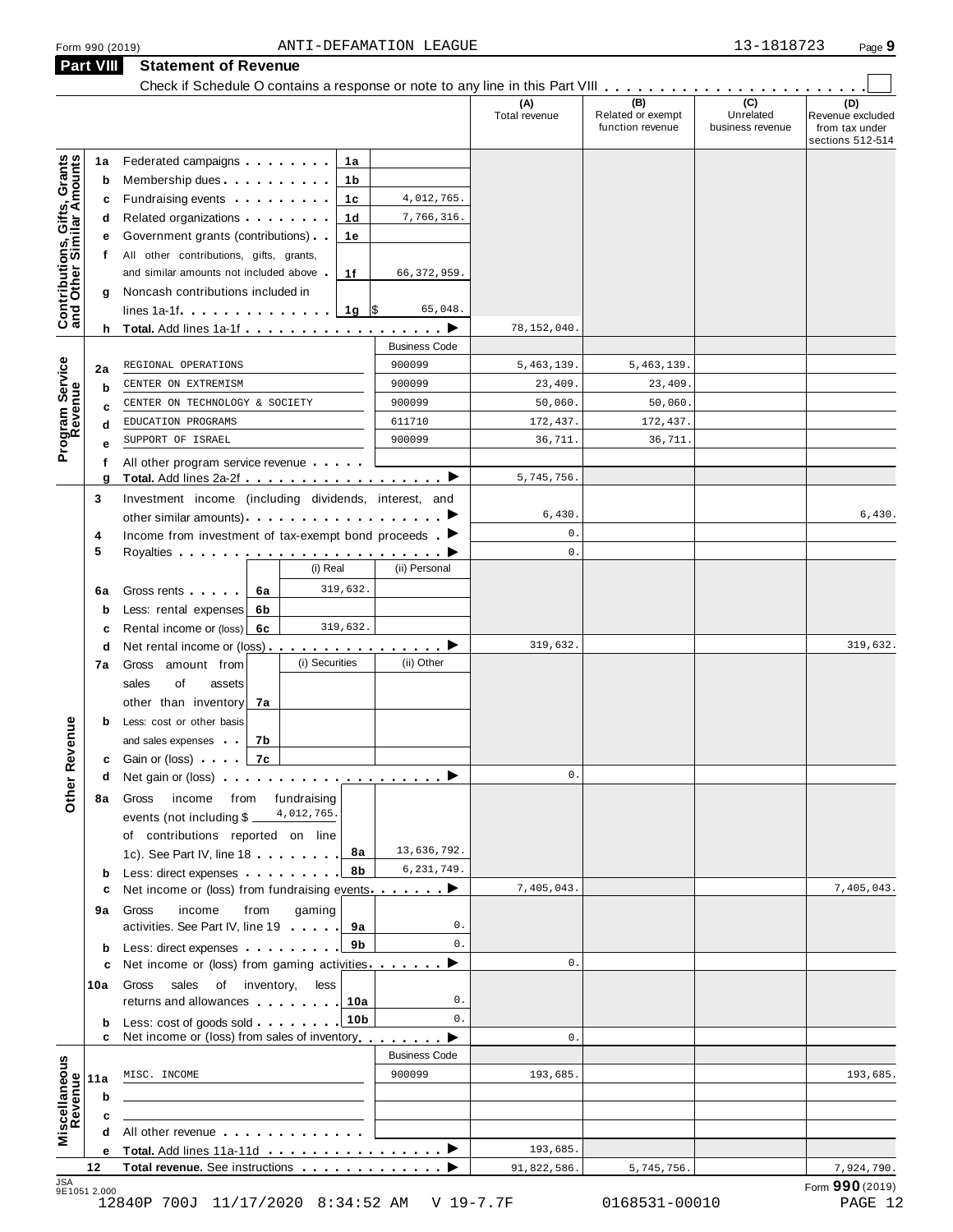### Form <sup>990</sup> (2019) Page **10** ANTI-DEFAMATION LEAGUE 13-1818723

|     | <b>Part IX</b> Statement of Functional Expenses                                                                                                                                                                                |                       |                                    |                                    |                                |
|-----|--------------------------------------------------------------------------------------------------------------------------------------------------------------------------------------------------------------------------------|-----------------------|------------------------------------|------------------------------------|--------------------------------|
|     | Section 501(c)(3) and 501(c)(4) organizations must complete all columns. All other organizations must complete column (A).                                                                                                     |                       |                                    |                                    |                                |
|     |                                                                                                                                                                                                                                |                       |                                    |                                    |                                |
|     | Do not include amounts reported on lines 6b, 7b,<br>8b, 9b, and 10b of Part VIII.                                                                                                                                              | (A)<br>Total expenses | (B)<br>Program service<br>expenses | Management and<br>general expenses | (D)<br>Fundraising<br>expenses |
|     | 1 Grants and other assistance to domestic organizations                                                                                                                                                                        |                       |                                    |                                    |                                |
|     | and domestic governments. See Part IV, line 21                                                                                                                                                                                 | $\mathsf{O}$ .        |                                    |                                    |                                |
|     | 2 Grants and other assistance to domestic                                                                                                                                                                                      |                       |                                    |                                    |                                |
|     | individuals. See Part IV, line 22                                                                                                                                                                                              | 24,000.               | 24,000.                            |                                    |                                |
|     | 3 Grants and other assistance to foreign                                                                                                                                                                                       |                       |                                    |                                    |                                |
|     | organizations, foreign governments, and foreign                                                                                                                                                                                | $\mathsf{O}$ .        |                                    |                                    |                                |
|     | individuals. See Part IV, lines 15 and 16<br>Benefits paid to or for members                                                                                                                                                   | $\Omega$ .            |                                    |                                    |                                |
|     | 5 Compensation of current officers, directors,                                                                                                                                                                                 |                       |                                    |                                    |                                |
|     | trustees, and key employees expressed and the state of the state of the state of the state of the state of the                                                                                                                 | 4, 451, 051.          | 3,516,330.                         | 400,595.                           | 534,126.                       |
|     | 6 Compensation not included above to disqualified                                                                                                                                                                              |                       |                                    |                                    |                                |
|     | persons (as defined under section 4958(f)(1)) and                                                                                                                                                                              |                       |                                    |                                    |                                |
|     | persons described in section 4958(c)(3)(B)                                                                                                                                                                                     | $0$ .                 |                                    |                                    |                                |
|     |                                                                                                                                                                                                                                | 30,728,947.           | 24, 275, 868.                      | 2,765,605.                         | 3,687,474.                     |
|     | 8 Pension plan accruals and contributions (include                                                                                                                                                                             |                       |                                    |                                    |                                |
|     | section 401(k) and 403(b) employer contributions)                                                                                                                                                                              | 693,228.              | 547,650.                           | 69,323.                            | 76,255.                        |
| 9   | Other employee benefits                                                                                                                                                                                                        | 5,598,131.            | 4, 422, 523.                       | 503,832.                           | 671,776.                       |
| 10  |                                                                                                                                                                                                                                | 2,958,826.            | 2,337,473.                         | 266,294.                           | 355,059.                       |
|     | 11 Fees for services (nonemployees):                                                                                                                                                                                           |                       |                                    |                                    |                                |
|     | a Management                                                                                                                                                                                                                   | $\mathbf{0}$ .        |                                    |                                    | 2,514.                         |
|     |                                                                                                                                                                                                                                | 125,719.<br>208, 213. | 11,315.<br>18,739.                 | 111,890.<br>185,310.               | 4,164.                         |
|     | c Accounting                                                                                                                                                                                                                   | 403,000.              | 36,270.                            | 358,670.                           | 8,060.                         |
|     |                                                                                                                                                                                                                                | 498,761.              |                                    |                                    | 498,761.                       |
|     | e Professional fundraising services. See Part IV, line 17                                                                                                                                                                      | 0.                    |                                    |                                    |                                |
|     | f Investment management fees                                                                                                                                                                                                   |                       |                                    |                                    |                                |
|     | <b>g</b> Other. (If line 11g amount exceeds 10% of line 25, column<br>(A) amount, list line 11g expenses on Schedule O.). The manufacturer of                                                                                  | 1,889.                | 1,511.                             | 189                                | 189.                           |
|     | 12 Advertising and promotion                                                                                                                                                                                                   | 772,752.              | 618,202.                           | 77,275.                            | 77,275.                        |
| 13  | Office expenses                                                                                                                                                                                                                | 1,489,643.            | 1,191,715.                         | 148,964.                           | 148,964.                       |
| 14  | Information technology experience and the state of the state of the state of the state of the state of the state of the state of the state of the state of the state of the state of the state of the state of the state of th | 2,482,342.            | 1,489,405.                         | 744,703.                           | 248,234.                       |
| 15  |                                                                                                                                                                                                                                | $\Omega$ .            |                                    |                                    |                                |
|     | 16 Occupancy                                                                                                                                                                                                                   | 6,812,858.            | 5,450,286.                         | 681,286.                           | 681,286.                       |
|     |                                                                                                                                                                                                                                | 1,913,276.            | 1,817,612                          | 38,266.                            | 57,398.                        |
|     | 18 Payments of travel or entertainment expenses                                                                                                                                                                                |                       |                                    |                                    |                                |
|     | for any federal, state, or local public officials                                                                                                                                                                              | $0$ .                 |                                    |                                    |                                |
|     | 19 Conferences, conventions, and meetings                                                                                                                                                                                      | 2,426,645.            | 2,305,313.                         | 48,533.                            | 72,799.                        |
| 20  |                                                                                                                                                                                                                                | 206,939.<br>0.        |                                    | 206,939                            |                                |
| 21. | Payments to affiliates.                                                                                                                                                                                                        | 1,503,482.            | 902,089.                           | 481,114.                           | 120,279.                       |
| 22  | Depreciation, depletion, and amortization                                                                                                                                                                                      | 326,261.              | 199,674.                           | 100,198.                           | 26, 389.                       |
| 23  | Insurance in the contract of the contract of the contract of the contract of the contract of the contract of the contract of the contract of the contract of the contract of the contract of the contract of the contract of t |                       |                                    |                                    |                                |
|     | 24 Other expenses. Itemize expenses not covered<br>above (List miscellaneous expenses on line 24e. If                                                                                                                          |                       |                                    |                                    |                                |
|     | line 24e amount exceeds 10% of line 25, column                                                                                                                                                                                 |                       |                                    |                                    |                                |
|     | (A) amount, list line 24e expenses on Schedule O.)                                                                                                                                                                             |                       |                                    |                                    |                                |
|     | <b>APROJECTS &amp; TRANSFERS FROM RE</b>                                                                                                                                                                                       | 2,556,362.            | 2,045,090.                         | 383,454.                           | 127,818.                       |
|     | <b>b</b> BANK & CREDIT CARD FEES                                                                                                                                                                                               | 520,595.              |                                    | 416,476.                           | 104,119.                       |
|     | <b>CSECURITY EXPENSES</b>                                                                                                                                                                                                      | 489,606.              | 161,570.                           | 161,570.                           | 166,466.                       |
|     | dALL OTHER EXPENSES                                                                                                                                                                                                            | 9,442,022.            | 7,426,714.                         | 910,580.                           | 1,104,728.                     |
|     | <b>e</b> All other expenses                                                                                                                                                                                                    |                       |                                    |                                    |                                |
|     | 25 Total functional expenses. Add lines 1 through 24e                                                                                                                                                                          | 76,634,548.           | 58,799,349.                        | 9,061,066.                         | 8,774,133.                     |
| 26  | Joint costs. Complete this line only if the<br>organization reported in column (B) joint costs                                                                                                                                 |                       |                                    |                                    |                                |
|     | from a combined educational campaign and                                                                                                                                                                                       |                       |                                    |                                    |                                |
|     | fundraising solicitation. Check here<br>if<br>following SOP 98-2 (ASC 958-720)                                                                                                                                                 | О.                    |                                    |                                    |                                |
|     |                                                                                                                                                                                                                                |                       |                                    |                                    |                                |

Form **990** (2019) JSA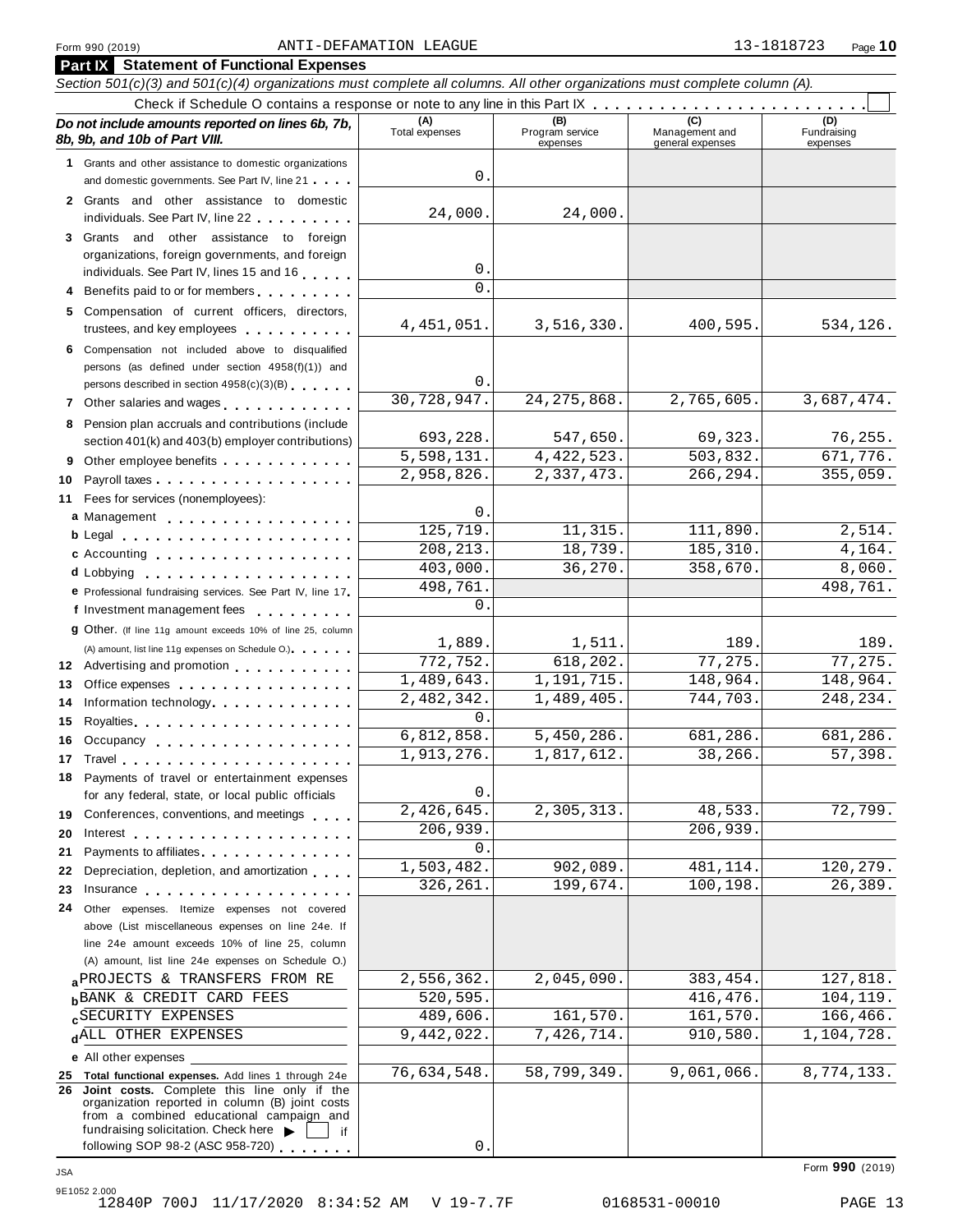ANTI-DEFAMATION LEAGUE 13-1818723

|                      | Check if Schedule O contains a response or note to any line in this Part X                          |                          |                         |                                |
|----------------------|-----------------------------------------------------------------------------------------------------|--------------------------|-------------------------|--------------------------------|
|                      |                                                                                                     | (A)<br>Beginning of year |                         | (B)<br>End of year             |
| 1                    |                                                                                                     | 3, 248, 486.             | $\overline{1}$          | 728,030.                       |
| $\mathbf{2}$         |                                                                                                     | 13,597,310.              | $\overline{2}$          | 18,343,331.                    |
| 3                    |                                                                                                     | 9,205,636.               | $\overline{3}$          | 18, 464, 619.                  |
| 4                    |                                                                                                     | 168,907.                 | $\overline{\mathbf{4}}$ | 0.                             |
| 5                    | Loans and other receivables from any current or former officer, director,                           |                          |                         |                                |
|                      | trustee, key employee, creator or founder, substantial contributor, or 35%                          |                          |                         |                                |
|                      | controlled entity or family member of any of these persons                                          | $0$ .                    | 5                       | 0.                             |
| 6                    | Loans and other receivables from other disqualified persons (as defined                             |                          |                         |                                |
|                      | under section $4958(f)(1)$ , and persons described in section $4958(c)(3)(B)$                       | $0$ .                    | $6\phantom{1}6$         | $0$ .                          |
| 7                    |                                                                                                     | 0.                       | $\overline{7}$          | 0.                             |
| Assets<br>8          |                                                                                                     | 323,000.                 | 8                       | 314,500.                       |
| 9                    |                                                                                                     | 674,404.                 | 9                       | 946,368.                       |
|                      | 10a Land, buildings, and equipment: cost or other                                                   |                          |                         |                                |
|                      | 25, 408, 372.<br>basis. Complete Part VI of Schedule D 10a                                          |                          |                         |                                |
|                      | $\overline{18}$ , 315, 716.                                                                         | $7,405,065.$ 10c         |                         | 7,092,656.                     |
| 11                   |                                                                                                     | 114,999.                 | 11                      | 575,655.                       |
| 12                   | Investments - other securities. See Part IV, line 11.                                               | 204, 300.                | $12$                    | 0.                             |
| 13                   | Investments - program-related. See Part IV, line 11                                                 | 0.1                      | 13                      | 0.                             |
| 14                   |                                                                                                     | $0$ .                    | 14                      | $0$ .                          |
| 15                   |                                                                                                     | 3, 481, 122.             | 15                      | 330,090.                       |
| 16                   |                                                                                                     | 38, 423, 229.            | 16                      | 46,795,249.                    |
|                      | Total assets. Add lines 1 through 15 (must equal line 33)                                           | 7,269,874.               | 17                      | 8,762,583.                     |
| 17                   |                                                                                                     | 0.1                      | 18                      | 0.                             |
| 18                   |                                                                                                     | $0$ .                    |                         | 0.                             |
| 19                   |                                                                                                     | $0$ .                    | 19                      | 0.                             |
| 20                   |                                                                                                     | 0.                       | 20                      | 0.                             |
| 21                   | Escrow or custodial account liability. Complete Part IV of Schedule D.                              |                          | 21                      |                                |
| 22                   | Loans and other payables to any current or former officer, director,                                |                          |                         |                                |
| Liabilities          | trustee, key employee, creator or founder, substantial contributor, or 35%                          |                          |                         |                                |
|                      | controlled entity or family member of any of these persons                                          | 0.                       | 22                      | 0.<br>4,000,000.               |
| 23                   | Secured mortgages and notes payable to unrelated third parties                                      | 4,000,000.               | 23                      |                                |
| 24                   | Unsecured notes and loans payable to unrelated third parties                                        | 0.1                      | 24                      | 0.                             |
| 25                   | Other liabilities (including federal income tax, payables to related third                          |                          |                         |                                |
|                      | parties, and other liabilities not included on lines 17-24). Complete Part X                        |                          |                         |                                |
|                      |                                                                                                     | 30,617,433.              | 25                      | 29,931,881.                    |
| 26                   |                                                                                                     | 41,887,307.              | 26                      | 42,694,464.                    |
| <b>Fund Balances</b> | X<br>Organizations that follow FASB ASC 958, check here ▶<br>and complete lines 27, 28, 32, and 33. |                          |                         |                                |
| 27                   |                                                                                                     | $-17,481,007.$           | 27                      | $-20, 372, 805.$               |
| 28                   |                                                                                                     | 14,016,929.              | 28                      | 24, 473, 590.                  |
|                      | Organizations that do not follow FASB ASC 958, check here ▶<br>and complete lines 29 through 33.    |                          |                         |                                |
| 29                   | Capital stock or trust principal, or current funds                                                  |                          |                         |                                |
| Assets or            |                                                                                                     |                          | 29                      |                                |
| 30                   | Paid-in or capital surplus, or land, building, or equipment fund.                                   |                          | 30                      |                                |
| 31                   | Retained earnings, endowment, accumulated income, or other funds                                    | $-3, 464, 078.$          | 31                      | 4,100,785.                     |
| <b>Net</b><br>32     |                                                                                                     |                          | 32                      |                                |
| 33                   |                                                                                                     |                          |                         |                                |
|                      | Total liabilities and net assets/fund balances                                                      | 38, 423, 229.            | 33                      | 46,795,249.<br>Form 990 (2019) |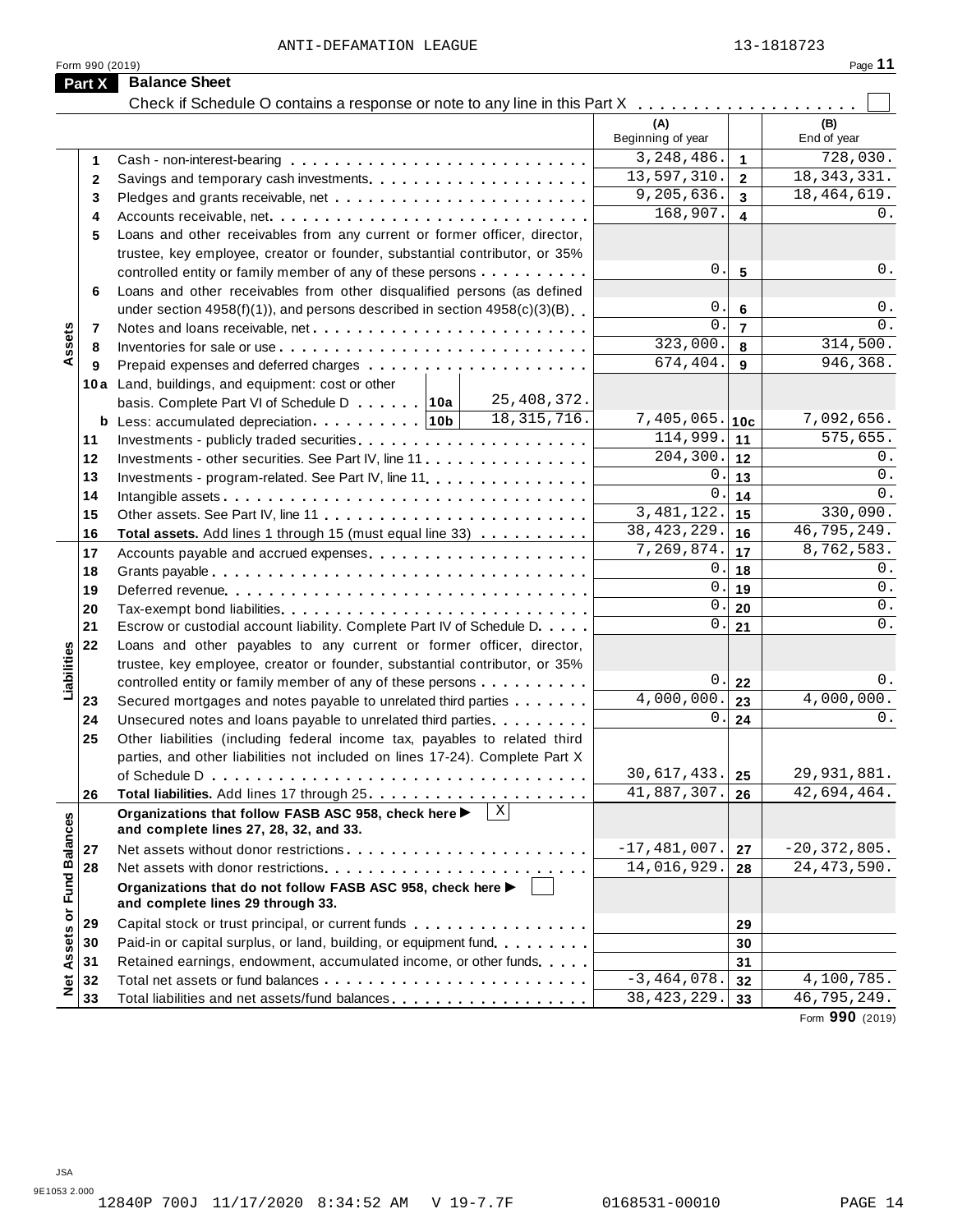|  | ANTI-DEFAMATION LEAGUE |  |  |
|--|------------------------|--|--|
|--|------------------------|--|--|

|                | Form 990 (2019)                                                                                                       |                         |                |                             | Page 12 |
|----------------|-----------------------------------------------------------------------------------------------------------------------|-------------------------|----------------|-----------------------------|---------|
| <b>Part XI</b> | <b>Reconciliation of Net Assets</b>                                                                                   |                         |                |                             |         |
|                |                                                                                                                       |                         |                |                             | X       |
| 1              |                                                                                                                       | $\mathbf{1}$            |                | 91,822,586.                 |         |
| 2              |                                                                                                                       | $\mathbf{2}$            |                | 76,634,548.                 |         |
| 3              |                                                                                                                       | $\mathbf{3}$            |                | 15, 188, 038.               |         |
| 4              | Net assets or fund balances at beginning of year (must equal Part X, line 32, column (A))                             | $\overline{\mathbf{4}}$ |                | $-3,464,078.$               |         |
| 5              |                                                                                                                       | 5                       |                |                             | $0$ .   |
| 6              |                                                                                                                       | 6                       |                |                             | 0.      |
| 7              |                                                                                                                       | $\overline{7}$          |                |                             | 0.      |
| 8              |                                                                                                                       | 8                       |                |                             | $0$ .   |
| 9              | Other changes in net assets or fund balances (explain on Schedule O)                                                  | 9                       |                | $-7,623,175.$               |         |
| 10             | Net assets or fund balances at end of year. Combine lines 3 through 9 (must equal Part X, line                        |                         |                |                             |         |
|                |                                                                                                                       | 10                      |                | 4,100,785.                  |         |
| Part XII       | <b>Financial Statements and Reporting</b>                                                                             |                         |                |                             |         |
|                |                                                                                                                       |                         |                |                             |         |
|                |                                                                                                                       |                         |                | Yes                         | No      |
| 1              | $x \mid$ Accrual<br>Accounting method used to prepare the Form 990:     Cash<br>Other                                 |                         |                |                             |         |
|                | If the organization changed its method of accounting from a prior year or checked "Other," explain in                 |                         |                |                             |         |
|                | Schedule O.                                                                                                           |                         |                |                             | Χ       |
|                | 2a Were the organization's financial statements compiled or reviewed by an independent accountant?                    |                         | 2a             |                             |         |
|                | If "Yes," check a box below to indicate whether the financial statements for the year were compiled or                |                         |                |                             |         |
|                | reviewed on a separate basis, consolidated basis, or both:                                                            |                         |                |                             |         |
|                | Separate basis<br><b>Consolidated basis</b><br>Both consolidated and separate basis                                   |                         |                | X                           |         |
|                | <b>b</b> Were the organization's financial statements audited by an independent accountant?                           |                         | 2 <sub>b</sub> |                             |         |
|                | If "Yes," check a box below to indicate whether the financial statements for the year were audited on a               |                         |                |                             |         |
|                | separate basis, consolidated basis, or both:                                                                          |                         |                |                             |         |
|                | $X$ Consolidated basis<br>Separate basis<br>Both consolidated and separate basis                                      |                         |                |                             |         |
|                | c If "Yes" to line 2a or 2b, does the organization have a committee that assumes responsibility for oversight of      |                         |                | X                           |         |
|                | the audit, review, or compilation of its financial statements and selection of an independent accountant?             |                         | 2c             |                             |         |
|                | If the organization changed either its oversight process or selection process during the tax year, explain on         |                         |                |                             |         |
|                | Schedule O.                                                                                                           |                         |                |                             |         |
|                | 3a As a result of a federal award, was the organization required to undergo an audit or audits as set forth in the    |                         |                |                             | X       |
|                |                                                                                                                       |                         | 3a             |                             |         |
|                | <b>b</b> If "Yes," did the organization undergo the required audit or audits? If the organization did not undergo the |                         |                |                             |         |
|                | required audit or audits, explain why on Schedule O and describe any steps taken to undergo such audits               |                         | 3 <sub>b</sub> | $F_{\text{arm}}$ QQN (2010) |         |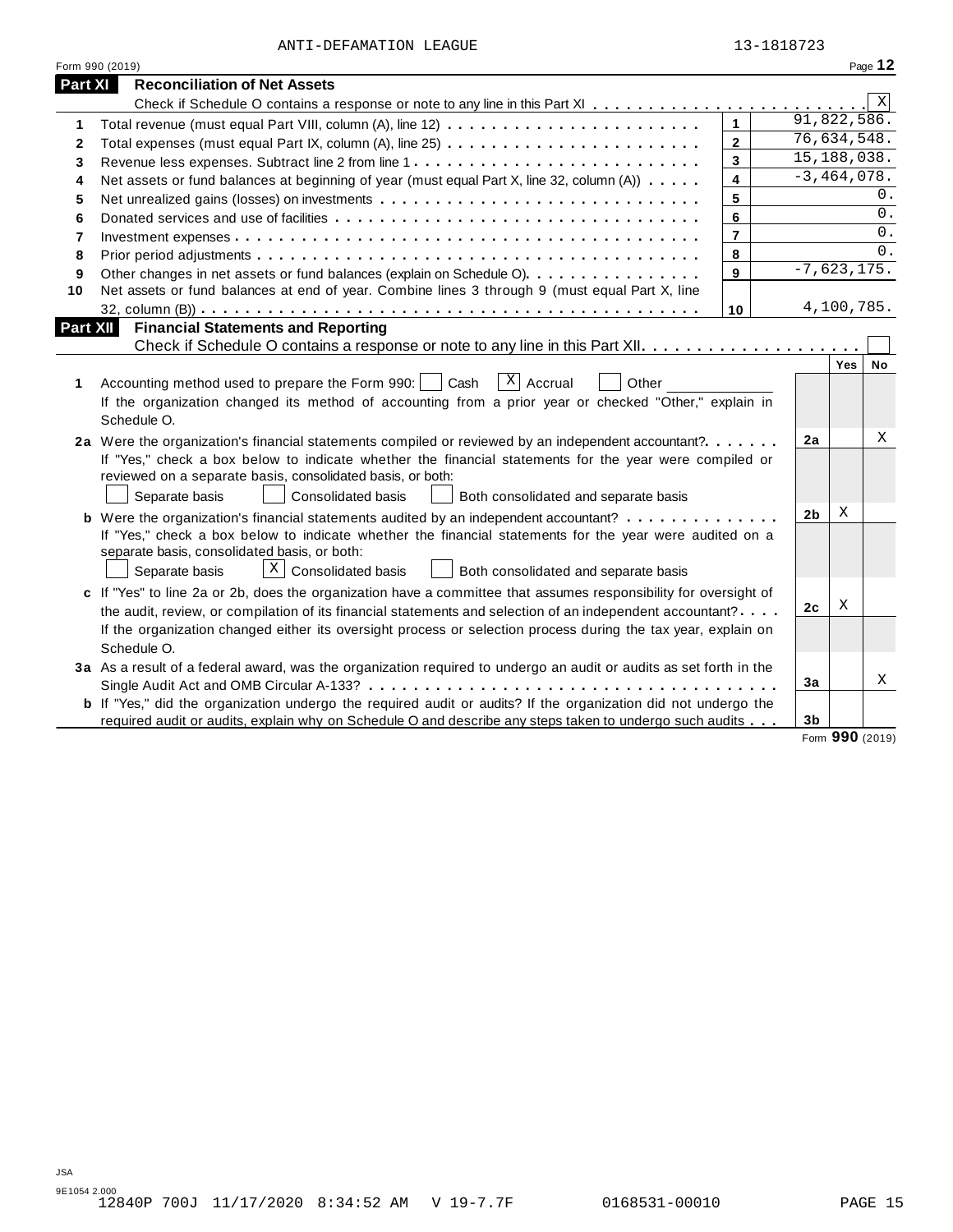# SCHEDULE A **Public Charity Status and Public Support** (Form 990 or 990-EZ) complete if the organization is a section 501(c)(3) organization or a section 4947(a)(1) nonexempt charitable trust.

(Form 990 or 990-EZ) complete if the organization is a section 501(c)(3) organization or a section 4947(a)(1) nonexempt charitable trust.  $2019$ 

|        |                                                                                  |                                                            | Complete if the organization is a section 501(c)(3) organization or a section 4947(a)(1) nonexempt charitable trust. |     |                                                      |                                                                                                                                | ZW IJ                                                                                                                            |
|--------|----------------------------------------------------------------------------------|------------------------------------------------------------|----------------------------------------------------------------------------------------------------------------------|-----|------------------------------------------------------|--------------------------------------------------------------------------------------------------------------------------------|----------------------------------------------------------------------------------------------------------------------------------|
|        | Department of the Treasury<br><b>Internal Revenue Service</b>                    |                                                            | Attach to Form 990 or Form 990-EZ.<br>Go to www.irs.gov/Form990 for instructions and the latest information.         |     |                                                      |                                                                                                                                | Open to Public<br><b>Inspection</b>                                                                                              |
|        | Name of the organization                                                         |                                                            |                                                                                                                      |     |                                                      | <b>Employer identification number</b>                                                                                          |                                                                                                                                  |
|        | ANTI-DEFAMATION LEAGUE                                                           |                                                            |                                                                                                                      |     |                                                      | 13-1818723                                                                                                                     |                                                                                                                                  |
| Part I |                                                                                  |                                                            |                                                                                                                      |     |                                                      | Reason for Public Charity Status (All organizations must complete this part.) See instructions.                                |                                                                                                                                  |
|        |                                                                                  |                                                            | The organization is not a private foundation because it is: (For lines 1 through 12, check only one box.)            |     |                                                      |                                                                                                                                |                                                                                                                                  |
| 1      |                                                                                  |                                                            | A church, convention of churches, or association of churches described in section 170(b)(1)(A)(i).                   |     |                                                      |                                                                                                                                |                                                                                                                                  |
| 2      |                                                                                  |                                                            | A school described in section 170(b)(1)(A)(ii). (Attach Schedule E (Form 990 or 990-EZ).)                            |     |                                                      |                                                                                                                                |                                                                                                                                  |
| 3      |                                                                                  |                                                            | A hospital or a cooperative hospital service organization described in section 170(b)(1)(A)(iii).                    |     |                                                      |                                                                                                                                |                                                                                                                                  |
| 4      | hospital's name, city, and state:                                                |                                                            |                                                                                                                      |     |                                                      | A medical research organization operated in conjunction with a hospital described in section 170(b)(1)(A)(iii). Enter the      |                                                                                                                                  |
| 5      |                                                                                  |                                                            |                                                                                                                      |     |                                                      |                                                                                                                                | An organization operated for the benefit of a college or university owned or operated by a governmental unit described in        |
|        |                                                                                  | section 170(b)(1)(A)(iv). (Complete Part II.)              |                                                                                                                      |     |                                                      |                                                                                                                                |                                                                                                                                  |
| 6      |                                                                                  |                                                            | A federal, state, or local government or governmental unit described in section 170(b)(1)(A)(v).                     |     |                                                      |                                                                                                                                |                                                                                                                                  |
| 7      | ΙX                                                                               |                                                            |                                                                                                                      |     |                                                      |                                                                                                                                | An organization that normally receives a substantial part of its support from a governmental unit or from the general public     |
|        |                                                                                  | described in section 170(b)(1)(A)(vi). (Complete Part II.) |                                                                                                                      |     |                                                      |                                                                                                                                |                                                                                                                                  |
| 8      |                                                                                  |                                                            | A community trust described in section 170(b)(1)(A)(vi). (Complete Part II.)                                         |     |                                                      |                                                                                                                                |                                                                                                                                  |
| 9      |                                                                                  |                                                            |                                                                                                                      |     |                                                      | An agricultural research organization described in section 170(b)(1)(A)(ix) operated in conjunction with a land-grant college  |                                                                                                                                  |
|        | university:                                                                      |                                                            |                                                                                                                      |     |                                                      | or university or a non-land-grant college of agriculture (see instructions). Enter the name, city, and state of the college or |                                                                                                                                  |
| 10     |                                                                                  |                                                            |                                                                                                                      |     |                                                      | An organization that normally receives: (1) more than 331/3% of its support from contributions, membership fees, and gross     |                                                                                                                                  |
|        |                                                                                  |                                                            |                                                                                                                      |     |                                                      | receipts from activities related to its exempt functions - subject to certain exceptions, and (2) no more than 331/3% of its   |                                                                                                                                  |
|        |                                                                                  |                                                            | acquired by the organization after June 30, 1975. See section 509(a)(2). (Complete Part III.)                        |     |                                                      | support from gross investment income and unrelated business taxable income (less section 511 tax) from businesses              |                                                                                                                                  |
| 11     |                                                                                  |                                                            | An organization organized and operated exclusively to test for public safety. See section 509(a)(4).                 |     |                                                      |                                                                                                                                |                                                                                                                                  |
| 12     |                                                                                  |                                                            |                                                                                                                      |     |                                                      |                                                                                                                                | An organization organized and operated exclusively for the benefit of, to perform the functions of, or to carry out the purposes |
|        |                                                                                  |                                                            |                                                                                                                      |     |                                                      |                                                                                                                                | of one or more publicly supported organizations described in section 509(a)(1) or section 509(a)(2). See section 509(a)(3).      |
|        |                                                                                  |                                                            |                                                                                                                      |     |                                                      |                                                                                                                                | Check the box in lines 12a through 12d that describes the type of supporting organization and complete lines 12e, 12f, and 12g.  |
| a      |                                                                                  |                                                            |                                                                                                                      |     |                                                      | Type I. A supporting organization operated, supervised, or controlled by its supported organization(s), typically by giving    |                                                                                                                                  |
|        |                                                                                  |                                                            | supporting organization. You must complete Part IV, Sections A and B.                                                |     |                                                      | the supported organization(s) the power to regularly appoint or elect a majority of the directors or trustees of the           |                                                                                                                                  |
| b      |                                                                                  |                                                            |                                                                                                                      |     |                                                      | Type II. A supporting organization supervised or controlled in connection with its supported organization(s), by having        |                                                                                                                                  |
|        |                                                                                  |                                                            |                                                                                                                      |     |                                                      | control or management of the supporting organization vested in the same persons that control or manage the supported           |                                                                                                                                  |
|        |                                                                                  |                                                            | organization(s). You must complete Part IV, Sections A and C.                                                        |     |                                                      |                                                                                                                                |                                                                                                                                  |
| c      |                                                                                  |                                                            |                                                                                                                      |     |                                                      | Type III functionally integrated. A supporting organization operated in connection with, and functionally integrated with,     |                                                                                                                                  |
|        |                                                                                  |                                                            | its supported organization(s) (see instructions). You must complete Part IV, Sections A, D, and E.                   |     |                                                      |                                                                                                                                |                                                                                                                                  |
| d      |                                                                                  |                                                            |                                                                                                                      |     |                                                      | Type III non-functionally integrated. A supporting organization operated in connection with its supported organization(s)      |                                                                                                                                  |
|        |                                                                                  |                                                            |                                                                                                                      |     |                                                      | that is not functionally integrated. The organization generally must satisfy a distribution requirement and an attentiveness   |                                                                                                                                  |
| e      |                                                                                  |                                                            | requirement (see instructions). You must complete Part IV, Sections A and D, and Part V.                             |     |                                                      | Check this box if the organization received a written determination from the IRS that it is a Type I, Type II, Type III        |                                                                                                                                  |
|        |                                                                                  |                                                            | functionally integrated, or Type III non-functionally integrated supporting organization.                            |     |                                                      |                                                                                                                                |                                                                                                                                  |
| f      |                                                                                  |                                                            | Enter the number of supported organizations                                                                          |     |                                                      |                                                                                                                                |                                                                                                                                  |
| g      |                                                                                  |                                                            | Provide the following information about the supported organization(s).                                               |     |                                                      |                                                                                                                                |                                                                                                                                  |
|        | (i) Name of supported organization                                               | (ii) EIN                                                   | (iii) Type of organization<br>(described on lines 1-10                                                               |     | (iv) Is the organization<br>listed in your governing | (v) Amount of monetary<br>support (see                                                                                         | (vi) Amount of<br>other support (see                                                                                             |
|        |                                                                                  |                                                            | above (see instructions))                                                                                            |     | document?                                            | instructions)                                                                                                                  | instructions)                                                                                                                    |
|        |                                                                                  |                                                            |                                                                                                                      | Yes | No                                                   |                                                                                                                                |                                                                                                                                  |
| (A)    |                                                                                  |                                                            |                                                                                                                      |     |                                                      |                                                                                                                                |                                                                                                                                  |
| (B)    |                                                                                  |                                                            |                                                                                                                      |     |                                                      |                                                                                                                                |                                                                                                                                  |
| (C)    |                                                                                  |                                                            |                                                                                                                      |     |                                                      |                                                                                                                                |                                                                                                                                  |
| (D)    |                                                                                  |                                                            |                                                                                                                      |     |                                                      |                                                                                                                                |                                                                                                                                  |
| (E)    |                                                                                  |                                                            |                                                                                                                      |     |                                                      |                                                                                                                                |                                                                                                                                  |
| Total  |                                                                                  |                                                            |                                                                                                                      |     |                                                      |                                                                                                                                |                                                                                                                                  |
|        | For Paperwork Reduction Act Notice, see the Instructions for Form 990 or 990-EZ. |                                                            |                                                                                                                      |     |                                                      |                                                                                                                                | Schedule A (Form 990 or 990-EZ) 2019                                                                                             |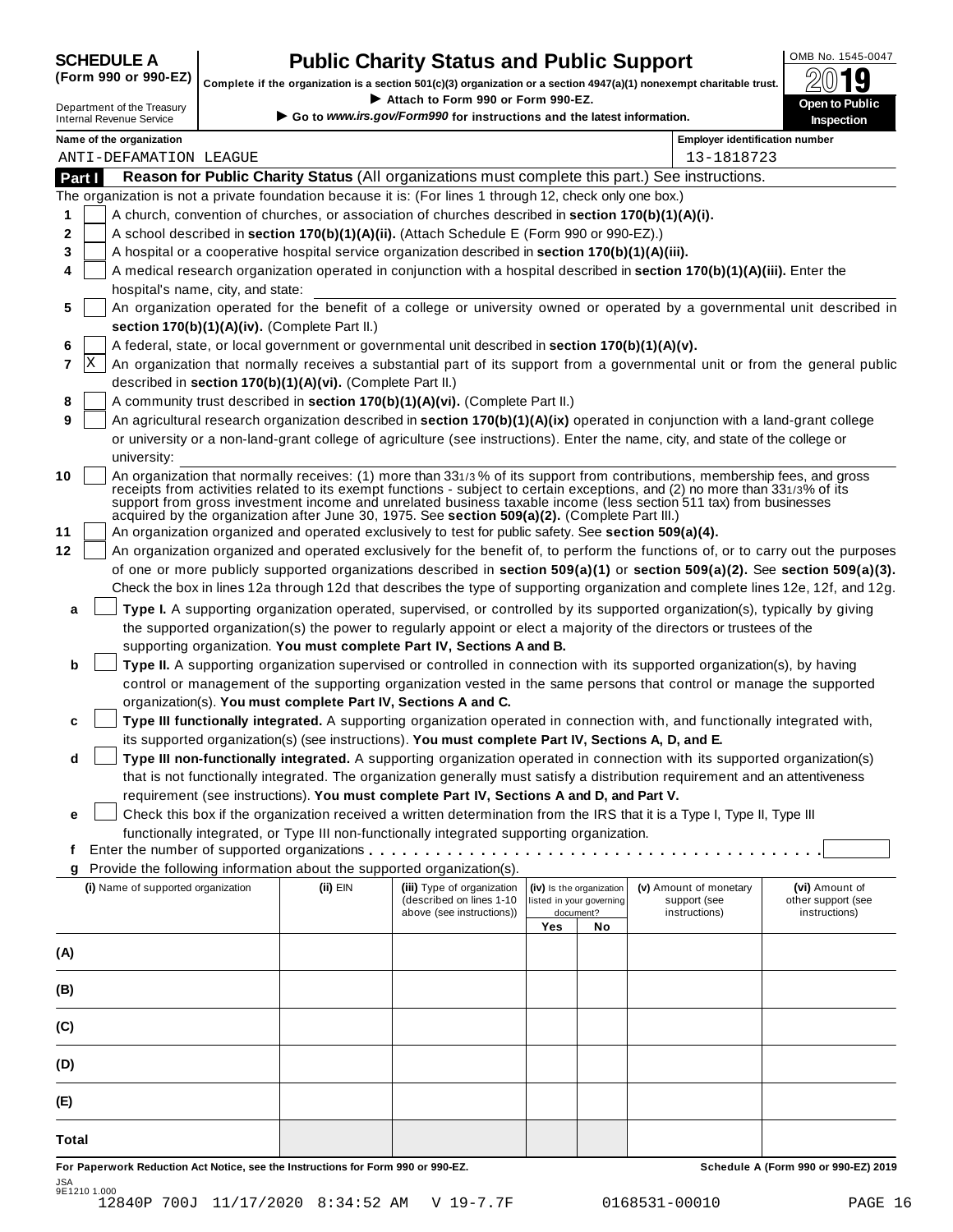**Support Schedule for Organizations Described in Sections 170(b)(1)(A)(iv) and 170(b)(1)(A)(vi)** (Complete only if you checked the box on line 5, 7, or 8 of Part I or if the organization failed to qualify under Part III. If the organization fails to qualify under the tests listed below, please complete Part III.) **Part II**

|              | <b>Section A. Public Support</b>                                                                                                                                                                                   |             |               |               |              |             |                |
|--------------|--------------------------------------------------------------------------------------------------------------------------------------------------------------------------------------------------------------------|-------------|---------------|---------------|--------------|-------------|----------------|
|              | Calendar year (or fiscal year beginning in) ▶                                                                                                                                                                      | (a) 2015    | (b) 2016      | (c) 2017      | $(d)$ 2018   | (e) 2019    | (f) Total      |
| 1            | Gifts, grants, contributions, and<br>membership fees received. (Do not<br>include any "unusual grants.")                                                                                                           | 51,872,492. | 61, 471, 201. | 71, 717, 381. | 69,833,945.  | 78,152,040. | 333,047,059.   |
| $\mathbf{2}$ | Tax revenues levied for the<br>organization's benefit and either paid<br>to or expended on its behalf                                                                                                              |             |               |               |              |             | 0.             |
| 3            | The value of services or facilities<br>furnished by a governmental unit to the<br>organization without charge                                                                                                      |             |               |               |              |             | 0.             |
| 4            | Total. Add lines 1 through 3                                                                                                                                                                                       | 51,872,492. | 61, 471, 201  | 71, 717, 381. | 69,833,945.  | 78,152,040. | 333,047,059.   |
| 5            | The portion of total contributions by<br>each person (other than a<br>governmental unit or publicly<br>supported organization) included on<br>line 1 that exceeds 2% of the amount<br>shown on line 11, column (f) |             |               |               |              |             | 0.             |
| 6            | Public support. Subtract line 5 from line 4                                                                                                                                                                        |             |               |               |              |             | 333,047,059.   |
|              | <b>Section B. Total Support</b>                                                                                                                                                                                    |             |               |               |              |             |                |
|              | Calendar year (or fiscal year beginning in) ▶                                                                                                                                                                      | (a) 2015    | (b) 2016      | (c) 2017      | $(d)$ 2018   | (e) 2019    | (f) Total      |
| 7            | Amounts from line 4                                                                                                                                                                                                | 51,872,492. | 61, 471, 201. | 71, 717, 381. | 69,833,945   | 78,152,040. | 333,047,059.   |
| 8            | Gross income from interest, dividends,<br>payments received on securities loans,<br>rents, royalties, and income from<br>similar sources experiences                                                               | 356.        | 4,024.        | 9,464.        | 78.          | 326,062.    | 339,984.       |
| 9            | Net income from unrelated business<br>activities, whether or not the business<br>is regularly carried on the control of the set of the set of the set of the set of the set of the set of the s                    |             |               |               |              |             | 0.             |
| 10           | Other income. Do not include gain or<br>loss from the sale of capital assets<br>(Explain in Part VI.) ATCH 1                                                                                                       | 9,377,668.  | 9,579,337.    | 8,305,556.    | 9, 451, 458. | 13,830,477. | 50, 544, 496.  |
| 11           | Total support. Add lines 7 through 10                                                                                                                                                                              |             |               |               |              |             | 383, 931, 539. |
| 12           |                                                                                                                                                                                                                    |             |               |               |              |             | 9,138,524.     |
| 13           | First five years. If the Form 990 is for the organization's first, second, third, fourth, or fifth tax year as a section 501(c)(3)                                                                                 |             |               |               |              |             |                |
|              | <b>Section C. Computation of Public Support Percentage</b>                                                                                                                                                         |             |               |               |              |             |                |
| 14           | Public support percentage for 2019 (line 6, column (f) divided by line 11, column (f)).                                                                                                                            |             |               |               |              | 14          | 86.75%         |
| 15           |                                                                                                                                                                                                                    |             |               |               |              | 15          | 87.08%         |
|              |                                                                                                                                                                                                                    |             |               |               |              |             |                |
|              |                                                                                                                                                                                                                    |             |               |               |              |             | Χ              |
|              | 16a 331/3% support test - 2019. If the organization did not check the box on line 13, and line 14 is 331/3% or more, check this                                                                                    |             |               |               |              |             |                |
|              |                                                                                                                                                                                                                    |             |               |               |              |             |                |
|              | b 331/3% support test - 2018. If the organization did not check a box on line 13 or 16a, and line 15 is 331/3% or more, check                                                                                      |             |               |               |              |             |                |
|              | 17a 10%-facts-and-circumstances test - 2019. If the organization did not check a box on line 13, 16a, or 16b, and line 14 is                                                                                       |             |               |               |              |             |                |
|              | 10% or more, and if the organization meets the "facts-and-circumstances" test, check this box and stop here. Explain in                                                                                            |             |               |               |              |             |                |
|              | Part VI how the organization meets the "facts-and-circumstances" test. The organization qualifies as a publicly supported                                                                                          |             |               |               |              |             |                |
|              |                                                                                                                                                                                                                    |             |               |               |              |             |                |
|              | b 10%-facts-and-circumstances test - 2018. If the organization did not check a box on line 13, 16a, 16b, or 17a, and line                                                                                          |             |               |               |              |             |                |
|              | 15 is 10% or more, and if the organization meets the "facts-and-circumstances" test, check this box and stop here.                                                                                                 |             |               |               |              |             |                |
|              | Explain in Part VI how the organization meets the "facts-and-circumstances" test. The organization qualifies as a publicly                                                                                         |             |               |               |              |             |                |
|              |                                                                                                                                                                                                                    |             |               |               |              |             |                |
| 18           | Private foundation. If the organization did not check a box on line 13, 16a, 16b, 17a, or 17b, check this box and see                                                                                              |             |               |               |              |             |                |

**Schedule A (Form 990 or 990-EZ) 2019**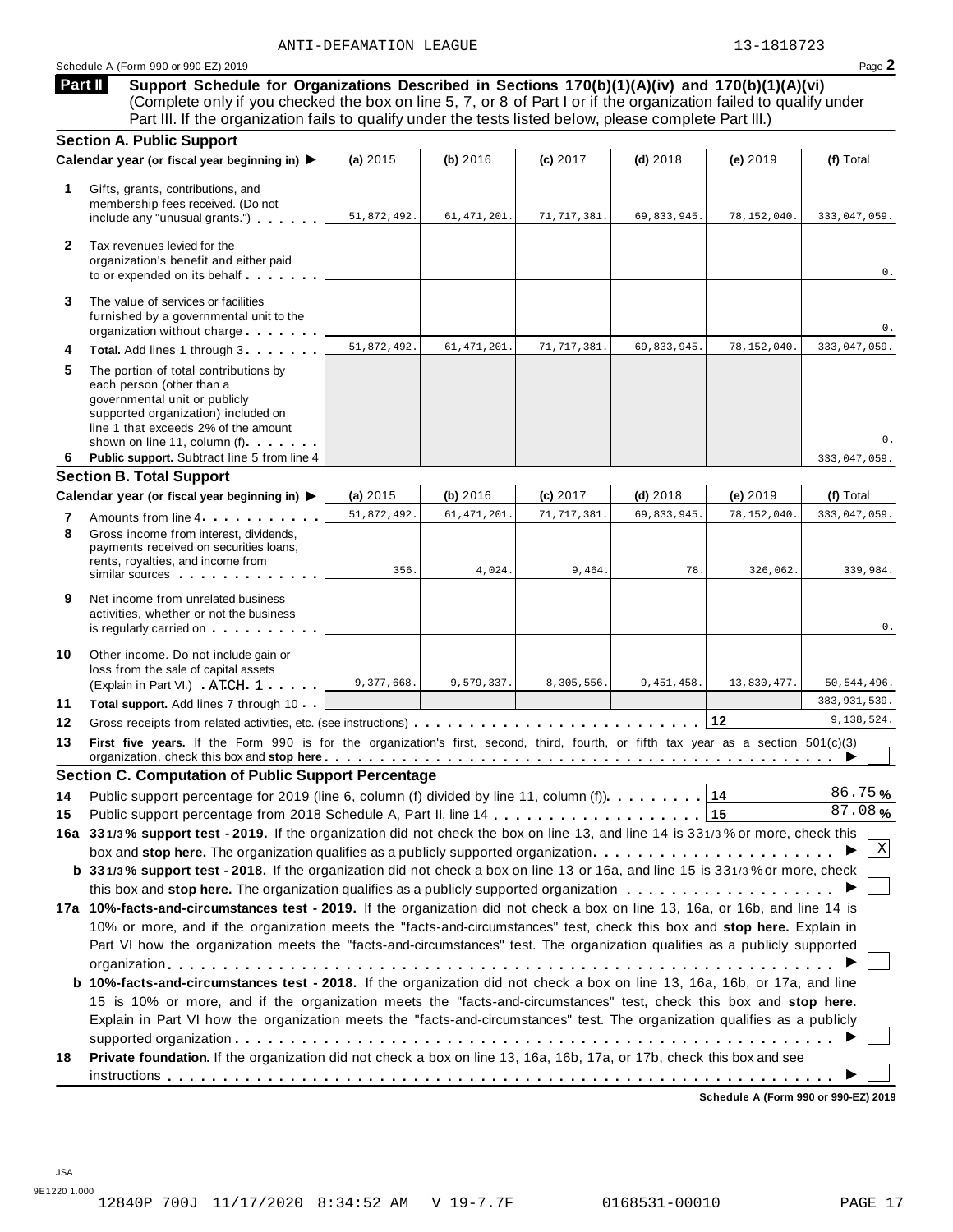### Schedule <sup>A</sup> (Form <sup>990</sup> or 990-EZ) <sup>2019</sup> Page **3**

### **Support Schedule for Organizations Described in Section 509(a)(2) Part III**

(Complete only if you checked the box on line 10 of Part I or if the organization failed to qualify under Part II. If the organization fails to qualify under the tests listed below, please complete Part II.)

|                  | <b>Section A. Public Support</b>                                                                                                                                                                                                     |            |           |            |               |            |                                      |
|------------------|--------------------------------------------------------------------------------------------------------------------------------------------------------------------------------------------------------------------------------------|------------|-----------|------------|---------------|------------|--------------------------------------|
|                  | Calendar year (or fiscal year beginning in)                                                                                                                                                                                          | (a) $2015$ | (b) 2016  | $(c)$ 2017 | (d) $2018$    | (e) $2019$ | (f) Total                            |
| 1.               | Gifts, grants, contributions, and membership fees                                                                                                                                                                                    |            |           |            |               |            |                                      |
|                  | received. (Do not include any "unusual grants.")                                                                                                                                                                                     |            |           |            |               |            |                                      |
| 2                | Gross receipts from admissions, merchandise                                                                                                                                                                                          |            |           |            |               |            |                                      |
|                  | sold or services performed, or facilities                                                                                                                                                                                            |            |           |            |               |            |                                      |
|                  | furnished in any activity that is related to the                                                                                                                                                                                     |            |           |            |               |            |                                      |
|                  | organization's tax-exempt purpose                                                                                                                                                                                                    |            |           |            |               |            |                                      |
| 3                | Gross receipts from activities that are not an                                                                                                                                                                                       |            |           |            |               |            |                                      |
|                  | unrelated trade or business under section 513 .                                                                                                                                                                                      |            |           |            |               |            |                                      |
|                  | Tax revenues levied for the                                                                                                                                                                                                          |            |           |            |               |            |                                      |
|                  | organization's benefit and either paid to                                                                                                                                                                                            |            |           |            |               |            |                                      |
|                  | or expended on its behalf <b>contains the set of the set of the set of the set of the set of the set of the set of the set of the set of the set of the set of the set of the set of the set of the set of the set of the set of</b> |            |           |            |               |            |                                      |
| 5                | The value of services or facilities                                                                                                                                                                                                  |            |           |            |               |            |                                      |
|                  | furnished by a governmental unit to the                                                                                                                                                                                              |            |           |            |               |            |                                      |
|                  | organization without charge                                                                                                                                                                                                          |            |           |            |               |            |                                      |
| 6                | <b>Total.</b> Add lines 1 through 5                                                                                                                                                                                                  |            |           |            |               |            |                                      |
|                  | 7a Amounts included on lines 1, 2, and 3                                                                                                                                                                                             |            |           |            |               |            |                                      |
|                  | received from disqualified persons                                                                                                                                                                                                   |            |           |            |               |            |                                      |
|                  | <b>b</b> Amounts included on lines 2 and 3                                                                                                                                                                                           |            |           |            |               |            |                                      |
|                  | received from other than disqualified                                                                                                                                                                                                |            |           |            |               |            |                                      |
|                  | persons that exceed the greater of \$5,000<br>or 1% of the amount on line 13 for the year                                                                                                                                            |            |           |            |               |            |                                      |
|                  | c Add lines 7a and 7b                                                                                                                                                                                                                |            |           |            |               |            |                                      |
| 8                | Public support. (Subtract line 7c from                                                                                                                                                                                               |            |           |            |               |            |                                      |
|                  | $line 6.)$                                                                                                                                                                                                                           |            |           |            |               |            |                                      |
|                  | <b>Section B. Total Support</b>                                                                                                                                                                                                      |            |           |            |               |            |                                      |
|                  | Calendar year (or fiscal year beginning in)                                                                                                                                                                                          | (a) $2015$ | (b) 2016  | $(c)$ 2017 | (d) $2018$    | (e) 2019   | (f) Total                            |
| 9                | Amounts from line 6                                                                                                                                                                                                                  |            |           |            |               |            |                                      |
|                  | 10 a Gross income from interest, dividends,<br>payments received on securities loans,<br>rents, royalties, and income from similar<br>SOUICES                                                                                        |            |           |            |               |            |                                      |
|                  | <b>b</b> Unrelated business taxable income (less                                                                                                                                                                                     |            |           |            |               |            |                                      |
|                  | section 511 taxes) from businesses                                                                                                                                                                                                   |            |           |            |               |            |                                      |
|                  | acquired after June 30, 1975                                                                                                                                                                                                         |            |           |            |               |            |                                      |
|                  | c Add lines 10a and 10b                                                                                                                                                                                                              |            |           |            |               |            |                                      |
| 11               | Net income from unrelated business                                                                                                                                                                                                   |            |           |            |               |            |                                      |
|                  | activities not included in line 10b, whether                                                                                                                                                                                         |            |           |            |               |            |                                      |
|                  | or not the business is regularly carried on                                                                                                                                                                                          |            |           |            |               |            |                                      |
| 12 <sup>12</sup> | Other income. Do not include gain or                                                                                                                                                                                                 |            |           |            |               |            |                                      |
|                  | loss from the sale of capital assets                                                                                                                                                                                                 |            |           |            |               |            |                                      |
|                  | (Explain in Part VI.)                                                                                                                                                                                                                |            |           |            |               |            |                                      |
| 13               | Total support. (Add lines 9, 10c, 11,                                                                                                                                                                                                |            |           |            |               |            |                                      |
|                  | and 12.) $\cdots$ $\cdots$ $\cdots$ $\cdots$                                                                                                                                                                                         |            |           |            |               |            |                                      |
| 14               | First five years. If the Form 990 is for the organization's first, second, third, fourth, or fifth tax year as a section 501(c)(3)                                                                                                   |            |           |            |               |            |                                      |
|                  |                                                                                                                                                                                                                                      |            |           |            |               |            |                                      |
|                  | <b>Section C. Computation of Public Support Percentage</b>                                                                                                                                                                           |            |           |            |               |            |                                      |
| 15               |                                                                                                                                                                                                                                      |            |           |            |               | 15         | ℅                                    |
| 16               | Public support percentage from 2018 Schedule A, Part III, line 15.                                                                                                                                                                   |            |           |            |               | 16         | %                                    |
|                  | Section D. Computation of Investment Income Percentage                                                                                                                                                                               |            |           |            |               |            |                                      |
| 17               | Investment income percentage for 2019 (line 10c, column (f), divided by line 13, column (f)).                                                                                                                                        |            |           |            |               | 17         | %                                    |
| 18               |                                                                                                                                                                                                                                      |            |           |            |               | 18         | %                                    |
|                  | 19a 331/3% support tests - 2019. If the organization did not check the box on line 14, and line 15 is more than 331/3%, and line                                                                                                     |            |           |            |               |            |                                      |
|                  | 17 is not more than 331/3%, check this box and stop here. The organization qualifies as a publicly supported organization                                                                                                            |            |           |            |               |            |                                      |
|                  | <b>b</b> 331/3% support tests - 2018. If the organization did not check a box on line 14 or line 19a, and line 16 is more than 331/3%, and                                                                                           |            |           |            |               |            |                                      |
|                  | line 18 is not more than 331/3%, check this box and stop here. The organization qualifies as a publicly supported organization                                                                                                       |            |           |            |               |            |                                      |
| 20               | Private foundation. If the organization did not check a box on line 14, 19a, or 19b, check this box and see instructions                                                                                                             |            |           |            |               |            |                                      |
| JSA              |                                                                                                                                                                                                                                      |            |           |            |               |            | Schedule A (Form 990 or 990-EZ) 2019 |
|                  | 9E1221 1.000<br>12840P 700J 11/17/2020 8:34:52 AM                                                                                                                                                                                    |            | V 19-7.7F |            | 0168531-00010 |            | PAGE 18                              |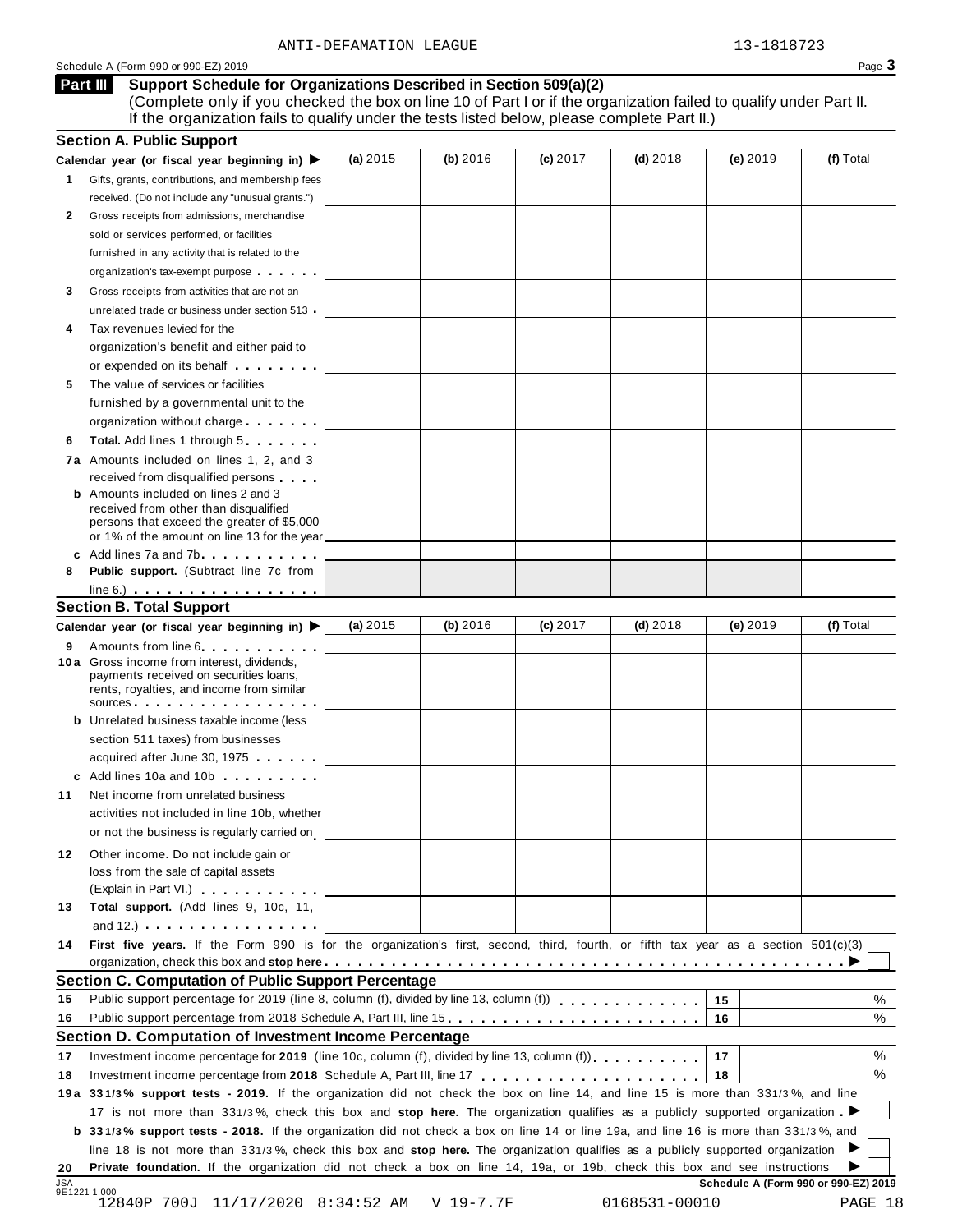**Yes No**

**2**

**3a**

**3b**

**3c**

**4a**

**4b**

**4c**

**5a**

**5b 5c**

**6**

**7**

**8**

**9a**

**9b**

**9c**

**10a**

### **Part IV Supporting Organizations**

(Complete only if you checked a box in line 12 on Part I. If you checked 12a of Part I, complete Sections A and B. If you checked 12b of Part I, complete Sections A and C. If you checked 12c of Part I, complete Sections A, D, and E. If you checked 12d of Part I, complete Sections A and D, and complete Part V.)

### **Section A. All Supporting Organizations**

- **1** Are all of the organization's supported organizations listed by name in the organization's governing documents? *If "No," describe in Part VI how the supported organizations are designated. If designated by class or purpose, describe the designation. If historic and continuing relationship, explain.* **1**
- **2** Did the organization have any supported organization that does not have an IRS determination of status under section 509(a)(1) or (2)? *If"Yes," explain in Part VI how the organization determined that the supported organization was described in section 509(a)(1) or (2).*
- **3 a** Did the organization have a supported organization described in section 501(c)(4), (5), or (6)? *If "Yes," answer (b) and (c) below.*
- **b** Did the organization confirm that each supported organization qualified under section 501(c)(4), (5), or (6) and | satisfied the public support tests under section 509(a)(2)? *If "Yes," describe in Part VI when and how the organization made the determination.*
- **c** Did the organization ensure that all support to such organizations was used exclusively for section 170(c)(2)(B) purposes? *If"Yes," explain in Part VI what controls the organization put in place to ensure such use.*
- **4 a** Was any supported organization not organized in the United States ("foreign supported organization")? *If "Yes," and if you checked 12a or 12b in Part I, answer (b) and (c) below.*
- **b** Did the organization have ultimate control and discretion in deciding whether to make grants to the foreign | supported organization? *If "Yes," describe in Part VI how the organization had such control and discretion despite being controlled or supervised by or in connection with its supported organizations.*
- **c** Did the organization support any foreign supported organization that does not have an IRS determination under sections 501(c)(3) and 509(a)(1) or (2)? *If "Yes," explain in Part VI what controls the organization used to ensure that all support to the foreign supported organization was used exclusively for section 170(c)(2)(B) purposes.*
- **5 a** Did the organization add, substitute, or remove any supported organizations during the tax year? *If "Yes,"* answer (b) and (c) below (if applicable). Also, provide detail in Part VI, including (i) the names and EIN *numbers of the supported organizations added, substituted, or removed; (ii) the reasons for each such action;* (iii) the authority under the organization's organizing document authorizing such action; and (iv) how the action *was accomplished (such as by amendment to the organizing document).*
- **b Type I or Type II only.** Was any added or substituted supported organization part of a class already designated in the organization's organizing document?
- **c Substitutions only.** Was the substitution the result of an event beyond the organization's control?
- **6** Did the organization provide support (whether in the form of grants or the provision of services or facilities) to anyone other than (i) its supported organizations, (ii) individuals that are part of the charitable class benefited by one or more of its supported organizations, or (iii) other supporting organizations that also support or benefit one or more of the filing organization's supported organizations? *If"Yes," provide detail in Part VI.*
- **7** Did the organization provide a grant, loan, compensation, or other similar payment to a substantial contributor (as defined in section 4958(c)(3)(C)), a family member of a substantial contributor, or a 35% controlled entity with regard to a substantial contributor? *If"Yes," complete Part I of Schedule L (Form 990 or 990-EZ).*
- **8** Did the organization make a loan to a disqualified person (as defined in section 4958) not described in line 7? *If "Yes," complete Part I of Schedule L (Form 990 or 990-EZ).*
- **9a** Was the organization controlled directly or indirectly at any time during the tax year by one or more | disqualified persons as defined in section 4946 (other than foundation managers and organizations described in section 509(a)(1) or (2))? *If"Yes," provide detail in Part VI.*
- **b** Did one or more disqualified persons (as defined in line 9a) hold a controlling interest in any entity in which | the supporting organization had an interest? *If"Yes," provide detail in Part VI.*
- **c** Did a disqualified person (as defined in line 9a) have an ownership interest in, or derive any personal benefit from, assets in which the supporting organization also had an interest? *If"Yes," provide detail in Part VI.*
- **10a** Was the organization subject to the excess business holdings rules of section 4943 because of section | 4943(f) (regarding certain Type II supporting organizations, and all Type III non-functionally integrated supporting organizations)? *If"Yes," answer 10b below.*
	- **b** Did the organization have any excess business holdings in the tax year? *(Use Schedule C, Form 4720, to determine whether the organization had excess business holdings.)*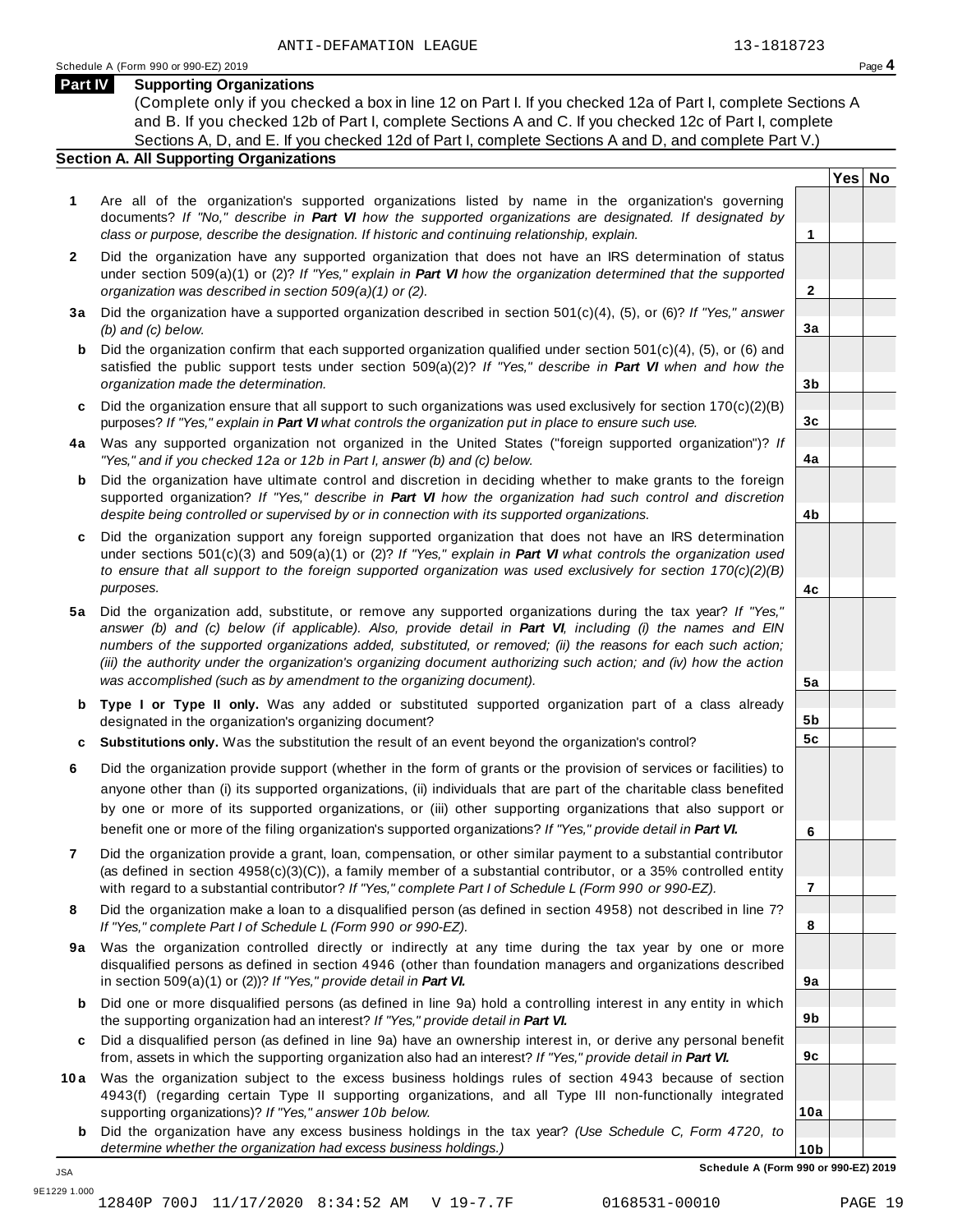|                | 13-1818723<br>ANTI-DEFAMATION LEAGUE                                                                                                                                                                                                                                                                                                                                                                                                                                                                                                                                                                                                                                         |                 |        |        |
|----------------|------------------------------------------------------------------------------------------------------------------------------------------------------------------------------------------------------------------------------------------------------------------------------------------------------------------------------------------------------------------------------------------------------------------------------------------------------------------------------------------------------------------------------------------------------------------------------------------------------------------------------------------------------------------------------|-----------------|--------|--------|
|                | Schedule A (Form 990 or 990-EZ) 2019                                                                                                                                                                                                                                                                                                                                                                                                                                                                                                                                                                                                                                         |                 |        | Page 5 |
| <b>Part IV</b> | <b>Supporting Organizations (continued)</b>                                                                                                                                                                                                                                                                                                                                                                                                                                                                                                                                                                                                                                  |                 |        |        |
|                |                                                                                                                                                                                                                                                                                                                                                                                                                                                                                                                                                                                                                                                                              |                 | Yes No |        |
| 11             | Has the organization accepted a gift or contribution from any of the following persons?                                                                                                                                                                                                                                                                                                                                                                                                                                                                                                                                                                                      |                 |        |        |
| a              | A person who directly or indirectly controls, either alone or together with persons described in (b) and (c)                                                                                                                                                                                                                                                                                                                                                                                                                                                                                                                                                                 |                 |        |        |
|                | below, the governing body of a supported organization?                                                                                                                                                                                                                                                                                                                                                                                                                                                                                                                                                                                                                       | 11a             |        |        |
| b              | A family member of a person described in (a) above?                                                                                                                                                                                                                                                                                                                                                                                                                                                                                                                                                                                                                          | 11 <sub>b</sub> |        |        |
|                | c A 35% controlled entity of a person described in (a) or (b) above? If "Yes" to a, b, or c, provide detail in Part VI.                                                                                                                                                                                                                                                                                                                                                                                                                                                                                                                                                      | 11c             |        |        |
|                | <b>Section B. Type I Supporting Organizations</b>                                                                                                                                                                                                                                                                                                                                                                                                                                                                                                                                                                                                                            |                 |        |        |
|                |                                                                                                                                                                                                                                                                                                                                                                                                                                                                                                                                                                                                                                                                              |                 | Yes No |        |
| 1              | Did the directors, trustees, or membership of one or more supported organizations have the power to<br>regularly appoint or elect at least a majority of the organization's directors or trustees at all times during the<br>tax year? If "No," describe in Part VI how the supported organization(s) effectively operated, supervised, or<br>controlled the organization's activities. If the organization had more than one supported organization,<br>describe how the powers to appoint and/or remove directors or trustees were allocated among the supported<br>organizations and what conditions or restrictions, if any, applied to such powers during the tax year. | 1               |        |        |
| 2              | Did the organization operate for the benefit of any supported organization other than the supported<br>organization(s) that operated, supervised, or controlled the supporting organization? If "Yes," explain in Part<br>VI how providing such benefit carried out the purposes of the supported organization(s) that operated,<br>supervised, or controlled the supporting organization.                                                                                                                                                                                                                                                                                   |                 |        |        |
|                | <b>Section C. Type II Supporting Organizations</b>                                                                                                                                                                                                                                                                                                                                                                                                                                                                                                                                                                                                                           | 2               |        |        |
|                |                                                                                                                                                                                                                                                                                                                                                                                                                                                                                                                                                                                                                                                                              |                 | Yes No |        |
| 1              | Were a majority of the organization's directors or trustees during the tax year also a majority of the directors<br>or trustees of each of the organization's supported organization(s)? If "No," describe in Part VI how control<br>or management of the supporting organization was vested in the same persons that controlled or managed<br>the supported organization(s).                                                                                                                                                                                                                                                                                                | 1               |        |        |
|                | Section D. All Type III Supporting Organizations                                                                                                                                                                                                                                                                                                                                                                                                                                                                                                                                                                                                                             |                 |        |        |
|                |                                                                                                                                                                                                                                                                                                                                                                                                                                                                                                                                                                                                                                                                              |                 | Yes No |        |
| 1              | Did the organization provide to each of its supported organizations, by the last day of the fifth month of the<br>organization's tax year, (i) a written notice describing the type and amount of support provided during the prior<br>tax year, (ii) a copy of the Form 990 that was most recently filed as of the date of notification, and (iii) copies of<br>the organization's governing documents in effect on the date of notification, to the extent not previously<br>provided?                                                                                                                                                                                     | 1               |        |        |
| 2              | Were any of the organization's officers, directors, or trustees either (i) appointed or elected by the supported<br>organization(s) or (ii) serving on the governing body of a supported organization? If "No," explain in Part VI how<br>the organization maintained a close and continuous working relationship with the supported organization(s).                                                                                                                                                                                                                                                                                                                        |                 |        |        |
|                |                                                                                                                                                                                                                                                                                                                                                                                                                                                                                                                                                                                                                                                                              | 2               |        |        |
| 3              | By reason of the relationship described in (2), did the organization's supported organizations have a                                                                                                                                                                                                                                                                                                                                                                                                                                                                                                                                                                        |                 |        |        |
|                | significant voice in the organization's investment policies and in directing the use of the organization's<br>income or assets at all times during the tax year? If "Yes," describe in Part VI the role the organization's                                                                                                                                                                                                                                                                                                                                                                                                                                                   |                 |        |        |
|                | supported organizations played in this regard.                                                                                                                                                                                                                                                                                                                                                                                                                                                                                                                                                                                                                               |                 |        |        |
|                |                                                                                                                                                                                                                                                                                                                                                                                                                                                                                                                                                                                                                                                                              | 3               |        |        |
|                | Section E. Type III Functionally Integrated Supporting Organizations                                                                                                                                                                                                                                                                                                                                                                                                                                                                                                                                                                                                         |                 |        |        |
| 1              | Check the box next to the method that the organization used to satisfy the Integral Part Test during the year (see instructions).                                                                                                                                                                                                                                                                                                                                                                                                                                                                                                                                            |                 |        |        |
| a              | The organization satisfied the Activities Test. Complete line 2 below.                                                                                                                                                                                                                                                                                                                                                                                                                                                                                                                                                                                                       |                 |        |        |
| b              | The organization is the parent of each of its supported organizations. Complete line 3 below.                                                                                                                                                                                                                                                                                                                                                                                                                                                                                                                                                                                |                 |        |        |
| c              | The organization supported a governmental entity. Describe in Part VI how you supported a government entity (see instructions).                                                                                                                                                                                                                                                                                                                                                                                                                                                                                                                                              |                 |        |        |
| 2              | Activities Test. Answer (a) and (b) below.                                                                                                                                                                                                                                                                                                                                                                                                                                                                                                                                                                                                                                   |                 | Yes No |        |
| a              | Did substantially all of the organization's activities during the tax year directly further the exempt purposes of                                                                                                                                                                                                                                                                                                                                                                                                                                                                                                                                                           |                 |        |        |
|                | the supported organization(s) to which the organization was responsive? If "Yes," then in Part VI identify<br>those supported organizations and explain how these activities directly furthered their exempt purposes,<br>how the organization was responsive to those supported organizations, and how the organization determined                                                                                                                                                                                                                                                                                                                                          |                 |        |        |
|                | that these activities constituted substantially all of its activities.                                                                                                                                                                                                                                                                                                                                                                                                                                                                                                                                                                                                       | 2a              |        |        |
| b              | Did the activities described in (a) constitute activities that, but for the organization's involvement, one or more<br>of the organization's supported organization(s) would have been engaged in? If "Yes," explain in Part VI the<br>reasons for the organization's position that its supported organization(s) would have engaged in these                                                                                                                                                                                                                                                                                                                                |                 |        |        |
|                | activities but for the organization's involvement.                                                                                                                                                                                                                                                                                                                                                                                                                                                                                                                                                                                                                           | 2b              |        |        |
| 3              | Parent of Supported Organizations. Answer (a) and (b) below.                                                                                                                                                                                                                                                                                                                                                                                                                                                                                                                                                                                                                 |                 |        |        |
| а              | Did the organization have the power to regularly appoint or elect a majority of the officers, directors, or<br>trustees of each of the supported organizations? Provide details in Part VI.                                                                                                                                                                                                                                                                                                                                                                                                                                                                                  | 3a              |        |        |

**3b b** Did the organization exercise a substantial degree of direction over the policies, programs, and activities of each of its supported organizations? *If"Yes," describe in Part VI the role played by the organization in this regard.*

**Schedule A (Form 990 or 990-EZ) 2019**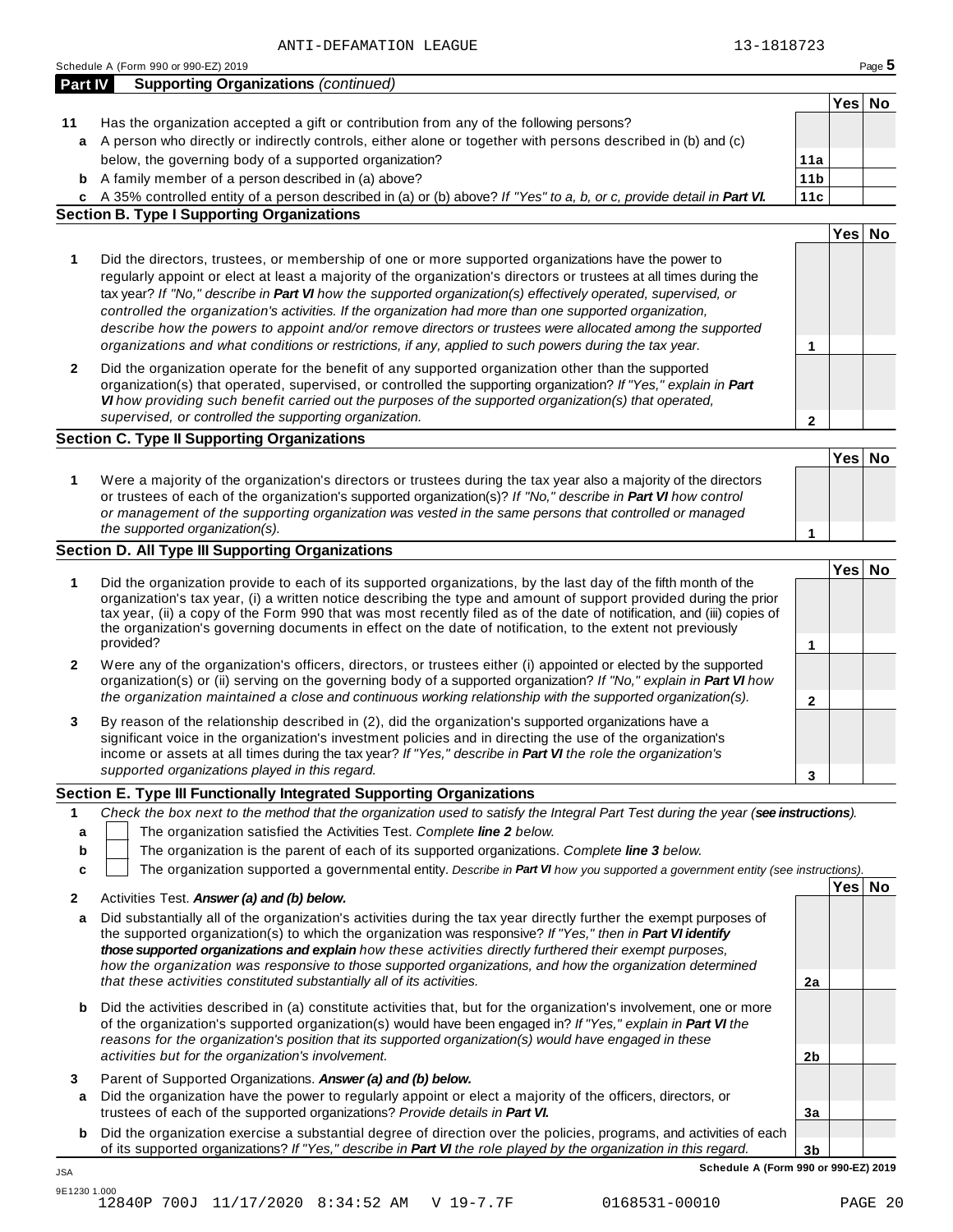### **Part V Type III Non-Functionally Integrated 509(a)(3) Supporting Organizations 1** Check here if the organization satisfied the Integral Part Test as a qualifying trust on Nov. 20, 1970 (explain in Part VI). **See instructions.** All other Type III non-functionally integrated supporting organizations must complete Sections A through E. (B) Current Year **Section <sup>A</sup> - Adjusted Net Income** (A) Prior Year (optional) **1** Net short-term capital gain **1 2 3 4 5 2** Recoveries of prior-year distributions **3** Other gross income (see instructions) **4** Add lines 1 through 3. **5** Depreciation and depletion **6** Portion of operating expenses paid or incurred for production or collection of gross income or for management, conservation, or maintenance of property held for production of income (see instructions) **6 7** Other expenses (see instructions) **7 8 Adjusted Net Income** (subtract lines 5, 6, and 7 from line 4) **8** (B) Current Year **Section <sup>B</sup> - Minimum Asset Amount** (A) Prior Year (optional) **1** Aggregate fair market value of all non-exempt-use assets (see instructions for short tax year or assets held for part of year): **a** Average monthly value of securities **1a 1a 1b 1c 1d b** Average monthly cash balances **c** Fair market value of other non-exempt-use assets **d Total** (add lines 1a, 1b, and 1c) **e Discount** claimed for blockage or other factors (explain in detail in **Part VI**): **2** Acquisition indebtedness applicable to non-exempt-use assets **2 3 4 5 6 7 8 3** Subtract line 2 from line 1d. **4** Cash deemed held for exempt use. Enter 1-1/2% of line 3 (for greater amount, see instructions). **5** Net value of non-exempt-use assets (subtract line 4 from line 3) **6** Multiply line 5 by .035. **7** Recoveries of prior-year distributions **8 Minimum Asset Amount** (add line 7 to line 6) **Section C - Distributable Amount** Current Year **Current Year Amount** Current Year Amount **1** Adjusted net income for prior year (from Section A, line 8, Column A) **1 2 3 4 5 2** Enter 85% of line 1. **3** Minimum asset amount for prior year (from Section B, line 8, Column A) **4** Enter greater of line 2 or line 3. **5** Income tax imposed in prior year **6 Distributable Amount.** Subtract line 5 from line 4, unless subject to

emergency temporary reduction (see instructions).

**7** Check here if the current year is the organization's first as a non-functionally integrated Type III supporting organization (see instructions).

**Schedule A (Form 990 or 990-EZ) 2019**

**6**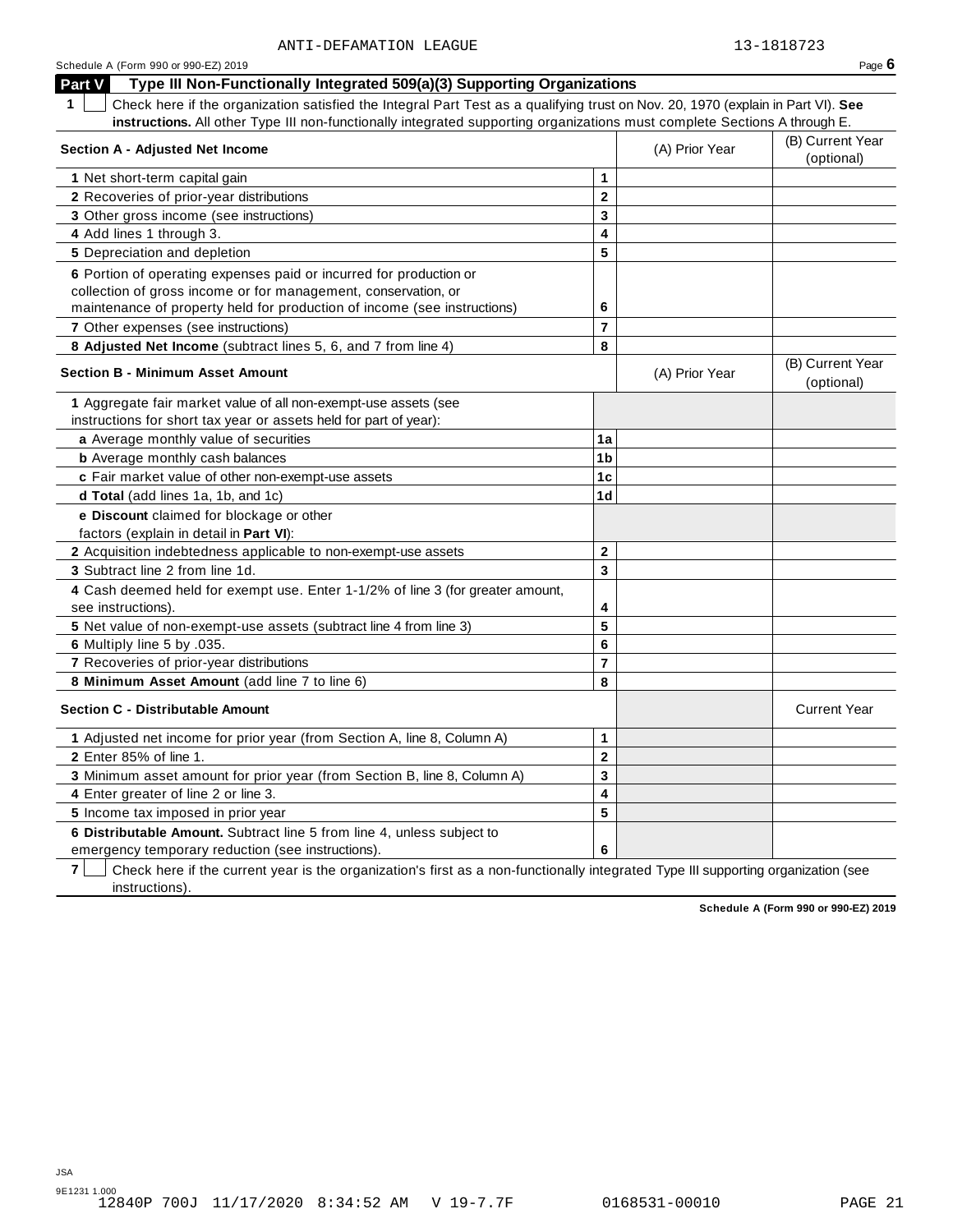|              | Schedule A (Form 990 or 990-EZ) 2019<br>Type III Non-Functionally Integrated 509(a)(3) Supporting Organizations (continued)              |                                    |                                               | Page 7                                           |
|--------------|------------------------------------------------------------------------------------------------------------------------------------------|------------------------------------|-----------------------------------------------|--------------------------------------------------|
| Part V       |                                                                                                                                          |                                    |                                               |                                                  |
|              | <b>Section D - Distributions</b>                                                                                                         |                                    |                                               | <b>Current Year</b>                              |
| 1            | Amounts paid to supported organizations to accomplish exempt purposes                                                                    |                                    |                                               |                                                  |
| $\mathbf{2}$ | Amounts paid to perform activity that directly furthers exempt purposes of supported<br>organizations, in excess of income from activity |                                    |                                               |                                                  |
|              | Administrative expenses paid to accomplish exempt purposes of supported organizations                                                    |                                    |                                               |                                                  |
| 3<br>4       |                                                                                                                                          |                                    |                                               |                                                  |
| 5            | Amounts paid to acquire exempt-use assets<br>Qualified set-aside amounts (prior IRS approval required)                                   |                                    |                                               |                                                  |
| 6            | Other distributions (describe in Part VI). See instructions.                                                                             |                                    |                                               |                                                  |
| 7            | Total annual distributions. Add lines 1 through 6.                                                                                       |                                    |                                               |                                                  |
| 8            | Distributions to attentive supported organizations to which the organization is responsive                                               |                                    |                                               |                                                  |
|              | (provide details in Part VI). See instructions.                                                                                          |                                    |                                               |                                                  |
| 9            | Distributable amount for 2019 from Section C, line 6                                                                                     |                                    |                                               |                                                  |
| 10           | Line 8 amount divided by line 9 amount                                                                                                   |                                    |                                               |                                                  |
|              |                                                                                                                                          |                                    |                                               |                                                  |
|              | <b>Section E - Distribution Allocations (see instructions)</b>                                                                           | (i)<br><b>Excess Distributions</b> | (ii)<br><b>Underdistributions</b><br>Pre-2019 | (iii)<br><b>Distributable</b><br>Amount for 2019 |
| 1            | Distributable amount for 2019 from Section C, line 6                                                                                     |                                    |                                               |                                                  |
| $\mathbf{2}$ | Underdistributions, if any, for years prior to 2019                                                                                      |                                    |                                               |                                                  |
|              | (reasonable cause required - explain in Part VI). See                                                                                    |                                    |                                               |                                                  |
|              | instructions.                                                                                                                            |                                    |                                               |                                                  |
| 3            | Excess distributions carryover, if any, to 2019                                                                                          |                                    |                                               |                                                  |
| a            | From 2014 $\frac{1}{\sqrt{2}}$                                                                                                           |                                    |                                               |                                                  |
| b            | From 2015 $\frac{1}{2}$                                                                                                                  |                                    |                                               |                                                  |
| c            | From 2016 $\frac{2016}{200}$                                                                                                             |                                    |                                               |                                                  |
| d            | From 2017 $\frac{1}{\sqrt{2}}$                                                                                                           |                                    |                                               |                                                  |
| е            | From 2018                                                                                                                                |                                    |                                               |                                                  |
| f            | Total of lines 3a through e                                                                                                              |                                    |                                               |                                                  |
| g            | Applied to underdistributions of prior years                                                                                             |                                    |                                               |                                                  |
| h            | Applied to 2019 distributable amount                                                                                                     |                                    |                                               |                                                  |
| j.           | Carryover from 2014 not applied (see instructions)                                                                                       |                                    |                                               |                                                  |
|              | Remainder. Subtract lines 3g, 3h, and 3i from 3f.                                                                                        |                                    |                                               |                                                  |
| 4            | Distributions for 2019 from                                                                                                              |                                    |                                               |                                                  |
|              | Section D, line 7:<br>\$                                                                                                                 |                                    |                                               |                                                  |
| a            | Applied to underdistributions of prior years                                                                                             |                                    |                                               |                                                  |
| b            | Applied to 2019 distributable amount                                                                                                     |                                    |                                               |                                                  |
| c            | Remainder. Subtract lines 4a and 4b from 4.                                                                                              |                                    |                                               |                                                  |
| 5            | Remaining underdistributions for years prior to 2019, if                                                                                 |                                    |                                               |                                                  |
|              | any. Subtract lines 3g and 4a from line 2. For result                                                                                    |                                    |                                               |                                                  |
|              | greater than zero, explain in Part VI. See instructions.                                                                                 |                                    |                                               |                                                  |
| 6            | Remaining underdistributions for 2019. Subtract lines 3h                                                                                 |                                    |                                               |                                                  |
|              | and 4b from line 1. For result greater than zero, explain in                                                                             |                                    |                                               |                                                  |
|              | Part VI. See instructions.                                                                                                               |                                    |                                               |                                                  |
| 7            | Excess distributions carryover to 2020. Add lines 3j                                                                                     |                                    |                                               |                                                  |
|              | and 4c.                                                                                                                                  |                                    |                                               |                                                  |
| 8            | Breakdown of line 7:                                                                                                                     |                                    |                                               |                                                  |
| a            | Excess from 2015                                                                                                                         |                                    |                                               |                                                  |
| b            | Excess from 2016                                                                                                                         |                                    |                                               |                                                  |
| c            | Excess from 2017                                                                                                                         |                                    |                                               |                                                  |
| d            | Excess from 2018                                                                                                                         |                                    |                                               |                                                  |
| е            | Excess from 2019                                                                                                                         |                                    |                                               | Schodule A (Form 990 or 990-F7) 2019             |

**Schedule A (Form 990 or 990-EZ) 2019**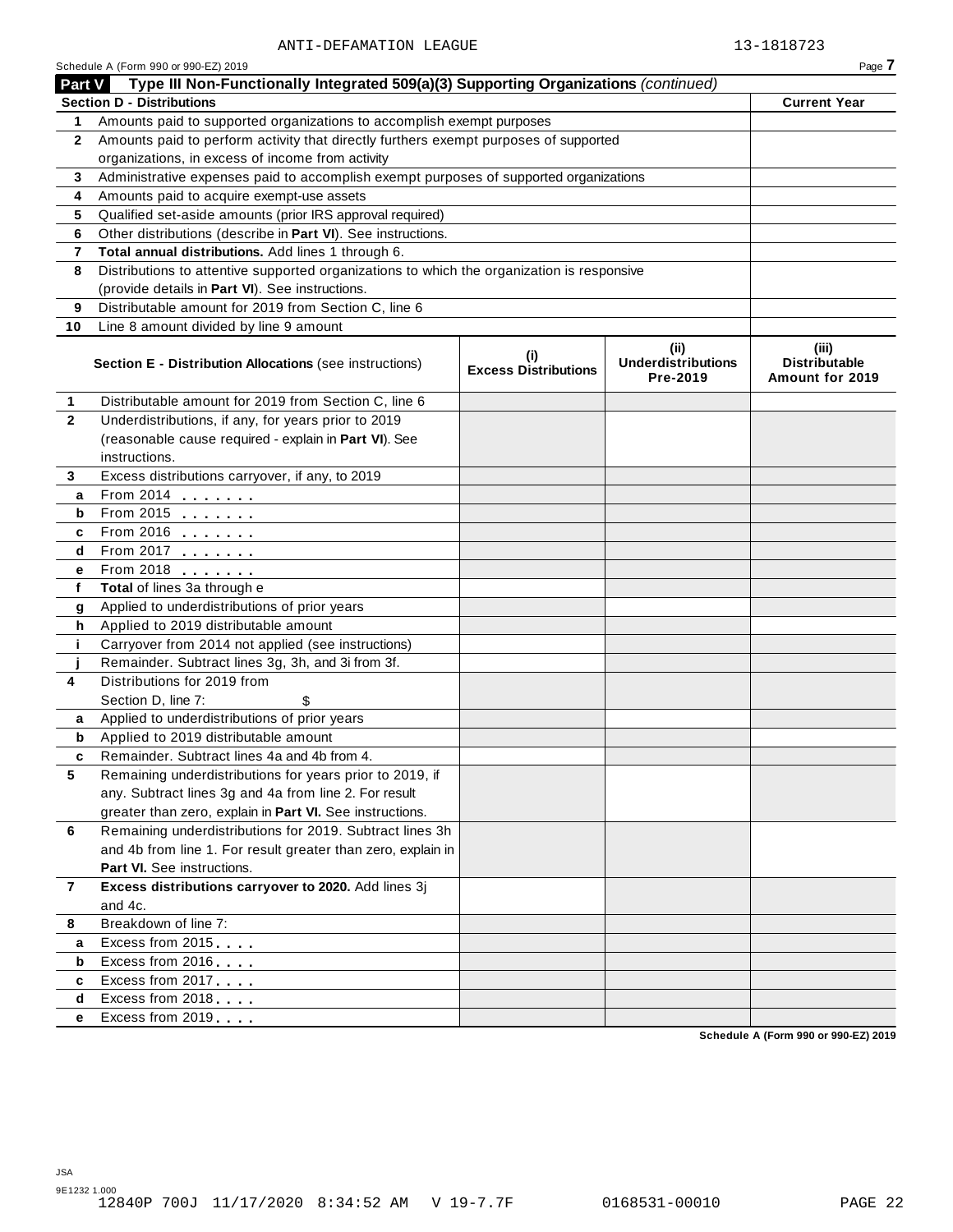### <span id="page-20-0"></span>Schedule <sup>A</sup> (Form <sup>990</sup> or 990-EZ) <sup>2019</sup> Page **8**

**Supplemental Information.** Provide the explanations required by Part II, line 10; Part II, line 17a or 17b; Part **Part VI** III, line 12; Part IV, Section A, lines 1, 2, 3b, 3c, 4b, 4c, 5a, 6, 9a, 9b, 9c, 11a, 11b, and 11c; Part IV, Section B, lines 1 and 2; Part IV, Section C, line 1; Part IV, Section D, lines 2 and 3; Part IV, Section E, lines 1c, 2a, 2b, 3a and 3b; Part V, line 1; Part V, Section B, line 1e; Part V, Section D, lines 5, 6, and 8; and Part V, Section E, lines 2, 5, and 6. Also complete this part for any additional information. (See instructions.)

| ATTACHMENT<br>SCHEDULE A, PART II - OTHER INCOME |            |            |            |            |             |               |  |  |  |  |  |
|--------------------------------------------------|------------|------------|------------|------------|-------------|---------------|--|--|--|--|--|
|                                                  |            |            |            |            |             |               |  |  |  |  |  |
| DESCRIPTION                                      | 2015       | 2016       | 2017       | 2018       | 2019        | TOTAL         |  |  |  |  |  |
| FUNDRAISING EVENTS                               | 9,377,668. | 9,579,337. | 8,305,556. | 9,411,913. | 13,830,477. | 50,504,951.   |  |  |  |  |  |
| GROSS SALES OF INVENTORY                         |            |            |            | 39,545.    |             | 39,545.       |  |  |  |  |  |
| TOTALS                                           | 9,377,668. | 9,579,337. | 8,305,556. | 9,451,458. | 13,830,477. | 50, 544, 496. |  |  |  |  |  |

**Schedule A (Form 990 or 990-EZ) 2019**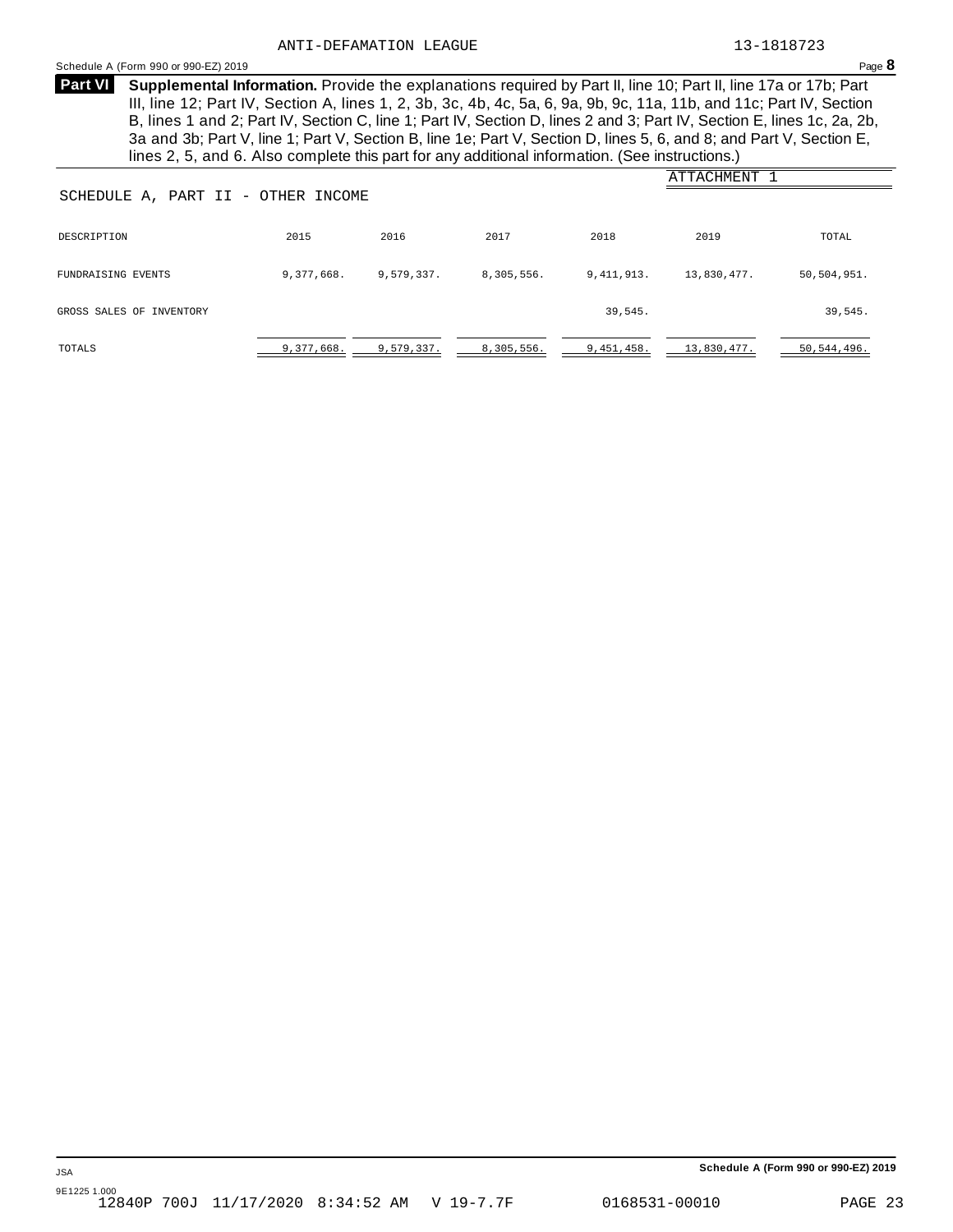**(Form 990, 990-EZ, or 990-PF)** Department of the Treasury<br>Internal Revenue Service

### **Schedule B chedule of Contributors**

(Point issue, sub-EZ,<br>Department of the Treasury internal Revenue Service<br>Department of the Treasury internal Revenue Service internal Revenue Service internal Revenue Service internal<br>Name of the organization internal Re

2019

13-1818723

ANTI-DEFAMATION LEAGUE

| Organization type (check one): |
|--------------------------------|
|--------------------------------|

| <b>Filers of:</b>  | Section:                                                                  |
|--------------------|---------------------------------------------------------------------------|
| Form 990 or 990-EZ | $\mathbf{X}$<br>$501(c)$ (3<br>enter number) organization                 |
|                    | 4947(a)(1) nonexempt charitable trust not treated as a private foundation |
|                    | 527 political organization                                                |
| Form 990-PF        | 501(c)(3) exempt private foundation                                       |
|                    | 4947(a)(1) nonexempt charitable trust treated as a private foundation     |
|                    | 501(c)(3) taxable private foundation                                      |
|                    |                                                                           |

Check if your organization is covered by the **General Rule** or a **Special Rule.**

**Note:** Only a section 501(c)(7), (8), or (10) organization can check boxes for both the General Rule and a Special Rule. See instructions.

### **General Rule**

 $\overline{X}$  For an organization filing Form 990, 990-EZ, or 990-PF that received, during the year, contributions totaling \$5,000 or more (in money or property) from any one contributor. Complete Parts I and II. See instructions for determining a contributor's total contributions.

### **Special Rules**

For an organization described in section 501(c)(3) filing Form 990 or 990-EZ that met the 33 1/3% support test of the regulations under sections 509(a)(1) and 170(b)(1)(A)(vi), that checked Schedule A (Form 990 or 990-EZ), Part II, line 13, 16a, or 16b, and that received from any one contributor, during the year, total contributions of the greater of **(1)** \$5,000; or **(2)** 2% of the amount on (i) Form 990, Part VIII, line 1h; or (ii) Form 990-EZ, line 1. Complete Parts I and II.

For an organization described in section 501(c)(7), (8), or (10) filing Form 990 or 990-EZ that received from any one contributor, during the year, total contributions of more than \$1,000 *exclusively* for religious, charitable, scientific, literary, or educational purposes, or for the prevention of cruelty to children or animals. Complete Parts I, II, and III.

For an organization described in section 501(c)(7), (8), or (10) filing Form 990 or 990-EZ that received from any one contributor, during the year, contributions *exclusively* for religious, charitable, etc., purposes, but no such contributions totaled more than \$1,000. If this box is checked, enter here the total contributions that were received during the year for an *exclusively* religious, charitable, etc., purpose. Don't complete any of the parts unless the **General Rule** applies to this organization because it received *nonexclusively* religious, charitable, etc., contributions totaling \$5,000 or more during the year m m m m m m m m m m m m m m m m m m m m m m m m m m m m m m m I \$

**Caution:** An organization that isn't covered by the General Rule and/or the Special Rules doesn't file Schedule B (Form 990, 990-EZ, or 990-PF), but it **must** answer "No" on Part IV, line 2, of its Form 990; or check the box on line H of its Form 990-EZ or on its Form 990-PF, Part I, line 2, to certify that it doesn't meet the filing requirements of Schedule B (Form 990, 990-EZ, or 990-PF).

For Paperwork Reduction Act Notice, see the instructions for Form 990, 990-EZ, or 990-PF. Schedule B (Form 990, 990-EZ, or 990-PF) (2019)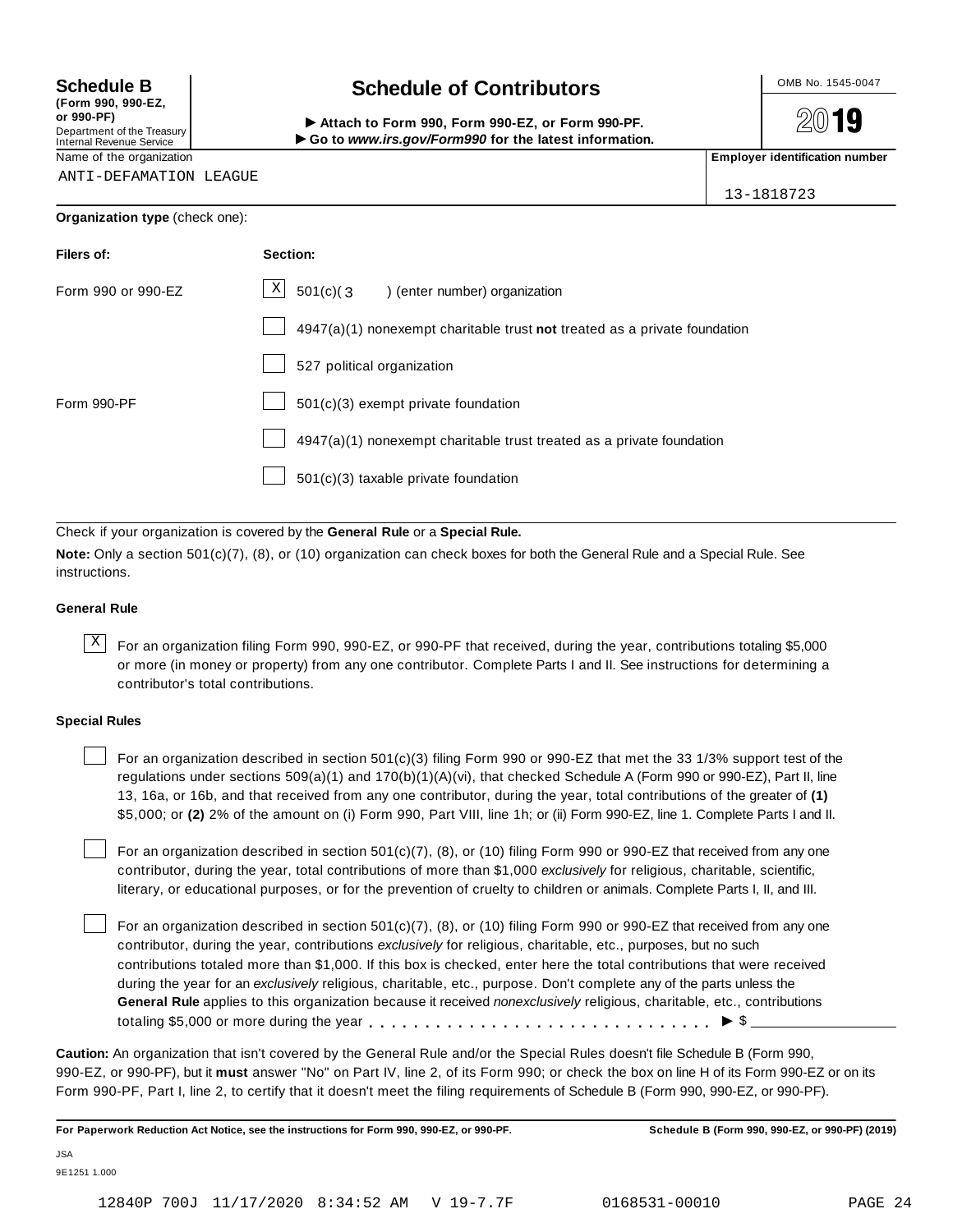|                                   | 6,000,000.<br>\$                  | <b>Payroll</b><br><b>Noncash</b><br>(Complete Part II for<br>noncash contributions.)         |
|-----------------------------------|-----------------------------------|----------------------------------------------------------------------------------------------|
| (b)<br>Name, address, and ZIP + 4 | (c)<br><b>Total contributions</b> | (d)<br>Type of contribution                                                                  |
|                                   | 3,000,000.<br>\$                  | Χ<br>Person<br>Payroll<br><b>Noncash</b><br>(Complete Part II for<br>noncash contributions.) |
| (b)                               | (c)                               | (d)<br>Type of contribution                                                                  |
|                                   | 1,600,000.<br>\$                  | Χ<br>Person<br>Payroll<br><b>Noncash</b><br>(Complete Part II for<br>noncash contributions.) |
| (b)<br>Name, address, and ZIP + 4 | (c)<br><b>Total contributions</b> | (d)<br>Type of contribution                                                                  |
|                                   | \$                                | Person<br>Payroll<br>Noncash<br>(Complete Part II for<br>noncash contributions.)             |
| (b)<br>Name, address, and ZIP + 4 | (c)<br><b>Total contributions</b> | (d)<br>Type of contribution                                                                  |
|                                   | \$                                | Person<br>Payroll<br>Noncash<br>(Complete Part II for<br>noncash contributions.)             |
|                                   | Name, address, and ZIP + 4        | <b>Total contributions</b>                                                                   |

**(a) No.**

**(a) No.**

**Part <b>I** Contributors (see instructions). Use duplicate copies of Part I if additional space is needed.

 $1$  **person**  $X$ 

2  $\vert$  **person**  $\vert$  **X** 

**(b) Name, address, and ZIP + 4**

**(b) Name, address, and ZIP + 4** **Person Payroll**

**Person**

(Complete Part II for noncash contributions.)

**(d) Type of contribution**

**(d) Type of contribution**

**(c) Total contributions**

**(c) Total contributions**

\$ **Noncash** 7,766,316.

 $\overline{\phantom{0}}$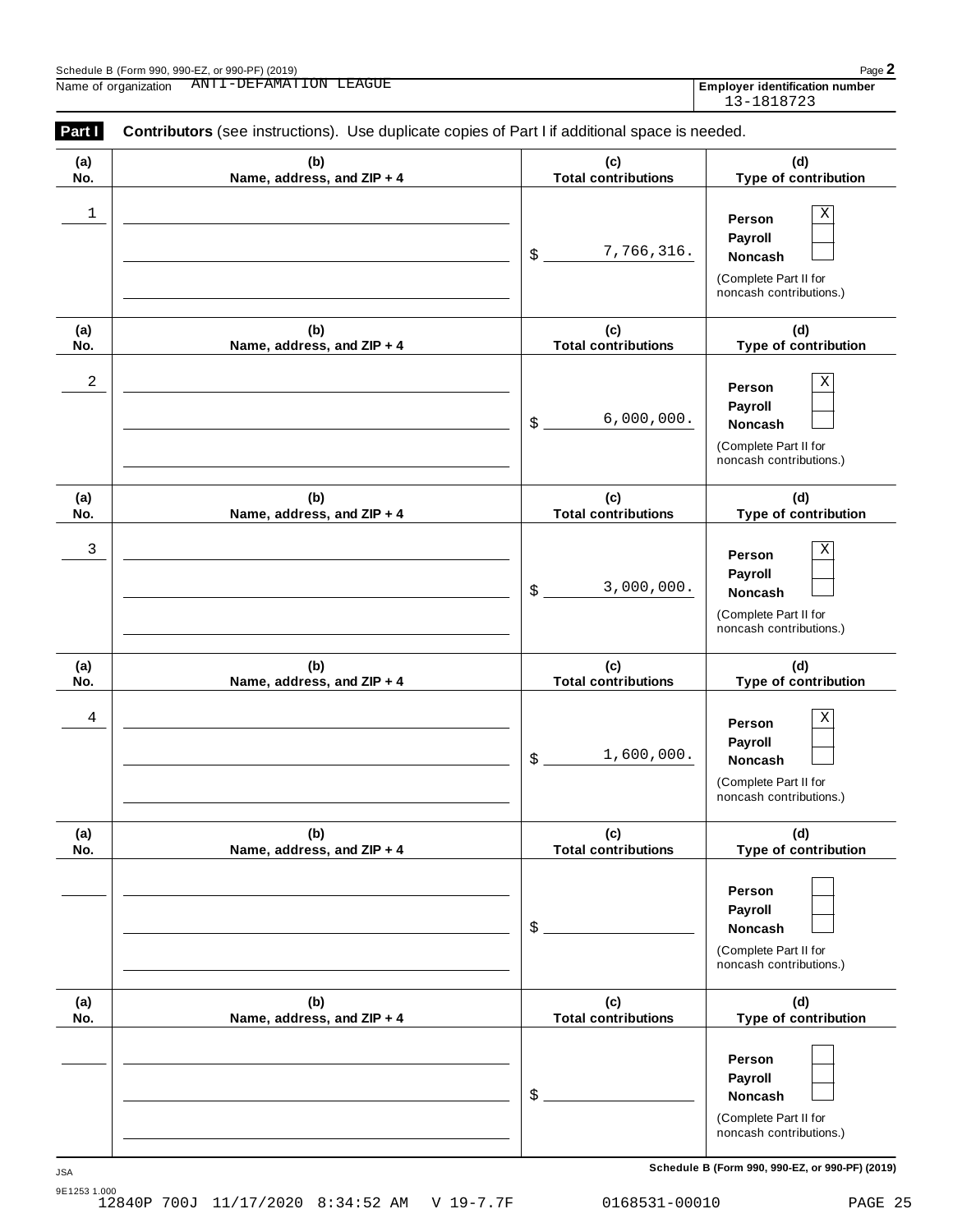| Name of organization   ANTI-DEFAMATION LEAGUE |
|-----------------------------------------------|
|-----------------------------------------------|

Name of organization **Employer identification number** 13-1818723

| Part II                   | Noncash Property (see instructions). Use duplicate copies of Part II if additional space is needed. |                                                 |                      |
|---------------------------|-----------------------------------------------------------------------------------------------------|-------------------------------------------------|----------------------|
| (a) No.<br>from<br>Part I | (b)<br>Description of noncash property given                                                        | (c)<br>FMV (or estimate)<br>(See instructions.) | (d)<br>Date received |
|                           |                                                                                                     | $$^{\circ}$                                     |                      |
| (a) No.<br>from<br>Part I | (b)<br>Description of noncash property given                                                        | (c)<br>FMV (or estimate)<br>(See instructions.) | (d)<br>Date received |
|                           |                                                                                                     | $\frac{2}{2}$                                   |                      |
| (a) No.<br>from<br>Part I | (b)<br>Description of noncash property given                                                        | (c)<br>FMV (or estimate)<br>(See instructions.) | (d)<br>Date received |
|                           |                                                                                                     | $\frac{2}{2}$                                   |                      |
| (a) No.<br>from<br>Part I | (b)<br>Description of noncash property given                                                        | (c)<br>FMV (or estimate)<br>(See instructions.) | (d)<br>Date received |
|                           |                                                                                                     | \$                                              |                      |
| (a) No.<br>from<br>Part I | (b)<br>Description of noncash property given                                                        | (c)<br>FMV (or estimate)<br>(See instructions.) | (d)<br>Date received |
|                           |                                                                                                     | \$                                              |                      |
| (a) No.<br>from<br>Part I | (b)<br>Description of noncash property given                                                        | (c)<br>FMV (or estimate)<br>(See instructions.) | (d)<br>Date received |
|                           |                                                                                                     |                                                 |                      |
|                           |                                                                                                     | \$                                              |                      |

**Schedule B (Form 990, 990-EZ, or 990-PF) (2019)** JSA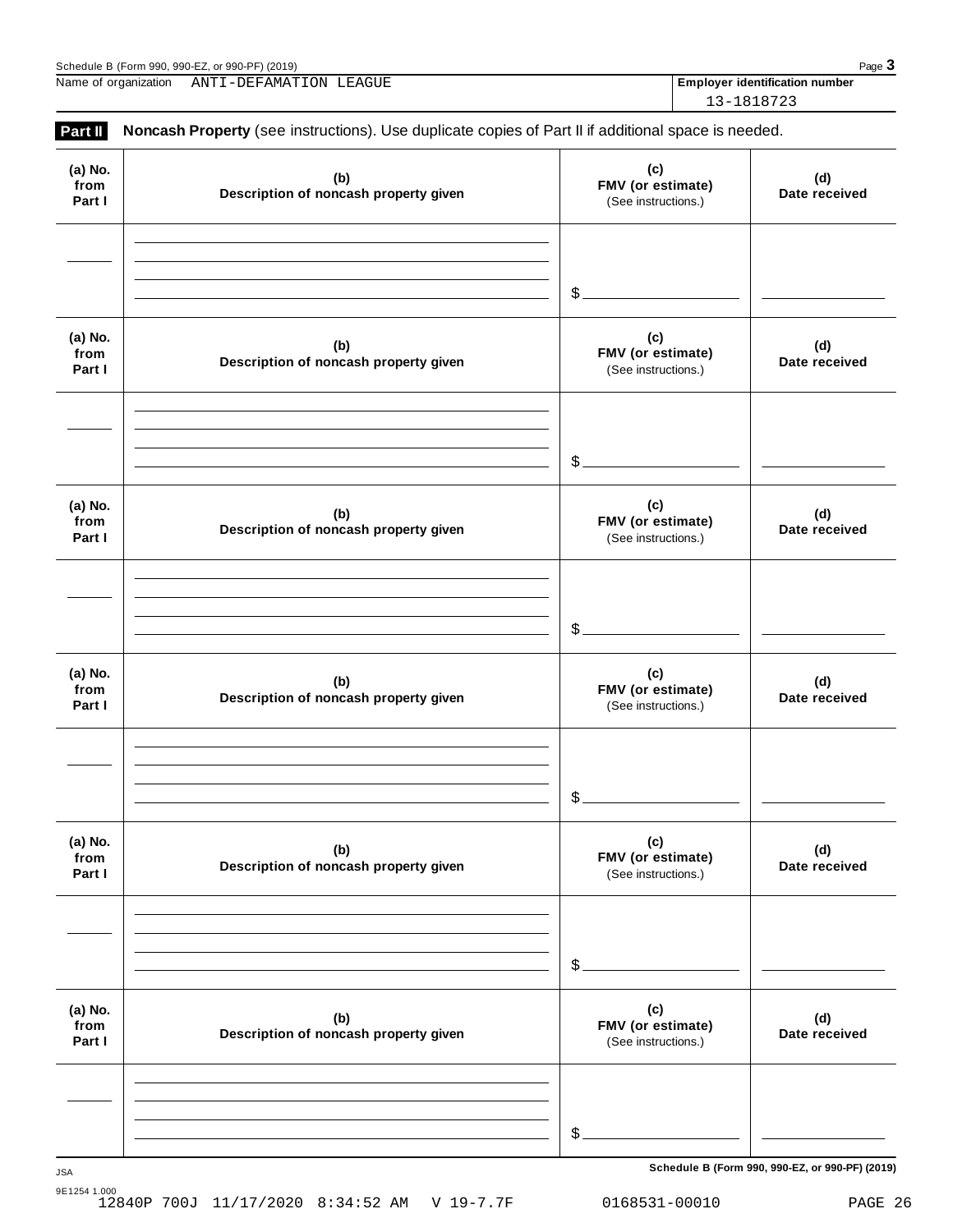| Schedule B (Form 990, 990-EZ, or 990-PF) (2019) |                                       | Page 4 |
|-------------------------------------------------|---------------------------------------|--------|
| Name of organization ANTI-DEFAMATION LEAGUE     | <b>Employer identification number</b> |        |
|                                                 | 13-1818723                            |        |

| Part III                    | Exclusively religious, charitable, etc., contributions to organizations described in section 501(c)(7), (8), or<br>(10) that total more than \$1,000 for the year from any one contributor. Complete columns (a) through (e) and<br>the following line entry. For organizations completing Part III, enter the total of exclusively religious, charitable, etc.,<br>contributions of \$1,000 or less for the year. (Enter this information once. See instructions.) $\triangleright$ \$<br>Use duplicate copies of Part III if additional space is needed. |                      |                                                 |  |  |
|-----------------------------|------------------------------------------------------------------------------------------------------------------------------------------------------------------------------------------------------------------------------------------------------------------------------------------------------------------------------------------------------------------------------------------------------------------------------------------------------------------------------------------------------------------------------------------------------------|----------------------|-------------------------------------------------|--|--|
| $(a)$ No.<br>from<br>Part I | (b) Purpose of gift                                                                                                                                                                                                                                                                                                                                                                                                                                                                                                                                        | (c) Use of gift      | (d) Description of how gift is held             |  |  |
|                             |                                                                                                                                                                                                                                                                                                                                                                                                                                                                                                                                                            | (e) Transfer of gift |                                                 |  |  |
|                             | Transferee's name, address, and ZIP + 4                                                                                                                                                                                                                                                                                                                                                                                                                                                                                                                    |                      | Relationship of transferor to transferee        |  |  |
| $(a)$ No.<br>from<br>Part I | (b) Purpose of gift                                                                                                                                                                                                                                                                                                                                                                                                                                                                                                                                        | (c) Use of gift      | (d) Description of how gift is held             |  |  |
|                             | (e) Transfer of gift<br>Transferee's name, address, and ZIP + 4                                                                                                                                                                                                                                                                                                                                                                                                                                                                                            |                      | Relationship of transferor to transferee        |  |  |
| $(a)$ No.<br>from<br>Part I | (b) Purpose of gift                                                                                                                                                                                                                                                                                                                                                                                                                                                                                                                                        | (c) Use of gift      | (d) Description of how gift is held             |  |  |
|                             | (e) Transfer of gift<br>Transferee's name, address, and ZIP + 4                                                                                                                                                                                                                                                                                                                                                                                                                                                                                            |                      | Relationship of transferor to transferee        |  |  |
| (a) No.<br>from<br>Part I   | (b) Purpose of gift                                                                                                                                                                                                                                                                                                                                                                                                                                                                                                                                        | (c) Use of gift      | (d) Description of how gift is held             |  |  |
|                             | (e) Transfer of gift                                                                                                                                                                                                                                                                                                                                                                                                                                                                                                                                       |                      |                                                 |  |  |
|                             | Transferee's name, address, and ZIP + 4                                                                                                                                                                                                                                                                                                                                                                                                                                                                                                                    |                      | Relationship of transferor to transferee        |  |  |
| <b>JSA</b>                  |                                                                                                                                                                                                                                                                                                                                                                                                                                                                                                                                                            |                      | Schedule B (Form 990, 990-EZ, or 990-PF) (2019) |  |  |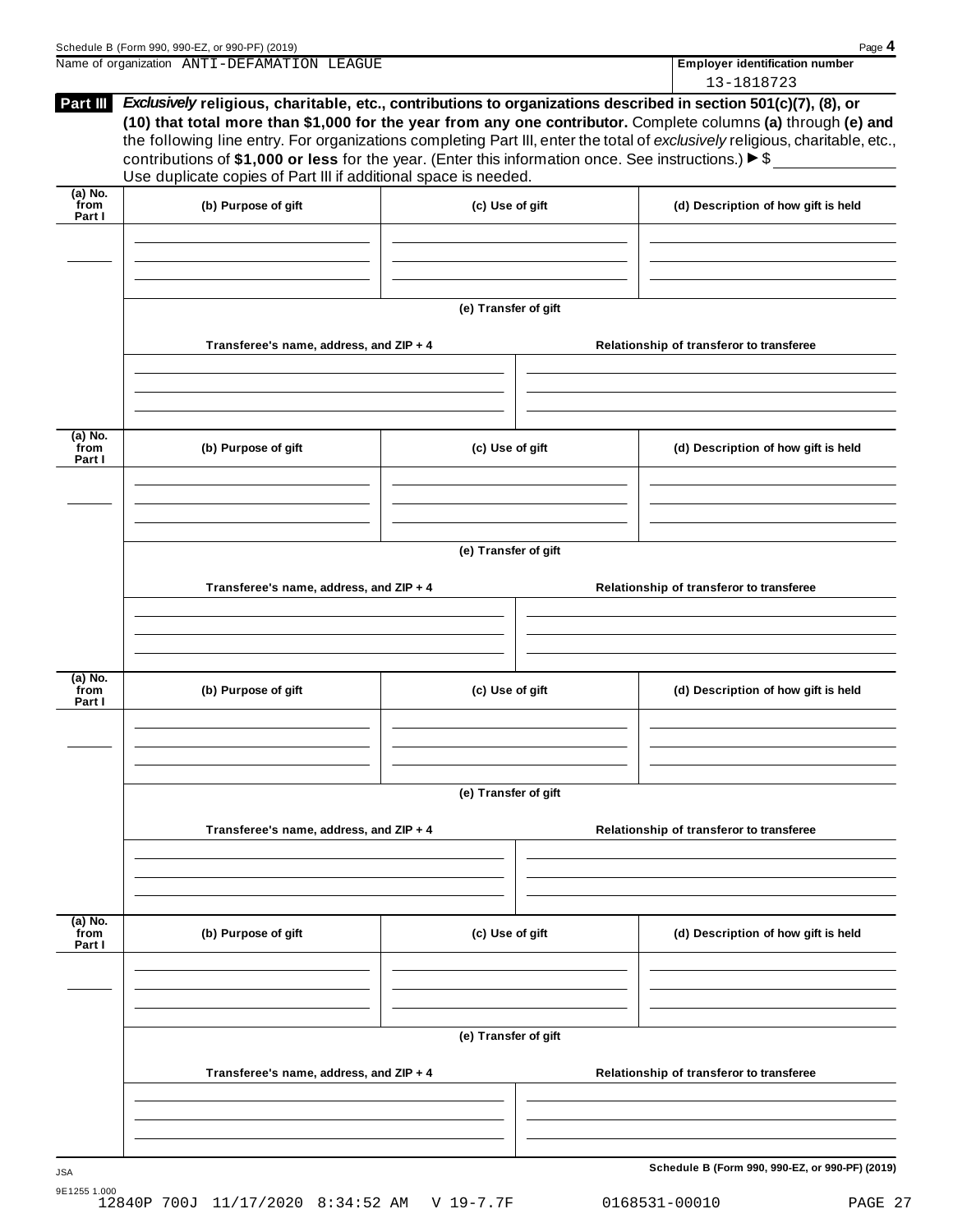|                                                               |                                                                                                                          |                                                                                                                                                                                                                                                                                                                                                                                                                                                                                                                                                      |           |                                                                             | (C) IV                                                                                                                                                      |  |  |  |
|---------------------------------------------------------------|--------------------------------------------------------------------------------------------------------------------------|------------------------------------------------------------------------------------------------------------------------------------------------------------------------------------------------------------------------------------------------------------------------------------------------------------------------------------------------------------------------------------------------------------------------------------------------------------------------------------------------------------------------------------------------------|-----------|-----------------------------------------------------------------------------|-------------------------------------------------------------------------------------------------------------------------------------------------------------|--|--|--|
| Department of the Treasury<br><b>Internal Revenue Service</b> |                                                                                                                          | $\blacktriangleright$ Complete if the organization is described below.<br>Go to www.irs.gov/Form990 for instructions and the latest information.                                                                                                                                                                                                                                                                                                                                                                                                     |           | Attach to Form 990 or Form 990-EZ.                                          | <b>Open to Public</b><br><b>Inspection</b>                                                                                                                  |  |  |  |
|                                                               |                                                                                                                          | If the organization answered "Yes," on Form 990, Part IV, line 3, or Form 990-EZ, Part V, line 46 (Political Campaign Activities), then                                                                                                                                                                                                                                                                                                                                                                                                              |           |                                                                             |                                                                                                                                                             |  |  |  |
|                                                               |                                                                                                                          | • Section 501(c)(3) organizations: Complete Parts I-A and B. Do not complete Part I-C.                                                                                                                                                                                                                                                                                                                                                                                                                                                               |           |                                                                             |                                                                                                                                                             |  |  |  |
|                                                               | • Section 501(c) (other than section 501(c)(3)) organizations: Complete Parts I-A and C below. Do not complete Part I-B. |                                                                                                                                                                                                                                                                                                                                                                                                                                                                                                                                                      |           |                                                                             |                                                                                                                                                             |  |  |  |
| • Section 527 organizations: Complete Part I-A only.          |                                                                                                                          |                                                                                                                                                                                                                                                                                                                                                                                                                                                                                                                                                      |           |                                                                             |                                                                                                                                                             |  |  |  |
|                                                               |                                                                                                                          | If the organization answered "Yes," on Form 990, Part IV, line 4, or Form 990-EZ, Part VI, line 47 (Lobbying Activities), then<br>• Section 501(c)(3) organizations that have filed Form 5768 (election under section 501(h)): Complete Part II-A. Do not complete Part II-B.                                                                                                                                                                                                                                                                        |           |                                                                             |                                                                                                                                                             |  |  |  |
|                                                               |                                                                                                                          | • Section 501(c)(3) organizations that have NOT filed Form 5768 (election under section 501(h)): Complete Part II-B. Do not complete Part II-A.                                                                                                                                                                                                                                                                                                                                                                                                      |           |                                                                             |                                                                                                                                                             |  |  |  |
|                                                               |                                                                                                                          | If the organization answered "Yes," on Form 990, Part IV, line 5 (Proxy Tax) (see separate instructions) or Form 990-EZ, Part V, line 35c (Proxy                                                                                                                                                                                                                                                                                                                                                                                                     |           |                                                                             |                                                                                                                                                             |  |  |  |
| Tax) (see separate instructions), then                        |                                                                                                                          |                                                                                                                                                                                                                                                                                                                                                                                                                                                                                                                                                      |           |                                                                             |                                                                                                                                                             |  |  |  |
|                                                               |                                                                                                                          | • Section $501(c)(4)$ , $(5)$ , or $(6)$ organizations: Complete Part III.                                                                                                                                                                                                                                                                                                                                                                                                                                                                           |           |                                                                             |                                                                                                                                                             |  |  |  |
| Name of organization                                          |                                                                                                                          |                                                                                                                                                                                                                                                                                                                                                                                                                                                                                                                                                      |           |                                                                             | Employer identification number                                                                                                                              |  |  |  |
| ANTI-DEFAMATION LEAGUE                                        |                                                                                                                          |                                                                                                                                                                                                                                                                                                                                                                                                                                                                                                                                                      |           | 13-1818723                                                                  |                                                                                                                                                             |  |  |  |
| Part I-A                                                      |                                                                                                                          | Complete if the organization is exempt under section 501(c) or is a section 527 organization.                                                                                                                                                                                                                                                                                                                                                                                                                                                        |           |                                                                             |                                                                                                                                                             |  |  |  |
| 1                                                             |                                                                                                                          | Provide a description of the organization's direct and indirect political campaign activities in Part IV. (see instructions for                                                                                                                                                                                                                                                                                                                                                                                                                      |           |                                                                             |                                                                                                                                                             |  |  |  |
| definition of "political campaign activities")                |                                                                                                                          |                                                                                                                                                                                                                                                                                                                                                                                                                                                                                                                                                      |           |                                                                             |                                                                                                                                                             |  |  |  |
| 2                                                             |                                                                                                                          | Political campaign activity expenditures (see instructions) $\bullet \bullet \bullet$ $\bullet \bullet$ $\bullet \bullet$ $\bullet$ $\bullet$ $\bullet$ $\bullet$                                                                                                                                                                                                                                                                                                                                                                                    |           |                                                                             |                                                                                                                                                             |  |  |  |
| 3                                                             |                                                                                                                          |                                                                                                                                                                                                                                                                                                                                                                                                                                                                                                                                                      |           |                                                                             |                                                                                                                                                             |  |  |  |
| Part I-B                                                      |                                                                                                                          | Complete if the organization is exempt under section 501(c)(3).                                                                                                                                                                                                                                                                                                                                                                                                                                                                                      |           |                                                                             |                                                                                                                                                             |  |  |  |
| 1                                                             |                                                                                                                          | Enter the amount of any excise tax incurred by the organization under section 4955. $\triangleright$ \$                                                                                                                                                                                                                                                                                                                                                                                                                                              |           |                                                                             |                                                                                                                                                             |  |  |  |
| 2                                                             |                                                                                                                          | Enter the amount of any excise tax incurred by organization managers under section 4955 $\triangleright$ \$                                                                                                                                                                                                                                                                                                                                                                                                                                          |           |                                                                             |                                                                                                                                                             |  |  |  |
| 3                                                             |                                                                                                                          |                                                                                                                                                                                                                                                                                                                                                                                                                                                                                                                                                      |           |                                                                             | <b>Yes</b><br><b>No</b>                                                                                                                                     |  |  |  |
|                                                               |                                                                                                                          |                                                                                                                                                                                                                                                                                                                                                                                                                                                                                                                                                      |           |                                                                             | Yes<br>No                                                                                                                                                   |  |  |  |
| <b>b</b> If "Yes," describe in Part IV.                       |                                                                                                                          |                                                                                                                                                                                                                                                                                                                                                                                                                                                                                                                                                      |           |                                                                             |                                                                                                                                                             |  |  |  |
| Part I-C                                                      |                                                                                                                          | Complete if the organization is exempt under section 501(c), except section 501(c)(3).                                                                                                                                                                                                                                                                                                                                                                                                                                                               |           |                                                                             |                                                                                                                                                             |  |  |  |
| 1                                                             |                                                                                                                          | Enter the amount directly expended by the filing organization for section 527 exempt function                                                                                                                                                                                                                                                                                                                                                                                                                                                        |           |                                                                             |                                                                                                                                                             |  |  |  |
| 2                                                             |                                                                                                                          | Enter the amount of the filing organization's funds contributed to other organizations for section                                                                                                                                                                                                                                                                                                                                                                                                                                                   |           |                                                                             | $\triangleright$ \$                                                                                                                                         |  |  |  |
| 3                                                             |                                                                                                                          | Total exempt function expenditures. Add lines 1 and 2. Enter here and on Form 1120-POL,                                                                                                                                                                                                                                                                                                                                                                                                                                                              |           |                                                                             |                                                                                                                                                             |  |  |  |
| 4                                                             |                                                                                                                          |                                                                                                                                                                                                                                                                                                                                                                                                                                                                                                                                                      |           |                                                                             | <b>Yes</b><br><b>No</b>                                                                                                                                     |  |  |  |
| 5                                                             |                                                                                                                          | Enter the names, addresses and employer identification number (EIN) of all section 527 political organizations to which the filing<br>organization made payments. For each organization listed, enter the amount paid from the filing organization's funds. Also enter<br>the amount of political contributions received that were promptly and directly delivered to a separate political organization, such<br>as a separate segregated fund or a political action committee (PAC). If additional space is needed, provide information in Part IV. |           |                                                                             |                                                                                                                                                             |  |  |  |
|                                                               |                                                                                                                          |                                                                                                                                                                                                                                                                                                                                                                                                                                                                                                                                                      |           |                                                                             |                                                                                                                                                             |  |  |  |
| (a) Name                                                      |                                                                                                                          | (b) Address                                                                                                                                                                                                                                                                                                                                                                                                                                                                                                                                          | $(c)$ EIN | (d) Amount paid from<br>filing organization's<br>funds. If none, enter -0-. | (e) Amount of political<br>contributions received and<br>promptly and directly<br>delivered to a separate<br>political organization. If<br>none. enter -0-. |  |  |  |
| (1)                                                           |                                                                                                                          |                                                                                                                                                                                                                                                                                                                                                                                                                                                                                                                                                      |           |                                                                             |                                                                                                                                                             |  |  |  |
| (2)                                                           |                                                                                                                          |                                                                                                                                                                                                                                                                                                                                                                                                                                                                                                                                                      |           |                                                                             |                                                                                                                                                             |  |  |  |
| (3)                                                           |                                                                                                                          |                                                                                                                                                                                                                                                                                                                                                                                                                                                                                                                                                      |           |                                                                             |                                                                                                                                                             |  |  |  |
| (4)                                                           |                                                                                                                          |                                                                                                                                                                                                                                                                                                                                                                                                                                                                                                                                                      |           |                                                                             |                                                                                                                                                             |  |  |  |
| (5)                                                           |                                                                                                                          |                                                                                                                                                                                                                                                                                                                                                                                                                                                                                                                                                      |           |                                                                             |                                                                                                                                                             |  |  |  |
| (6)                                                           |                                                                                                                          |                                                                                                                                                                                                                                                                                                                                                                                                                                                                                                                                                      |           |                                                                             |                                                                                                                                                             |  |  |  |
|                                                               |                                                                                                                          | For Paperwork Reduction Act Notice, see the Instructions for Form 990 or 990-EZ.                                                                                                                                                                                                                                                                                                                                                                                                                                                                     |           |                                                                             | Schedule C (Form 990 or 990-EZ) 2019                                                                                                                        |  |  |  |
|                                                               |                                                                                                                          |                                                                                                                                                                                                                                                                                                                                                                                                                                                                                                                                                      |           |                                                                             |                                                                                                                                                             |  |  |  |

# **SCHEDULE C Political Campaign and Lobbying Activities**  $\frac{1 \text{ OMB NO. } 1545-0047}{2 \text{ OMB} }$

JSA

| For Organizations Exempt From Income Tax Under section 501(c) and section 527 | 2019 |
|-------------------------------------------------------------------------------|------|
|-------------------------------------------------------------------------------|------|

**(Form 990 or 990-EZ)**

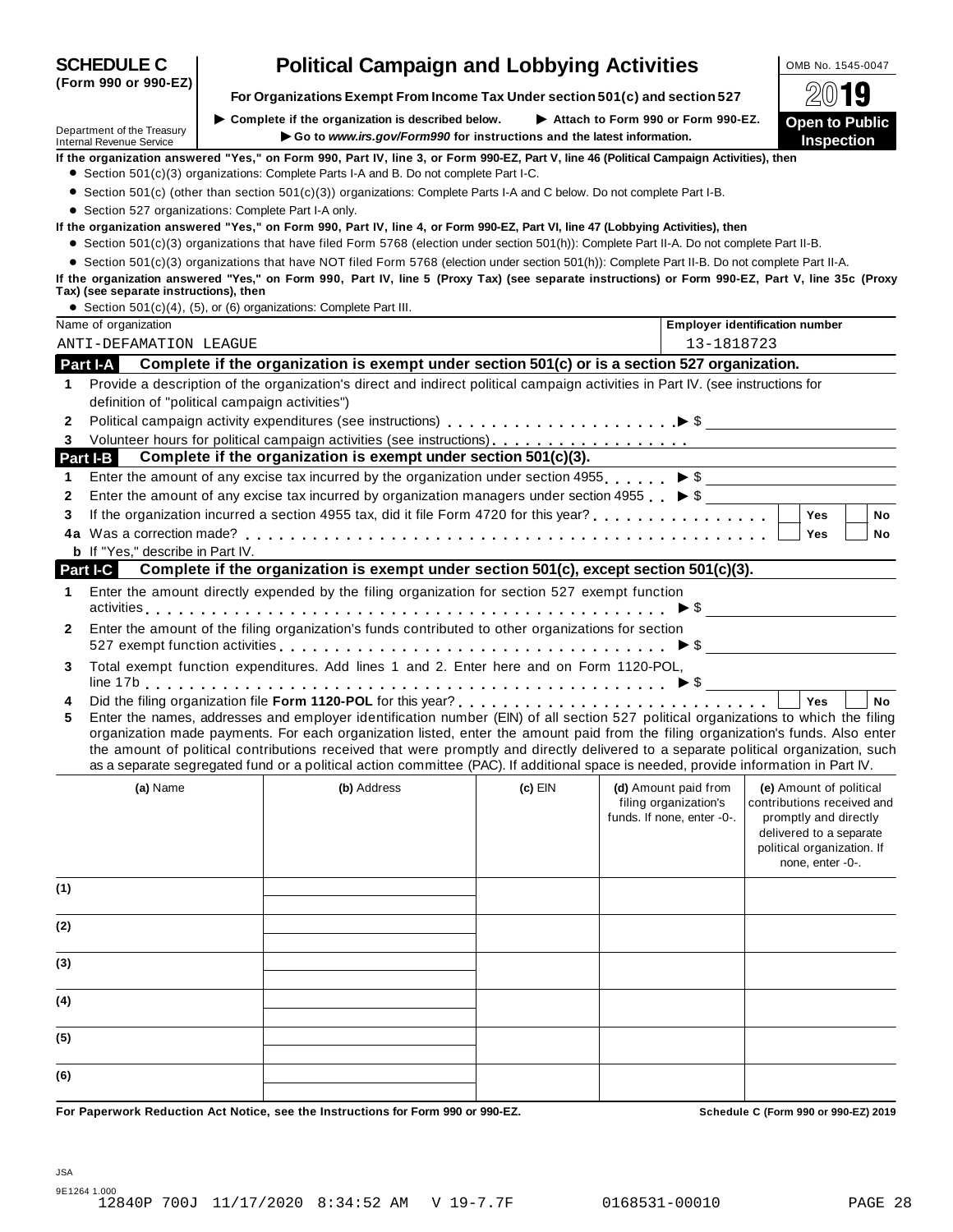| Schedule C (Form 990 or 990-EZ) 2019                                                                                     | ANTI-DEFAMATION LEAGUE                                                                                                                                                                     |                                     | 13-1818723<br>Page 2           |  |  |  |
|--------------------------------------------------------------------------------------------------------------------------|--------------------------------------------------------------------------------------------------------------------------------------------------------------------------------------------|-------------------------------------|--------------------------------|--|--|--|
| Part II-A<br>section 501(h)).                                                                                            | Complete if the organization is exempt under section 501(c)(3) and filed Form 5768 (election under                                                                                         |                                     |                                |  |  |  |
| A Check $\blacktriangleright$                                                                                            | if the filing organization belongs to an affiliated group (and list in Part IV each affiliated group member's name,<br>address, EIN, expenses, and share of excess lobbying expenditures). |                                     |                                |  |  |  |
| <b>B</b> Check $\blacktriangleright$<br>if the filing organization checked box A and "limited control" provisions apply. |                                                                                                                                                                                            |                                     |                                |  |  |  |
|                                                                                                                          | <b>Limits on Lobbying Expenditures</b><br>(The term "expenditures" means amounts paid or incurred.)                                                                                        | (a) Filing<br>organization's totals | (b) Affiliated<br>group totals |  |  |  |
|                                                                                                                          | 1a Total lobbying expenditures to influence public opinion (grassroots lobbying)<br><b>b</b> Total lobbying expenditures to influence a legislative body (direct lobbying)                 |                                     |                                |  |  |  |
|                                                                                                                          |                                                                                                                                                                                            |                                     |                                |  |  |  |
|                                                                                                                          |                                                                                                                                                                                            |                                     |                                |  |  |  |
| columns.                                                                                                                 | f Lobbying nontaxable amount. Enter the amount from the following table in both                                                                                                            |                                     |                                |  |  |  |
| If the amount on line 1e, column (a) or (b) is: The lobbying nontaxable amount is:                                       |                                                                                                                                                                                            |                                     |                                |  |  |  |
| Not over \$500,000                                                                                                       | 20% of the amount on line 1e.                                                                                                                                                              |                                     |                                |  |  |  |
| Over \$500,000 but not over \$1,000,000                                                                                  | \$100,000 plus 15% of the excess over \$500,000.                                                                                                                                           |                                     |                                |  |  |  |
| Over \$1,000,000 but not over \$1,500,000                                                                                | \$175,000 plus 10% of the excess over \$1,000,000.                                                                                                                                         |                                     |                                |  |  |  |
| Over \$1,500,000 but not over \$17,000,000                                                                               | \$225,000 plus 5% of the excess over \$1,500,000.                                                                                                                                          |                                     |                                |  |  |  |
| Over \$17,000,000                                                                                                        | \$1,000,000.                                                                                                                                                                               |                                     |                                |  |  |  |
|                                                                                                                          | g Grassroots nontaxable amount (enter 25% of line 1f)                                                                                                                                      |                                     |                                |  |  |  |
|                                                                                                                          | h Subtract line 1g from line 1a. If zero or less, enter -0-                                                                                                                                |                                     |                                |  |  |  |
|                                                                                                                          |                                                                                                                                                                                            |                                     |                                |  |  |  |
|                                                                                                                          | j If there is an amount other than zero on either line 1h or line 1i, did the organization file Form 4720                                                                                  |                                     |                                |  |  |  |
|                                                                                                                          |                                                                                                                                                                                            |                                     | Yes<br>No                      |  |  |  |
|                                                                                                                          | 4 Vest Australian Deriad Huder Continu E04(b)                                                                                                                                              |                                     |                                |  |  |  |

**4-Year Averaging Period Under Section 501(h)**

(Some organizations that made a section 501(h) election do not have to complete all of the five columns below.

**See the separate instructions for lines 2a through 2f.)**

| Lobbying Expenditures During 4-Year Averaging Period              |            |          |            |            |           |  |
|-------------------------------------------------------------------|------------|----------|------------|------------|-----------|--|
| Calendar year (or fiscal year<br>beginning in)                    | (a) $2016$ | (b) 2017 | $(c)$ 2018 | $(d)$ 2019 | (e) Total |  |
| 2a Lobbying nontaxable amount                                     |            |          |            |            |           |  |
| <b>b</b> Lobbying ceiling amount<br>(150% of line 2a, column (e)) |            |          |            |            |           |  |
| c Total lobbying expenditures                                     |            |          |            |            |           |  |
| <b>d</b> Grassroots nontaxable amount                             |            |          |            |            |           |  |
| e Grassroots ceiling amount<br>(150% of line 2d, column (e))      |            |          |            |            |           |  |
| Grassroots lobbying expenditures                                  |            |          |            |            |           |  |

**Schedule C (Form 990 or 990-EZ) 2019**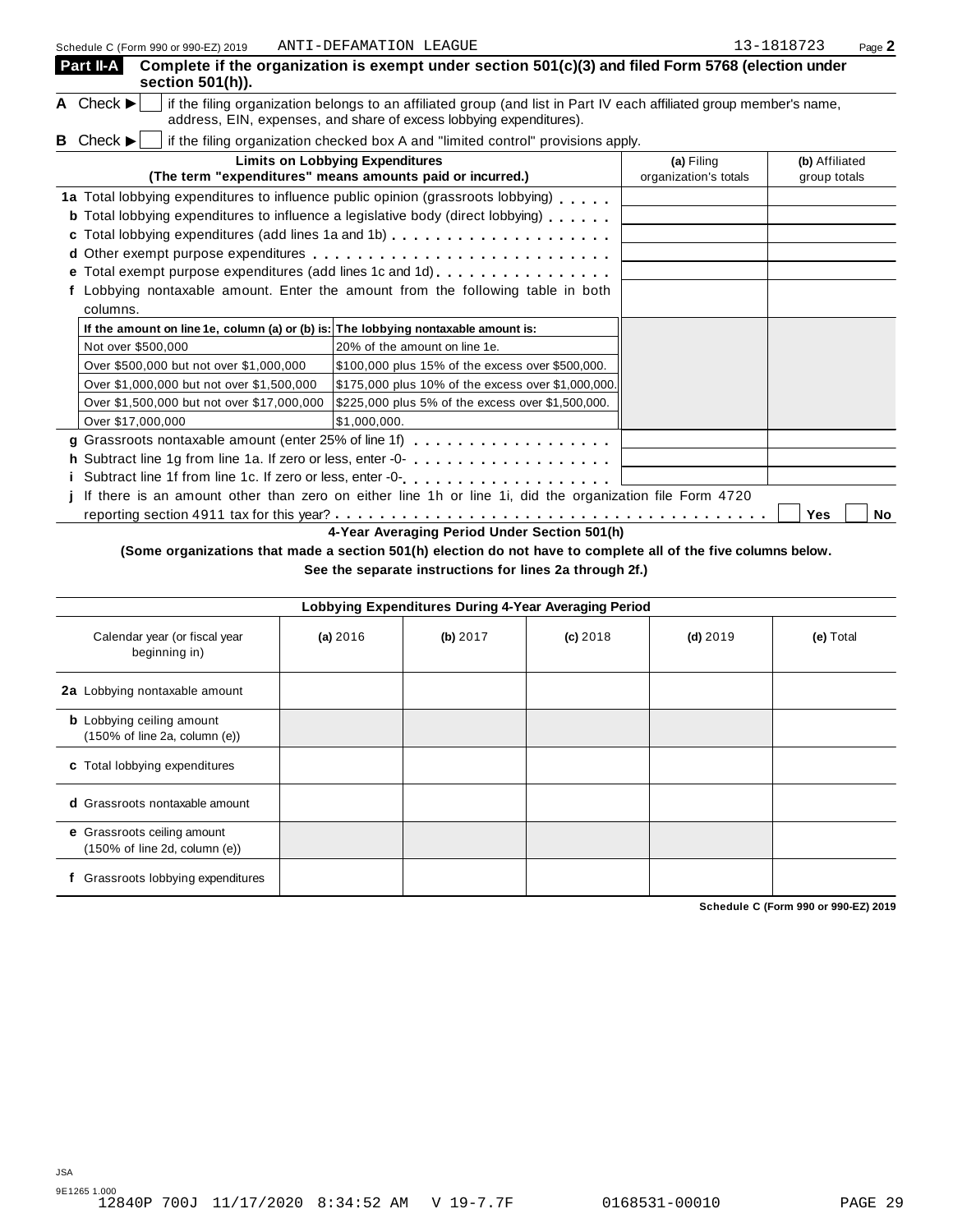| Schedule C (Form 990 or 990-EZ) 2019                                                                                                                                                                                                                                                                                          |                                        |              | 13-1818723          | Page 3             |
|-------------------------------------------------------------------------------------------------------------------------------------------------------------------------------------------------------------------------------------------------------------------------------------------------------------------------------|----------------------------------------|--------------|---------------------|--------------------|
| Part II-B<br>Complete if the organization is exempt under section 501(c)(3) and has NOT filed Form 5768<br>(election under section 501(h)).                                                                                                                                                                                   |                                        |              |                     |                    |
| For each "Yes," response on lines 1a through 1i below, provide in Part IV a detailed                                                                                                                                                                                                                                          |                                        | (a)          | (b)                 |                    |
| description of the lobbying activity.                                                                                                                                                                                                                                                                                         | Yes                                    | No           | Amount              |                    |
| During the year, did the filing organization attempt to influence foreign, national, state, or local<br>legislation, including any attempt to influence public opinion on a legislative matter or                                                                                                                             |                                        |              |                     |                    |
| referendum, through the use of:<br>a                                                                                                                                                                                                                                                                                          | Χ                                      |              |                     |                    |
| Paid staff or management (include compensation in expenses reported on lines 1c through 1i)?<br>b                                                                                                                                                                                                                             | Χ                                      |              |                     |                    |
| C                                                                                                                                                                                                                                                                                                                             |                                        | $\mathbf X$  |                     |                    |
| Mailings to members, legislators, or the public?<br>d                                                                                                                                                                                                                                                                         | $\mathbf X$                            |              |                     | 1,000.             |
| e                                                                                                                                                                                                                                                                                                                             | $\mathbf X$                            |              |                     | 1,000.             |
|                                                                                                                                                                                                                                                                                                                               |                                        | $\mathbf X$  |                     |                    |
| Direct contact with legislators, their staffs, government officials, or a legislative body?<br>g                                                                                                                                                                                                                              | $\overline{\mathbf{x}}$<br>$\mathbf X$ |              |                     | 400,000.<br>1,000. |
| Rallies, demonstrations, seminars, conventions, speeches, lectures, or any similar means?<br>h                                                                                                                                                                                                                                |                                        | $\mathbf X$  |                     |                    |
| Other activities?                                                                                                                                                                                                                                                                                                             |                                        |              |                     | 403,000.           |
|                                                                                                                                                                                                                                                                                                                               |                                        | $\mathbf X$  |                     |                    |
| Did the activities in line 1 cause the organization to be not described in section $501(c)(3)$ ?<br>2a<br>If "Yes," enter the amount of any tax incurred under section 4912                                                                                                                                                   |                                        |              |                     |                    |
| b<br>If "Yes," enter the amount of any tax incurred by organization managers under section 4912<br>c                                                                                                                                                                                                                          |                                        |              |                     |                    |
| If the filing organization incurred a section 4912 tax, did it file Form 4720 for this year?<br>d                                                                                                                                                                                                                             |                                        |              |                     |                    |
| Part III-A Complete if the organization is exempt under section $501(c)(4)$ , section $501(c)(5)$ , or section<br>$501(c)(6)$ .                                                                                                                                                                                               |                                        |              |                     |                    |
|                                                                                                                                                                                                                                                                                                                               |                                        |              |                     | Yes<br><b>No</b>   |
|                                                                                                                                                                                                                                                                                                                               |                                        |              |                     |                    |
| Were substantially all (90% or more) dues received nondeductible by members?                                                                                                                                                                                                                                                  |                                        |              | $\mathbf{1}$        |                    |
| Did the organization make only in-house lobbying expenditures of \$2,000 or less?<br>Did the organization agree to carry over lobbying and political campaign activity expenditures from the prior year?                                                                                                                      |                                        |              | $\overline{2}$<br>3 |                    |
| Part III-B Complete if the organization is exempt under section 501(c)(4), section 501(c)(5), or section<br>501(c)(6) and if either (a) BOTH Part III-A, lines 1 and 2, are answered "No" OR (b) Part III-A, line 3, is                                                                                                       |                                        |              |                     |                    |
| answered "Yes."                                                                                                                                                                                                                                                                                                               |                                        |              |                     |                    |
| Dues, assessments and similar amounts from members quaragetic property assessments and similar members of the state of the state of the state of the state of the state of the state of the state of the state of the state of<br>Section 162(e) nondeductible lobbying and political expenditures (do not include amounts of |                                        | $\mathbf{1}$ |                     |                    |
| political expenses for which the section 527(f) tax was paid).                                                                                                                                                                                                                                                                |                                        |              |                     |                    |
|                                                                                                                                                                                                                                                                                                                               |                                        | 2a           |                     |                    |
|                                                                                                                                                                                                                                                                                                                               |                                        | 2b           |                     |                    |
|                                                                                                                                                                                                                                                                                                                               |                                        | 2c           |                     |                    |
| Aggregate amount reported in section $6033(e)(1)(A)$ notices of nondeductible section $162(e)$ dues $\cdots$                                                                                                                                                                                                                  |                                        | 3            |                     |                    |
| If notices were sent and the amount on line 2c exceeds the amount on line 3, what portion of the                                                                                                                                                                                                                              |                                        |              |                     |                    |
| excess does the organization agree to carryover to the reasonable estimate of nondeductible lobbying                                                                                                                                                                                                                          |                                        | 4            |                     |                    |
| а<br>b<br>C                                                                                                                                                                                                                                                                                                                   |                                        | 5            |                     |                    |
| <b>Supplemental Information</b><br><b>Part IV</b>                                                                                                                                                                                                                                                                             |                                        |              |                     |                    |
| Provide the descriptions required for Part I-A, line 1; Part I-B, line 4; Part I-C, line 5; Part II-A (affiliated group list); Part II-A, lines 1 and<br>2 (see instructions); and Part II-B, line 1. Also, complete this part for any additional information.                                                                |                                        |              |                     |                    |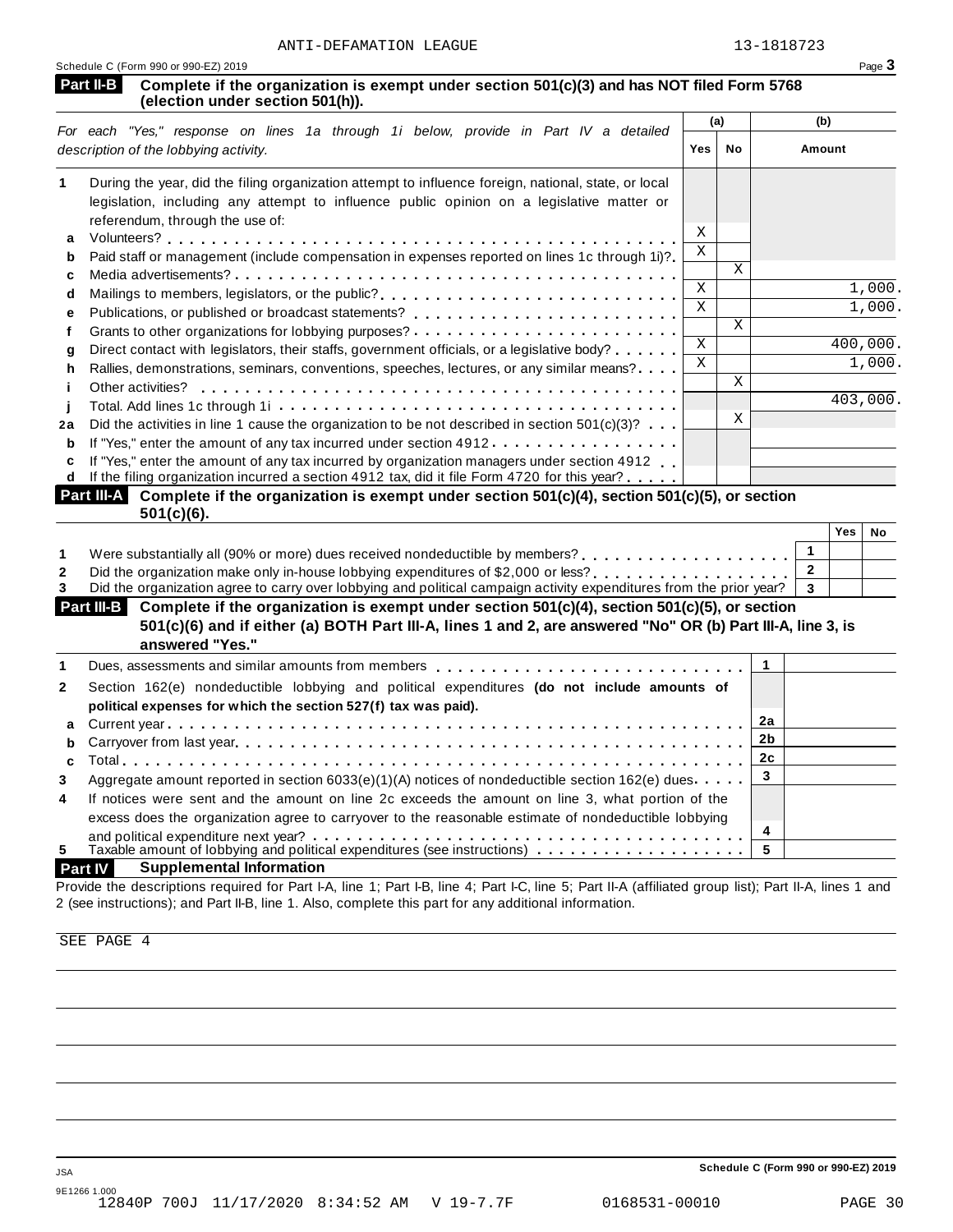### Schedule C (Form 990 or 990-EZ) 2019 Page **4**

### **Part IV Supplemental Information** *(continued)*

### PART II B

ADL HAS STAFF IN 27 OFFICES NATIONWIDE. OF THOSE BASED IN WASHINGTON, D.C., ONE DEVOTED APPROXIMATELY 60% OF THEIR TIME TO LOBBYING; TWO DEVOTED APPROXIMATELY 75% TO LOBBYING AND ONE OTHER DEVOTED APPROXIMATELY 25% TO LOBBYING. THESE REPRESENTATIVES ENGAGED IN ADVOCACY ON LEGISLATIVE PROPOSALS RELATED TO FEDERAL HATE CRIME LAWS, GLOBAL ANTI-SEMITISM, THE MIDDLE EAST PEACE PROCESS, IMMIGRATION REFORM, THE USE OF GOVERNMENT MONEY TO FUND FAITH-BASED ORGANIZATIONS, AND COUNTER-TERRORISM PROPOSALS OUTSIDE OF WASHINGTON, D.C., THE REGIONAL OFFICE STAFF ENGAGED IN NOMINAL LOBBYING ACTIVITY ON THE FEDERAL, STATE, AND LOCAL LEVELS.

**Schedule C (Form 990 or 990-EZ) 2019**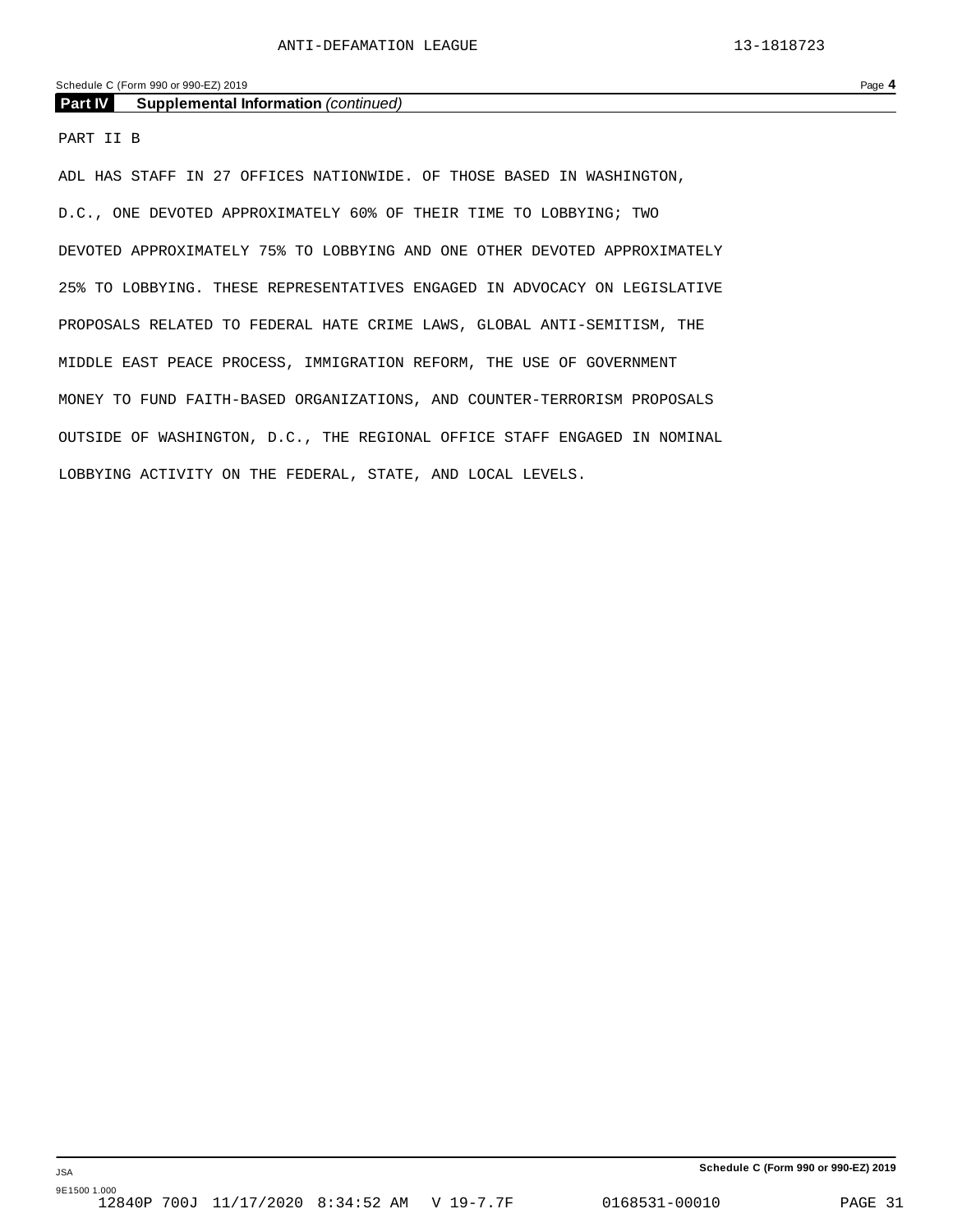| <b>SCHEDULE D</b> |  |
|-------------------|--|
| (Form 990)        |  |

# SCHEDULE D<br>
Supplemental Financial Statements<br>
Form 990) Part IV, line 6, 7, 8, 9, 10, 11a, 11b, 11c, 11d, 11e, 11f, 12a, or 12b.

Department of the Treasury **I Attach 1990.** The S. 7, 8, 9, 10, 11a, 11b, 11c, 11d, 11e, 11f, 12a, or 12b.<br> **Department of the Treasury Inches Containery Containery Containery Containery Containery Containery** 

**Example 1 Bookstand Revenue Service** I **Consumersed Consumersed Consumersed Consumersed Consumersed Consumersed Consumersed Consumersed Consumersed Consumersed Consumersed Consumersed Consumersed Consumersed Consumersed Name of the organization in the set of the organization in the set of the set of the organization in the set of the organization in the set of the organization in the set of the organization in the set of the** 

|               | ANTI-DEFAMATION LEAGUE                 |
|---------------|----------------------------------------|
| <b>Part I</b> | <b>Organizations Maintaining Donor</b> |
|               | Complete if the organization answe     |

|                                                                                                                                                                                                                                                     | 13-1818723                                         |
|-----------------------------------------------------------------------------------------------------------------------------------------------------------------------------------------------------------------------------------------------------|----------------------------------------------------|
| Organizations Maintaining Donor Advised Funds or Other Similar Funds or Accounts.<br>Part I                                                                                                                                                         |                                                    |
| Complete if the organization answered "Yes" on Form 990, Part IV, line 6.                                                                                                                                                                           |                                                    |
| (a) Donor advised funds                                                                                                                                                                                                                             | (b) Funds and other accounts                       |
| 1<br>Total number at end of year                                                                                                                                                                                                                    |                                                    |
| Aggregate value of contributions to (during year)<br>2                                                                                                                                                                                              |                                                    |
| Aggregate value of grants from (during year)<br>3                                                                                                                                                                                                   |                                                    |
| 4<br>Aggregate value at end of year                                                                                                                                                                                                                 |                                                    |
| Did the organization inform all donors and donor advisors in writing that the assets held in donor advised<br>5                                                                                                                                     |                                                    |
| funds are the organization's property, subject to the organization's exclusive legal control?                                                                                                                                                       | <b>Yes</b><br>No                                   |
| 6<br>Did the organization inform all grantees, donors, and donor advisors in writing that grant funds can be used                                                                                                                                   |                                                    |
| only for charitable purposes and not for the benefit of the donor or donor advisor, or for any other purpose                                                                                                                                        |                                                    |
|                                                                                                                                                                                                                                                     | <b>Yes</b><br>No                                   |
| Part II<br><b>Conservation Easements.</b>                                                                                                                                                                                                           |                                                    |
| Complete if the organization answered "Yes" on Form 990, Part IV, line 7.                                                                                                                                                                           |                                                    |
| 1<br>Purpose(s) of conservation easements held by the organization (check all that apply).                                                                                                                                                          |                                                    |
| Preservation of land for public use (for example, recreation or education)                                                                                                                                                                          | Preservation of a historically important land area |
| Protection of natural habitat                                                                                                                                                                                                                       | Preservation of a certified historic structure     |
| Preservation of open space                                                                                                                                                                                                                          |                                                    |
| 2<br>Complete lines 2a through 2d if the organization held a qualified conservation contribution in the form of a conservation                                                                                                                      |                                                    |
| easement on the last day of the tax year.                                                                                                                                                                                                           | Held at the End of the Tax Year                    |
| a                                                                                                                                                                                                                                                   | 2a                                                 |
| Total acreage restricted by conservation easements<br>b                                                                                                                                                                                             | 2b                                                 |
| Number of conservation easements on a certified historic structure included in (a)<br>c                                                                                                                                                             | 2с                                                 |
| Number of conservation easements included in (c) acquired after 7/25/06, and not on a<br>d                                                                                                                                                          |                                                    |
|                                                                                                                                                                                                                                                     | 2d                                                 |
| Number of conservation easements modified, transferred, released, extinguished, or terminated by the organization during the                                                                                                                        |                                                    |
| tax year $\blacktriangleright$ ____                                                                                                                                                                                                                 |                                                    |
|                                                                                                                                                                                                                                                     |                                                    |
| Number of states where property subject to conservation easement is located $\blacktriangleright$ _____                                                                                                                                             |                                                    |
| Does the organization have a written policy regarding the periodic monitoring, inspection, handling of                                                                                                                                              |                                                    |
|                                                                                                                                                                                                                                                     | Yes<br>No                                          |
| Staff and volunteer hours devoted to monitoring, inspecting, handling of violations, and enforcing conservation easements during the year                                                                                                           |                                                    |
|                                                                                                                                                                                                                                                     |                                                    |
| Amount of expenses incurred in monitoring, inspecting, handling of violations, and enforcing conservation easements during the year                                                                                                                 |                                                    |
| ► \$                                                                                                                                                                                                                                                |                                                    |
| Does each conservation easement reported on line 2(d) above satisfy the requirements of section 170(h)(4)(B)(i)                                                                                                                                     |                                                    |
|                                                                                                                                                                                                                                                     | Yes<br>No                                          |
| In Part XIII, describe how the organization reports conservation easements in its revenue and expense statement and                                                                                                                                 |                                                    |
| balance sheet, and include, if applicable, the text of the footnote to the organization's financial statements that describes the                                                                                                                   |                                                    |
| organization's accounting for conservation easements.                                                                                                                                                                                               |                                                    |
| Organizations Maintaining Collections of Art, Historical Treasures, or Other Similar Assets.                                                                                                                                                        |                                                    |
| Complete if the organization answered "Yes" on Form 990, Part IV, line 8.                                                                                                                                                                           |                                                    |
| If the organization elected, as permitted under FASB ASC 958, not to report in its revenue statement and balance sheet works                                                                                                                        |                                                    |
| of art, historical treasures, or other similar assets held for public exhibition, education, or research in furtherance of public<br>service, provide in Part XIII the text of the footnote to its financial statements that describes these items. |                                                    |
| If the organization elected, as permitted under FASB ASC 958, to report in its revenue statement and balance sheet works of                                                                                                                         |                                                    |
| art, historical treasures, or other similar assets held for public exhibition, education, or research in furtherance of public service,                                                                                                             |                                                    |
| provide the following amounts relating to these items:                                                                                                                                                                                              |                                                    |
|                                                                                                                                                                                                                                                     |                                                    |
|                                                                                                                                                                                                                                                     |                                                    |
| If the organization received or held works of art, historical treasures, or other similar assets for financial gain, provide the                                                                                                                    |                                                    |
| 4<br>5<br>6<br>7<br>8<br>9<br>Part III<br>1a<br>b<br>2<br>following amounts required to be reported under FASB ASC 958 relating to these items:                                                                                                     |                                                    |
| а<br>b                                                                                                                                                                                                                                              |                                                    |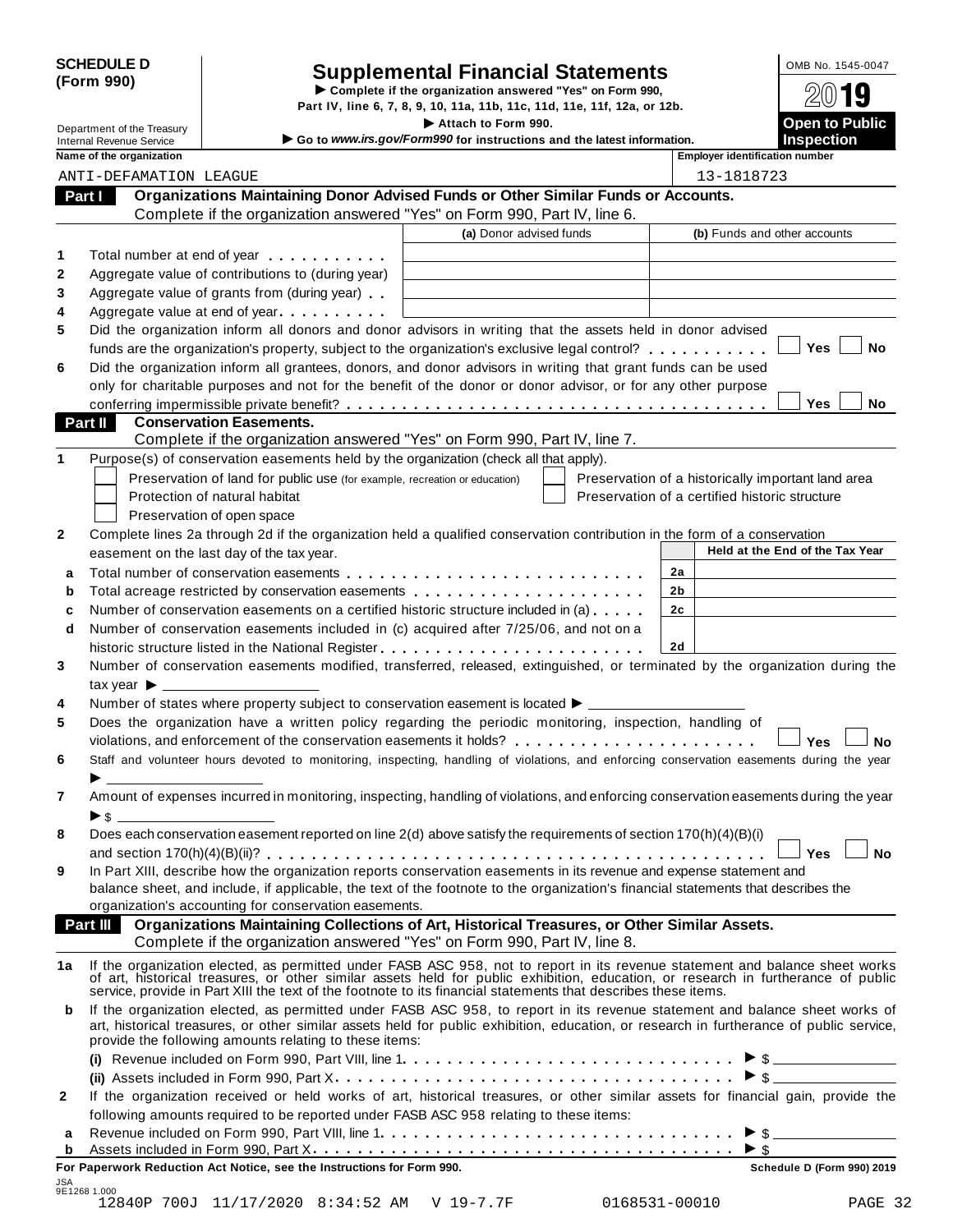ANTI-DEFAMATION LEAGUE

| 13-1818723 |  |
|------------|--|
|------------|--|

|    |                                                                                                                                                              | ANII-DEFAMATION LEAGUE                  |                |               |                                    |              |                                 | T3-T8T8123 |                            |                             |
|----|--------------------------------------------------------------------------------------------------------------------------------------------------------------|-----------------------------------------|----------------|---------------|------------------------------------|--------------|---------------------------------|------------|----------------------------|-----------------------------|
|    | Schedule D (Form 990) 2019                                                                                                                                   |                                         |                |               |                                    |              |                                 |            |                            | Page 2                      |
|    | Organizations Maintaining Collections of Art, Historical Treasures, or Other Similar Assets (continued)<br>Part III                                          |                                         |                |               |                                    |              |                                 |            |                            |                             |
| 3  | Using the organization's acquisition, accession, and other records, check any of the following that make significant use of its                              |                                         |                |               |                                    |              |                                 |            |                            |                             |
|    | collection items (check all that apply):                                                                                                                     |                                         |                |               |                                    |              |                                 |            |                            |                             |
| a  | Public exhibition                                                                                                                                            |                                         | d              |               | Loan or exchange program           |              |                                 |            |                            |                             |
| b  | Scholarly research                                                                                                                                           |                                         | е              | Other         |                                    |              |                                 |            |                            |                             |
| C  | Preservation for future generations                                                                                                                          |                                         |                |               |                                    |              |                                 |            |                            |                             |
| 4  | Provide a description of the organization's collections and explain how they further the organization's exempt purpose in Part                               |                                         |                |               |                                    |              |                                 |            |                            |                             |
|    | XIII.                                                                                                                                                        |                                         |                |               |                                    |              |                                 |            |                            |                             |
| 5  | During the year, did the organization solicit or receive donations of art, historical treasures, or other similar                                            |                                         |                |               |                                    |              |                                 |            |                            |                             |
|    | assets to be sold to raise funds rather than to be maintained as part of the organization's collection?                                                      |                                         |                |               |                                    |              |                                 |            | Yes                        | No                          |
|    | <b>Part IV</b><br><b>Escrow and Custodial Arrangements.</b>                                                                                                  |                                         |                |               |                                    |              |                                 |            |                            |                             |
|    | Complete if the organization answered "Yes" on Form 990, Part IV, line 9, or reported an amount on Form<br>990, Part X, line 21.                             |                                         |                |               |                                    |              |                                 |            |                            |                             |
|    | 1a Is the organization an agent, trustee, custodian or other intermediary for contributions or other assets not                                              |                                         |                |               |                                    |              |                                 |            |                            |                             |
|    |                                                                                                                                                              |                                         |                |               |                                    |              |                                 |            | Yes                        | <b>No</b>                   |
| b  | If "Yes," explain the arrangement in Part XIII and complete the following table:                                                                             |                                         |                |               |                                    |              |                                 |            |                            |                             |
|    |                                                                                                                                                              |                                         |                |               |                                    |              |                                 | Amount     |                            |                             |
| c  |                                                                                                                                                              |                                         |                |               | 1с                                 |              |                                 |            |                            |                             |
|    |                                                                                                                                                              |                                         |                |               | 1 <sub>d</sub>                     |              |                                 |            |                            |                             |
| e  |                                                                                                                                                              |                                         |                |               | 1е                                 |              |                                 |            |                            |                             |
| f  |                                                                                                                                                              |                                         |                |               | 1f                                 |              |                                 |            |                            |                             |
| 2a | Did the organization include an amount on Form 990, Part X, line 21, for escrow or custodial account liability?                                              |                                         |                |               |                                    |              |                                 |            | <b>Yes</b>                 | <b>No</b>                   |
|    | b If "Yes," explain the arrangement in Part XIII. Check here if the explanation has been provided on Part XIII                                               |                                         |                |               |                                    |              |                                 |            |                            |                             |
|    | Part V<br><b>Endowment Funds.</b>                                                                                                                            |                                         |                |               |                                    |              |                                 |            |                            |                             |
|    | Complete if the organization answered "Yes" on Form 990, Part IV, line 10.                                                                                   |                                         |                |               |                                    |              |                                 |            |                            |                             |
|    |                                                                                                                                                              | (a) Current year                        | (b) Prior year |               | (c) Two years back                 |              | (d) Three years back            |            | (e) Four years back        |                             |
|    |                                                                                                                                                              | 86,951,696.                             |                | 92,038,956.   | 86, 328, 755.                      |              | 88,752,231.                     |            |                            | $\overline{94}$ , 955, 831. |
| 1a | Beginning of year balance                                                                                                                                    | 11,096,741.                             |                | 8,739,345.    |                                    | 1,899,292.   |                                 | 2,070,803. |                            | 1,471,901.                  |
| b  | Contributions                                                                                                                                                |                                         |                |               |                                    |              |                                 |            |                            |                             |
| c  | Net investment earnings, gains,                                                                                                                              | 12,431,051.                             |                | $-7,056,433.$ |                                    | 8, 123, 157. |                                 | 4,238,063. |                            | $-2,864,068.$               |
|    | and losses experiences and losses                                                                                                                            |                                         |                |               |                                    |              |                                 |            |                            |                             |
|    | d Grants or scholarships                                                                                                                                     |                                         |                |               |                                    |              |                                 |            |                            |                             |
| е  | Other expenditures for facilities                                                                                                                            | 4,394,125.                              |                | 6,770,172.    |                                    | 4, 312, 248. |                                 | 8,732,342. |                            | 4,811,433.                  |
|    | and programs                                                                                                                                                 |                                         |                |               |                                    |              |                                 |            |                            |                             |
|    | Administrative expenses <b>Administrative</b>                                                                                                                | 106,085,363.                            |                | 86,951,696.   | 92,038,956.                        |              | 86, 328, 755.                   |            |                            | 88,752,231.                 |
| g  | End of year balance                                                                                                                                          |                                         |                |               |                                    |              |                                 |            |                            |                             |
|    | Provide the estimated percentage of the current year end balance (line 1g, column (a)) held as:<br>Board designated or quasi-endowment $\blacktriangleright$ | 8.0000%                                 |                |               |                                    |              |                                 |            |                            |                             |
| a  | Permanent endowment > 16.0000 %                                                                                                                              |                                         |                |               |                                    |              |                                 |            |                            |                             |
| b  | Term endowment $\triangleright$ 76.0000 %                                                                                                                    |                                         |                |               |                                    |              |                                 |            |                            |                             |
| c  | The percentages on lines 2a, 2b, and 2c should equal 100%.                                                                                                   |                                         |                |               |                                    |              |                                 |            |                            |                             |
|    | 3a Are there endowment funds not in the possession of the organization that are held and administered for the                                                |                                         |                |               |                                    |              |                                 |            |                            |                             |
|    | organization by:                                                                                                                                             |                                         |                |               |                                    |              |                                 |            |                            | Yes<br>No                   |
|    |                                                                                                                                                              |                                         |                |               |                                    |              |                                 |            | 3a(i)                      | Χ                           |
|    |                                                                                                                                                              |                                         |                |               |                                    |              |                                 |            | 3a(ii)                     | Χ                           |
|    | If "Yes" on line 3a(ii), are the related organizations listed as required on Schedule R?                                                                     |                                         |                |               |                                    |              |                                 |            | 3b                         |                             |
|    |                                                                                                                                                              |                                         |                |               |                                    |              |                                 |            |                            |                             |
| 4  | Describe in Part XIII the intended uses of the organization's endowment funds.<br>Land, Buildings, and Equipment.<br><b>Part VI</b>                          |                                         |                |               |                                    |              |                                 |            |                            |                             |
|    | Complete if the organization answered "Yes" on Form 990, Part IV, line 11a. See Form 990, Part X, line 10.                                                   |                                         |                |               |                                    |              |                                 |            |                            |                             |
|    | Description of property                                                                                                                                      | (a) Cost or other basis<br>(investment) |                |               | (b) Cost or other basis<br>(other) |              | (c) Accumulated<br>depreciation |            | (d) Book value             |                             |
|    |                                                                                                                                                              |                                         |                |               |                                    |              |                                 |            |                            |                             |
| b  | Buildings                                                                                                                                                    |                                         |                |               |                                    |              |                                 |            |                            |                             |
| c  | Leasehold improvements <b>Leasehold</b> improvements                                                                                                         |                                         |                |               | 14,623,176.                        |              | 9,534,830.                      |            |                            | 5,088,346.                  |
| d  | Equipment                                                                                                                                                    |                                         |                |               | 6,980,323.                         |              | 6,725,337.                      |            |                            | 254,986.                    |
|    |                                                                                                                                                              |                                         |                |               | 3,804,873.                         |              | 2,055,549.                      |            |                            | 1,749,324.                  |
|    | Total. Add lines 1a through 1e. (Column (d) must equal Form 990, Part X, column (B), line 10c.)                                                              |                                         |                |               |                                    |              |                                 |            |                            | 7,092,656.                  |
|    |                                                                                                                                                              |                                         |                |               |                                    |              |                                 |            | Schedule D (Form 990) 2019 |                             |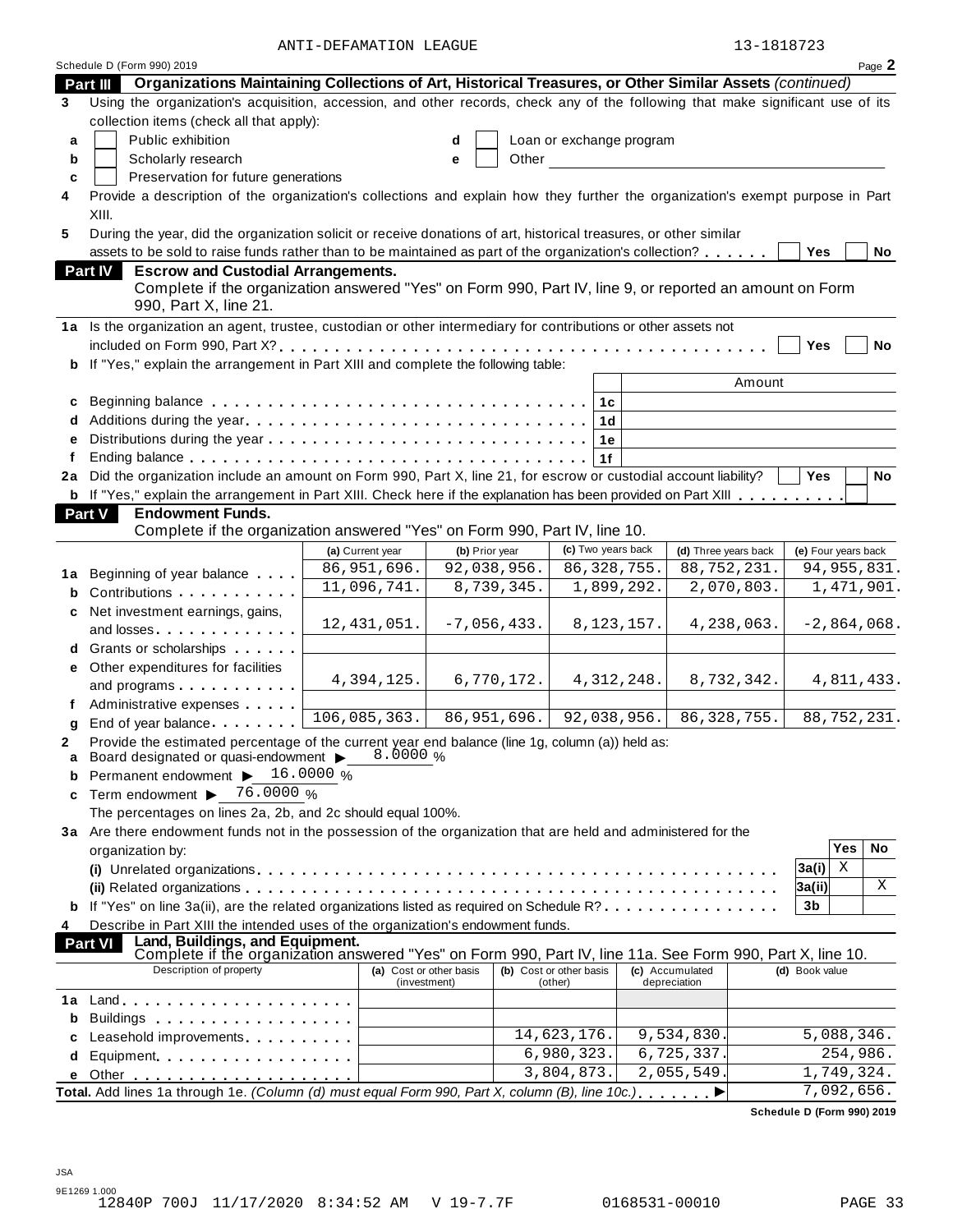| <b>Part VII</b>                                                                                                        |                                                                                                           |                              |                                                                                                            |
|------------------------------------------------------------------------------------------------------------------------|-----------------------------------------------------------------------------------------------------------|------------------------------|------------------------------------------------------------------------------------------------------------|
|                                                                                                                        | <b>Investments - Other Securities.</b>                                                                    |                              | Complete if the organization answered "Yes" on Form 990, Part IV, line 11b. See Form 990, Part X, line 12. |
|                                                                                                                        | (a) Description of security or category<br>(including name of security)                                   | (b) Book value               | (c) Method of valuation:<br>Cost or end-of-year market value                                               |
|                                                                                                                        | (1) Financial derivatives                                                                                 |                              |                                                                                                            |
|                                                                                                                        | (2) Closely held equity interests [1] [1] Closely held equity interests                                   |                              |                                                                                                            |
|                                                                                                                        |                                                                                                           |                              |                                                                                                            |
| (A)                                                                                                                    |                                                                                                           |                              |                                                                                                            |
| (B)                                                                                                                    |                                                                                                           |                              |                                                                                                            |
| (C)                                                                                                                    |                                                                                                           |                              |                                                                                                            |
| (D)<br>(E)                                                                                                             |                                                                                                           |                              |                                                                                                            |
| (F)                                                                                                                    |                                                                                                           |                              |                                                                                                            |
| (G)                                                                                                                    |                                                                                                           |                              |                                                                                                            |
| (H)                                                                                                                    |                                                                                                           |                              |                                                                                                            |
|                                                                                                                        | Total. (Column (b) must equal Form 990, Part X, col. (B) line 12.) $\blacktriangleright$                  |                              |                                                                                                            |
| Part VIII                                                                                                              | <b>Investments - Program Related.</b>                                                                     |                              | Complete if the organization answered "Yes" on Form 990, Part IV, line 11c. See Form 990, Part X, line 13. |
|                                                                                                                        | (a) Description of investment                                                                             | (b) Book value               | (c) Method of valuation:<br>Cost or end-of-year market value                                               |
| (1)                                                                                                                    |                                                                                                           |                              |                                                                                                            |
| (2)                                                                                                                    |                                                                                                           |                              |                                                                                                            |
| (3)                                                                                                                    |                                                                                                           |                              |                                                                                                            |
| (4)                                                                                                                    |                                                                                                           |                              |                                                                                                            |
| (5)                                                                                                                    |                                                                                                           |                              |                                                                                                            |
| (6)                                                                                                                    |                                                                                                           |                              |                                                                                                            |
| (7)                                                                                                                    |                                                                                                           |                              |                                                                                                            |
|                                                                                                                        |                                                                                                           |                              |                                                                                                            |
|                                                                                                                        |                                                                                                           |                              |                                                                                                            |
|                                                                                                                        |                                                                                                           |                              |                                                                                                            |
| (8)<br>(9)<br>Part IX                                                                                                  | Total. (Column (b) must equal Form 990, Part X, col. (B) line 13.) $\blacktriangleright$<br>Other Assets. |                              |                                                                                                            |
|                                                                                                                        |                                                                                                           |                              | Complete if the organization answered "Yes" on Form 990, Part IV, line 11d. See Form 990, Part X, line 15. |
|                                                                                                                        |                                                                                                           | (a) Description              | (b) Book value                                                                                             |
|                                                                                                                        |                                                                                                           |                              |                                                                                                            |
|                                                                                                                        |                                                                                                           |                              |                                                                                                            |
|                                                                                                                        |                                                                                                           |                              |                                                                                                            |
|                                                                                                                        |                                                                                                           |                              |                                                                                                            |
|                                                                                                                        |                                                                                                           |                              |                                                                                                            |
|                                                                                                                        |                                                                                                           |                              |                                                                                                            |
|                                                                                                                        |                                                                                                           |                              |                                                                                                            |
|                                                                                                                        |                                                                                                           |                              |                                                                                                            |
|                                                                                                                        |                                                                                                           |                              |                                                                                                            |
|                                                                                                                        | <b>Other Liabilities.</b><br>line 25.                                                                     |                              | Complete if the organization answered "Yes" on Form 990, Part IV, line 11e or 11f. See Form 990, Part X,   |
|                                                                                                                        |                                                                                                           | (a) Description of liability | (b) Book value                                                                                             |
|                                                                                                                        | Federal income taxes                                                                                      |                              |                                                                                                            |
|                                                                                                                        | LONG TERM PENSION OBLIGATIONS                                                                             |                              | 23,851,894.                                                                                                |
|                                                                                                                        | DEFERRED RENT                                                                                             |                              | 5,768,532.                                                                                                 |
|                                                                                                                        | OTHER LIABILITIES                                                                                         |                              | 311,455.                                                                                                   |
|                                                                                                                        |                                                                                                           |                              |                                                                                                            |
|                                                                                                                        |                                                                                                           |                              |                                                                                                            |
| (1)<br>(2)<br>(3)<br>(4)<br>(5)<br>(6)<br>(7)<br>(8)<br>(9)<br>Part X<br>(1)<br>(2)<br>(3)<br>(4)<br>(5)<br>(6)<br>(7) |                                                                                                           |                              |                                                                                                            |
|                                                                                                                        |                                                                                                           |                              |                                                                                                            |
| (8)<br>(9)                                                                                                             |                                                                                                           |                              | 29,931,881.                                                                                                |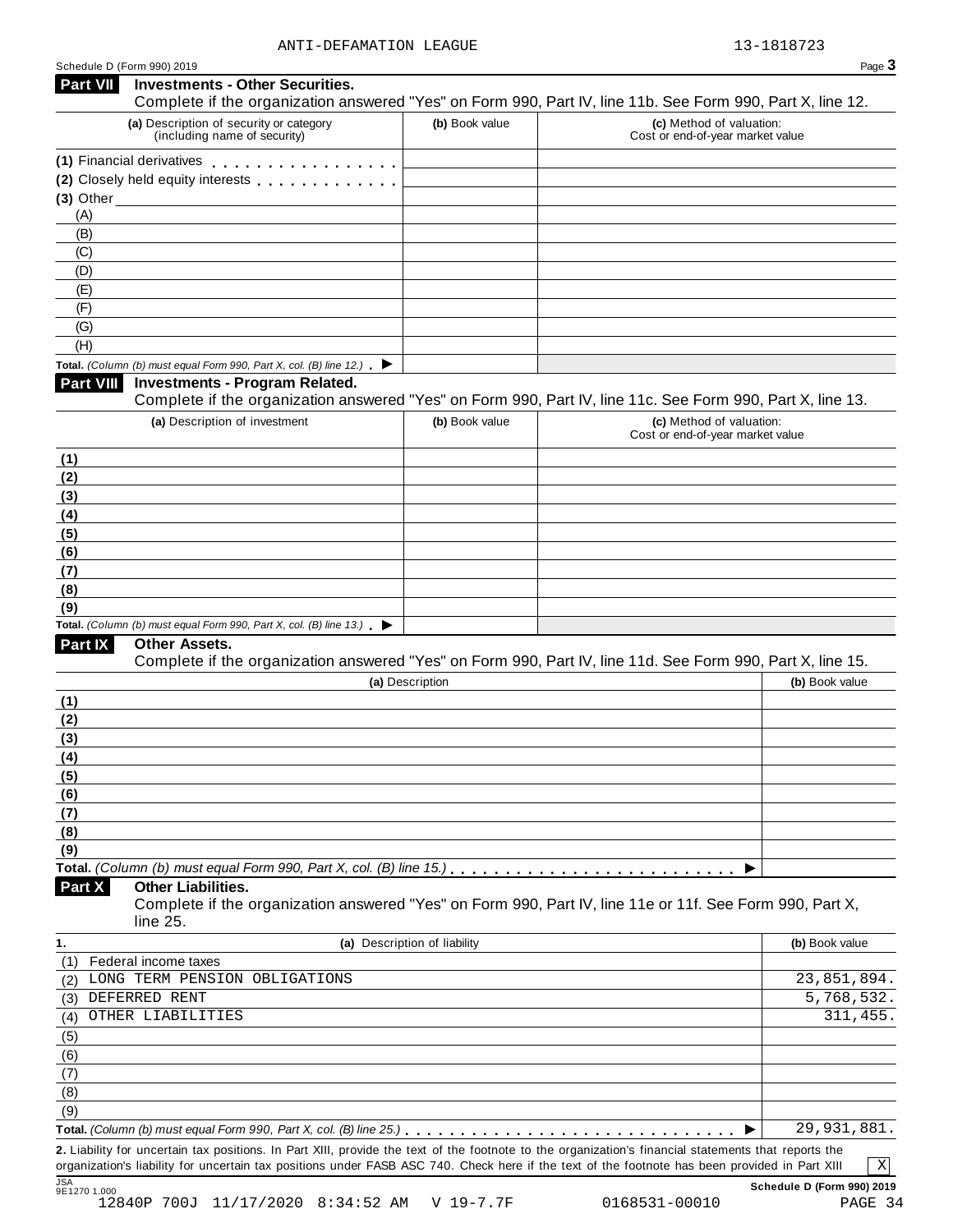| ANTI-DEFAMATION LEAGUE | 13-1818723 |
|------------------------|------------|
|------------------------|------------|

|                | Schedule D (Form 990) 2019                                                                                                                                                                                                                                                       |                      | Page 4        |
|----------------|----------------------------------------------------------------------------------------------------------------------------------------------------------------------------------------------------------------------------------------------------------------------------------|----------------------|---------------|
| <b>Part XI</b> | Reconciliation of Revenue per Audited Financial Statements With Revenue per Return.<br>Complete if the organization answered "Yes" on Form 990, Part IV, line 12a.                                                                                                               |                      |               |
| 1              | Total revenue, gains, and other support per audited financial statements                                                                                                                                                                                                         | $\blacktriangleleft$ | 84, 199, 411. |
| $\mathbf{2}$   | Amounts included on line 1 but not on Form 990, Part VIII, line 12:                                                                                                                                                                                                              |                      |               |
| a              | 2a<br>Net unrealized gains (losses) on investments                                                                                                                                                                                                                               |                      |               |
| b              | 2 <sub>b</sub>                                                                                                                                                                                                                                                                   |                      |               |
| c              | 2c                                                                                                                                                                                                                                                                               |                      |               |
| d              | $-3,043,670.$                                                                                                                                                                                                                                                                    |                      |               |
| e              |                                                                                                                                                                                                                                                                                  | 2e                   | $-3,043,670.$ |
| 3              |                                                                                                                                                                                                                                                                                  | 3                    | 87, 243, 081. |
| 4              | Amounts included on Form 990, Part VIII, line 12, but not on line 1:                                                                                                                                                                                                             |                      |               |
| a              | Investment expenses not included on Form 990, Part VIII, line 7b $\boxed{4a}$                                                                                                                                                                                                    |                      |               |
| b              | 4,579,505.                                                                                                                                                                                                                                                                       |                      |               |
| C              |                                                                                                                                                                                                                                                                                  | 4c                   | 4,579,505.    |
| 5.             | Total revenue. Add lines 3 and 4c. (This must equal Form 990, Part I, line 12.)                                                                                                                                                                                                  | 5                    | 91,822,586.   |
| Part XII       | Reconciliation of Expenses per Audited Financial Statements With Expenses per Return.<br>Complete if the organization answered "Yes" on Form 990, Part IV, line 12a.                                                                                                             |                      |               |
| 1              |                                                                                                                                                                                                                                                                                  | $\blacktriangleleft$ | 76,634,548.   |
| $\mathbf{2}$   | Amounts included on line 1 but not on Form 990, Part IX, line 25:                                                                                                                                                                                                                |                      |               |
| a              | 2a                                                                                                                                                                                                                                                                               |                      |               |
| b              | 2 <sub>b</sub>                                                                                                                                                                                                                                                                   |                      |               |
| c              | 2c                                                                                                                                                                                                                                                                               |                      |               |
| d              |                                                                                                                                                                                                                                                                                  |                      |               |
| е              |                                                                                                                                                                                                                                                                                  | 2e                   |               |
| 3              |                                                                                                                                                                                                                                                                                  | 3                    | 76,634,548.   |
| 4              | Amounts included on Form 990, Part IX, line 25, but not on line 1:                                                                                                                                                                                                               |                      |               |
| a              | 4a<br>Investment expenses not included on Form 990, Part VIII, line 7b                                                                                                                                                                                                           |                      |               |
| b              | 4 <sub>b</sub>                                                                                                                                                                                                                                                                   |                      |               |
| C              |                                                                                                                                                                                                                                                                                  | 4c                   |               |
| 5.             | Total expenses. Add lines 3 and 4c. (This must equal Form 990, Part I, line 18.).                                                                                                                                                                                                | 5                    | 76,634,548.   |
|                | <b>Part XIII</b> Supplemental Information.                                                                                                                                                                                                                                       |                      |               |
|                | Provide the descriptions required for Part II, lines 3, 5, and 9; Part III, lines 1a and 4; Part IV, lines 1b and 2b; Part V, line 4; Part X, line<br>2; Part XI, lines 2d and 4b; and Part XII, lines 2d and 4b. Also complete this part to provide any additional information. |                      |               |

SEE PAGE 5

**Schedule D (Form 990) 2019**

JSA 9E1271 1.000 12840P 700J 11/17/2020 8:34:52 AM V 19-7.7F 0168531-00010 PAGE 35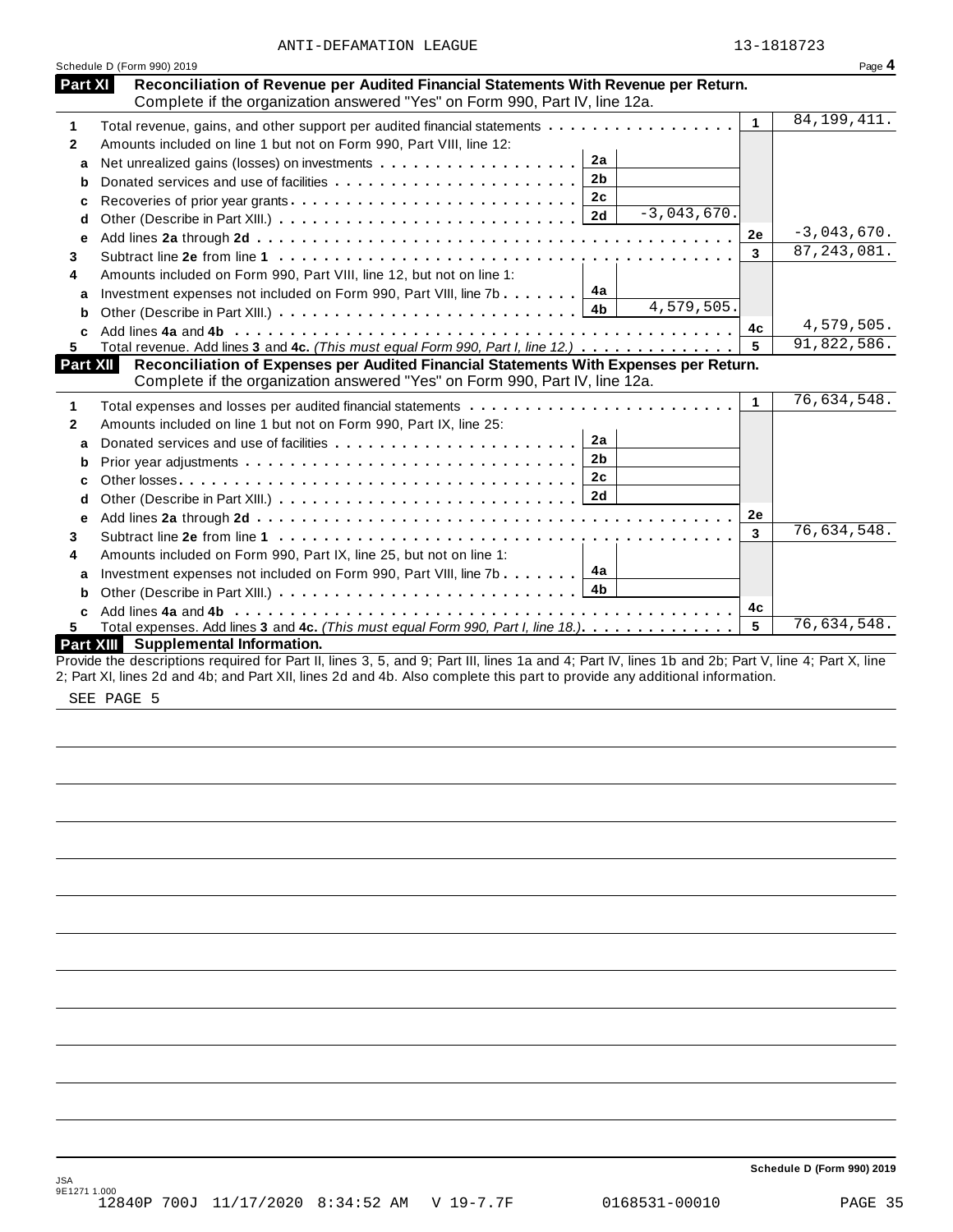**Part XIII Supplemental Information** *(continued)*

### PART V, LINE 3B

THE ENDOWMENT FUNDS DESCRIBED IN THIS SECTION ARE OWNED BY THE ANTI-DEFAMATION LEAGUE FOUNDATION, A SEPARATE BUT RELATED 501(C)(3) CORPORATION.

### PART V, LINE 4

THE ADL FOUNDATION ENDOWMENT CONSISTS OF INDIVIDUAL DONOR-RESTRICTED ENDOWMENT FUNDS ESTABLISHED FOR A VARIETY OF PROGRAM PURPOSES (SEE ADL FOUNDATION FORM 990 PART III FOR STATEMENT OF PROGRAM SERVICE ACCOMPLISHMENTS). AS REQUIRED BY GENERALLY ACCEPTED ACCOUNTING PRINCIPLES, NET ASSETS ASSOCIATED WITH ENDOWMENT FUNDS ARE CLASSIFIED AND REPORTED BASED ON THE EXISTENCE OR ABSENCE OF DONOR-IMPOSED RESTRICTIONS.

PART X, LINE 2

AS REQUIRED UNDER FIN 48, "ACCOUNTING FOR UNCERTAINTY IN INCOME TAXES", THE FOLLOWING FOOTNOTE WAS INCLUDED IN NOTE (2)(J) OF THE CONSOLIDATED FINANCIAL STATEMENTS OF ADL AND THE ADL FOUNDATION: "ADL RECOGNIZES THE EFFECT OF INCOME TAX POSITIONS ONLY IF THOSE POSITIONS ARE MORE LIKELY THAN NOT OF BEING SUSTAINED. INCOME GENERATED FROM ACTIVITIES UNRELATED TO ADL'S EXEMPT PURPOSE IS SUBJECT TO TAX UNDER

INTERNAL REVENUE CODE SECTION 511 AND IS REPORTED AND PAID WITH THE INTERNAL REVENUE SERVICE FORM 990-T (EXEMPT ORGANIZATION BUSINESS INCOME TAX RETURN)."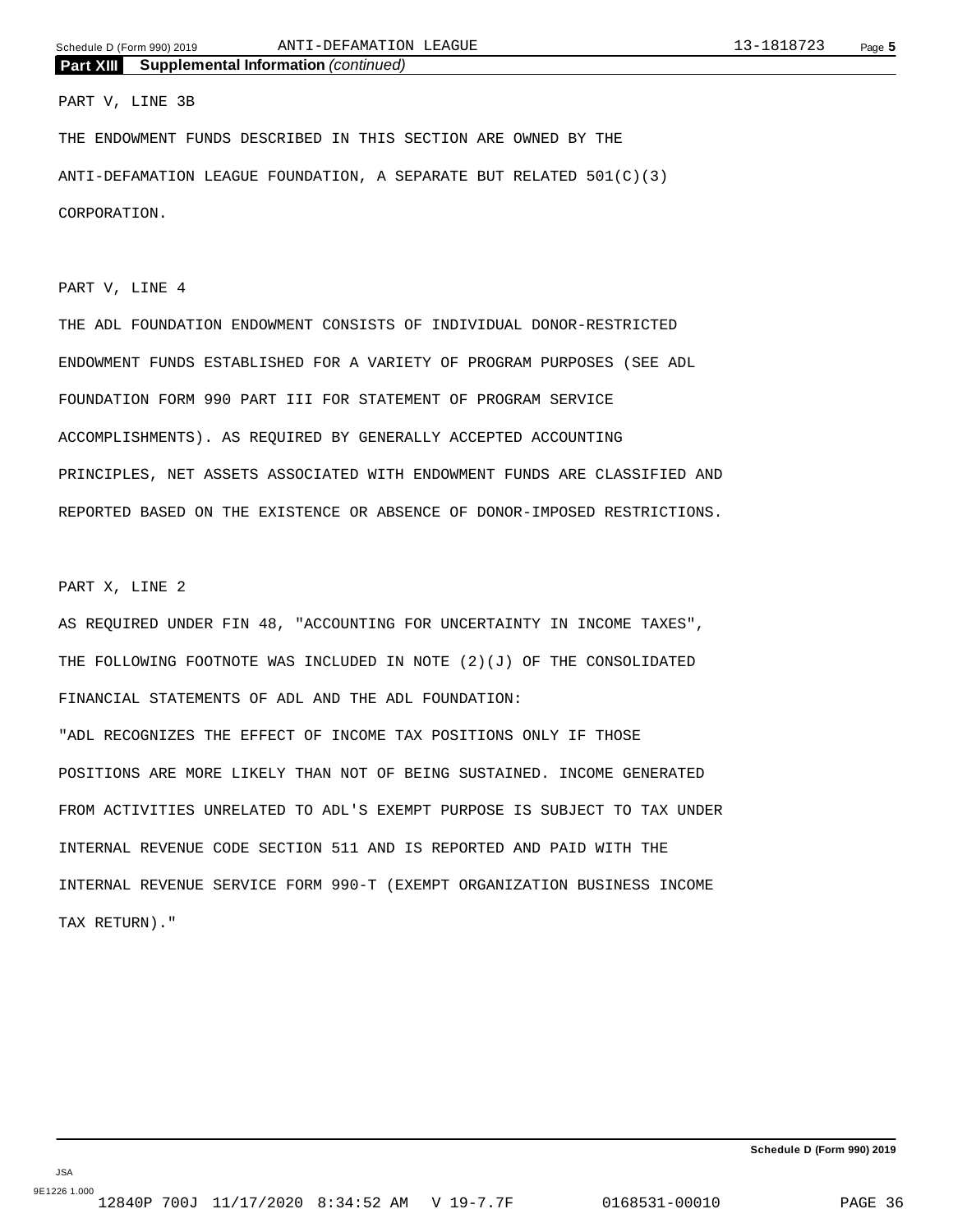| Schedule D (Form 990) 2019                               | ANTI-DEFAMATION LEAGUE | 13-1818723 | Page 5 |
|----------------------------------------------------------|------------------------|------------|--------|
| Part XIII<br><b>Supplemental Information (continued)</b> |                        |            |        |
| PART XI LINE 2D                                          |                        |            |        |
| NET PERIODIC BENEFIT COST                                | \$(586, 506)           |            |        |
| PENSION CHARGE OTHER THAN NET                            | \$(2, 457, 164)        |            |        |
| PERIODIC BENEFIT COST                                    |                        |            |        |
| TOTAL                                                    | \$(3,043,670)          |            |        |
|                                                          |                        |            |        |
| PART XI LINE 4B                                          |                        |            |        |

BOOK-TAX DIFFERENCE - COST ADJUSTMENTS  $$4,579,506$ 

**Schedule D (Form 990) 2019**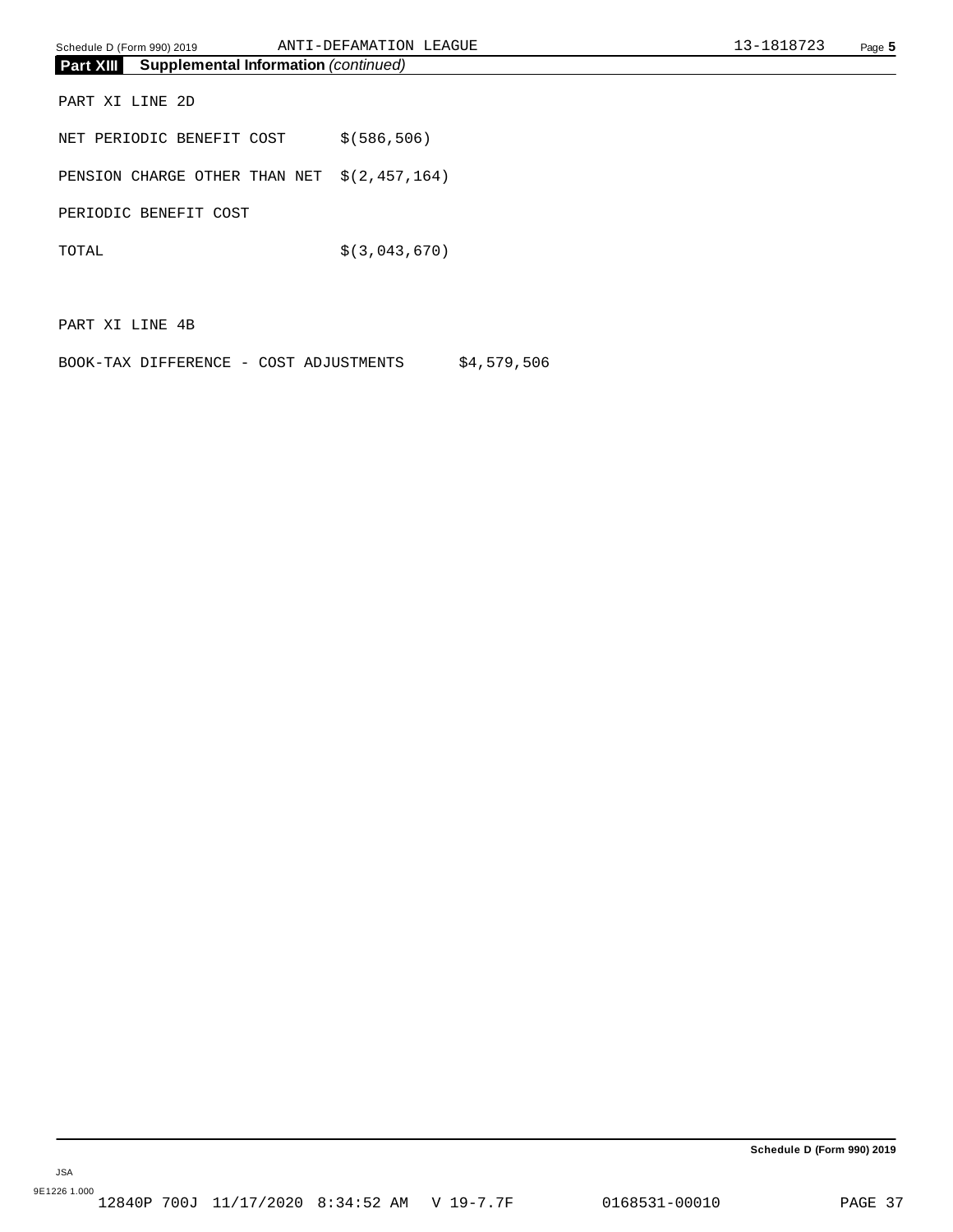| <b>SCHEDULE F</b>                                                    | <b>Statement of Activities Outside the United States</b>                                                                                                                                                             | OMB No. 1545-0047 |                                                    |  |
|----------------------------------------------------------------------|----------------------------------------------------------------------------------------------------------------------------------------------------------------------------------------------------------------------|-------------------|----------------------------------------------------|--|
| (Form 990)<br>Department of the Treasury<br>Internal Revenue Service | ► Complete if the organization answered "Yes" on Form 990, Part IV, line 14b, 15, or 16.<br>Attach to Form 990.<br>Go to www.irs.gov/Form990 for instructions and the latest information.                            |                   | 2019<br><b>Open to Public</b><br><b>Inspection</b> |  |
| Name of the organization                                             |                                                                                                                                                                                                                      |                   | <b>Employer identification number</b>              |  |
| ANTI-DEFAMATION LEAGUE                                               | 13-1818723                                                                                                                                                                                                           |                   |                                                    |  |
| Part I                                                               | General Information on Activities Outside the United States. Complete if the organization answered "Yes" on<br>Form 990, Part IV, line 14b.                                                                          |                   |                                                    |  |
| award the grants or assistance?                                      | For grantmakers. Does the organization maintain records to substantiate the amount of its grants and<br>other assistance, the grantees' eligibility for the grants or assistance, and the selection criteria used to |                   | Yes<br>Nο                                          |  |

- **2 For grantmakers.** Describe in Part V the organization's procedures for monitoring the use of its grants and other assistance outside the United States.
- **3** Activities per Region. (The following Part I, line 3 table can be duplicated if additional space is needed.)

| $A$ cuvilles per region. The following r art i, line 5 table can be duplicated if additional space is needed.)<br>(a) Region                                                                                                                                                                  | (b) Number<br>of offices in<br>the region | (c) Number of<br>employees,<br>agents, and<br>independent<br>contractors<br>in the region | (d) Activities conducted in the<br>region (by type) (such as,<br>fundraising, program services,<br>investments, grants to recipients<br>located in the region) | (e) If activity listed in (d) is<br>a program service,<br>describe specific type of<br>service(s) in the region | (f) Total<br>expenditures for<br>and investments<br>in the region |
|-----------------------------------------------------------------------------------------------------------------------------------------------------------------------------------------------------------------------------------------------------------------------------------------------|-------------------------------------------|-------------------------------------------------------------------------------------------|----------------------------------------------------------------------------------------------------------------------------------------------------------------|-----------------------------------------------------------------------------------------------------------------|-------------------------------------------------------------------|
| (1) MIDDLE EAST AND NORTH AFRICA                                                                                                                                                                                                                                                              | $\mathsf 0$ .                             | 0.                                                                                        | PROGRAM SERVICES                                                                                                                                               | SEE PART V                                                                                                      | 809,725.                                                          |
| EUROPE<br>(2)                                                                                                                                                                                                                                                                                 | $\mathsf 0$ .                             | $\mathsf{0}$ .                                                                            | PROGRAM SERVICES                                                                                                                                               | SEE PART V                                                                                                      | 21,061.                                                           |
| (3)                                                                                                                                                                                                                                                                                           |                                           |                                                                                           |                                                                                                                                                                |                                                                                                                 |                                                                   |
| (4)                                                                                                                                                                                                                                                                                           |                                           |                                                                                           |                                                                                                                                                                |                                                                                                                 |                                                                   |
| (5)                                                                                                                                                                                                                                                                                           |                                           |                                                                                           |                                                                                                                                                                |                                                                                                                 |                                                                   |
| (6)                                                                                                                                                                                                                                                                                           |                                           |                                                                                           |                                                                                                                                                                |                                                                                                                 |                                                                   |
| (7)                                                                                                                                                                                                                                                                                           |                                           |                                                                                           |                                                                                                                                                                |                                                                                                                 |                                                                   |
| (8)                                                                                                                                                                                                                                                                                           |                                           |                                                                                           |                                                                                                                                                                |                                                                                                                 |                                                                   |
| (9)                                                                                                                                                                                                                                                                                           |                                           |                                                                                           |                                                                                                                                                                |                                                                                                                 |                                                                   |
| (10)                                                                                                                                                                                                                                                                                          |                                           |                                                                                           |                                                                                                                                                                |                                                                                                                 |                                                                   |
| (11)                                                                                                                                                                                                                                                                                          |                                           |                                                                                           |                                                                                                                                                                |                                                                                                                 |                                                                   |
| (12)                                                                                                                                                                                                                                                                                          |                                           |                                                                                           |                                                                                                                                                                |                                                                                                                 |                                                                   |
| (13)                                                                                                                                                                                                                                                                                          |                                           |                                                                                           |                                                                                                                                                                |                                                                                                                 |                                                                   |
| (14)                                                                                                                                                                                                                                                                                          |                                           |                                                                                           |                                                                                                                                                                |                                                                                                                 |                                                                   |
| (15)                                                                                                                                                                                                                                                                                          |                                           |                                                                                           |                                                                                                                                                                |                                                                                                                 |                                                                   |
| (16)                                                                                                                                                                                                                                                                                          |                                           |                                                                                           |                                                                                                                                                                |                                                                                                                 |                                                                   |
| (17)                                                                                                                                                                                                                                                                                          |                                           |                                                                                           |                                                                                                                                                                |                                                                                                                 |                                                                   |
| 3a<br>Subtotal experience and the set of the set of the set of the set of the set of the set of the set of the set of the set of the set of the set of the set of the set of the set of the set of the set of the set of the set of<br>b<br>Total<br>continuation<br>from<br>sheets to Part I |                                           |                                                                                           |                                                                                                                                                                |                                                                                                                 | 830,786.                                                          |
| c Totals (add lines 3a and 3b)<br>For Paperwork Reduction Act Notice, see the Instructions for Form 990.                                                                                                                                                                                      |                                           |                                                                                           |                                                                                                                                                                |                                                                                                                 | 830,786.<br>Schedule F (Form 990) 2019                            |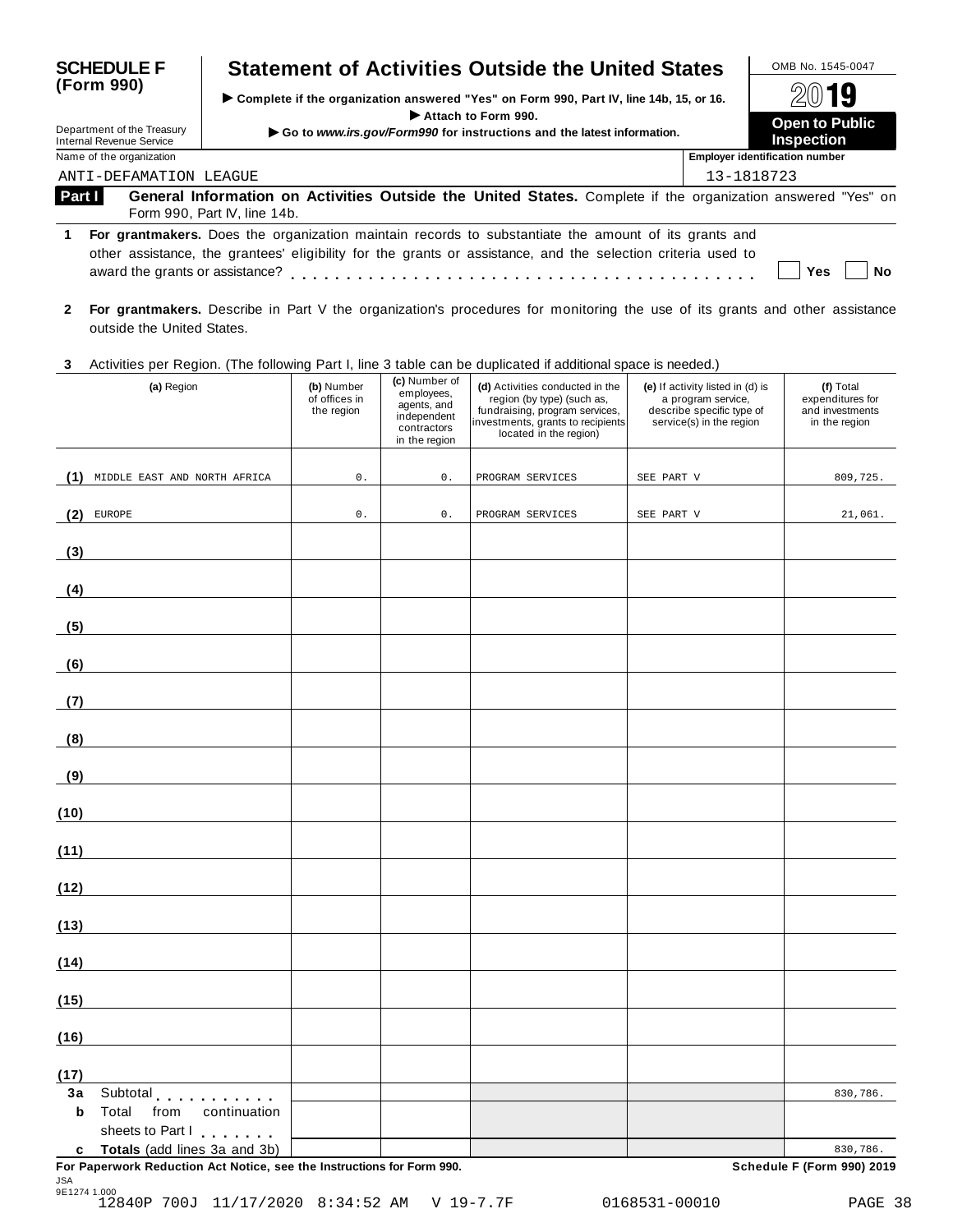|         | Schedule F (Form 990) 2019                                                                                                                   | $P$ aqe $\triangle$ |
|---------|----------------------------------------------------------------------------------------------------------------------------------------------|---------------------|
| Part II | Grants and Other Assistance to Organizations or Entities Outside the United States. Complete if the organization answered "Yes" on Form 990, |                     |

| 1                    | (a) Name of<br>organization                                                                                                                  | (b) IRS code<br>section and EIN<br>(if applicable) | (c) Region | (d) Purpose of<br>grant | (e) Amount of<br>cash grant | (f) Manner of<br>cash<br>disbursement | (g) Amount of<br>noncash<br>assistance | (h) Description<br>of noncash<br>assistance | (i) Method of<br>valuation<br>(book, FMV,<br>appraisal, other) |
|----------------------|----------------------------------------------------------------------------------------------------------------------------------------------|----------------------------------------------------|------------|-------------------------|-----------------------------|---------------------------------------|----------------------------------------|---------------------------------------------|----------------------------------------------------------------|
| (1)                  |                                                                                                                                              |                                                    |            |                         |                             |                                       |                                        |                                             |                                                                |
| (2)                  |                                                                                                                                              |                                                    |            |                         |                             |                                       |                                        |                                             |                                                                |
| (3)                  |                                                                                                                                              |                                                    |            |                         |                             |                                       |                                        |                                             |                                                                |
| (4)                  |                                                                                                                                              |                                                    |            |                         |                             |                                       |                                        |                                             |                                                                |
| (5)                  |                                                                                                                                              |                                                    |            |                         |                             |                                       |                                        |                                             |                                                                |
| (6)                  |                                                                                                                                              |                                                    |            |                         |                             |                                       |                                        |                                             |                                                                |
| (7)                  |                                                                                                                                              |                                                    |            |                         |                             |                                       |                                        |                                             |                                                                |
| (8)                  |                                                                                                                                              |                                                    |            |                         |                             |                                       |                                        |                                             |                                                                |
| (9)                  |                                                                                                                                              |                                                    |            |                         |                             |                                       |                                        |                                             |                                                                |
| (10)                 |                                                                                                                                              |                                                    |            |                         |                             |                                       |                                        |                                             |                                                                |
| (11)                 |                                                                                                                                              |                                                    |            |                         |                             |                                       |                                        |                                             |                                                                |
| (12)                 |                                                                                                                                              |                                                    |            |                         |                             |                                       |                                        |                                             |                                                                |
| (13)                 |                                                                                                                                              |                                                    |            |                         |                             |                                       |                                        |                                             |                                                                |
| (14)                 |                                                                                                                                              |                                                    |            |                         |                             |                                       |                                        |                                             |                                                                |
| (15)                 |                                                                                                                                              |                                                    |            |                         |                             |                                       |                                        |                                             |                                                                |
| (16)<br>$\mathbf{2}$ | Enter total number of recipient organizations listed above that are recognized as charities by the foreign country, recognized as tax-exempt |                                                    |            |                         |                             |                                       | $\blacktriangleright$                  |                                             | Schedule F (Form 990) 2019                                     |
| <b>JSA</b>           |                                                                                                                                              |                                                    |            |                         |                             |                                       |                                        |                                             |                                                                |

Part IV, line 15, for any recipient who received more than \$5,000. Part II can be duplicated if additional space is needed.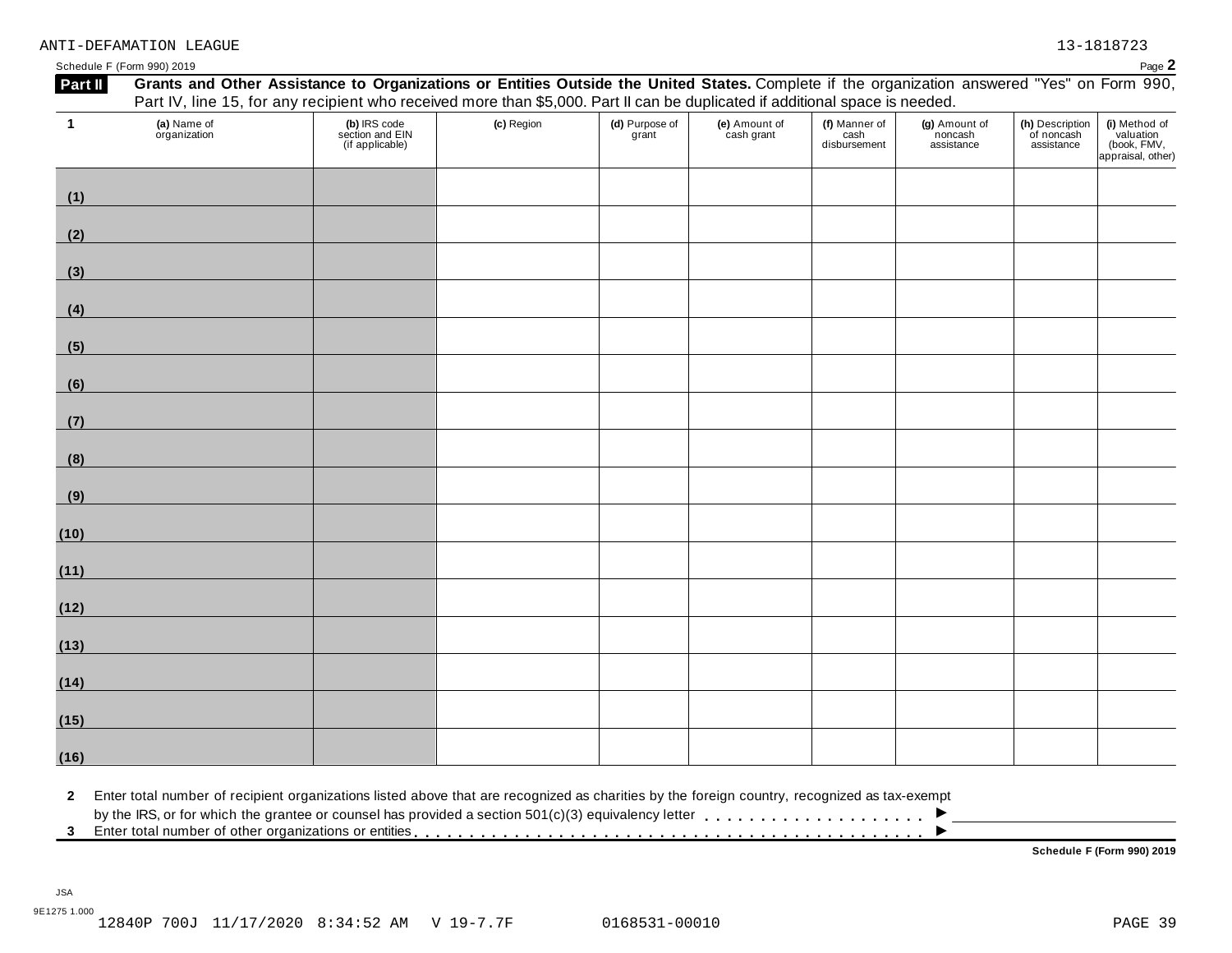| Grants and Other Assistance to Individuals Outside the United States. Complete if the organization answered "Yes" on Form 990, Part IV, line 16.<br>Part III<br>Part III can be duplicated if additional space is needed. |            |                             |                             |                                       |                                        |                                             |                                                                |
|---------------------------------------------------------------------------------------------------------------------------------------------------------------------------------------------------------------------------|------------|-----------------------------|-----------------------------|---------------------------------------|----------------------------------------|---------------------------------------------|----------------------------------------------------------------|
| (a) Type of grant or assistance                                                                                                                                                                                           | (b) Region | (c) Number of<br>recipients | (d) Amount of<br>cash grant | (e) Manner of<br>cash<br>disbursement | (f) Amount of<br>noncash<br>assistance | (g) Description<br>of noncash<br>assistance | (h) Method of<br>valuation<br>(book, FMV,<br>appraisal, other) |
| (1)                                                                                                                                                                                                                       |            |                             |                             |                                       |                                        |                                             |                                                                |
| (2)<br><u> 1980 - Andrea Station Barbara (b. 1980)</u>                                                                                                                                                                    |            |                             |                             |                                       |                                        |                                             |                                                                |
| (3)<br><u> 1980 - Johann Barbara, martxa al</u>                                                                                                                                                                           |            |                             |                             |                                       |                                        |                                             |                                                                |
| (4)<br><u> 1989 - Johann Barn, mars eta bainar eta idazlea (</u>                                                                                                                                                          |            |                             |                             |                                       |                                        |                                             |                                                                |
| (5)<br><u> 1980 - Johann Barbara, martxa a</u>                                                                                                                                                                            |            |                             |                             |                                       |                                        |                                             |                                                                |
| (6)                                                                                                                                                                                                                       |            |                             |                             |                                       |                                        |                                             |                                                                |
| (7)                                                                                                                                                                                                                       |            |                             |                             |                                       |                                        |                                             |                                                                |
| (8)<br><u> 1980 - Johann Barn, mars eta bainar eta baina eta baina eta baina eta baina eta baina eta baina eta baina e</u>                                                                                                |            |                             |                             |                                       |                                        |                                             |                                                                |
| (9)                                                                                                                                                                                                                       |            |                             |                             |                                       |                                        |                                             |                                                                |
| (10)<br><u> 1980 - Andrea Station Barbara, amerikan per</u>                                                                                                                                                               |            |                             |                             |                                       |                                        |                                             |                                                                |
| (11)                                                                                                                                                                                                                      |            |                             |                             |                                       |                                        |                                             |                                                                |
| (12)                                                                                                                                                                                                                      |            |                             |                             |                                       |                                        |                                             |                                                                |
| (13)<br><u> 1980 - Andrea Station, amerikansk politik (</u>                                                                                                                                                               |            |                             |                             |                                       |                                        |                                             |                                                                |
| (14)                                                                                                                                                                                                                      |            |                             |                             |                                       |                                        |                                             |                                                                |
| (15)                                                                                                                                                                                                                      |            |                             |                             |                                       |                                        |                                             |                                                                |
| (16)                                                                                                                                                                                                                      |            |                             |                             |                                       |                                        |                                             |                                                                |
| (17)                                                                                                                                                                                                                      |            |                             |                             |                                       |                                        |                                             |                                                                |
| (18)                                                                                                                                                                                                                      |            |                             |                             |                                       |                                        |                                             |                                                                |

**Schedule F (Form 990) 2019**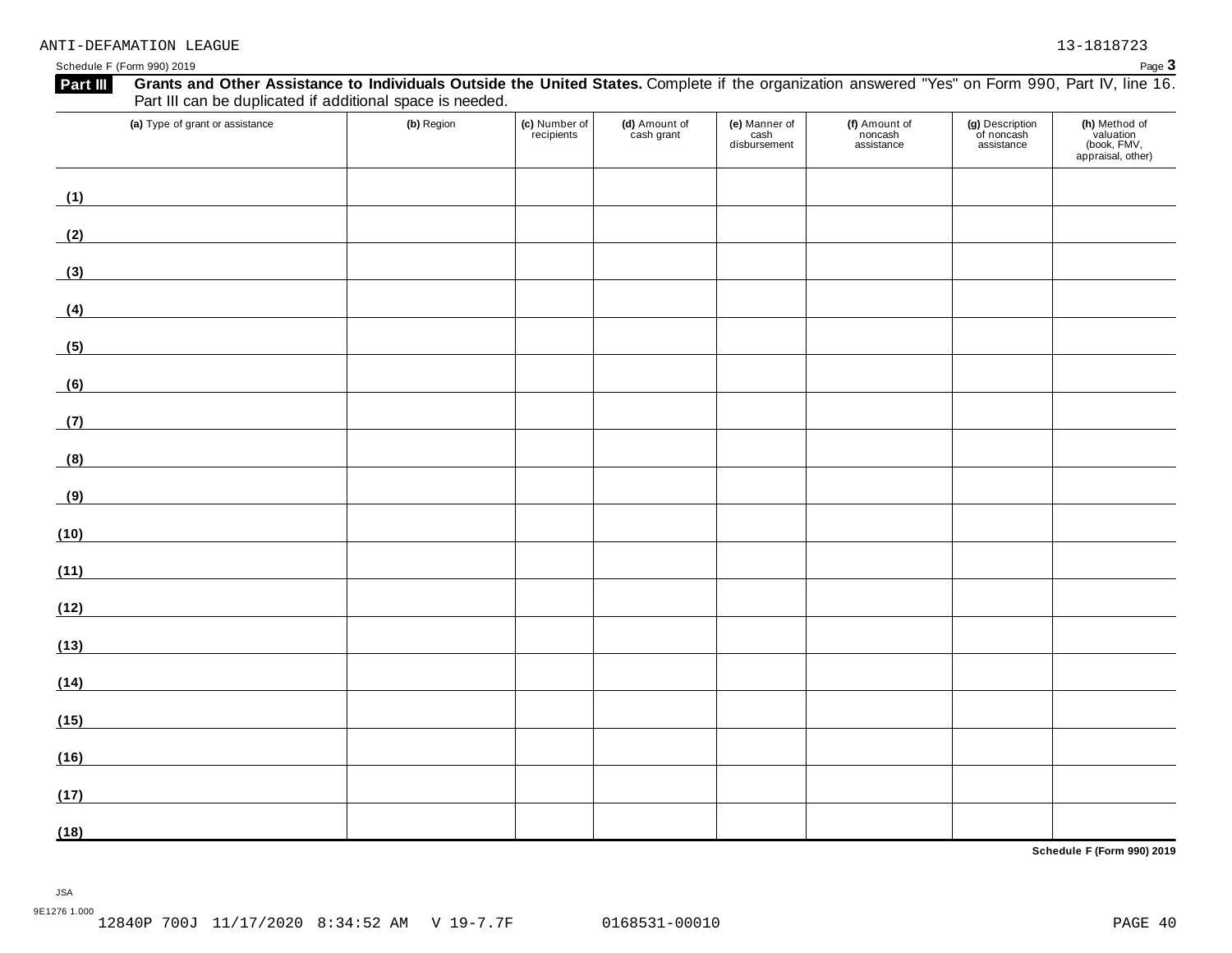ANTI-DEFAMATION LEAGUE 13-1818723

|              | Schedule F (Form 990) 2019                                                                                                                                                                                                                                                                                                                                                                                                    | Page 4                     |
|--------------|-------------------------------------------------------------------------------------------------------------------------------------------------------------------------------------------------------------------------------------------------------------------------------------------------------------------------------------------------------------------------------------------------------------------------------|----------------------------|
| Part IV      | <b>Foreign Forms</b>                                                                                                                                                                                                                                                                                                                                                                                                          |                            |
| 1            | Was the organization a U.S. transferor of property to a foreign corporation during the tax year? If "Yes,"<br>the organization may be required to file Form 926, Return by a U.S. Transferor of Property to a Foreign<br>$\mathbf X$<br>Yes                                                                                                                                                                                   | <b>No</b>                  |
| $\mathbf{2}$ | Did the organization have an interest in a foreign trust during the tax year? If "Yes," the organization<br>may be required to separately file Form 3520, Annual Return To Report Transactions With Foreign<br>Trusts and Receipt of Certain Foreign Gifts, and/or Form 3520-A, Annual Information Return of Foreign<br>Trust With a U.S. Owner (see Instructions for Forms 3520 and 3520-A; don't file with Form 990)<br>Yes | X<br><b>No</b>             |
| 3            | Did the organization have an ownership interest in a foreign corporation during the tax year? If "Yes,"<br>the organization may be required to file Form 5471, Information Return of U.S. Persons With Respect to<br>Χ<br>Yes                                                                                                                                                                                                 | No                         |
| 4            | Was the organization a direct or indirect shareholder of a passive foreign investment company or a<br>qualified electing fund during the tax year? If "Yes," the organization may be required to file Form 8621,<br>Information Return by a Shareholder of a Passive Foreign Investment Company or Qualified Electing<br>Fund (see Instructions for Form 8621)<br>Yes                                                         | X<br><b>No</b>             |
| 5            | Did the organization have an ownership interest in a foreign partnership during the tax year? If "Yes,"<br>the organization may be required to file Form 8865, Return of U.S. Persons With Respect to Certain<br>Foreign Partnerships (see Instructions for Form 8865)<br>Yes                                                                                                                                                 | X<br><b>No</b>             |
| 6            | Did the organization have any operations in or related to any boycotting countries during the tax year? If<br>"Yes," the organization may be required to separately file Form 5713, International Boycott Report (see<br>Yes                                                                                                                                                                                                  | Χ<br>No                    |
|              |                                                                                                                                                                                                                                                                                                                                                                                                                               | Schedule F (Form 990) 2019 |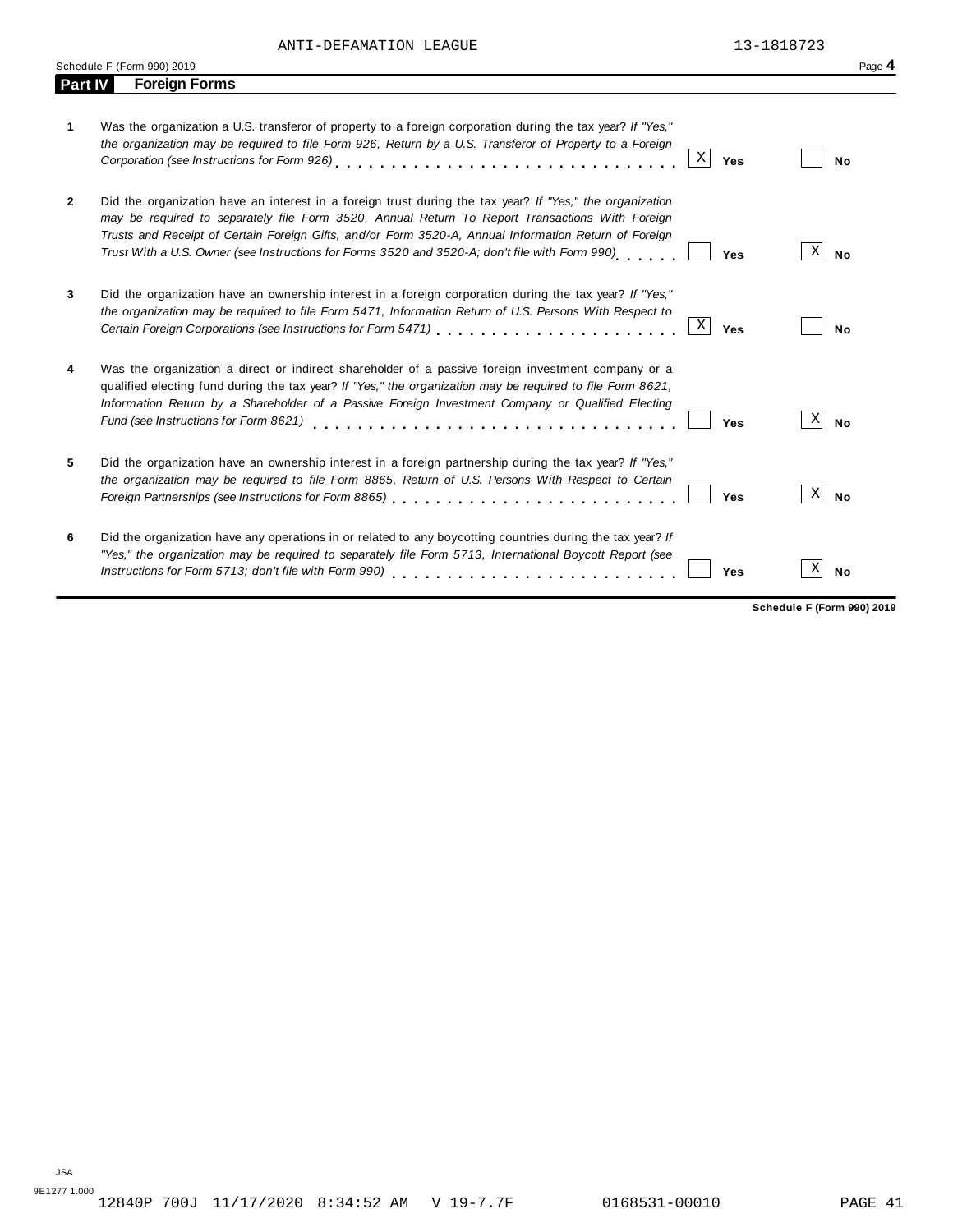**Part V Supplemental Information** Provide the information required by Part I, line 2 (monitoring of funds); Part I, line 3, column (f) (accounting method; amounts of investments vs. expenditures per region); Part II, line 1 (accounting method); Part III (accounting method); and Part III, column (c) (estimated number of recipients), as applicable. Also complete this part to provide any additional information (see instructions).

PART I, LINE 3(1), COLUMN E

MIDDLE EAST AND NORTH AFRICA: MAINTAINING RELATIONSHIPS WITH

ORGANIZATIONS AND GOVERNMENTAL BODIES IN ISRAEL IN ORDER TO PROVIDE

SUPPORT TO THE US OPERATION IN COMBATING ANTI-SEMITISM AND ADVOCATING FOR

THE JEWISH PEOPLE.

PART I, LINE 3(2), COLUMN E

EUROPE: FUND TRAINING OF ANTI-BIAS EDUCATION PROGRAMS FOR LAW ENFORCEMENT

PROFESSIONALS, EDUCATORS, AND HUMAN RIGHTS NON-GOVERNMENTAL ORGANIZATIONS

IN AUSTRIA.

PART I, LINE 3, COLUMN F

THE ACCRUAL METHOD OF ACCOUNTING IS USED TO DETERMINE THE EXPENSES BY

REGION.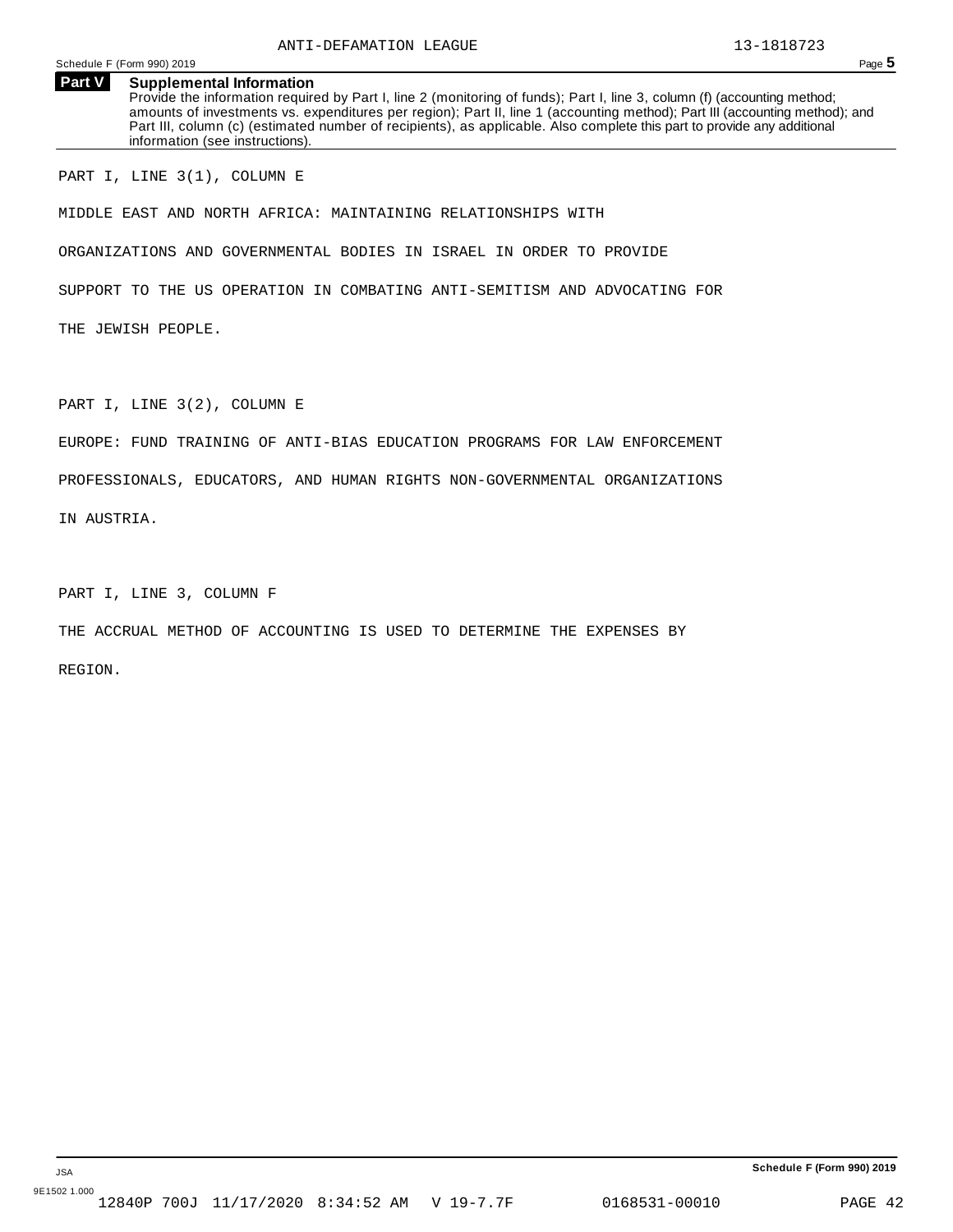| <b>SCHEDULE G</b>                                                                                                                                                                        | <b>Supplemental Information Regarding Fundraising or Gaming Activities</b>                                                                   | OMB No. 1545-0047                                                      |                                    |                                                    |                                       |                                                     |                                         |
|------------------------------------------------------------------------------------------------------------------------------------------------------------------------------------------|----------------------------------------------------------------------------------------------------------------------------------------------|------------------------------------------------------------------------|------------------------------------|----------------------------------------------------|---------------------------------------|-----------------------------------------------------|-----------------------------------------|
| Complete if the organization answered "Yes" on Form 990, Part IV, line 17, 18, or 19, or if the organization entered more than \$15,000 on Form 990-EZ, line 6a.<br>(Form 990 or 990-EZ) |                                                                                                                                              |                                                                        |                                    |                                                    |                                       |                                                     |                                         |
| Department of the Treasury                                                                                                                                                               |                                                                                                                                              |                                                                        | Attach to Form 990 or Form 990-EZ. |                                                    |                                       |                                                     | Open to Public                          |
| <b>Internal Revenue Service</b>                                                                                                                                                          |                                                                                                                                              | Go to www.irs.gov/Form990 for instructions and the latest information. |                                    |                                                    |                                       |                                                     | Inspection                              |
| Name of the organization<br>ANTI-DEFAMATION LEAGUE                                                                                                                                       |                                                                                                                                              |                                                                        |                                    |                                                    |                                       | <b>Employer identification number</b><br>13-1818723 |                                         |
| Part I                                                                                                                                                                                   | Fundraising Activities. Complete if the organization answered "Yes" on Form 990, Part IV, line 17.                                           |                                                                        |                                    |                                                    |                                       |                                                     |                                         |
|                                                                                                                                                                                          | Form 990-EZ filers are not required to complete this part.                                                                                   |                                                                        |                                    |                                                    |                                       |                                                     |                                         |
| 1                                                                                                                                                                                        | Indicate whether the organization raised funds through any of the following activities. Check all that apply.                                |                                                                        |                                    |                                                    |                                       |                                                     |                                         |
| X<br>Mail solicitations<br>a                                                                                                                                                             |                                                                                                                                              | e                                                                      | X                                  |                                                    | Solicitation of non-government grants |                                                     |                                         |
| Χ<br>b<br>Χ                                                                                                                                                                              | Internet and email solicitations                                                                                                             | f                                                                      | $\boldsymbol{\mathrm{X}}$<br>Χ     |                                                    | Solicitation of government grants     |                                                     |                                         |
| <b>Phone solicitations</b><br>c<br>Χ<br>In-person solicitations<br>d                                                                                                                     |                                                                                                                                              | q                                                                      |                                    |                                                    | Special fundraising events            |                                                     |                                         |
| 2a Did the organization have a written or oral agreement with any individual (including officers, directors, trustees,                                                                   |                                                                                                                                              |                                                                        |                                    |                                                    |                                       |                                                     |                                         |
|                                                                                                                                                                                          | or key employees listed in Form 990, Part VII) or entity in connection with professional fundraising services?                               |                                                                        |                                    |                                                    |                                       |                                                     | $ X $ Yes<br><b>No</b>                  |
|                                                                                                                                                                                          | <b>b</b> If "Yes," list the 10 highest paid individuals or entities (fundraisers) pursuant to agreements under which the fundraiser is to be |                                                                        |                                    |                                                    |                                       |                                                     |                                         |
|                                                                                                                                                                                          | compensated at least \$5,000 by the organization.                                                                                            |                                                                        |                                    |                                                    |                                       |                                                     |                                         |
|                                                                                                                                                                                          |                                                                                                                                              |                                                                        |                                    |                                                    |                                       | (v) Amount paid to                                  |                                         |
| (i) Name and address of individual<br>or entity (fundraiser)                                                                                                                             |                                                                                                                                              | (ii) Activity                                                          |                                    | (iii) Did fundraiser have<br>custody or control of | (iv) Gross receipts<br>from activity  | (or retained by)<br>fundraiser listed in            | (vi) Amount paid to<br>(or retained by) |
|                                                                                                                                                                                          |                                                                                                                                              |                                                                        |                                    | contributions?                                     |                                       | col. (i)                                            | organization                            |
|                                                                                                                                                                                          |                                                                                                                                              |                                                                        | Yes                                | <b>No</b>                                          |                                       |                                                     |                                         |
| 1<br>ATTACHMENT 1                                                                                                                                                                        |                                                                                                                                              |                                                                        |                                    |                                                    |                                       |                                                     |                                         |
| $\mathbf{2}$                                                                                                                                                                             |                                                                                                                                              |                                                                        |                                    |                                                    |                                       |                                                     |                                         |
|                                                                                                                                                                                          |                                                                                                                                              |                                                                        |                                    |                                                    |                                       |                                                     |                                         |
| 3                                                                                                                                                                                        |                                                                                                                                              |                                                                        |                                    |                                                    |                                       |                                                     |                                         |
|                                                                                                                                                                                          |                                                                                                                                              |                                                                        |                                    |                                                    |                                       |                                                     |                                         |
|                                                                                                                                                                                          |                                                                                                                                              |                                                                        |                                    |                                                    |                                       |                                                     |                                         |
| 5                                                                                                                                                                                        |                                                                                                                                              |                                                                        |                                    |                                                    |                                       |                                                     |                                         |
|                                                                                                                                                                                          |                                                                                                                                              |                                                                        |                                    |                                                    |                                       |                                                     |                                         |
| 6                                                                                                                                                                                        |                                                                                                                                              |                                                                        |                                    |                                                    |                                       |                                                     |                                         |
| $\overline{7}$                                                                                                                                                                           |                                                                                                                                              |                                                                        |                                    |                                                    |                                       |                                                     |                                         |
|                                                                                                                                                                                          |                                                                                                                                              |                                                                        |                                    |                                                    |                                       |                                                     |                                         |
| 8                                                                                                                                                                                        |                                                                                                                                              |                                                                        |                                    |                                                    |                                       |                                                     |                                         |
|                                                                                                                                                                                          |                                                                                                                                              |                                                                        |                                    |                                                    |                                       |                                                     |                                         |
| 9                                                                                                                                                                                        |                                                                                                                                              |                                                                        |                                    |                                                    |                                       |                                                     |                                         |
| 10                                                                                                                                                                                       |                                                                                                                                              |                                                                        |                                    |                                                    |                                       |                                                     |                                         |
|                                                                                                                                                                                          |                                                                                                                                              |                                                                        |                                    |                                                    |                                       |                                                     |                                         |
|                                                                                                                                                                                          |                                                                                                                                              |                                                                        |                                    |                                                    |                                       |                                                     |                                         |
| Total                                                                                                                                                                                    |                                                                                                                                              |                                                                        |                                    |                                                    | 11, 119, 805.                         | 498,061.                                            | 10,616,044.                             |
|                                                                                                                                                                                          | List all states in which the organization is registered or licensed to solicit contributions or has been notified it is exempt from          |                                                                        |                                    |                                                    |                                       |                                                     |                                         |
| registration or licensing.<br>ALL STATES                                                                                                                                                 |                                                                                                                                              |                                                                        |                                    |                                                    |                                       |                                                     |                                         |
|                                                                                                                                                                                          |                                                                                                                                              |                                                                        |                                    |                                                    |                                       |                                                     |                                         |
|                                                                                                                                                                                          |                                                                                                                                              |                                                                        |                                    |                                                    |                                       |                                                     |                                         |
|                                                                                                                                                                                          |                                                                                                                                              |                                                                        |                                    |                                                    |                                       |                                                     |                                         |
|                                                                                                                                                                                          |                                                                                                                                              |                                                                        |                                    |                                                    |                                       |                                                     |                                         |
|                                                                                                                                                                                          |                                                                                                                                              |                                                                        |                                    |                                                    |                                       |                                                     |                                         |
|                                                                                                                                                                                          |                                                                                                                                              |                                                                        |                                    |                                                    |                                       |                                                     |                                         |
|                                                                                                                                                                                          |                                                                                                                                              |                                                                        |                                    |                                                    |                                       |                                                     |                                         |
|                                                                                                                                                                                          |                                                                                                                                              |                                                                        |                                    |                                                    |                                       |                                                     |                                         |
|                                                                                                                                                                                          |                                                                                                                                              |                                                                        |                                    |                                                    |                                       |                                                     |                                         |
|                                                                                                                                                                                          |                                                                                                                                              |                                                                        |                                    |                                                    |                                       |                                                     |                                         |

JSA 9E1281 1.000 12840P 700J 11/17/2020 8:34:52 AM V 19-7.7F 0168531-00010 PAGE 43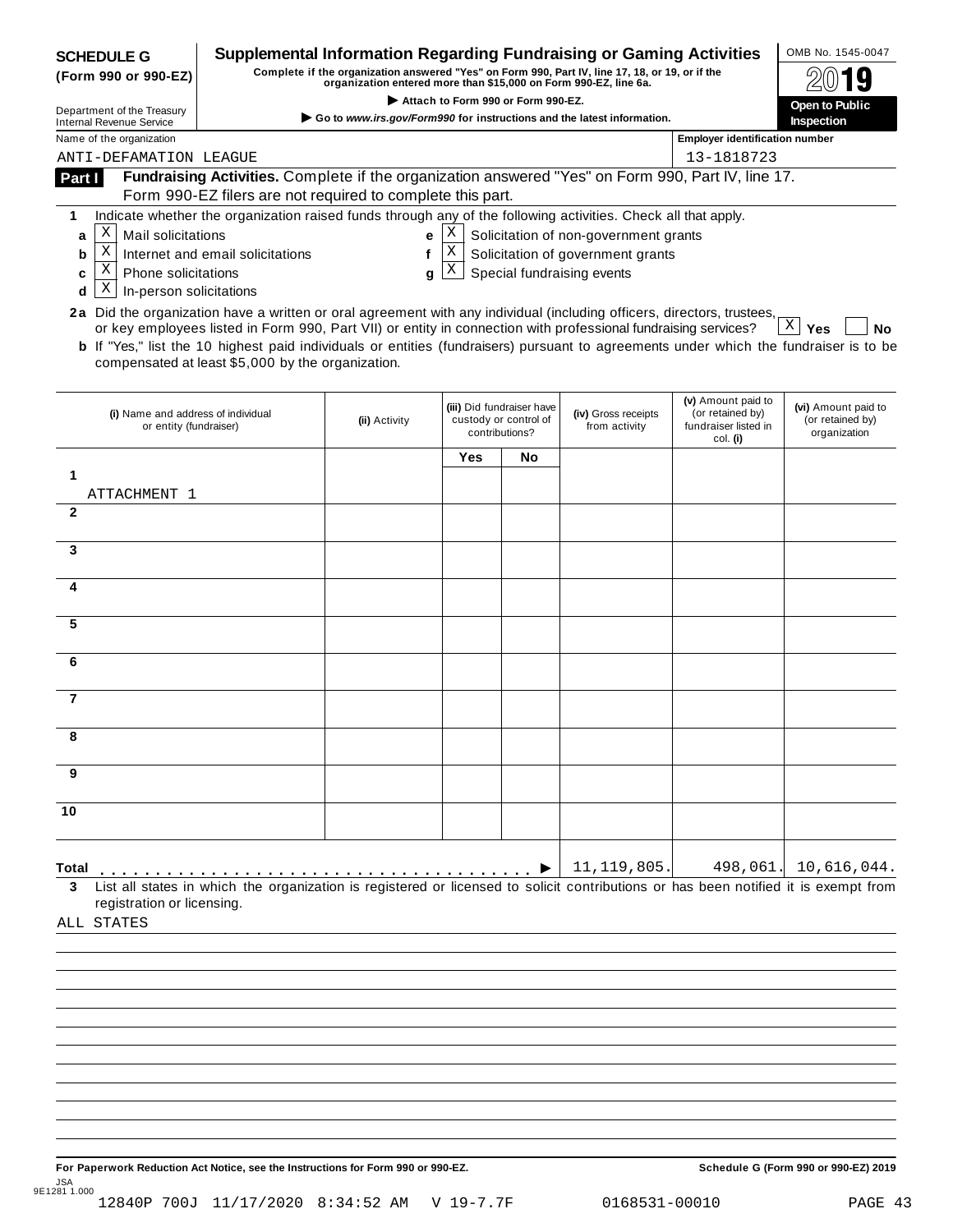Schedule <sup>G</sup> (Form <sup>990</sup> or 990-EZ) <sup>2019</sup> Page **2 Fundraising Events.** Complete if the organization answered "Yes" on Form 990, Part IV, line 18, or reported more than \$15,000 of fundraising event contributions and gross income on Form 990-EZ, lines 1 and 6b. List events with gross receipts greater than \$5,000. **Part II (a)** Event #1 **(b)** Event #2 **(c)** Other events **(d)** Total events (add col. **(a)** through col. **(c)**) (event type) (event type) (total number) **1** Gross receipts <sub>.....</sub>...... **2** Less: Contributions **3** Gross income (line 1 minus line 2) . . . . . . . . . . . . . . . Less: Contributions<br>Gross income (line 1 minus -Revenue<br>1<br>1 **4** Cash prizes . . . . . . . . . . . . **5** Noncash prizes  $\ldots \ldots \ldots$ **6** Rent/facility costs m m m m m m m m m enses **7** Food and beverages **manual 8**<br> **8** Entertainment<br> **8** Entertainment **9** Other direct expenses **manual 10** Direct expense summary. Add lines 4 through 9 in column (d) m m m m m m m m m m m m m m m m m I **11** Net income summary. Subtract line 10 from line 3, column (d) m m m m m m m m m m m m m m m m m I xp**Part III Gaming.** Complete if the organization answered "Yes" on Form 990, Part IV, line 19, or reported more than<br>\$15,000 on Form 990-EZ, line 6a. **(d)** Total gaming (add col. **(a)** through col. **(c)**) **(b)** Pull tabs/instant (a) Bingo **(b)** Pull tabs/instant **(c)** Other gaming **(c)** Other gaming  $\mathbb{E}\left[1\right]$  Gross revenue  $\ldots \ldots \ldots \ldots$ **2** Cash prizes **manual** measure in the manual  $\sim$ **3** Noncash prizes . . . . . . . . . . . œ venue **4** Rent/facility costs<br>
5 Other direct expenses....... **5** Other direct expenses **6** Volunteer labor **man m m m m m m m m m m m m m m m m m 7** Direct expense summary. Add lines 2 through 5 in column (d)  $\ldots$  . . . . . . . . . . . . . . .  $\blacktriangleright$ 8 Net gaming income summary. Subtract line 7 from line 1, column (d)  $\ldots \ldots \ldots$ xpenses<br>3<br>x<br>3 **Yes No Yes No Yes No** % $\vert \quad \vert$  Yes \_\_\_\_\_\_ % $\vert \quad \vert$  Yes \_\_\_\_\_\_ % $\vert$ **9 10** Enter the state(s) in which the organization conducts gaming activities: Erner the state(s) in which the organization conducts gaming activities.<br> **a** Is the organization licensed to conduct gaming activities in each of these states?<br> **b** If the theoretic state of the state of the states of the **b** If "No," explain: a Were any of the organization's gaming licenses revoked, suspended, or terminated during the tax year?<br>http://www.wali.in.com/industrial/industrial/industrial/industrial/industrial/industrial/industrial/industrial/ **b** If "Yes," explain: ANTI-DEFAMATION LEAGUE 13-1818723  $SOC. OF FELLOWS | TEXAS - ANNUAL |$  188. 1,305,654. 1,291,242. 15,052,661. 17,649,557. 314,042. 244,300. 3,454,423. 4,012,765. 991,612. 1,046,942. 11,598,238. 13,636,792.  $12,600.$  62,315. 1,554,881. 1,629,796. 57,369. 547,168. 3,997,416. 4,601,953. 6,231,749. 7,405,043.

**Schedule G (Form 990 or 990-EZ) 2019**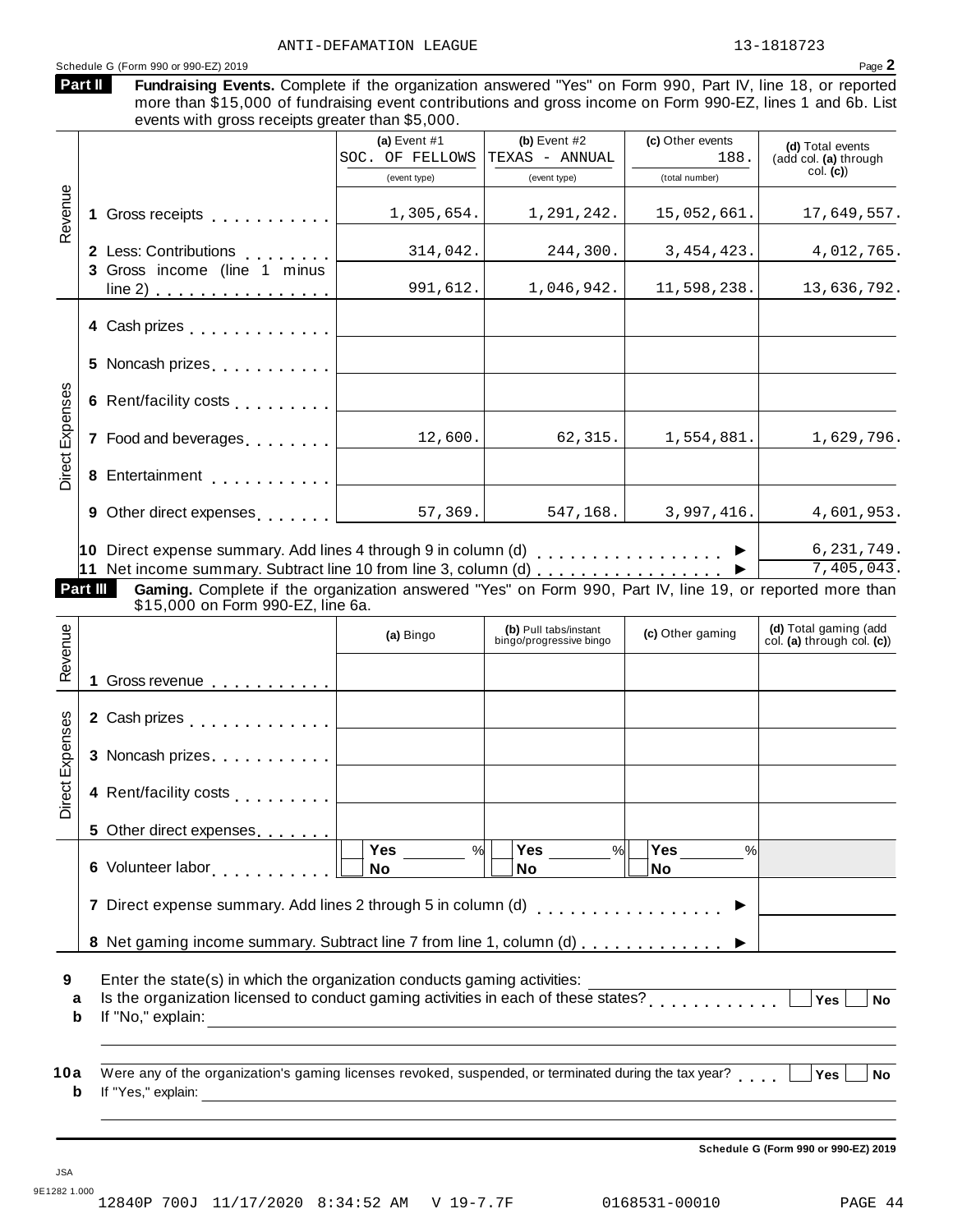| ANTI-DEFAMATION LEAGUE |  |
|------------------------|--|
|------------------------|--|

|          | Schedule G (Form 990 or 990-EZ) 2019<br>Page 3                                                                                                                                                                                                |
|----------|-----------------------------------------------------------------------------------------------------------------------------------------------------------------------------------------------------------------------------------------------|
| 11<br>12 | <b>Yes</b><br><b>No</b><br>Is the organization a grantor, beneficiary or trustee of a trust or a member of a partnership or other entity<br>Yes<br>No                                                                                         |
| 13       | Indicate the percentage of gaming activity conducted in:                                                                                                                                                                                      |
| a        | %                                                                                                                                                                                                                                             |
| b        | $\%$<br>An outside facility enterpretence in the series of the series of the series of the series of the series of the series of the series of the series of the series of the series of the series of the series of the series of the        |
| 14       | Enter the name and address of the person who prepares the organization's gaming/special events books and<br>records:                                                                                                                          |
|          |                                                                                                                                                                                                                                               |
|          |                                                                                                                                                                                                                                               |
|          | 15a Does the organization have a contract with a third party from whom the organization receives gaming                                                                                                                                       |
|          | Yes <sub>1</sub><br><b>No</b>                                                                                                                                                                                                                 |
| b        | If "Yes," enter the amount of gaming revenue received by the organization $\triangleright$ \$______________ and the<br>amount of gaming revenue retained by the third party $\triangleright$ \$ _______________.                              |
| c        | If "Yes," enter name and address of the third party:                                                                                                                                                                                          |
|          |                                                                                                                                                                                                                                               |
|          |                                                                                                                                                                                                                                               |
|          |                                                                                                                                                                                                                                               |
| 16       | Gaming manager information:                                                                                                                                                                                                                   |
|          |                                                                                                                                                                                                                                               |
|          | Gaming manager compensation $\triangleright$ \$ ________________                                                                                                                                                                              |
|          | Description of services provided ▶                                                                                                                                                                                                            |
|          | Employee<br>Director/officer<br>Independent contractor                                                                                                                                                                                        |
| 17       | Mandatory distributions:                                                                                                                                                                                                                      |
| a        | Is the organization required under state law to make charitable distributions from the gaming proceeds to                                                                                                                                     |
|          | Yes<br><b>No</b>                                                                                                                                                                                                                              |
|          | <b>b</b> Enter the amount of distributions required under state law to be distributed to other exempt organizations<br>or spent in the organization's own exempt activities during the tax year $\triangleright$ \$                           |
| Part IV  | Supplemental Information. Provide the explanation required by Part I, line 2b, columns (iii) and (v), and<br>Part III, lines 9, 9b, 10b, 15b, 15c, 16, and 17b, as applicable. Also provide any additional information<br>(see instructions). |

**Schedule G (Form 990 or 990-EZ) 2019**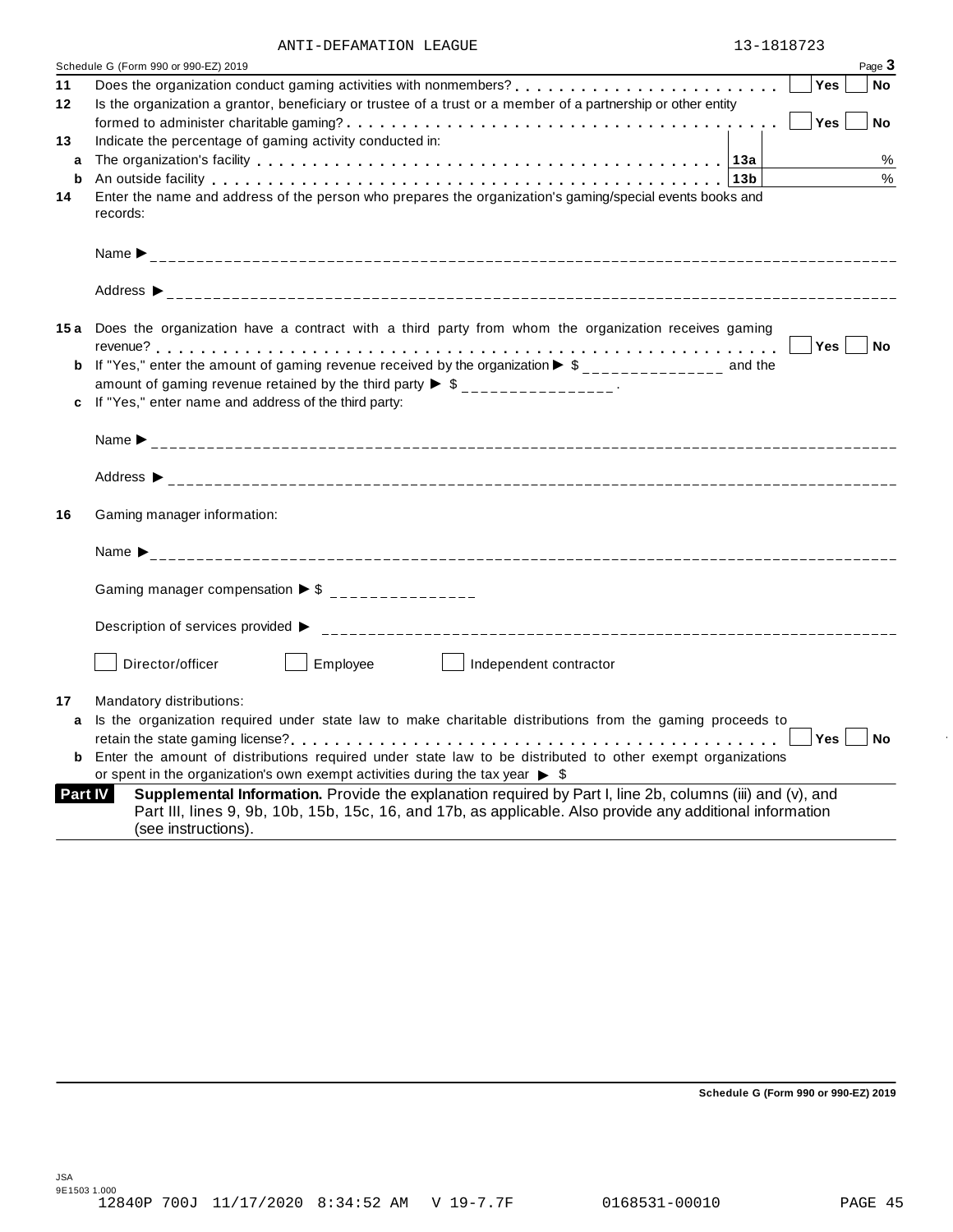ATTACHMENT 1

### 990, SCHEDULE G, PART I - HIGHEST PAID FUNDRAISER

<span id="page-43-0"></span>

| NAME AND ADDRESS OF<br>FUNDRAISER                                | ACTIVITY   | DID FUNDRAISER HAVE<br>CUSTODY OR CONTROL<br>OF CONTRIBUTIONS?<br>NO<br>YES | GROSS RECEIPTS<br>FROM ACTIVITY | AMOUNT PAID TO<br>(OR RETAINED BY<br>FUNDRAISER | AMOUNT PAID TO<br>(OR RETAINED BY<br>ORGANIZATION |
|------------------------------------------------------------------|------------|-----------------------------------------------------------------------------|---------------------------------|-------------------------------------------------|---------------------------------------------------|
| CVENT<br>1765 GREENSBORO STATION<br>TYSONS CORNER<br>VA 22102    | EVENT MGR  | X                                                                           | 2,034,265.                      | 120,108.                                        | 1,914,157.                                        |
| O'BRIEN GARRETT<br>1133 19TH STREET NW<br>WASHINGTON<br>DC 20036 | AGENCY     | Χ                                                                           | 3,091,265.                      | 291,246.                                        | 2,799,319.                                        |
| CLASSY<br>350 10TH AVENUE<br>SAN DIEGO<br>CA 92101               | FUNDRAISER | Χ                                                                           | 5,994,275.                      | 86,707.                                         | 5,902,568.                                        |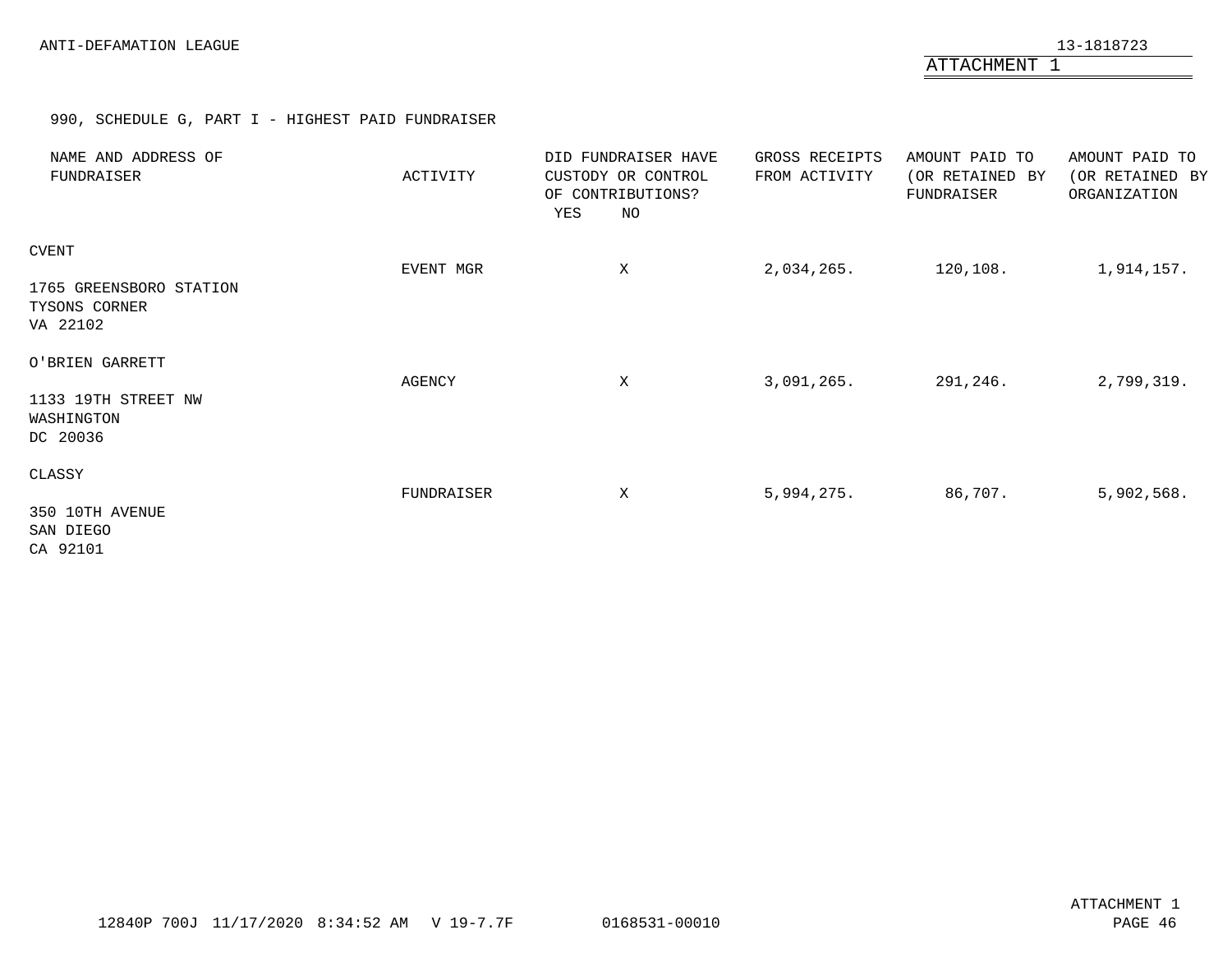| <b>SCHEDULE I</b><br>(Form 990)                                                                                                                              |                                                                                                                                                                                                                                                                               |           |                                    | <b>Grants and Other Assistance to Organizations,</b>  |                                       |                                                             |                                          | OMB No. 1545-0047                     |  |
|--------------------------------------------------------------------------------------------------------------------------------------------------------------|-------------------------------------------------------------------------------------------------------------------------------------------------------------------------------------------------------------------------------------------------------------------------------|-----------|------------------------------------|-------------------------------------------------------|---------------------------------------|-------------------------------------------------------------|------------------------------------------|---------------------------------------|--|
| Governments, and Individuals in the United States<br>Complete if the organization answered "Yes" on Form 990, Part IV, line 21 or 22.<br>Attach to Form 990. |                                                                                                                                                                                                                                                                               |           |                                    |                                                       |                                       | 20019<br><b>Open to Public</b>                              |                                          |                                       |  |
| Department of the Treasury<br><b>Internal Revenue Service</b>                                                                                                |                                                                                                                                                                                                                                                                               |           |                                    | Go to www.irs.gov/Form990 for the latest information. |                                       |                                                             |                                          | Inspection                            |  |
| Name of the organization                                                                                                                                     |                                                                                                                                                                                                                                                                               |           |                                    |                                                       |                                       |                                                             | <b>Employer identification number</b>    |                                       |  |
| ANTI-DEFAMATION LEAGUE                                                                                                                                       |                                                                                                                                                                                                                                                                               |           |                                    |                                                       |                                       |                                                             | 13-1818723                               |                                       |  |
| Part I                                                                                                                                                       | <b>General Information on Grants and Assistance</b>                                                                                                                                                                                                                           |           |                                    |                                                       |                                       |                                                             |                                          |                                       |  |
| 1                                                                                                                                                            | Does the organization maintain records to substantiate the amount of the grants or assistance, the grantees' eligibility for the grants or assistance, and<br>2 Describe in Part IV the organization's procedures for monitoring the use of grant funds in the United States. |           |                                    |                                                       |                                       |                                                             |                                          | $X$ Yes<br>No                         |  |
| Part II                                                                                                                                                      | Grants and Other Assistance to Domestic Organizations and Domestic Governments. Complete if the organization answered "Yes" on Form 990,<br>Part IV, line 21, for any recipient that received more than \$5,000. Part II can be duplicated if additional space is needed.     |           |                                    |                                                       |                                       |                                                             |                                          |                                       |  |
|                                                                                                                                                              | 1 (a) Name and address of organization<br>or government                                                                                                                                                                                                                       | $(b)$ EIN | (c) IRC section<br>(if applicable) | (d) Amount of cash<br>grant                           | (e) Amount of non-<br>cash assistance | (f) Method of valuation<br>(book, FMV, appraisal,<br>other) | (g) Description of<br>noncash assistance | (h) Purpose of grant<br>or assistance |  |
| (1)                                                                                                                                                          |                                                                                                                                                                                                                                                                               |           |                                    |                                                       |                                       |                                                             |                                          |                                       |  |
| (2)                                                                                                                                                          |                                                                                                                                                                                                                                                                               |           |                                    |                                                       |                                       |                                                             |                                          |                                       |  |
| (3)                                                                                                                                                          |                                                                                                                                                                                                                                                                               |           |                                    |                                                       |                                       |                                                             |                                          |                                       |  |
| (4)                                                                                                                                                          |                                                                                                                                                                                                                                                                               |           |                                    |                                                       |                                       |                                                             |                                          |                                       |  |
| (5)                                                                                                                                                          |                                                                                                                                                                                                                                                                               |           |                                    |                                                       |                                       |                                                             |                                          |                                       |  |
| (6)                                                                                                                                                          |                                                                                                                                                                                                                                                                               |           |                                    |                                                       |                                       |                                                             |                                          |                                       |  |
| (7)                                                                                                                                                          |                                                                                                                                                                                                                                                                               |           |                                    |                                                       |                                       |                                                             |                                          |                                       |  |
| (8)                                                                                                                                                          |                                                                                                                                                                                                                                                                               |           |                                    |                                                       |                                       |                                                             |                                          |                                       |  |
| (9)                                                                                                                                                          |                                                                                                                                                                                                                                                                               |           |                                    |                                                       |                                       |                                                             |                                          |                                       |  |
| (10)                                                                                                                                                         |                                                                                                                                                                                                                                                                               |           |                                    |                                                       |                                       |                                                             |                                          |                                       |  |
| (11)                                                                                                                                                         |                                                                                                                                                                                                                                                                               |           |                                    |                                                       |                                       |                                                             |                                          |                                       |  |
| (12)                                                                                                                                                         |                                                                                                                                                                                                                                                                               |           |                                    |                                                       |                                       |                                                             |                                          |                                       |  |
|                                                                                                                                                              |                                                                                                                                                                                                                                                                               |           |                                    |                                                       |                                       |                                                             |                                          |                                       |  |
| 3                                                                                                                                                            | For Paperwork Reduction Act Notice, see the Instructions for Form 990.                                                                                                                                                                                                        |           |                                    |                                                       |                                       |                                                             |                                          | Schedule I (Form 990) (2019)          |  |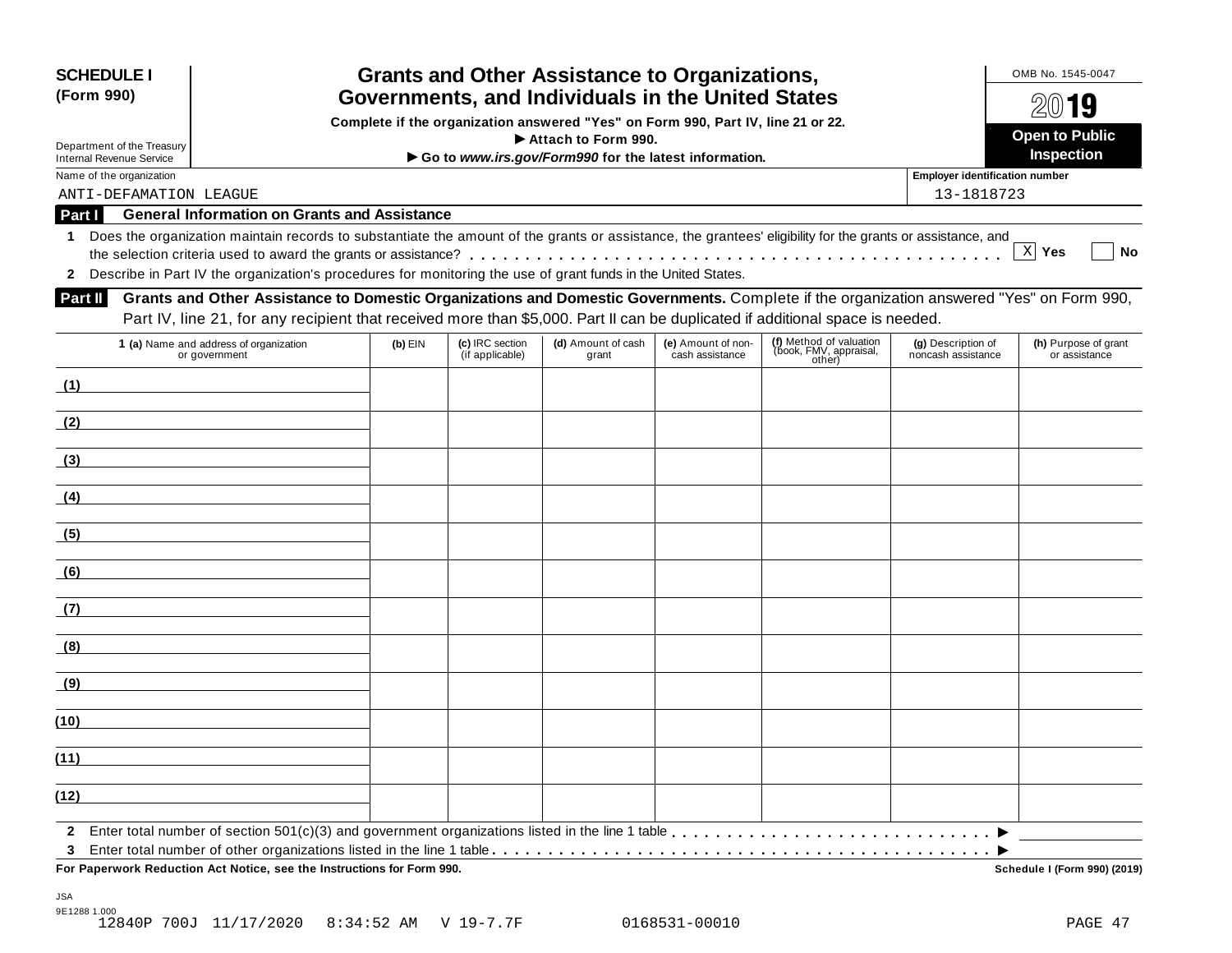### **Grants and Other Assistance to Domestic Individuals.** Complete ifthe organization answered "Yes" on Form 990, Part IV, line 22. **Part III** Grants and Other Assistance to Domestic Individuals<br>Part III can be duplicated if additional space is needed.

| (a) Type of grant or assistance                                                                                                                                | (b) Number of<br>recipients | (c) Amount of<br>cash grant | (d) Amount of<br>non-cash assistance | (e) Method of valuation (book,<br>FMV, appraisal, other) | (f) Description of non-cash assistance |
|----------------------------------------------------------------------------------------------------------------------------------------------------------------|-----------------------------|-----------------------------|--------------------------------------|----------------------------------------------------------|----------------------------------------|
| 1 WALATER CASE EDUCATOR EXCELLENCE AWARD                                                                                                                       | 2.                          | 1,500.                      |                                      |                                                          |                                        |
| 2 SCHOLARSHIP FOR EDUCATIONAL WORK                                                                                                                             | $2$ .                       | 10,000.                     |                                      |                                                          |                                        |
|                                                                                                                                                                |                             |                             |                                      |                                                          |                                        |
| 3 ROTHBLUM COLLEGE SCHOLARSHIP                                                                                                                                 | $2$ .                       | 7,000.                      |                                      |                                                          |                                        |
| 4 ALEXANDER PRIZE FOR DIVERSITY                                                                                                                                | $2$ .                       | 5,500.                      |                                      |                                                          |                                        |
| 5                                                                                                                                                              |                             |                             |                                      |                                                          |                                        |
| 6                                                                                                                                                              |                             |                             |                                      |                                                          |                                        |
|                                                                                                                                                                |                             |                             |                                      |                                                          |                                        |
| <b>Part IV</b><br>Supplemental Information. Provide the information required in Part I, line 2, Part III, column (b); and any other additional<br>information. |                             |                             |                                      |                                                          |                                        |

PART I LINE 2

GRANT FUNDS FROM ALL SOURCES ARE TRACKED BY THE ORGANIZATION'S ACCOUNTING

SYSTEM, WHERE APPLICABLE.

PART III

GRANTS AND OTHER ASSISTANCE TO DOMESTIC INDIVIDUALS

THE PHILIP ROTHBLUM COLLEGE SCHOLARSHIP IS A PART OF NY REGION'S SUMMER

INTERNSHIP PROGRAM. THE FINANCIAL AWARDS ARE GIVEN TO SUMMER INTERNS TO

ADVANCE THEIR COMMITMENTS TO THEIR EDUCATION.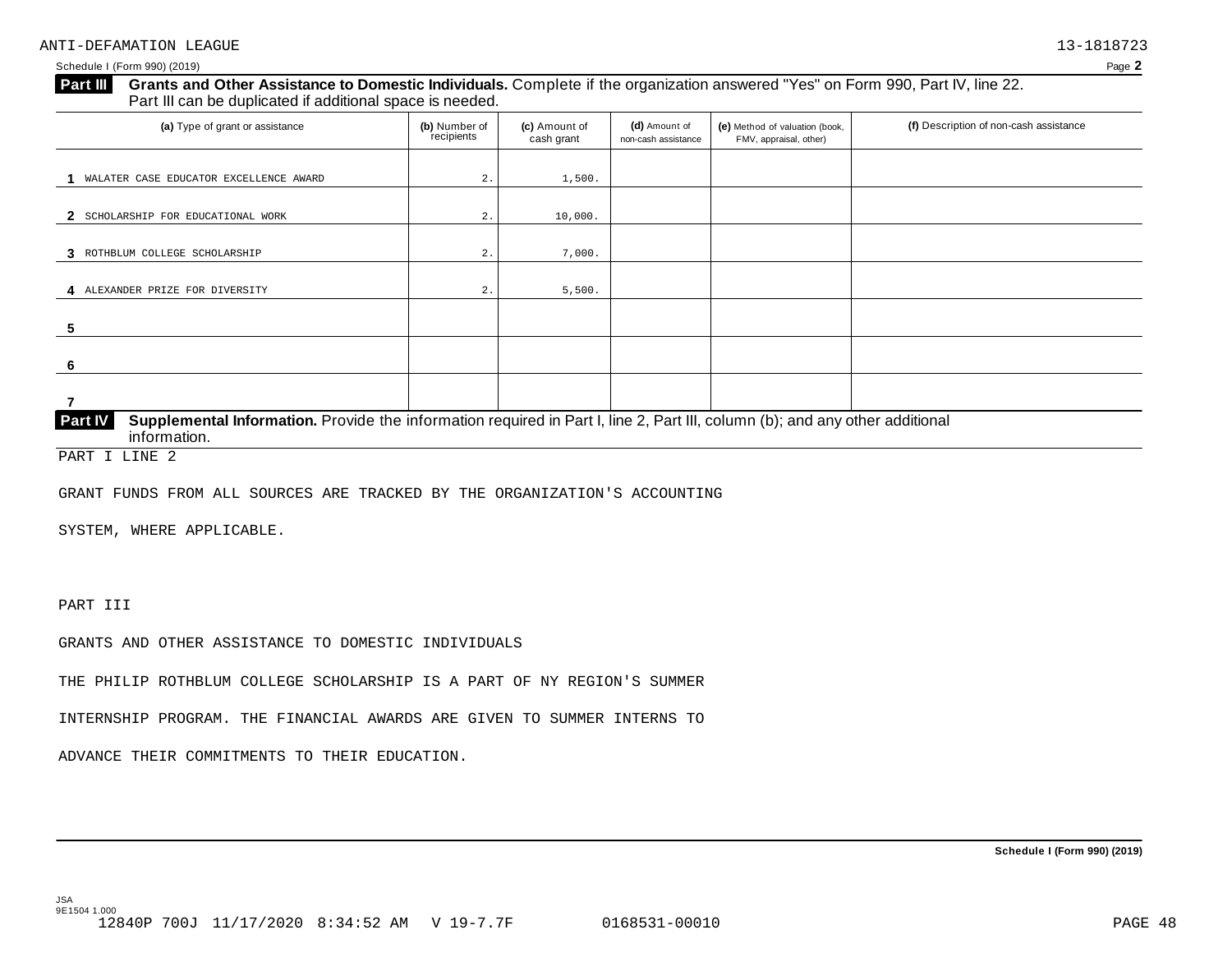|              | <b>SCHEDULE J</b>                                           | <b>Compensation Information</b>                                                                                                                                                                                     | OMB No. 1545-0047 |                   |    |
|--------------|-------------------------------------------------------------|---------------------------------------------------------------------------------------------------------------------------------------------------------------------------------------------------------------------|-------------------|-------------------|----|
|              | (Form 990)                                                  | For certain Officers, Directors, Trustees, Key Employees, and Highest                                                                                                                                               |                   | 19                |    |
|              |                                                             | <b>Compensated Employees</b><br>Complete if the organization answered "Yes" on Form 990, Part IV, line 23.                                                                                                          |                   |                   |    |
|              | Department of the Treasury                                  | Attach to Form 990.<br>Go to www.irs.gov/Form990 for instructions and the latest information.                                                                                                                       | Open to Public    |                   |    |
|              | <b>Internal Revenue Service</b><br>Name of the organization | <b>Employer identification number</b>                                                                                                                                                                               |                   | <b>Inspection</b> |    |
|              | ANTI-DEFAMATION LEAGUE                                      | 13-1818723                                                                                                                                                                                                          |                   |                   |    |
| Part I       |                                                             | <b>Questions Regarding Compensation</b>                                                                                                                                                                             |                   |                   |    |
|              |                                                             |                                                                                                                                                                                                                     |                   | <b>Yes</b>        | No |
|              |                                                             | 1a Check the appropriate box(es) if the organization provided any of the following to or for a person listed on Form                                                                                                |                   |                   |    |
|              | Χ                                                           | 990, Part VII, Section A, line 1a. Complete Part III to provide any relevant information regarding these items.                                                                                                     |                   |                   |    |
|              | X                                                           | First-class or charter travel<br>Housing allowance or residence for personal use                                                                                                                                    |                   |                   |    |
|              |                                                             | Payments for business use of personal residence<br>Travel for companions<br>Tax indemnification and gross-up payments<br>Health or social club dues or initiation fees                                              |                   |                   |    |
|              |                                                             | Discretionary spending account<br>Personal services (such as maid, chauffeur, chef)                                                                                                                                 |                   |                   |    |
|              |                                                             |                                                                                                                                                                                                                     |                   |                   |    |
| b            |                                                             | If any of the boxes on line 1a are checked, did the organization follow a written policy regarding payment                                                                                                          |                   |                   |    |
|              |                                                             | or reimbursement or provision of all of the expenses described above? If "No," complete Part III to                                                                                                                 | 1b                | Χ                 |    |
| $\mathbf{2}$ |                                                             | Did the organization require substantiation prior to reimbursing or allowing expenses incurred by all                                                                                                               |                   |                   |    |
|              |                                                             | directors, trustees, and officers, including the CEO/Executive Director, regarding the items checked on line                                                                                                        |                   |                   |    |
|              |                                                             |                                                                                                                                                                                                                     | $\mathbf{2}$      | X                 |    |
| 3            |                                                             | Indicate which, if any, of the following the organization used to establish the compensation of the                                                                                                                 |                   |                   |    |
|              |                                                             | organization's CEO/Executive Director. Check all that apply. Do not check any boxes for methods used by a<br>related organization to establish compensation of the CEO/Executive Director, but explain in Part III. |                   |                   |    |
|              | X                                                           | Compensation committee<br>Written employment contract                                                                                                                                                               |                   |                   |    |
|              | $\overline{\text{X}}$                                       | $\mathbf{X}$<br>Independent compensation consultant<br>Compensation survey or study                                                                                                                                 |                   |                   |    |
|              | $\overline{\mathbf{x}}$                                     | $\overline{\mathbf{x}}$<br>Form 990 of other organizations<br>Approval by the board or compensation committee                                                                                                       |                   |                   |    |
|              |                                                             |                                                                                                                                                                                                                     |                   |                   |    |
| 4            |                                                             | During the year, did any person listed on Form 990, Part VII, Section A, line 1a, with respect to the filing<br>organization or a related organization:                                                             |                   |                   |    |
| a            |                                                             |                                                                                                                                                                                                                     | 4a                | Χ                 |    |
| b            |                                                             | Participate in, or receive payment from, a supplemental nonqualified retirement plan?                                                                                                                               | 4b                | X                 |    |
| c            |                                                             | Participate in, or receive payment from, an equity-based compensation arrangement?                                                                                                                                  | 4c                |                   | X  |
|              |                                                             | If "Yes" to any of lines 4a-c, list the persons and provide the applicable amounts for each item in Part III.                                                                                                       |                   |                   |    |
|              |                                                             |                                                                                                                                                                                                                     |                   |                   |    |
|              |                                                             | Only section $501(c)(3)$ , $501(c)(4)$ , and $501(c)(29)$ organizations must complete lines 5-9.                                                                                                                    |                   |                   |    |
| 5            |                                                             | For persons listed on Form 990, Part VII, Section A, line 1a, did the organization pay or accrue any                                                                                                                |                   |                   |    |
|              |                                                             | compensation contingent on the revenues of:                                                                                                                                                                         |                   |                   | Χ  |
| a            |                                                             |                                                                                                                                                                                                                     | 5a                |                   | Χ  |
| b            |                                                             | If "Yes" on line 5a or 5b, describe in Part III.                                                                                                                                                                    | 5b                |                   |    |
| 6            |                                                             | For persons listed on Form 990, Part VII, Section A, line 1a, did the organization pay or accrue any                                                                                                                |                   |                   |    |
|              |                                                             | compensation contingent on the net earnings of:                                                                                                                                                                     |                   |                   |    |
| a            |                                                             |                                                                                                                                                                                                                     | 6a                |                   | X  |
| b            |                                                             |                                                                                                                                                                                                                     | 6b                |                   | Χ  |
|              |                                                             | If "Yes" on line 6a or 6b, describe in Part III.                                                                                                                                                                    |                   |                   |    |
| 7            |                                                             | For persons listed on Form 990, Part VII, Section A, line 1a, did the organization provide any nonfixed                                                                                                             |                   |                   |    |
|              |                                                             | payments not described on lines 5 and 6? If "Yes," describe in Part III.                                                                                                                                            | $\overline{7}$    | Χ                 |    |
| 8            |                                                             | Were any amounts reported on Form 990, Part VII, paid or accrued pursuant to a contract that was subject                                                                                                            |                   |                   |    |
|              |                                                             | to the initial contract exception described in Regulations section 53.4958-4(a)(3)? If "Yes," describe                                                                                                              |                   |                   |    |
|              |                                                             |                                                                                                                                                                                                                     | 8                 |                   | X  |
| 9            |                                                             | If "Yes" on line 8, did the organization also follow the rebuttable presumption procedure described in                                                                                                              |                   |                   |    |
|              |                                                             |                                                                                                                                                                                                                     | 9                 |                   |    |

**For Paperwork Reduction Act Notice, see the Instructions for Form 990. Schedule J (Form 990) 2019**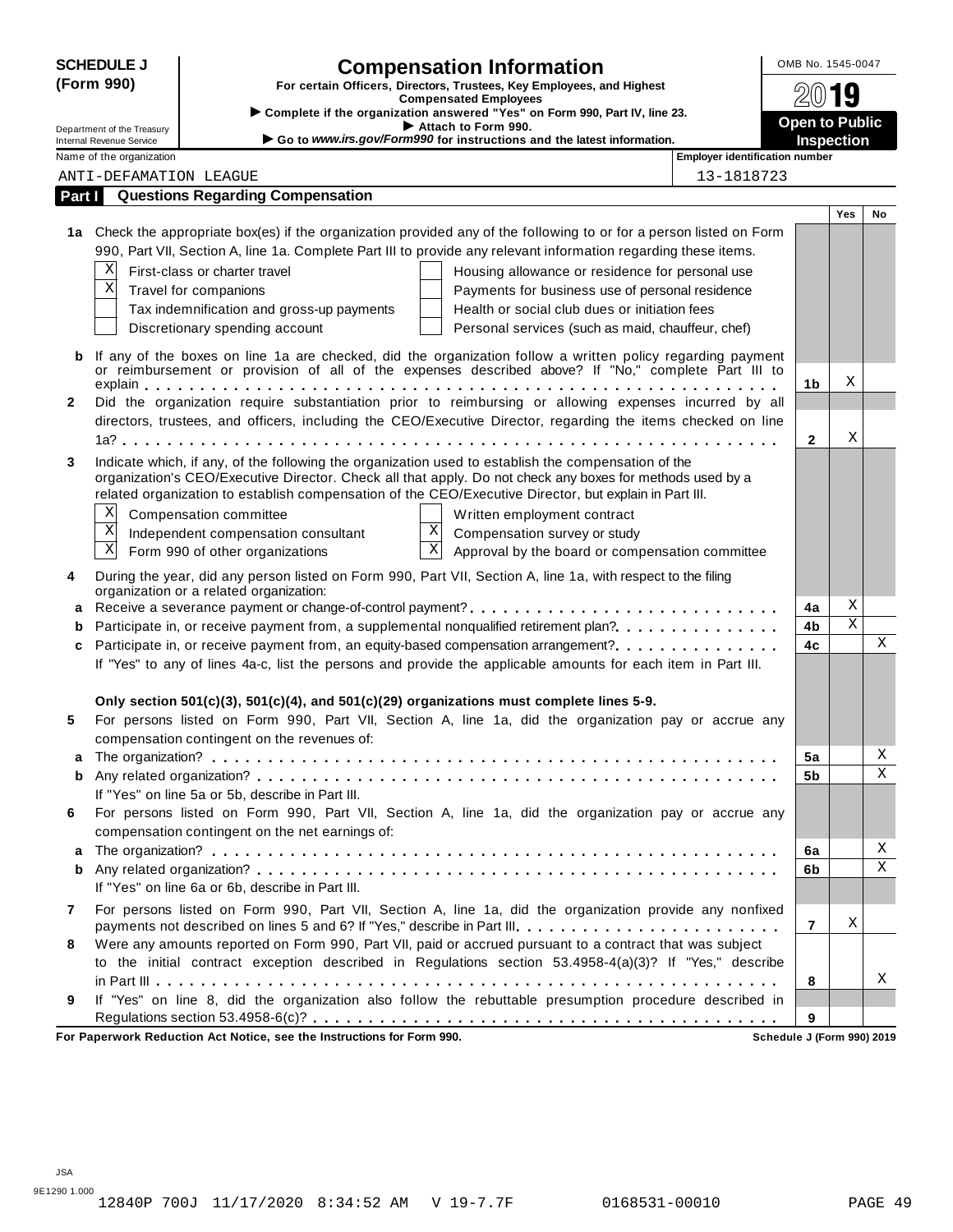### **Part II Officers, Directors, Trustees, Key Employees, and Highest Compensated Employees.** Use duplicate copies ifadditional space is needed.

For each individual whose compensation must be reported on Schedule J, report compensation from the organization on row (i) and from related organizations, described in the instructions, on row (ii). Do not list any individuals that aren't listed on Form 990, Part VII.

Note: The sum of columns (B)(i)-(iii) for each listed individual must equal the total amount of Form 990, Part VII, Section A, line 1a, applicable column (D) and (E) amounts for that individual.

|                                                          |                              |                          | (B) Breakdown of W-2 and/or 1099-MISC compensation |                                           | (C) Retirement and             | (D) Nontaxable | (E) Total of columns | (F) Compensation                                           |
|----------------------------------------------------------|------------------------------|--------------------------|----------------------------------------------------|-------------------------------------------|--------------------------------|----------------|----------------------|------------------------------------------------------------|
| (A) Name and Title                                       |                              | (i) Base<br>compensation | (ii) Bonus & incentive<br>compensation             | (iii) Other<br>reportable<br>compensation | other deferred<br>compensation | benefits       | $(B)(i)-(D)$         | in column (B) reported<br>as deferred on prior<br>Form 990 |
| JONATHAN GREENBLATT                                      | (i)                          | 317,653.                 | 87,450.                                            | 12,596.                                   | 3,152.                         | 23,579.        | 444,430              |                                                            |
| CEO & NATIONAL DIRECTOR                                  | (ii)                         | 317,653.                 | 87,450.                                            | 12,596.                                   | 3,152.                         | 23,579.        | 444,430.             |                                                            |
| FREDERIC BLOCH                                           | (i)                          | 297, 218.                | 63,750.                                            | 11,442.                                   | 2,338.                         | 14,539.        | 389,287.             |                                                            |
| $2^{\text{SVP}}$ , GROWTH                                | (ii)                         | 52,450.                  | 11, 250.                                           | 2,019.                                    | 413.                           | 2,566.         | 68,698               |                                                            |
| <b>EVAN BERNSTEIN</b>                                    | (i)                          | 234,649                  | $\mathsf 0$ .                                      | 75.                                       | 2,308.                         | 34,436.        | 271,468              |                                                            |
| 3 <sup>REGIONAL</sup> DIRECTOR                           | (ii)                         | 41,409.                  | $0$ .                                              | 13.                                       | 407                            | 6,077.         | 47,906.              |                                                            |
| ANAT KENDAL                                              | (i)                          | 171,277.                 | 0.                                                 | 893.                                      | $\mathbf 0$                    | 28,351.        | 200,521              |                                                            |
| $\boldsymbol{A}^{\text{SVP}}$ , FINANCE & ADMINISTRATION | (ii)                         | 30,255                   | 0.                                                 | 158                                       | $\mathbf 0$                    | 5,003.         | 35,416.              |                                                            |
| AMANDA SUSSKIND                                          | $\qquad \qquad \textbf{(i)}$ | 213,180                  | 0.                                                 | 325                                       | 2,396                          | 14,641.        | 230,542.             |                                                            |
| REGIONAL DIRECTOR                                        | (ii)                         | 37,620                   | 0                                                  | 57.                                       | 423                            | 2,584.         | 40,684.              |                                                            |
| KENNETH JACOBSON                                         | (i)                          | 243,972                  | 5,000                                              | 9,356.                                    | 0                              | 2,752.         | 261,080              |                                                            |
| 6 <sup>DEPUTY</sup> NATIONAL DIRECTOR                    | (ii)                         | 0                        | 0                                                  | 0                                         | 0                              | 0.             | $\mathsf{O}$ .       |                                                            |
| EMILY BROMBERG                                           | (i)                          | 257,385                  | 25,000.                                            | 2,374.                                    | 0                              | 10,801.        | 295,560.             |                                                            |
| TCHIEF OF STAFF                                          | (ii)                         | 0                        | 0                                                  | $\overline{0}$ .                          | 0                              | 0.             | $\mathbf{0}$ .       |                                                            |
| RAFAIL PORTNOY                                           | (i)                          | 191,411                  | 21,250.                                            | 1,302.                                    | 2,523                          | 33,369.        | 249,855.             |                                                            |
| 8 <sup>SVP, INFORMATION TECHNOLOGY</sup>                 | (ii)                         | 33,778.                  | 3,750.                                             | 230                                       | 445                            | 5,889.         | 44,092.              |                                                            |
| SETH BRYSK                                               | (i)                          | 240,851                  | 0.                                                 | 134                                       | 0                              | 11,295.        | 252,280.             |                                                            |
| 9REGIONAL DIRECTOR                                       | (ii)                         | 0                        | 0.                                                 | $\mathbf 0$                               | 0                              | $0$ .          | $\mathbf 0$ .        |                                                            |
| ROBERT TRESTAN                                           | (i)                          | 239,212                  | 0.                                                 | 135                                       | 0                              | 13,751.        | 253,098              |                                                            |
| 10 <sup>REGIONAL</sup> DIRECTOR                          | (ii)                         | 0                        | 0.                                                 | 0.                                        | 0                              | $0$ .          | $\mathbf 0$          |                                                            |
| STEVEN SHEINBERG                                         | (i)                          | 184,832.                 | 18,700.                                            | 1,536.                                    | 2,147                          | 36,561.        | 243,776.             |                                                            |
| 11 <sup>SVP &amp;</sup> GENERAL COUNSEL                  | (ii)                         | 32,617.                  | 3,300.                                             | 271                                       | 379                            | 6,452.         | 43,019               |                                                            |
| THOMAS RUDERMAN                                          | (i)                          | 225,000                  | 25,000.                                            | 5,935                                     | 0                              | 7,320.         | 263, 255.            |                                                            |
| $12^{\text{SVP}}$ , TALENT & KNOWLEDGE                   | (ii)                         | 0                        | 0.                                                 | $\mathsf{O}$ .                            | $\mathsf{O}$ .                 | 0.             | $\mathsf{O}$ .       |                                                            |
| GEORGE SELIM                                             | (i)                          | 235,673                  | 10,000.                                            | 885                                       | 0                              | 10,051.        | 256,609              |                                                            |
| 13 <sup>SVP, PROGRAMS</sup>                              | (ii)                         | 0                        | $\mathsf{O}$ .                                     | $\mathsf{O}$ .                            | 0                              | $0$ .          | 0.                   |                                                            |
| BETH NATHANSON                                           | (i)                          | 194,267.                 | 8,500.                                             | 212.                                      | 1,814                          | 11,021.        | 215,814.             |                                                            |
| 14 <sup>VP, STRATEGIC PARTNERSHIPS</sup>                 | (ii)                         | 34,282.                  | 1,500.                                             | 38.                                       | 320                            | 1,945.         | 38,085.              |                                                            |
| AMY BLUMKIN                                              | (i)                          | 222, 278                 | 25,000.                                            | 258                                       | $\mathbf 0$                    | 5,679.         | 253, 215.            |                                                            |
| 15 <sup>VP, BRAND &amp; MARKETING</sup>                  | (ii)                         | $\Omega$                 | 0.                                                 | $\mathsf{O}$ .                            | 0                              | 0.             | $\mathbf{0}$ .       |                                                            |
| ABRAHAM FOXMAN                                           | (i)                          | 7,050.                   | 0.                                                 | 81,275.                                   | 0                              | $0$ .          | 88,325               |                                                            |
| 16 <sup>NATIONAL</sup> DIRECTOR EMERITUS                 | (ii)                         | 7,050.                   | 0.                                                 | 0.                                        | $\mathsf{O}$ .                 | 0.             | 7,050                |                                                            |

**Schedule J (Form 990) 2019**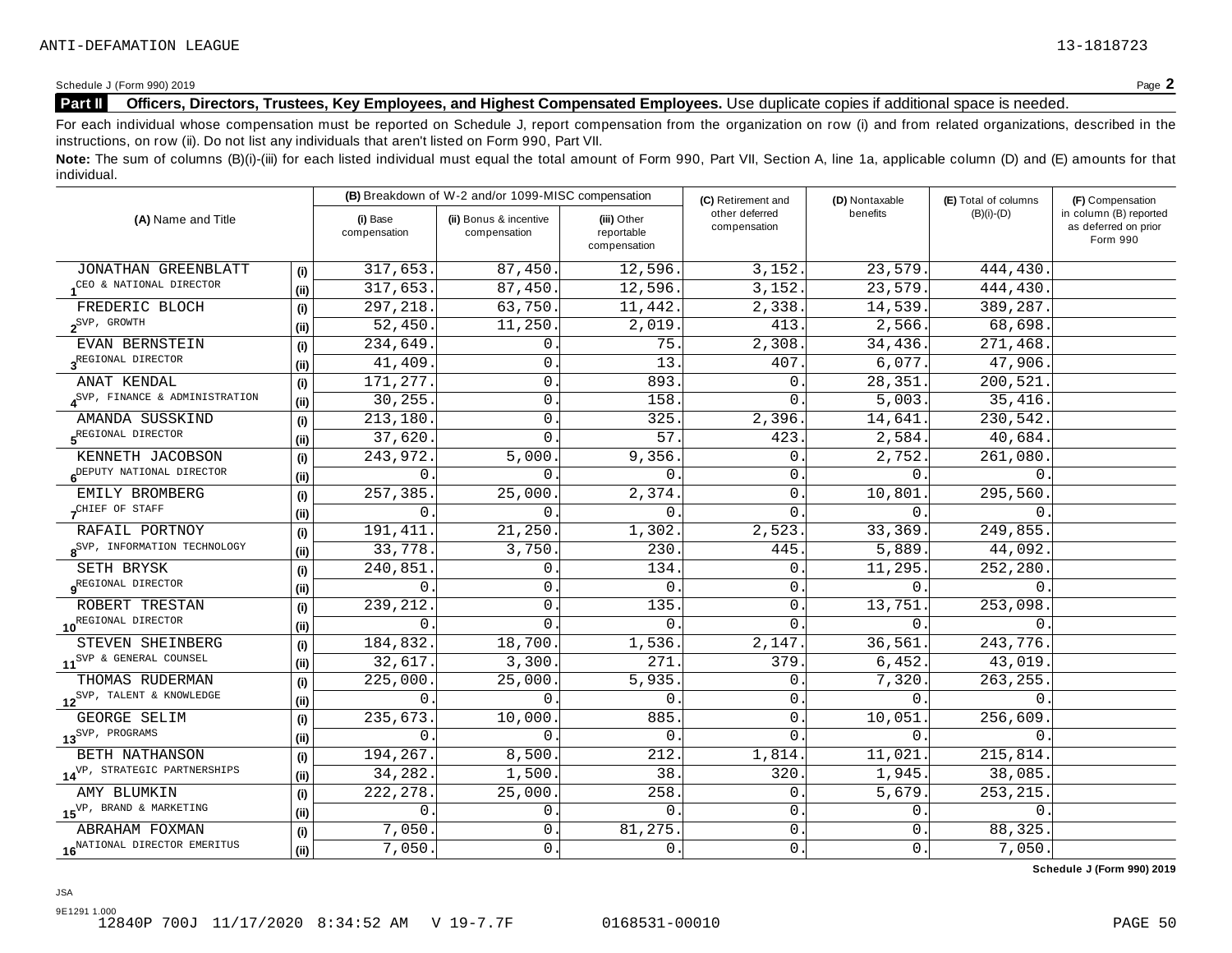### **Part II Officers, Directors, Trustees, Key Employees, and Highest Compensated Employees.** Use duplicate copies ifadditional space is needed.

For each individual whose compensation must be reported on Schedule J, report compensation from the organization on row (i) and from related organizations, described in the instructions, on row (ii). Do not list any individuals that aren't listed on Form 990, Part VII.

Note: The sum of columns (B)(i)-(iii) for each listed individual must equal the total amount of Form 990, Part VII, Section A, line 1a, applicable column (D) and (E) amounts for that individual.

|                                        |     |                          | (B) Breakdown of W-2 and/or 1099-MISC compensation |                                           | (C) Retirement and             | (D) Nontaxable   | (E) Total of columns | (F) Compensation                                           |
|----------------------------------------|-----|--------------------------|----------------------------------------------------|-------------------------------------------|--------------------------------|------------------|----------------------|------------------------------------------------------------|
| (A) Name and Title                     |     | (i) Base<br>compensation | (ii) Bonus & incentive<br>compensation             | (iii) Other<br>reportable<br>compensation | other deferred<br>compensation | benefits         | $(B)(i)-(D)$         | in column (B) reported<br>as deferred on prior<br>Form 990 |
| DANIEL WEINER (UNTIL 4/                | (i) | 51,210.                  | $\mathbf{0}$ .                                     | 150,075.                                  | 2,054.                         | 745.             | 204,084.             |                                                            |
| DIRECTOR, SW APPLICATIONS              | (i) | 9,037.                   | 0.                                                 | 26, 484.                                  | 362.                           | 131.             | 36,014.              |                                                            |
| MICHAEL A. KELLMAN                     | (i) | 143,857                  | $0$ .                                              | 6,305.                                    | 2,755.                         | 14,971           | 167,888.             |                                                            |
| 2 <sup>FORMER</sup> OFFICER            | (i) | $\mathsf{O}$ .           | $\mathsf{O}$ .                                     | $\mathsf{0}$ .                            | $\mathsf{O}$ .                 | $\overline{0}$ . | $\mathsf{O}$ .       |                                                            |
| CLIFF SCHECHTER                        | (i) | 151,803                  | $\mathsf{O}$ .                                     | 383                                       | 638                            | 10,591           | 163,415.             |                                                            |
| 3 <sup>SENIOR</sup> ADVISOR TO THE CEO | (i) | $\mathsf{O}$             | $0$ .                                              | 0                                         | $\mathbf{0}$ .                 | $\mathbf{0}$ .   | $\mathbf 0$ .        |                                                            |
|                                        | (i) |                          |                                                    |                                           |                                |                  |                      |                                                            |
| 4                                      | (i) |                          |                                                    |                                           |                                |                  |                      |                                                            |
|                                        | (i) |                          |                                                    |                                           |                                |                  |                      |                                                            |
| 5                                      | (i) |                          |                                                    |                                           |                                |                  |                      |                                                            |
|                                        | (i) |                          |                                                    |                                           |                                |                  |                      |                                                            |
| 6                                      | (i) |                          |                                                    |                                           |                                |                  |                      |                                                            |
|                                        | (i) |                          |                                                    |                                           |                                |                  |                      |                                                            |
| $\overline{7}$                         | (i) |                          |                                                    |                                           |                                |                  |                      |                                                            |
|                                        | (i) |                          |                                                    |                                           |                                |                  |                      |                                                            |
| 8                                      | (i) |                          |                                                    |                                           |                                |                  |                      |                                                            |
|                                        | (i) |                          |                                                    |                                           |                                |                  |                      |                                                            |
| 9                                      | (i) |                          |                                                    |                                           |                                |                  |                      |                                                            |
|                                        | (i) |                          |                                                    |                                           |                                |                  |                      |                                                            |
| 10                                     | (i) |                          |                                                    |                                           |                                |                  |                      |                                                            |
|                                        | (i) |                          |                                                    |                                           |                                |                  |                      |                                                            |
| 11                                     | (i) |                          |                                                    |                                           |                                |                  |                      |                                                            |
|                                        | (i) |                          |                                                    |                                           |                                |                  |                      |                                                            |
| 12                                     | (i) |                          |                                                    |                                           |                                |                  |                      |                                                            |
|                                        | (i) |                          |                                                    |                                           |                                |                  |                      |                                                            |
| 13                                     | (i) |                          |                                                    |                                           |                                |                  |                      |                                                            |
|                                        | (i) |                          |                                                    |                                           |                                |                  |                      |                                                            |
| 14                                     | (i) |                          |                                                    |                                           |                                |                  |                      |                                                            |
|                                        | (i) |                          |                                                    |                                           |                                |                  |                      |                                                            |
| 15                                     | (i) |                          |                                                    |                                           |                                |                  |                      |                                                            |
|                                        | (i) |                          |                                                    |                                           |                                |                  |                      |                                                            |
| 16                                     | (i) |                          |                                                    |                                           |                                |                  |                      |                                                            |

**Schedule J (Form 990) 2019**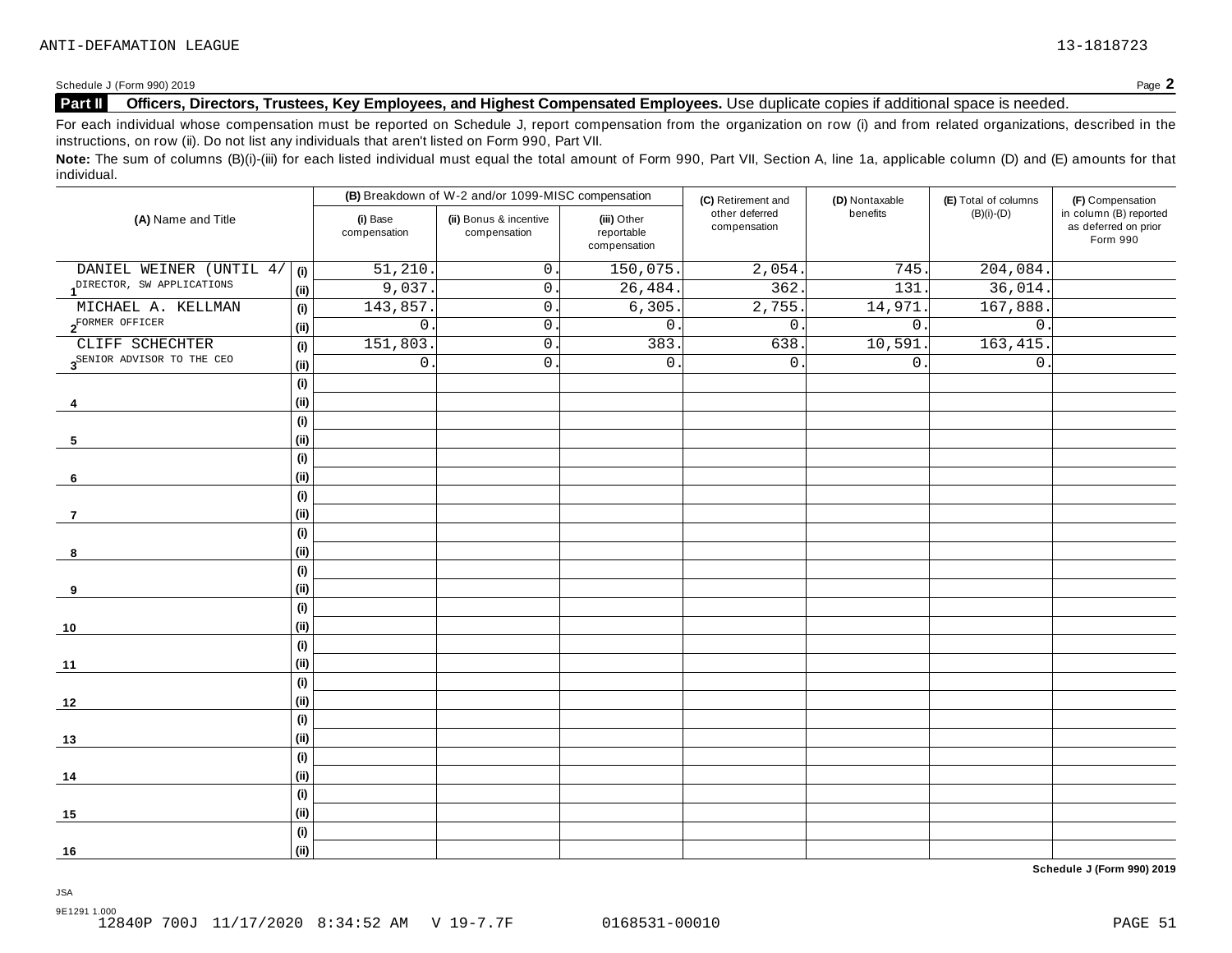### **Part III Supplemental Information**

Provide the information, explanation, or descriptions required for Part I, lines 1a, 1b, 3, 4a, 4b, 4c, 5a, 5b, 6a, 6b, 7, and 8, and for Part II. Also complete this part for any additional information.

PART I, LINE 1A

TRAVEL REIMBURSEMENT POLICY - ADL HAS A WRITTEN POLICY REGARDING TRAVEL

REIMBURSEMENT IN ACCORDANCE WITH RULES FOR AN ACCOUNTABLE PLAN. THE ADL

NATIONAL CHAIR REVIEWS A PERIODIC SUMMARY OF THE ADL CEO/NATIONAL

DIRECTOR'S EXPENSE REPORTS. IN ADDITION, ALL TRAVEL COSTS RELATED TO

COMPANIONS, ONCE APPROVED, ARE FULLY TAXABLE.

PART I, LINE 4A

DANIEL WIENER RECEIVED A SEVERANCE PAYMENT IN CALENDAR YEAR 2019. THIS

SEVERANCE PAYMENT IS DISCLOSED IN FORM 990, SCHEDULE J, PART II, COLUMN

 $(B)(III)$ .

PART I, LINE 4B

IN 2012, ADL AND THE ADL FOUNDATION FINALIZED A SUPPLEMENTAL EXECUTIVE RETIREMENT PLAN (SERP) BENEFIT FOR ABRAHAM H. FOXMAN, ADL'S NATIONAL DIRECTOR SINCE 1987. IT WAS IN RECOGNITION OF HIS SIGNIFICANT VALUE TO ADL AND THE ADL FOUNDATION AT THAT TIME AND GOING FORWARD AND HIS FIFTY YEARS OF INVALUABLE AND TIRELESS SERVICE, INCLUDING 25 YEARS AS A NATIONAL DIRECTOR. THE SERP IS A RETIREMENT BENEFIT THAT IS PAID OUT OVER

JSA

9E1505 1.000

12840P 700J 11/17/2020 8:34:52 AM V 19-7.7F 0168531-00010 PAGE 52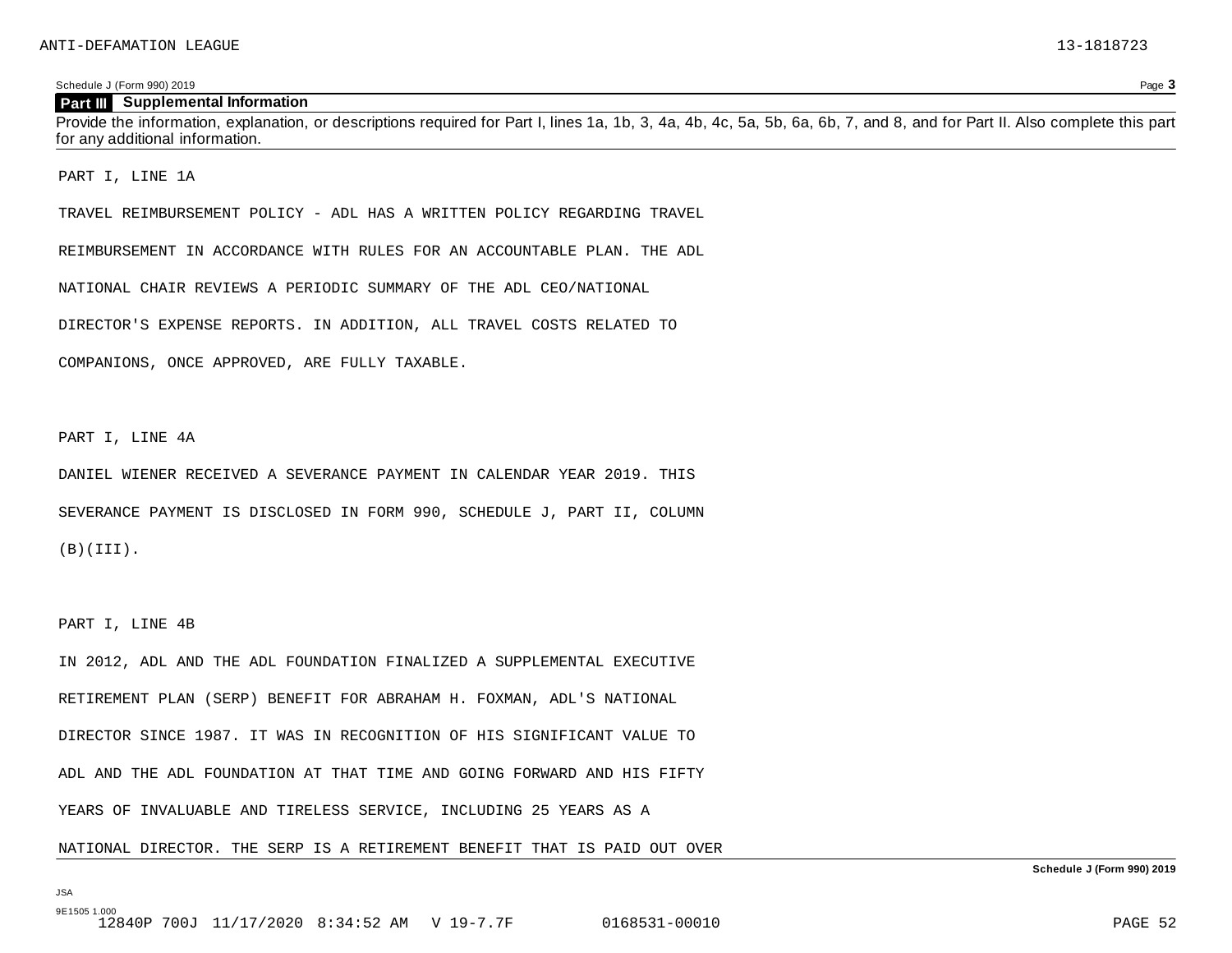### **Part III Supplemental Information**

Provide the information, explanation, or descriptions required for Part I, lines 1a, 1b, 3, 4a, 4b, 4c, 5a, 5b, 6a, 6b, 7, and 8, and for Part II. Also complete this part for any additional information.

TIME. \$14,100 WAS TAXABLE ON THE 2019 FORM W-2. THE REMAINING BENEFIT IS

INCLUDED IN THE LONG-TERM PENSION OBLIGATIONS LIABILITY ON ADL'S BALANCE

SHEET. THE SERP WAS APPROVED BY ADL'S AND ADL FOUNDATION'S JOINT

EXECUTIVE COMPENSATION COMMITTEE. THE COMMITTEE IS A FULLY INDEPENDENT

AND DISINTERESTED BODY. IT WAS RIGOROUS IN ITS METHODOLOGY AND RELIED

UPON INDEPENDENT EXPERTS WHO ADVISED THAT THE SERP (AND THE OVERALL

COMPENSATORY PACKAGE) WAS REASONABLE IN LIGHT OF MARKET COMPARABILITY

DATA.

### PART I, LINE 7

A ONE-TIME, PERFORMANCE-BASED BONUS PAYMENT WAS PAID TO INDIVIDUALS MEETING CERTAIN METRICS. THESE ARE REPORTED IN COLUMN (B)(II). NON-FIXED PAYMENTS ARE THE COMBINED AMOUNTS FROM THE FILING ORGANIZATION AND THE RELATED ORGANIZATIONS. THE NAMES ARE NOT BEING DISCLOSED DUE TO CONFIDENTIALITY AGREEMENTS SIGNED WITH THE RESPECTIVE PARTIES.

### PART II

CLIFF SCHECHTER WAS AN OFFICER OF ADL IN PAST FIVE YEARS. AFTER HIS

9E1505 1.000

**Schedule J (Form 990) 2019**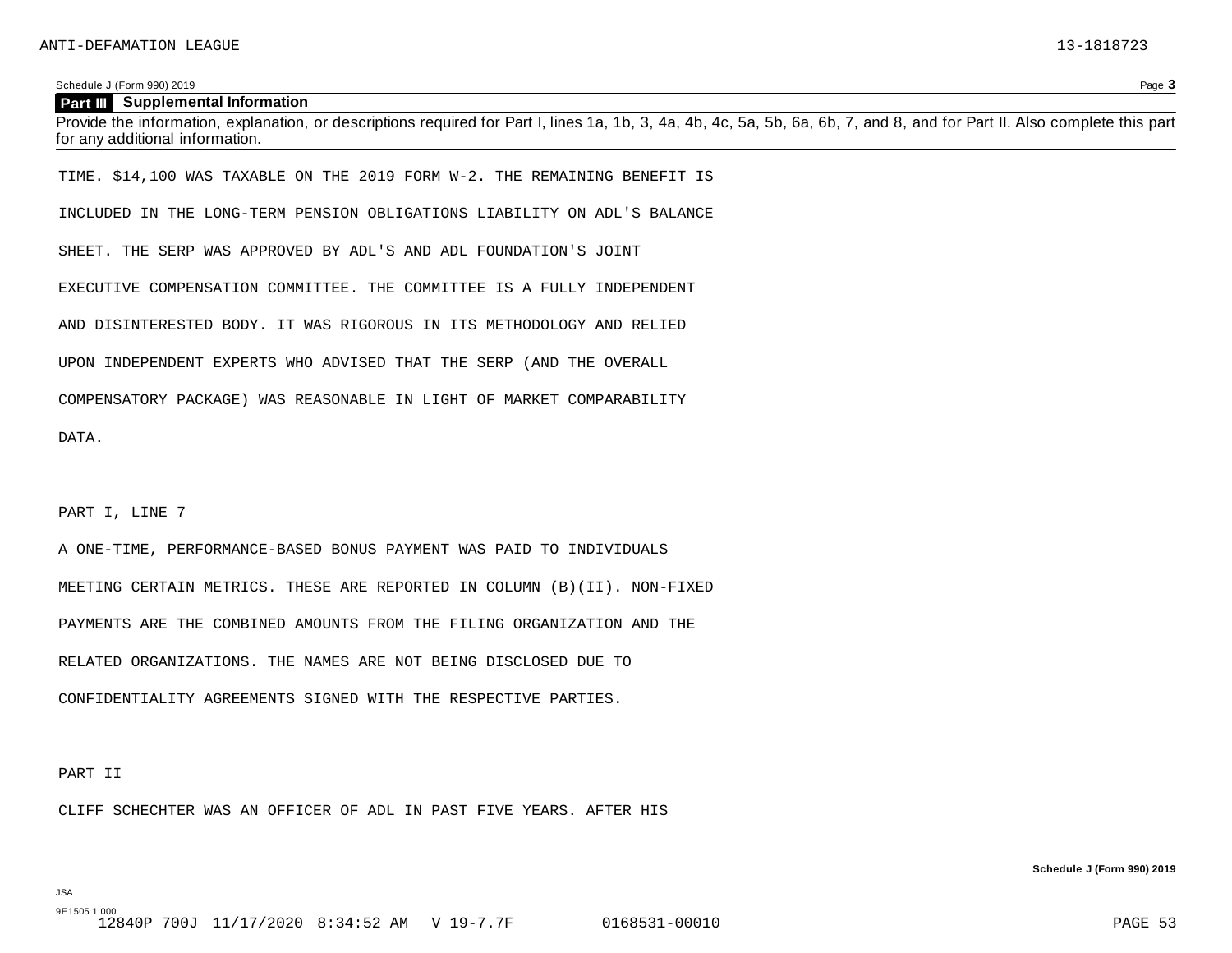### **Part III Supplemental Information**

Provide the information, explanation, or descriptions required for Part I, lines 1a, 1b, 3, 4a, 4b, 4c, 5a, 5b, 6a, 6b, 7, and 8, and for Part II. Also complete this part for any additional information.

RETIREMENT FROM ADL'S OFFICER POSITION, CLIFF SCHECHTER WAS STILL

EMPLOYED BY ADL AS SENIOR ADVISOR TO THE CEO. THE COMPENSATION WAS

REPORTED IN SCHEDULE J PART II.REPORTED IN SCHEDULE J PART II.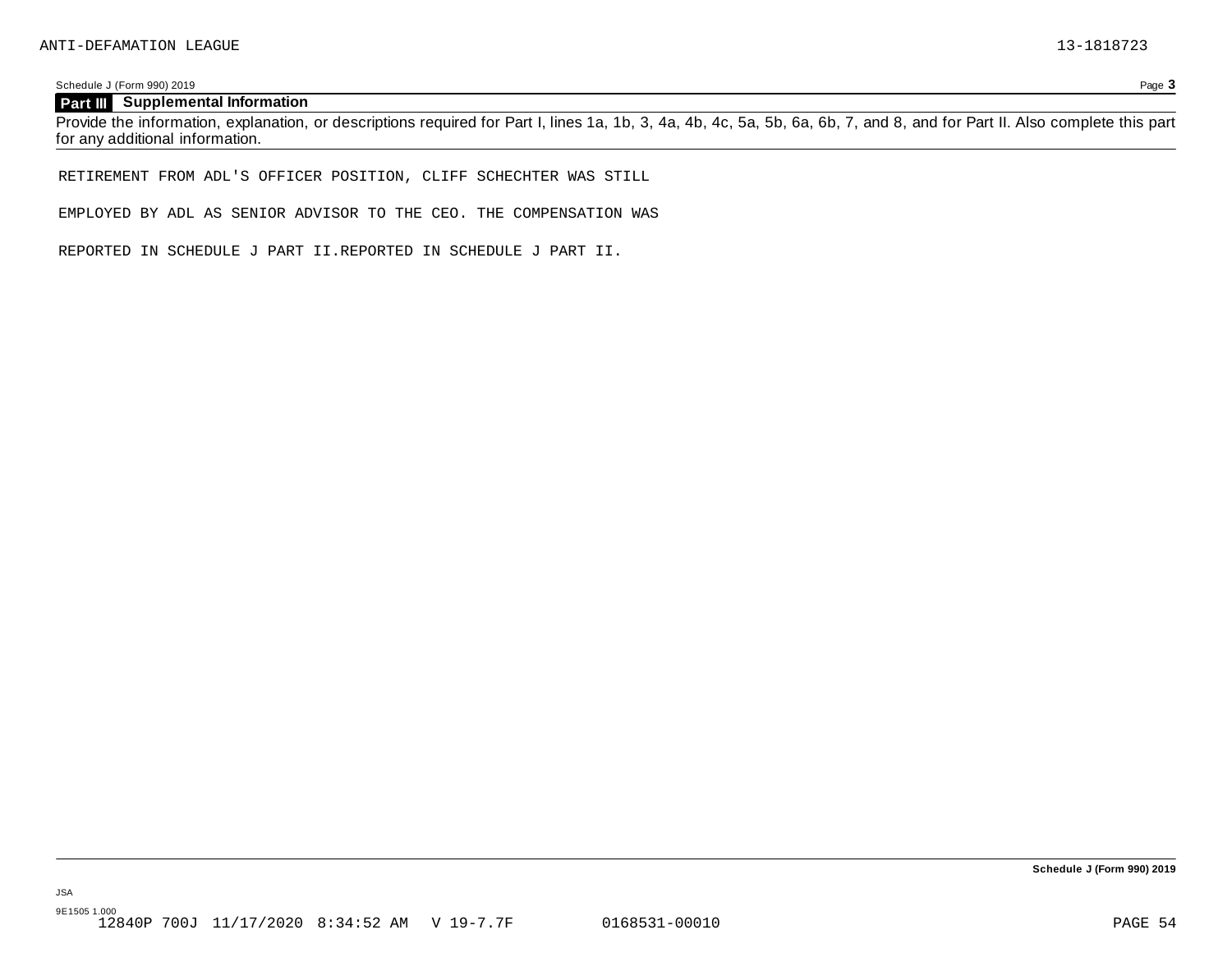# SCHEDULE M<br>
(Form 990) **Supplementary of the organizations answered** "Yes" on Form 990 Part IV lines 29 or 30

**Department of the Treasury<br>Internal Revenue Service** 

**Examplete** if the organizations answered "Yes" on Form 990, Part Ⅳ, lines 29 or 30. 
<br>▶ Attach to Form 990. **Department of the Treasury ▶ Attach to Form 990.**<br>Internal Revenue Service ▶ Go to *www.irs.gov/Form990* for instructions and the latest information.<br>Nome of the organization aumhor

Name of the organization **intervalse of the organization intervalse of the organization <b>intervalse of the organization intervalse of the organization intervalse of the organization intervalse of the organization**

| ployer identification i |  |
|-------------------------|--|
| 13-1818723              |  |

|  | ANTI-DEFAMATION LEAGUE |
|--|------------------------|
|--|------------------------|

| Part I           | <b>Types of Property</b>                                                                                                                                                                       |                               |                                                                                                                     |                                                                                    |                                                              |
|------------------|------------------------------------------------------------------------------------------------------------------------------------------------------------------------------------------------|-------------------------------|---------------------------------------------------------------------------------------------------------------------|------------------------------------------------------------------------------------|--------------------------------------------------------------|
|                  |                                                                                                                                                                                                | (a)<br>Check if<br>applicable | (b)<br>Number of contributions or<br>items contributed                                                              | (c)<br>Noncash contribution<br>amounts reported on<br>Form 990, Part VIII, line 1g | (d)<br>Method of determining<br>noncash contribution amounts |
| 1                |                                                                                                                                                                                                |                               | the control of the control of the control of the control of                                                         |                                                                                    |                                                              |
| $\mathbf{2}$     |                                                                                                                                                                                                |                               | the control of the control of the control of the control of the control of                                          |                                                                                    |                                                              |
| 3                |                                                                                                                                                                                                |                               | <u> 1989 - Johann Stein, mars an deus Amerikaansk kommunister (</u>                                                 |                                                                                    |                                                              |
| 4                | Books and publications <b>Exercise 2 Lines Exercise 2 Lines Report 3 Lines Report 3 Lines Report 3 Lines Report 3 Report 3 Report 3 Report 3 Report 3 Report 3 Report 3 Report 3 Report 3 </b> |                               |                                                                                                                     |                                                                                    |                                                              |
| 5                | Clothing and household                                                                                                                                                                         |                               |                                                                                                                     |                                                                                    |                                                              |
|                  | goods $\ldots \ldots \ldots \ldots \ldots$                                                                                                                                                     |                               |                                                                                                                     |                                                                                    |                                                              |
| 6                |                                                                                                                                                                                                |                               |                                                                                                                     |                                                                                    |                                                              |
| 7                |                                                                                                                                                                                                |                               | <u> 1989 - Johann Barn, amerikansk politiker (</u>                                                                  |                                                                                    |                                                              |
| 8                |                                                                                                                                                                                                |                               |                                                                                                                     |                                                                                    |                                                              |
| 9                |                                                                                                                                                                                                |                               |                                                                                                                     | the control of the control of the control of the control of the control of         |                                                              |
| 10               |                                                                                                                                                                                                |                               |                                                                                                                     |                                                                                    |                                                              |
| 11               | Securities - Partnership, LLC,                                                                                                                                                                 |                               | the control of the control of the control of the control of the control of the control of                           |                                                                                    |                                                              |
|                  | or trust interests<br><u>[ __________</u>                                                                                                                                                      |                               |                                                                                                                     |                                                                                    |                                                              |
| 12 <sup>12</sup> | Securities - Miscellaneous                                                                                                                                                                     |                               | <u> 1980 - Johann Barbara, martxa alemaniar a</u>                                                                   |                                                                                    |                                                              |
| 13 <sup>7</sup>  | Qualified conservation                                                                                                                                                                         |                               |                                                                                                                     |                                                                                    |                                                              |
|                  |                                                                                                                                                                                                |                               |                                                                                                                     |                                                                                    |                                                              |
|                  | contribution - Historic<br>structures experience and the structures                                                                                                                            |                               |                                                                                                                     |                                                                                    |                                                              |
|                  | 14 Qualified conservation                                                                                                                                                                      |                               |                                                                                                                     |                                                                                    |                                                              |
|                  |                                                                                                                                                                                                |                               |                                                                                                                     |                                                                                    |                                                              |
|                  |                                                                                                                                                                                                |                               |                                                                                                                     |                                                                                    |                                                              |
| 15               | Real estate - Residential [1994]                                                                                                                                                               |                               | <u> 1989 - Johann Barn, amerikansk politiker (</u>                                                                  |                                                                                    |                                                              |
| 16               |                                                                                                                                                                                                |                               |                                                                                                                     | the control of the control of the control of the control of the control of         |                                                              |
| 17               |                                                                                                                                                                                                |                               |                                                                                                                     | the control of the control of the control of the control of                        |                                                              |
| 18               | Collectibles <u>  _ _ _ _ _</u>                                                                                                                                                                | $\mathbf{X}$                  | the control of the control of the control of<br>24.                                                                 |                                                                                    | 29,852. RETAIL VALUE                                         |
| 19               | Food inventory [19]                                                                                                                                                                            |                               | the control of the control of the control of                                                                        |                                                                                    |                                                              |
| 20               | Drugs and medical supplies [100]                                                                                                                                                               |                               | the control of the control of the control of the control of                                                         | the control of the control of the control of the control of                        |                                                              |
| 21               |                                                                                                                                                                                                |                               |                                                                                                                     | the control of the control of the control of the control of the control of         |                                                              |
| 22               |                                                                                                                                                                                                |                               |                                                                                                                     | the control of the control of the control of the control of the control of         |                                                              |
| 23               |                                                                                                                                                                                                |                               | <u> 1980 - Johann Barn, mars ann an t-Amhain an t-Amhain an t-Amhain an t-Amhain an t-Amhain an t-Amhain an t-A</u> |                                                                                    |                                                              |
| 24               | Archeological artifacts                                                                                                                                                                        |                               |                                                                                                                     |                                                                                    | 35,196. RETAIL VALUE                                         |
| 25               | Other $\blacktriangleright$ (VARIOUS<br>$\begin{pmatrix} 1 & 1 \\ 1 & 1 \end{pmatrix}$                                                                                                         | Χ                             | 10.                                                                                                                 |                                                                                    |                                                              |
| 26               | Other $\blacktriangleright$ ( $\_\_\_\_\_\_\_\_$ )                                                                                                                                             |                               |                                                                                                                     |                                                                                    |                                                              |
| 27               | Other $\blacktriangleright$ ( $\_\_\_\_\_\_\_\_$ )                                                                                                                                             |                               |                                                                                                                     |                                                                                    |                                                              |
|                  | 28 Other $\blacktriangleright$ ( )                                                                                                                                                             |                               |                                                                                                                     |                                                                                    |                                                              |
|                  | 29 Number of Forms 8283 received by the organization during the tax year for contributions for                                                                                                 |                               |                                                                                                                     |                                                                                    |                                                              |
|                  | which the organization completed Form 8283, Part IV, Donee Acknowledgement                                                                                                                     |                               |                                                                                                                     |                                                                                    | 21.<br>29                                                    |
|                  |                                                                                                                                                                                                |                               |                                                                                                                     |                                                                                    | <b>Yes</b><br>No                                             |
|                  | 30a During the year, did the organization receive by contribution any property reported in Part I, lines 1 through                                                                             |                               |                                                                                                                     |                                                                                    |                                                              |
|                  | 28, that it must hold for at least three years from the date of the initial contribution, and which isn't required                                                                             |                               |                                                                                                                     |                                                                                    |                                                              |
|                  |                                                                                                                                                                                                |                               |                                                                                                                     |                                                                                    | Χ<br>30a                                                     |
|                  | <b>b</b> If "Yes," describe the arrangement in Part II.                                                                                                                                        |                               |                                                                                                                     |                                                                                    |                                                              |
|                  | 31 Does the organization have a gift acceptance policy that requires the review of any nonstandard                                                                                             |                               |                                                                                                                     |                                                                                    |                                                              |
|                  |                                                                                                                                                                                                |                               |                                                                                                                     |                                                                                    | Χ<br>31                                                      |
|                  | 32a Does the organization hire or use third parties or related organizations to solicit, process, or sell noncash                                                                              |                               |                                                                                                                     |                                                                                    |                                                              |
|                  |                                                                                                                                                                                                |                               |                                                                                                                     |                                                                                    | Χ<br>32a                                                     |
|                  | <b>b</b> If "Yes," describe in Part II.                                                                                                                                                        |                               |                                                                                                                     |                                                                                    |                                                              |
|                  | 33 If the organization didn't report an amount in column (c) for a type of property for which column (a) is checked,                                                                           |                               |                                                                                                                     |                                                                                    |                                                              |
|                  | describe in Part II.                                                                                                                                                                           |                               |                                                                                                                     |                                                                                    |                                                              |
|                  | For Paperwork Reduction Act Notice, see the Instructions for Form 990.                                                                                                                         |                               |                                                                                                                     |                                                                                    | Schedule M (Form 990) 2019                                   |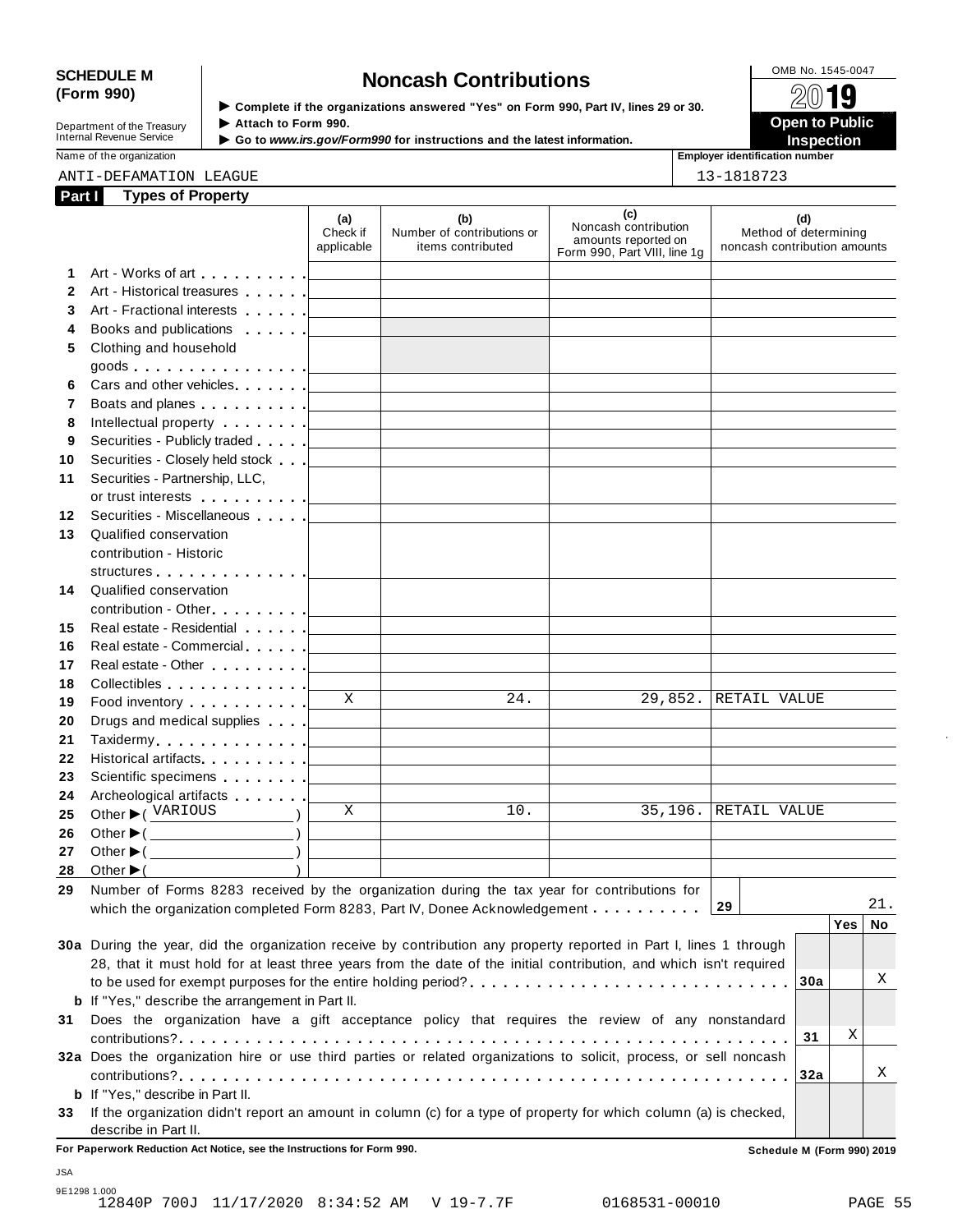**Supplemental Information.** Provide the information required by Part I, lines 30b, 32b, and 33, and whether the organization is reporting in Part I, column (b), the number of contributions, the number of items received, or a combination of both. Also complete this part for any additional information. **Part II**

PART 1 LINE 25 COLUMN (B)

THE AMOUNT REPORTED REFLECTS THE NUMBER OF CONTRIBUTIONS RECEIVED.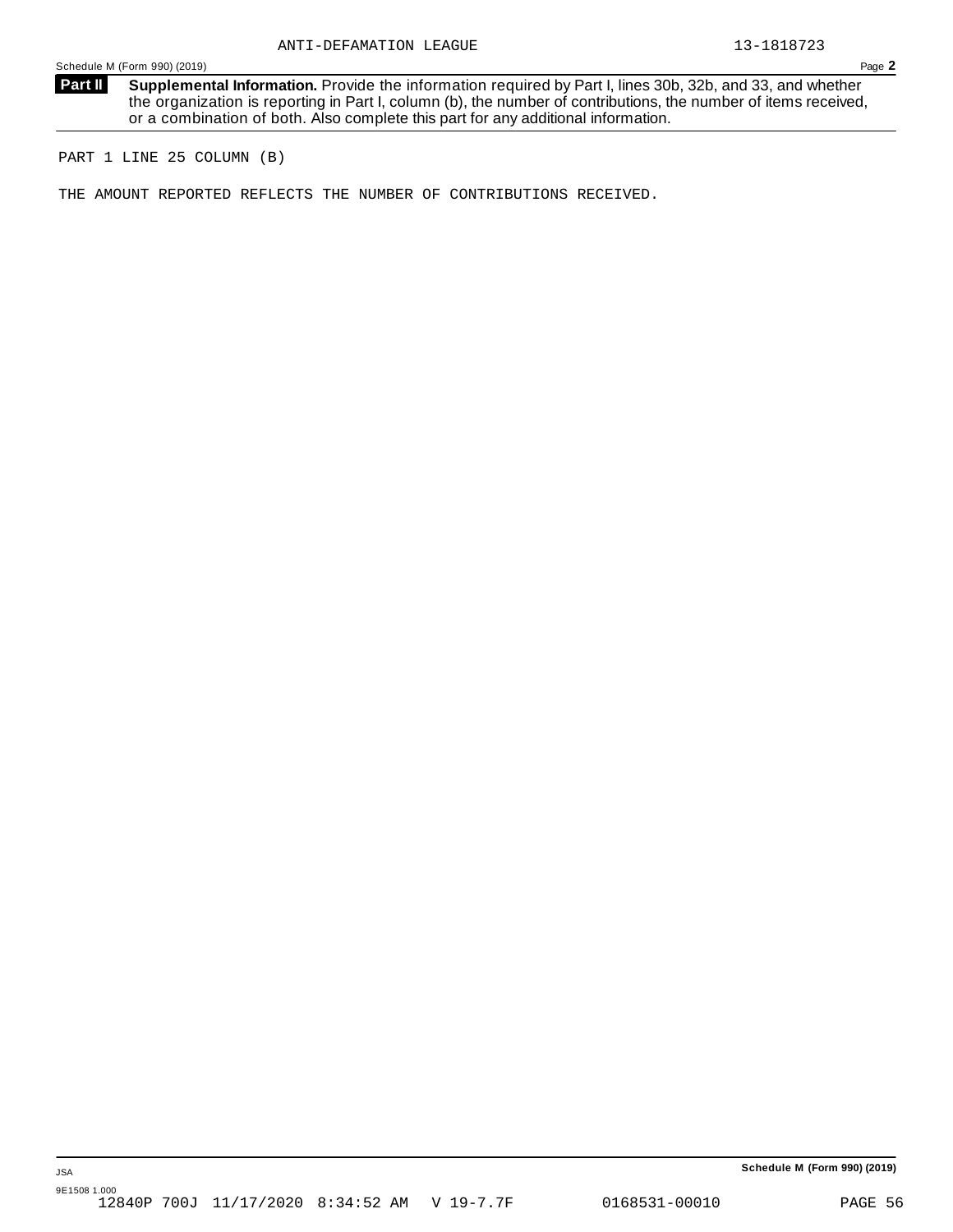### **SCHEDULE O** Supplemental Information to Form 990 or 990-EZ DAMB No. 1545-0047

**(Form 990 or 990-EZ) Complete to provide information for responses to specific questions on** plete to provide information for responses to specific questions on  $\mathbb{Z}^{0}$  **19 EV I D**<br>
■ Attach to Form 990 or 990-EZ. Depen to Public<br>
■ Public Public Public Department of the Treasury <br>Depen to Public<br>Name of the organization<br>Name of the organization<br>Name of the organization<br>Name of the organization<br>Inspection



Department of the Treasury<br>Internal Revenue Service ANTI-DEFAMATION LEAGUE 13-1818723

FORM 990, PART III, LINE 4A REGIONAL OPERATIONS (CONTINUED FROM PART III) IT IS THE STAFF WITHIN THE REGIONAL OPERATIONS DIVISION THAT IN LARGE PART PROVIDES THE GROUNDWORK FOR THE PROGRAMMING IN THE REGIONS. 2019 ACCOMPLISHMENTS INCLUDED ANTI-BIAS TRAINING FOR EDUCATORS, STUDENTS AND LAW ENFORCEMENT PROFESSIONALS; CIVIL RIGHTS ADVOCACY; MONITORING AND EXPOSING OF EXTREMIST ACTIVITY; VICTIM ASSISTANCE; PROMOTION OF INTERGROUP COLLABORATION AND UNDERSTANDING; AND, RESPONSE TO HATE CRIMES AND BIAS INCIDENTS. REGIONAL OPERATIONS ASSIST REGIONS IN THEIR RECRUITMENT AND ENGAGEMENT OF QUALIFIED LEADERSHIP AND THEIR EXPANSION OF PHILANTHROPIC SUPPORT. REGIONAL OFFICES ARE RESPONSIBLE FOR IDENTIFYING AND CULTIVATING LOCAL COMMUNITY LEADERSHIP. TO ACCOMPLISH THIS, EACH REGION HAS A LOCAL LAY ADVISORY BOARD, ALL OF WHICH, IN THE AGGREGATE, TOTAL APPROXIMATELY 2,500 BOARD MEMBERS (NOT VOTING MEMBERS OF ADL'S MAIN GOVERNING BODY) THAT HELP CARRY OUT ADL'S MISSION.

FORM 990, PART III, LINE 4D OTHER PROGRAM SERVICES PROGRAM SERVICE EXPENSES: \$15,692,155 GRANTS: \$NONE

REVENUE: \$402,833

INTERNATIONAL AFFAIRS AND INTERFAITH PROGRAMS - MAINTAINS CONTACTS THROUGHOUT EUROPE, LATIN AMERICA, THE MIDEAST, AND THE UNITED STATES FROM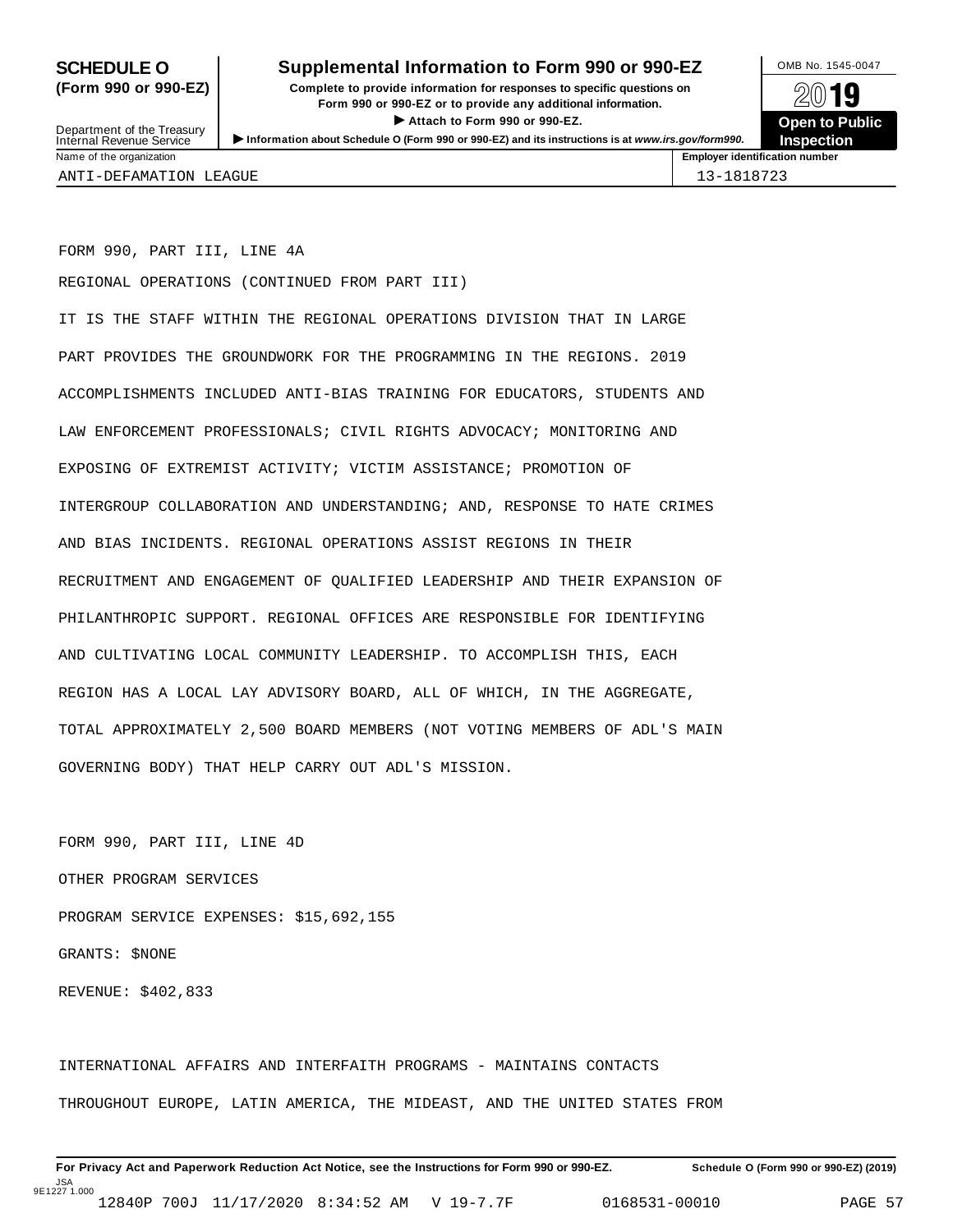| Schedule O (Form 990 or 990-EZ) 2019 |                                       | Page |
|--------------------------------------|---------------------------------------|------|
| Name of the organization             | <b>Employer identification number</b> |      |
| ANTI-DEFAMATION LEAGUE               | 1818723<br>$\sim$ $\sim$              |      |

WHICH INFORMATION IS GATHERED RELATING TO POLITICAL AND SOCIAL MOVEMENTS THAT IMPACT ANTI-SEMITISM AND BIGOTRY. OBSERVES AND ANALYZES TRENDS AROUND THE WORLD RELATED TO ANTI-SEMITISM, HATE, AND RELATED ISSUES. PREPARES AND DISSEMINATES REPORTS AND DATA REGARDING ISRAEL'S SECURITY, U.S.-ISRAEL RELATIONS, BIGOTRY AND ANTI-SEMITISM IN THE MIDDLE EAST. INITIATIVE EDUCATIONAL PROGRAMS ON THE MIDEAST AND ISRAELI ISSUES, AS WELL AS ON INTERNATIONAL BEST PRACTICES ON FIGHTING ANTI-SEMITISM AND BIGOTRY, MAINTAINS CONTACT WITH FAITH LEADERS IN THE U.S. AND OTHER COUNTRIES. DEVELOP PROGRAMS OF COOPERATION ON INTERGROUP UNDERSTANDING AND HUMAN RELATIONS WITH CATHOLIC AND PROTESTANT RELIGIOUS GROUPS AT COMMUNITY, REGIONAL, AND NATIONAL LEVELS. PARTICIPATES IN EDUCATIONAL AND ACTION PROGRAMS IN INTERFAITH EFFORTS. ORGANIZES TRAINING PROGRAMS AND CURRICULUM DEVELOPMENT FOR SEMINARS AND RELIGIOUS-ORIENTED EDUCATIONAL INSTITUTIONS.

LEADERSHIP - THE LEADERSHIP DIVISION IS RESPONSIBLE FOR ATTRACTING, EDUCATING AND CULTIVATING ADL LEADERS BY HOSTING SEVERAL ANNUAL NATIONAL MEETINGS, OVERSEEING GOVERNANCE, PROVIDING PERIODIC E-MAIL AND PRINT COMMUNICATIONS ON ADL ISSUES, RECRUITING PARTICIPANTS FOR MISSIONS TO FOREIGN COUNTRIES, AND HOSTING PRIVATE MEETINGS WITH NATIONAL AND WORLD LEADERS AT ADL HEADQUARTERS. THE LEADERSHIP DIVISION PROVIDES ONGOING SUPPORT TO ADL REGIONS TO HELP ENHANCE THEIR LEADERSHIP DEVELOPMENT PROGRAMS AND ALSO OFFERS GUIDANCE AND ASSISTANCE TO REGIONAL LEADERS LOOKING TO EXPAND THEIR INVOLVEMENT ON THE NATIONAL LEVEL.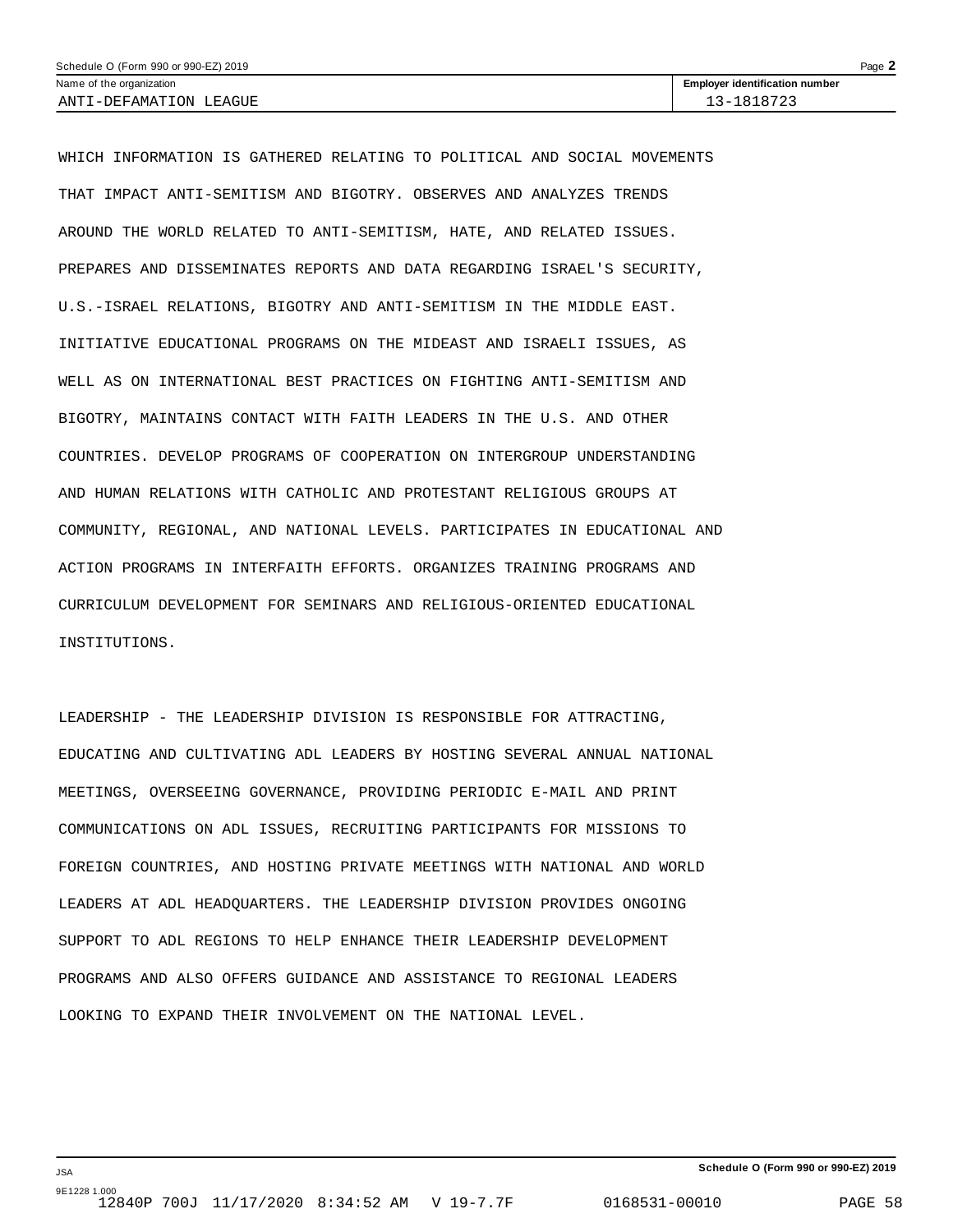| Schedule O (Form 990 or 990-EZ) 2019 |                                       | Page |
|--------------------------------------|---------------------------------------|------|
| Name of the organization             | <b>Employer identification number</b> |      |
| ANTI-DEFAMATION LEAGUE               | 1818723<br>$\sim$ $\sim$              |      |

EDUCATION - FURTHERS THE LEAGUE'S MISSION THROUGH THE DESIGN AND DELIVERY OF EDUCATIONAL PROGRAMS AND MATERIALS IN THE CORE PRIORITY AREAS OF ANTI-BIAS, BULLYING/CYBERBULLYING, SCHOOL CLIMATE AND ANTI-SEMITISM. ADL EDUCATION DELIVERS THESE PROGRAMS TO PREK-12 SCHOOL COMMUNITIES, COLLEGE AND UNIVERSITY CAMPUSES, COMMUNITY GROUPS, CIVIC ASSOCIATIONS, RELIGIOUS ORGANIZATIONS, YOUTH SERVICE PROVIDERS AND WORKPLACES. IN 2019, ADL EDUCATION PROGRAMS WERE DIRECTLY DELIVERED TO OVER 91,000 CHILDREN AND ADULTS. THESE EDUCATION PROGRAMS HAVE POSITIONED ADL AS A LEADER IN ANTI-BIAS PROGRAMMING AND BULLYING/CYBERBULLYING PREVENTION, DIRECTLY REACHING ELEMENTARY, MIDDLE, HIGH SCHOOL AND POST-SECONDARY STUDENTS, EDUCATORS, FAMILY MEMBERS AND WORKPLACE EMPLOYEES WITH IN-DEPTH TRAINING AND RESOURCES.EMPLOYEES WITH IN-DEPTH TRAINING AND RESOURCES.

### FORM 990, PART VI, SECTION A, LINE 1A

BEFORE 2018, ADL WAS GOVERNED BY ITS NATIONAL COMMISSION. COMMENCING IN 2018, ADL IS GOVERNED BY ITS BOARD OF DIRECTORS. THE BOARD'S EXECUTIVE COMMITTEE IS AUTHORIZED TO ACT ON BEHALF OF THE BOARD OF DIRECTORS.

### FORM 990, PART VI, SECTION B, LINE 11B

COPIES OF THE DRAFT FORM 990 WERE PROVIDED TO THE MEMBERS OF ADL'S AUDIT COMMITTEE, WHICH REVIEWED AND APPROVED IT AT ITS FALL 2020 MEETING. SUBSEQUENT TO THE MEETING, AN EMAIL WAS SENT TO ADL'S BOARD OF DIRECTORS PROVIDING THEM WITH A COPY OF THE FORM 990 FOR THEIR REVIEW BEFORE IT IS FILED WITH THE IRS ON OR ABOUT NOVEMBER 15, 2020.

### FORM 990, PART VI, SECTION B, LINE 12C ADL HAS A WRITTEN CONFLICT OF INTEREST POLICY APPROVED BY THE BOARD OF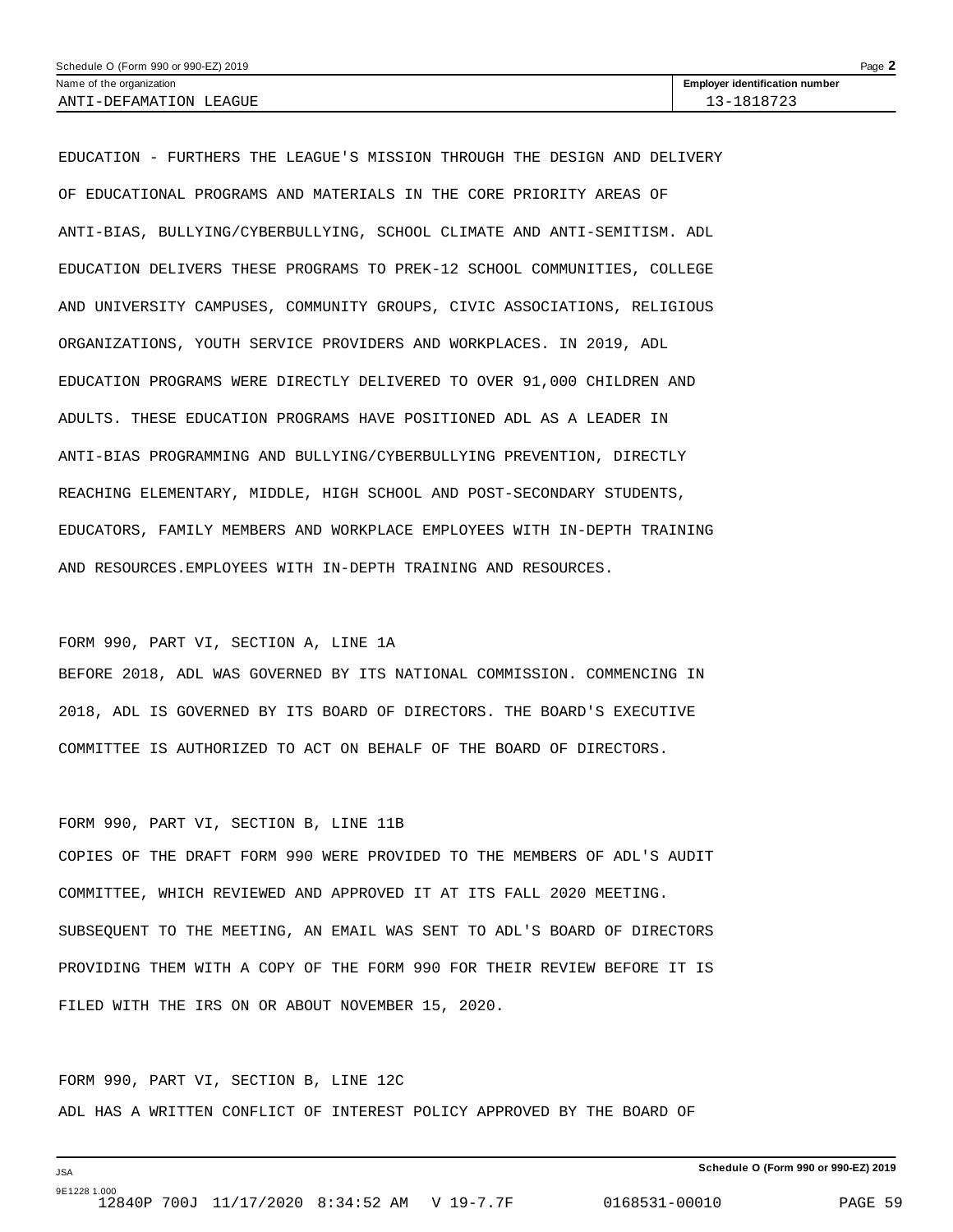| Schedule O (Form 990 or 990-EZ) 2019 |                                       | Page $\blacktriangle$ |
|--------------------------------------|---------------------------------------|-----------------------|
| Name of the organization             | <b>Employer identification number</b> |                       |
| ANTI-DEFAMATION LEAGUE               | $3 - 1818723$                         |                       |

DIRECTORS THAT REQUIRES ITS OFFICERS, DIRECTORS, AND EMPLOYEES TO ANNUALLY DISCLOSE POTENTIAL CONFLICTS OF INTEREST, THOSE OF THEIR FAMILY MEMBERS AND OF OTHER INTERESTED PARTIES. THIS DISCLOSURE FORM IS DISTRIBUTED BY THE ORGANIZATION'S TALENT AND KNOWLEDGE DEPARTMENT (T&K) TO ALL STAFF ON AN ANNUAL BASIS. T&K ENSURES THAT ALL FORMS ARE COMPLETED. ADL'S SVP, TALENT OF KNOWLEDGE AND GENERAL COUNSEL REVIEW THE FORMS FOR CONFLICTS; SENIOR STAFF CONFLICTS ARE REPORTED TO THE AUDIT COMMITTEE. THE DISCLOSURE FORM IS DISTRIBUTED BY THE LEADERSHIP DIVISION TO THE MEMBERS OF THE BOARD OF DIRECTORS ON AN ANNUAL BASIS. A SUMMARY AND THE NOTED FINDINGS ARE THEN REVIEWED BY THE GENERAL COUNSEL AND SVP, FINANCE & ACCOUNTING, WHO THEN PROVIDE ALL DISCLOSURES TO THE AUDIT COMMITTEE FOR FURTHER REVIEW. THE AUDIT COMMITTEE REVIEWS AND DETERMINES BY MAJORITY VOTE WHETHER A CONFLICT EXISTS. IF A CONFLICT IS NOTED INVOLVING A MEMBER OF THE AUDIT COMMITTEE, THAT PERSON RECUSES HIM/HERSELF FROM VOTING.

FORM 990, PART VI, SECTION B, LINE 15A ADL'S PROCESS FOR DETERMINING THE COMPENSATION OF THE CEO/NATIONAL DIRECTOR INCLUDES CONSULTATION WITH AN INDEPENDENT COMPENSATION CONSULTANT THAT PERFORMS A COMPENSATION MARKET STUDY AND PROVIDES SALARY STRUCTURE GRADING. THIS IS REVIEWED AND A DECISION IS MADE BY THE EXECUTIVE COMPENSATION COMMITTEE, AS DOCUMENTED IN THE COMMITTEE MEETING

FORM 990, PART VI, SECTION B, LINE 15B ADL'S PROCESS FOR DETERMINING THE COMPENSATION OF OTHER OFFICERS AND ALL KEY EMPLOYEES INCLUDES CONSULTATION WITH AN INDEPENDENT COMPENSATION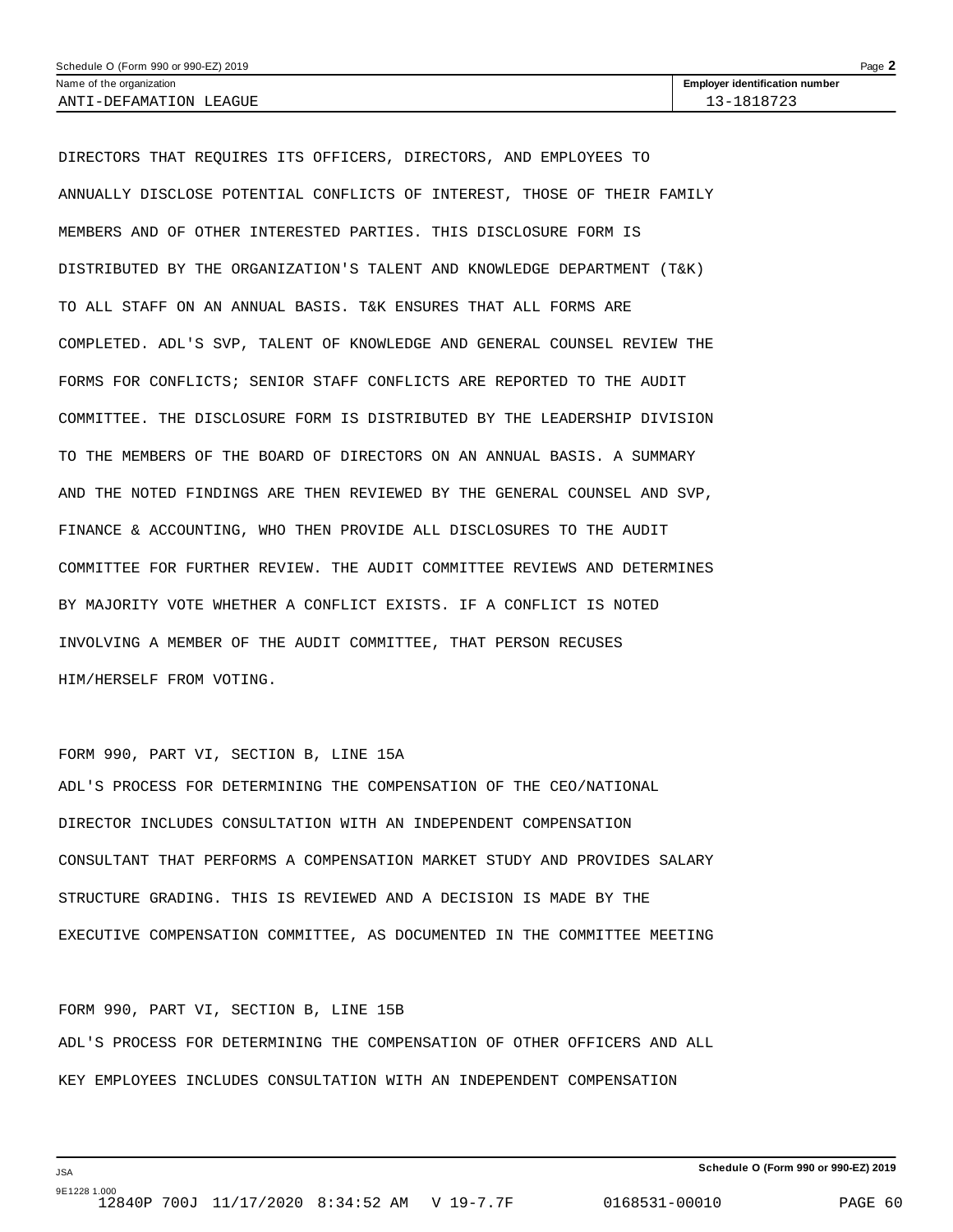CONSULTANT THAT PERFORMS A COMPENSATION MARKET STUDY AND PROVIDES SALARY STRUCTURE GRADING. THIS IS REVIEWED AND A DECISION IS MADE BY THE ADL BOARD CHAIR WHO PRESENTS A RECOMMENDATION TO THE EXECUTIVE COMPENSATION COMMITTEE. THE EXECUTIVE COMPENSATION COMMITTEE MAKES A DECISION ON THE RECOMMENDATION, AS DOCUMENTED IN THE COMMITEE MEETING MINUTES.

### FORM 990, PART VI, SECTION C, LINE 19

THE AUDITED CONSOLIDATED FINANCIAL STATEMENTS OF ADL AND THE ADL FOUNDATION AND THE ANNUAL REPORT ARE MADE AVAILABLE TO THE PUBLIC THROUGH A DIRECT LINK ON THE ADL WEBSITE, (WWW.ADL.ORG). FURTHERMORE, A FULL SET OF THE AUDITED CONSOLIDATED FINANCIAL STATEMENTS OF ADL AND THE ADL FOUNDATION IS AVAILABLE UPON REQUEST AS INDICATED ON THE ADL WEBSITE AND IN THE ANNUAL REPORT. THE ARTICLES OF INCORPORATION ARE AVAILABLE AT THE DEPARTMENT OF CONSUMER AND REGULATORY AFFAIRS IN WASHINGTON, DC.

FORM 990, PART VII-A, LINE 1 THE BOARD LIST IS ONLY SHOWING VOTING MEMBERS.

FORM 990, PART XI, LINE 9 OTHER CHANGES OF NET ASSETS: NET PERIODIC BENEFIT COST (586,506) PENSION CHARGE OTHER THAN NET PERIODIC BENEFIT COST (2,457,164) OTHER BOOK-TAX DIFFERENCE (4,579,505)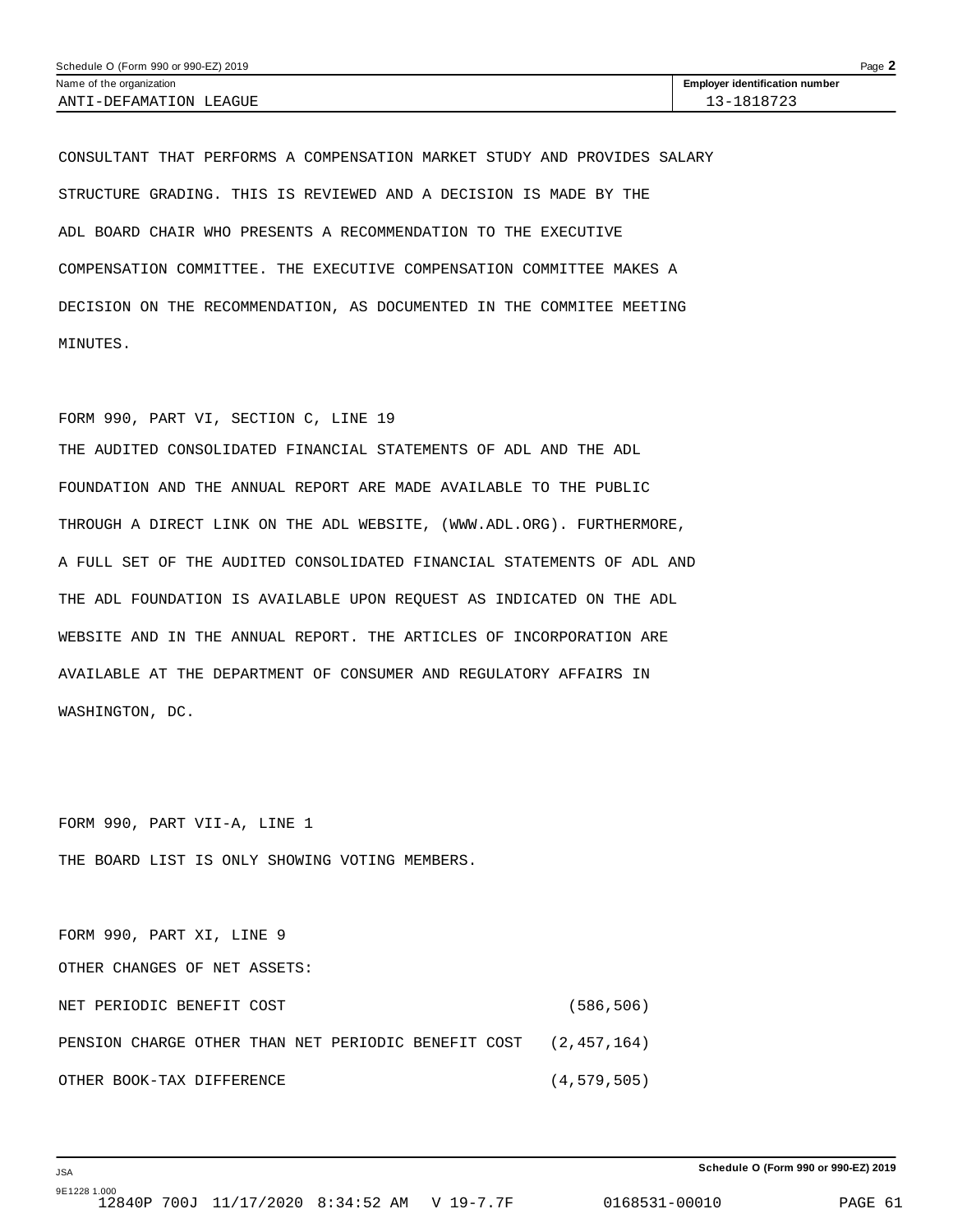| Name of the organization | <b>Employer identification number</b> |
|--------------------------|---------------------------------------|
| ANTI-DEFAMATION LEAGUE   | 13-1818723                            |
|                          |                                       |
|                          |                                       |

============

TOTAL (7,623,175)

|                                                      |        | ATTACHMENT 1 |          |
|------------------------------------------------------|--------|--------------|----------|
| FORM 990, PART III, LINE 4D - OTHER PROGRAM SERVICES |        |              |          |
| DESCRIPTION                                          | GRANTS | EXPENSES     | REVENUE  |
| ALL OTHER PROGRAMS - SEE SCHEDULE O                  |        | 15,692,155.  | 209,148. |
| TOTALS                                               |        | 15,692,155.  | 209,148. |

ATTACHMENT 2

FORM 990, PART VI, LINE 17 - STATES

AL,AK,AZ,AR,CA,CO,CT,

FL,GA,HI,IL,KS,KY,LA,ME,MD,MA,MI,

MS,MO,NV,NH,NY,NC,ND,OH,OK,OR,PA,

RI,SC,TN,VA,WA,WV,WI,

| ATTACHMENT 3                                                             |                         |              |  |  |  |  |  |
|--------------------------------------------------------------------------|-------------------------|--------------|--|--|--|--|--|
| 990, PART VII- COMPENSATION OF THE FIVE HIGHEST PAID IND. CONTRACTORS    |                         |              |  |  |  |  |  |
| NAME AND ADDRESS                                                         | DESCRIPTION OF SERVICES | COMPENSATION |  |  |  |  |  |
| SALESFORCE<br>1095 AVENUE OF THE AMERICAS, 6TH AVE<br>NEW YORK, NY 10036 | COMPUTER SERVICES       | 1,011,744.   |  |  |  |  |  |
| FIRST INTERNATIONAL<br>11201 USA PKWY<br>FISHERS, IN 46037               | SURVEY SERVICE          | 1,991,875.   |  |  |  |  |  |
| AMERICAN EXPRESS<br>200 VESEY STREET<br>NEW YORK, NY 10285-3106          | CORP. CARD SERVICES     | 2,187,342.   |  |  |  |  |  |
| 605 THIRD AVENUE CORPORATION<br>605 3RD AVENUE<br>NEW YORK, NY 10158     | REAL ESTATE SERVICES    | 4,367,074.   |  |  |  |  |  |

<span id="page-59-0"></span>Schedule O (Form 990 or 990-EZ) 2019 Page **2**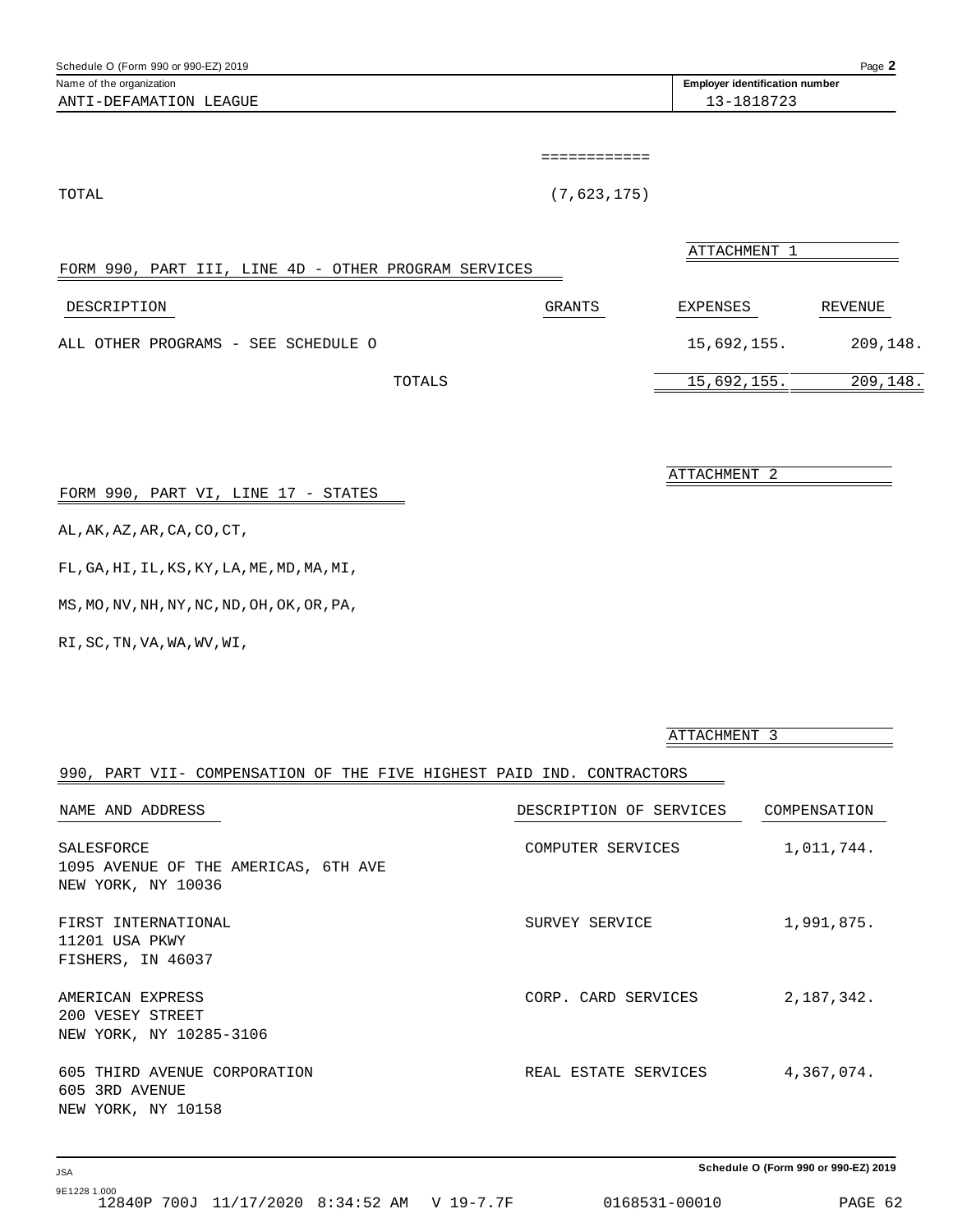| Schedule O (Form 990 or 990-EZ) 2019 |                                       |  |  |  |  |  |
|--------------------------------------|---------------------------------------|--|--|--|--|--|
| Name of the organization             | <b>Employer identification number</b> |  |  |  |  |  |
| ANTI-DEFAMATION LEAGUE               | 13-1818723                            |  |  |  |  |  |

ATTACHMENT 3 (CONT'D)

### 990, PART VII- COMPENSATION OF THE FIVE HIGHEST PAID IND. CONTRACTORS

NAME AND ADDRESS DESCRIPTION OF SERVICES COMPENSATION

1600 TYSONS BOULEVARD MCLEAN, VA 22102

ATTAIN LLC 536,807.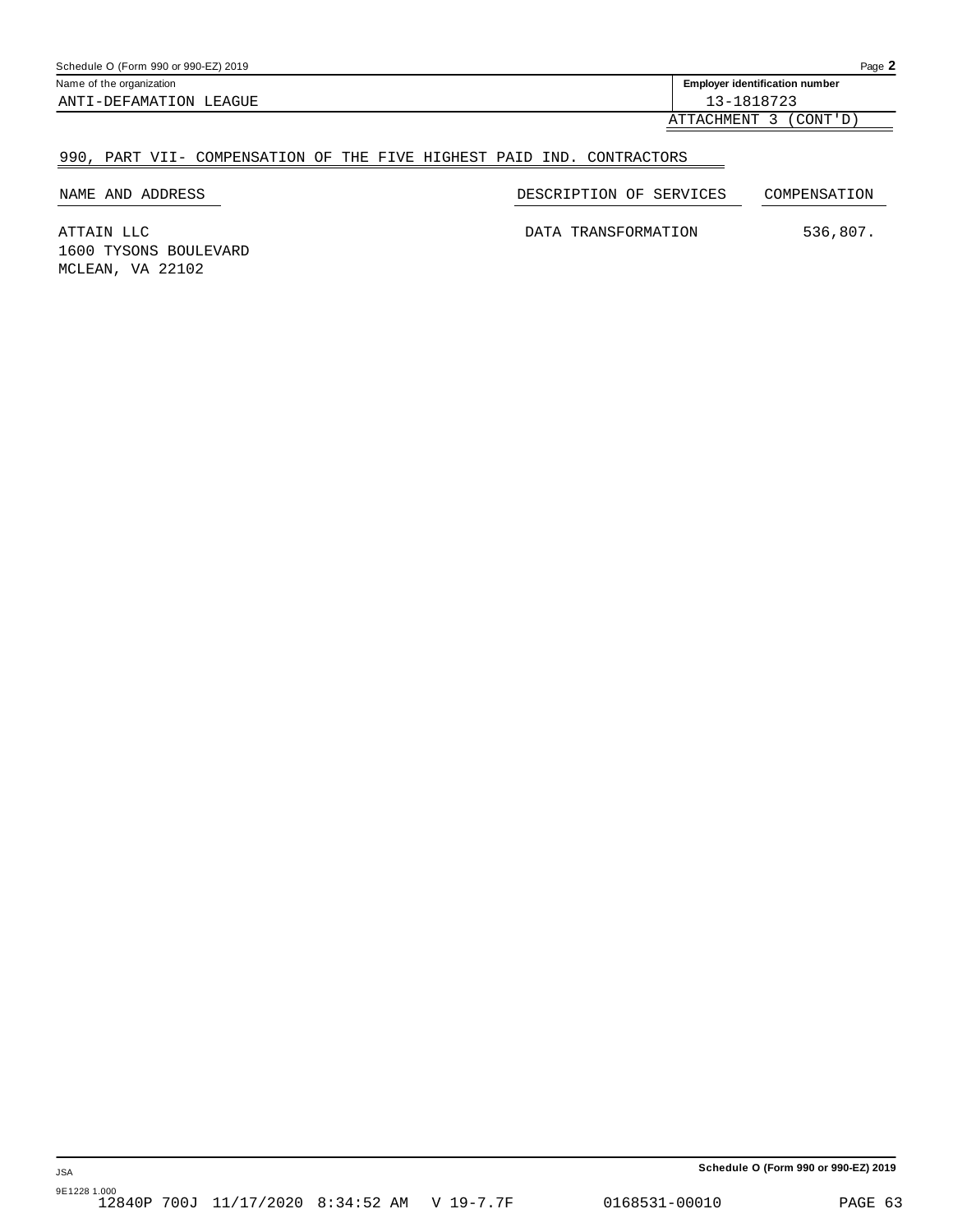## OMB No. 1545-0047 **SCHEDULE R (Form 990) Related Organizations and Unrelated Partnerships**

 $\triangleright$  Complete if the organization answered "Yes" on Form 990, Part IV, line 33, 34, 35b, 36, or 37.



Department of the Treasury

ANTI-DEFAMATION LEAGUE 13-1818723

### **Part I Identification of Disregarded Entities.** Complete if the organization answered "Yes" on Form 990, Part IV, line 33.

| (a)<br>Name, address, and EIN (if applicable) of disregarded entity | (b)<br>Primary activity | (c)<br>Legal domicile (state<br>or foreign country) | (d)<br>Total income | (e)<br>End-of-year assets | (f)<br>Direct controlling<br>entity |
|---------------------------------------------------------------------|-------------------------|-----------------------------------------------------|---------------------|---------------------------|-------------------------------------|
| (1)                                                                 |                         |                                                     |                     |                           |                                     |
| (2)                                                                 |                         |                                                     |                     |                           |                                     |
| (3)                                                                 |                         |                                                     |                     |                           |                                     |
| (4)                                                                 |                         |                                                     |                     |                           |                                     |
| (5)                                                                 |                         |                                                     |                     |                           |                                     |
| (6)                                                                 |                         |                                                     |                     |                           |                                     |

JSA

**Identification of Related Tax-Exempt Organizations.** Complete if the organization answered "Yes" on Form 990, Part IV, line 34, because it had **Part II** one or more related tax-exempt organizations during the tax year.

| (a)<br>Name, address, and EIN of related organization  | (b)<br>Primary activity | (c)<br>Legal domicile (state<br>or foreign country) | (d)<br>Exempt Code section | (e)<br>Public charity status<br>(if section $501(c)(3)$ ) | (f)<br>Direct controlling<br>entity | (g)<br>Section 512(b)(13)<br>controlled<br>entity? |    |
|--------------------------------------------------------|-------------------------|-----------------------------------------------------|----------------------------|-----------------------------------------------------------|-------------------------------------|----------------------------------------------------|----|
|                                                        |                         |                                                     |                            |                                                           |                                     | <b>Yes</b>                                         | No |
| ANTI-DEFAMATION LEAGUE FOUNDATION<br>13-2887439<br>(1) |                         |                                                     |                            |                                                           |                                     |                                                    |    |
| 605 THIRD AVENUE<br>NEW YORK, NY 10158                 | SUPPORT ADL             | ΝY                                                  | 501(C)(3)                  | 7                                                         | ADL                                 | Χ                                                  |    |
| (2) ADLF COMMON FUND<br>13-3095748                     |                         |                                                     |                            |                                                           |                                     |                                                    |    |
| NEW YORK, NY 10158<br>605 THRID AVENUE                 | SEE PART VII            | ΝY                                                  | 501(C)(3)                  | PF                                                        | ADL                                 | Χ                                                  |    |
| (3) ANTI-DEFAMATION LEAGUE - ISRAEL                    |                         |                                                     |                            |                                                           |                                     |                                                    |    |
| 21 JABOTINSKY STREET<br>JERUSALEM,<br>IS 92141         | ADVOCACY                | IS                                                  |                            |                                                           | ADL                                 | Χ                                                  |    |
| (4)                                                    |                         |                                                     |                            |                                                           |                                     |                                                    |    |
| (5)                                                    |                         |                                                     |                            |                                                           |                                     |                                                    |    |
| (6)                                                    |                         |                                                     |                            |                                                           |                                     |                                                    |    |
| (7)                                                    |                         |                                                     |                            |                                                           |                                     |                                                    |    |

**For Paperwork Reduction Act Notice, see the Instructions for Form 990. Schedule R (Form 990) 2019**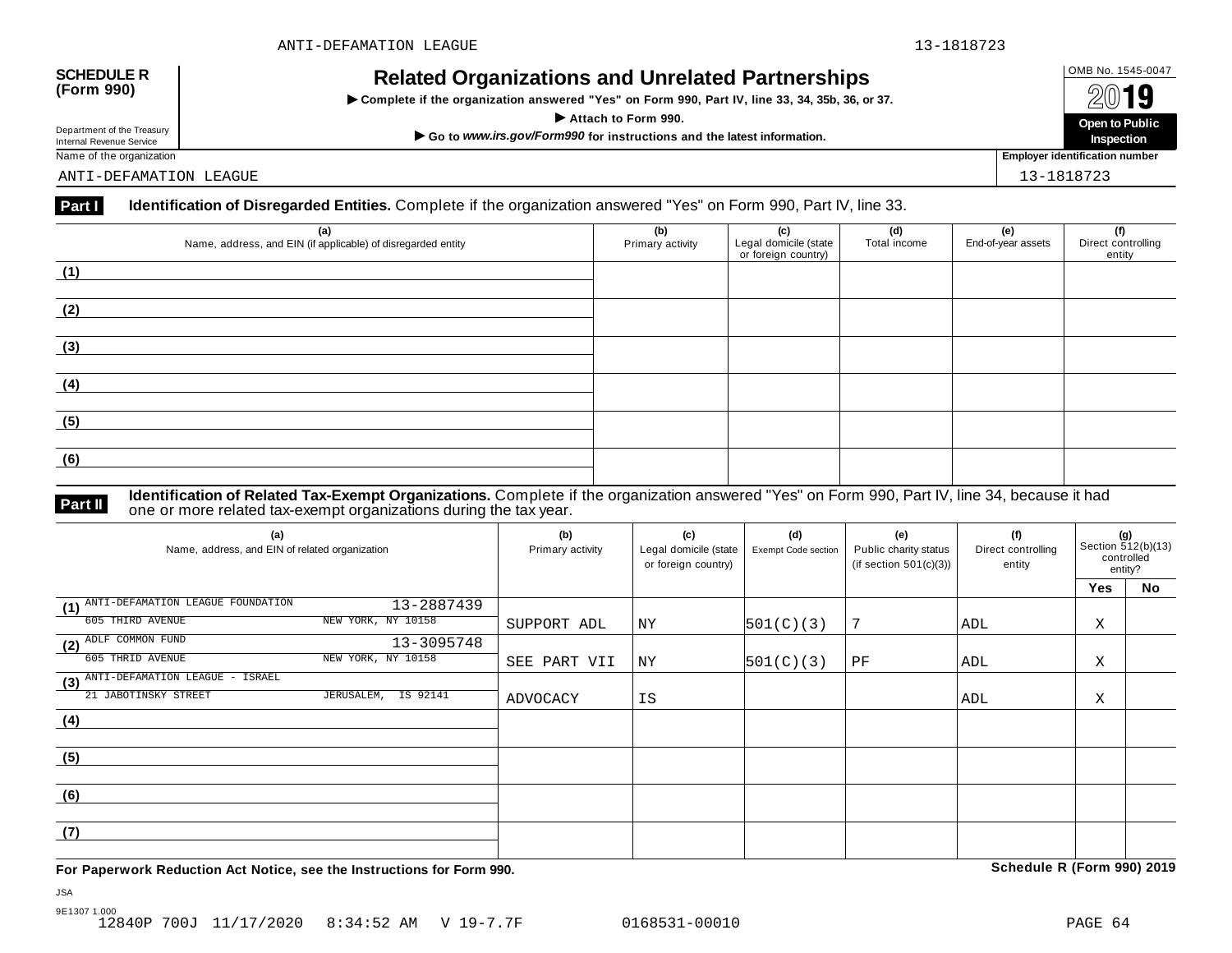**Part III** Identification of Related Organizations Taxable as a Partnership. Complete if the organization answered "Yes" on Form 990, Part IV, line 34,<br>because it had one or more related organizations treated as a partners

| (a)<br>Name, address, and EIN of<br>related organization | (b)<br>Primary activity | (c)<br>Legal<br>domicile<br>(state or<br>foreign<br>country) | (d)<br>Direct controlling<br>entity | (e)<br>Predominant<br>Frecomman<br>income (related,<br>unrelated,<br>excluded from<br>sections 512 - 514) | (f)<br>Share of total<br>income | (g)<br>Share of end-of-<br>year assets | (h)<br>Disproportionate<br>allocations? | (i)<br>Code V - UBI<br>amount in box 20<br>of Schedule K-1<br>(Form 1065) | (j)<br>General or<br>managing<br>partner? |  |  |  |  |  |  |  | (k)<br>Percentage<br>ownership |
|----------------------------------------------------------|-------------------------|--------------------------------------------------------------|-------------------------------------|-----------------------------------------------------------------------------------------------------------|---------------------------------|----------------------------------------|-----------------------------------------|---------------------------------------------------------------------------|-------------------------------------------|--|--|--|--|--|--|--|--------------------------------|
|                                                          |                         |                                                              |                                     |                                                                                                           |                                 |                                        | Yes No                                  |                                                                           | Yes No                                    |  |  |  |  |  |  |  |                                |
| (1)                                                      |                         |                                                              |                                     |                                                                                                           |                                 |                                        |                                         |                                                                           |                                           |  |  |  |  |  |  |  |                                |
| (2)                                                      |                         |                                                              |                                     |                                                                                                           |                                 |                                        |                                         |                                                                           |                                           |  |  |  |  |  |  |  |                                |
| (3)                                                      |                         |                                                              |                                     |                                                                                                           |                                 |                                        |                                         |                                                                           |                                           |  |  |  |  |  |  |  |                                |
| (4)                                                      |                         |                                                              |                                     |                                                                                                           |                                 |                                        |                                         |                                                                           |                                           |  |  |  |  |  |  |  |                                |
| (5)                                                      |                         |                                                              |                                     |                                                                                                           |                                 |                                        |                                         |                                                                           |                                           |  |  |  |  |  |  |  |                                |
| (6)                                                      |                         |                                                              |                                     |                                                                                                           |                                 |                                        |                                         |                                                                           |                                           |  |  |  |  |  |  |  |                                |
| (7)                                                      |                         |                                                              |                                     |                                                                                                           |                                 |                                        |                                         |                                                                           |                                           |  |  |  |  |  |  |  |                                |

## **Part IV** Identification of Related Organizations Taxable as a Corporation or Trust. Complete if the organization answered "Yes" on Form 990, Part IV,<br>line 34, because it had one or more related organizations treated as a

| (a)<br>Name, address, and EIN of related organization | (b)<br>Primary activity | (c)<br>Legal domicile<br>(state or foreign<br>country) | (d)<br>Direct controlling<br>entity | (e)<br>Type of entity<br>(C corp, S corp, or trust) | (f)<br>Share of total<br>income | (g) (h) $\frac{1}{\sqrt{10}}$ (i) $\frac{1}{\sqrt{10}}$ (i) $\frac{1}{\sqrt{10}}$ (i) $\frac{1}{\sqrt{10}}$ (com end-of-year assets ownership $\frac{1}{\sqrt{10}}$ (controlled entity? |        |
|-------------------------------------------------------|-------------------------|--------------------------------------------------------|-------------------------------------|-----------------------------------------------------|---------------------------------|-----------------------------------------------------------------------------------------------------------------------------------------------------------------------------------------|--------|
|                                                       |                         |                                                        |                                     |                                                     |                                 |                                                                                                                                                                                         | Yes No |
| (1)                                                   |                         |                                                        |                                     |                                                     |                                 |                                                                                                                                                                                         |        |
| (2)                                                   |                         |                                                        |                                     |                                                     |                                 |                                                                                                                                                                                         |        |
| (3)                                                   |                         |                                                        |                                     |                                                     |                                 |                                                                                                                                                                                         |        |
| (4)                                                   |                         |                                                        |                                     |                                                     |                                 |                                                                                                                                                                                         |        |
| (5)                                                   |                         |                                                        |                                     |                                                     |                                 |                                                                                                                                                                                         |        |
| (6)                                                   |                         |                                                        |                                     |                                                     |                                 |                                                                                                                                                                                         |        |
| (7)                                                   |                         |                                                        |                                     |                                                     |                                 |                                                                                                                                                                                         |        |

**Schedule R (Form 990) 2019**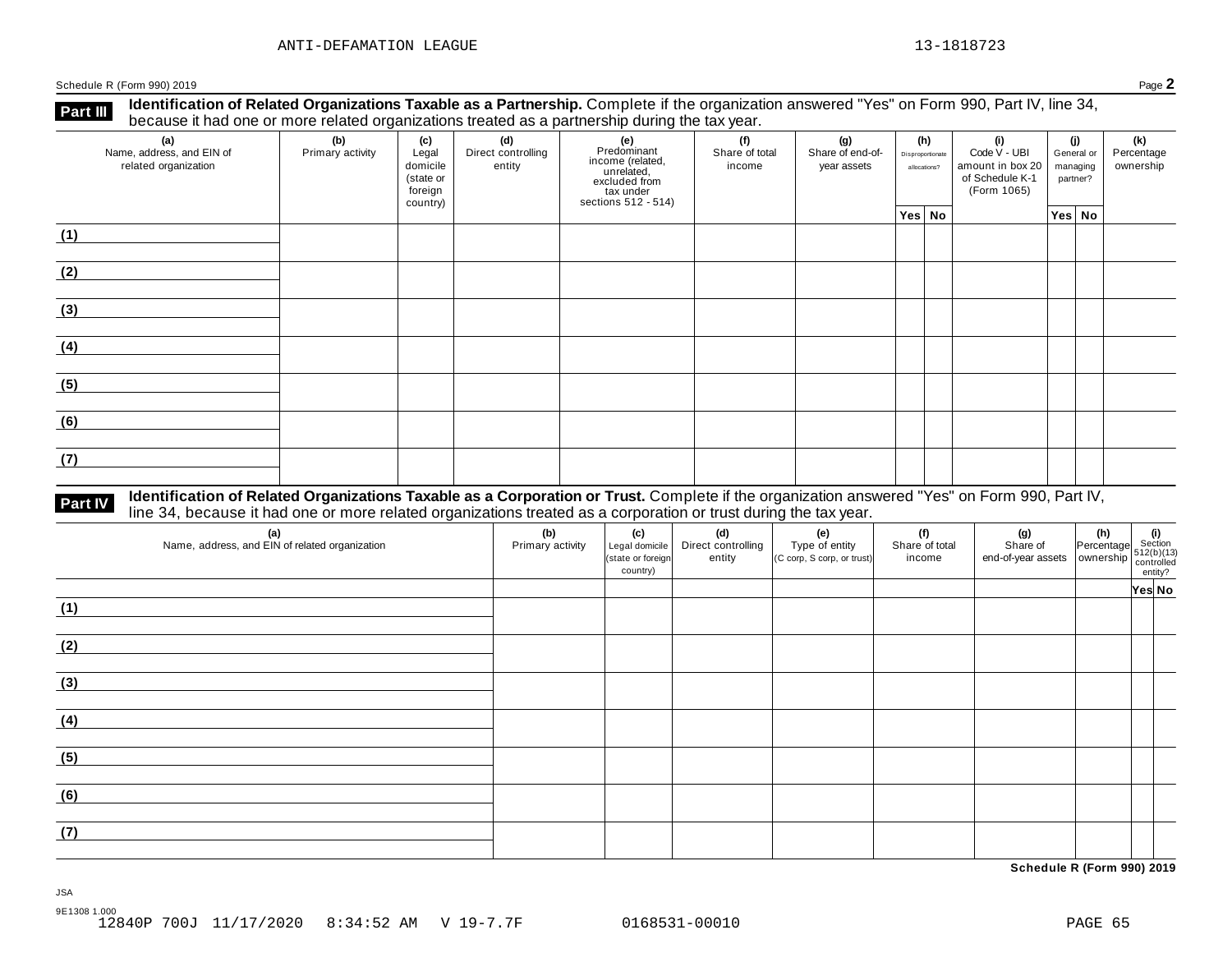ANTI-DEFAMATION LEAGUE 13-1818723

Schedule R (Form 990) 2019 **Page 3** 

| <b>Part V</b> | Transactions With Related Organizations. Complete if the organization answered "Yes" on Form 990, Part IV, line 34, 35b, or 36.                                              |                            |                 |                                          |                                                             |  |  |  |  |  |  |  |
|---------------|------------------------------------------------------------------------------------------------------------------------------------------------------------------------------|----------------------------|-----------------|------------------------------------------|-------------------------------------------------------------|--|--|--|--|--|--|--|
|               | Note: Complete line 1 if any entity is listed in Parts II, III, or IV of this schedule.                                                                                      |                            |                 |                                          | Yes No                                                      |  |  |  |  |  |  |  |
|               | During the tax year, did the organization engage in any of the following transactions with one or more related organizations listed in Parts II-IV?                          |                            |                 |                                          |                                                             |  |  |  |  |  |  |  |
| a             |                                                                                                                                                                              |                            |                 |                                          | $\mathbf x$<br>1a                                           |  |  |  |  |  |  |  |
| b             |                                                                                                                                                                              |                            |                 |                                          | $\overline{\mathbf{x}}$<br>1b                               |  |  |  |  |  |  |  |
| c             |                                                                                                                                                                              |                            |                 |                                          | $\boldsymbol{\mathrm{X}}$<br>1c                             |  |  |  |  |  |  |  |
| d             |                                                                                                                                                                              |                            |                 |                                          | $\mathbf X$<br>1 <sub>d</sub>                               |  |  |  |  |  |  |  |
|               |                                                                                                                                                                              |                            |                 |                                          | $\mathbf X$<br>1e                                           |  |  |  |  |  |  |  |
|               |                                                                                                                                                                              |                            |                 |                                          |                                                             |  |  |  |  |  |  |  |
| f             |                                                                                                                                                                              |                            |                 |                                          | X<br>1f<br>$\overline{\mathbf{x}}$                          |  |  |  |  |  |  |  |
| g             |                                                                                                                                                                              |                            |                 |                                          | 1 <sub>g</sub><br>$\overline{\mathbf{x}}$<br>1 <sub>h</sub> |  |  |  |  |  |  |  |
| h             |                                                                                                                                                                              |                            |                 |                                          |                                                             |  |  |  |  |  |  |  |
|               |                                                                                                                                                                              |                            |                 |                                          |                                                             |  |  |  |  |  |  |  |
|               |                                                                                                                                                                              |                            |                 |                                          | $\mathbf x$<br>1j                                           |  |  |  |  |  |  |  |
|               |                                                                                                                                                                              |                            |                 |                                          | Χ<br>1k                                                     |  |  |  |  |  |  |  |
|               | 11                                                                                                                                                                           |                            |                 |                                          |                                                             |  |  |  |  |  |  |  |
|               |                                                                                                                                                                              |                            |                 |                                          |                                                             |  |  |  |  |  |  |  |
| m             |                                                                                                                                                                              |                            |                 |                                          | $\rm X$<br>1m<br>$\mathbf X$<br>1n                          |  |  |  |  |  |  |  |
|               |                                                                                                                                                                              |                            |                 |                                          | X<br>1 <sub>o</sub>                                         |  |  |  |  |  |  |  |
| $\mathbf{o}$  |                                                                                                                                                                              |                            |                 |                                          |                                                             |  |  |  |  |  |  |  |
| p             |                                                                                                                                                                              |                            |                 |                                          | X<br>1 <sub>p</sub>                                         |  |  |  |  |  |  |  |
| a             |                                                                                                                                                                              |                            |                 |                                          | X<br>1q                                                     |  |  |  |  |  |  |  |
|               |                                                                                                                                                                              |                            |                 |                                          |                                                             |  |  |  |  |  |  |  |
|               |                                                                                                                                                                              |                            |                 |                                          | X<br>1r                                                     |  |  |  |  |  |  |  |
|               |                                                                                                                                                                              |                            |                 |                                          | $\overline{\mathbf{x}}$<br>1s                               |  |  |  |  |  |  |  |
| $\mathbf{2}$  | If the answer to any of the above is "Yes," see the instructions for information on who must complete this line, including covered relationships and transaction thresholds. |                            |                 |                                          |                                                             |  |  |  |  |  |  |  |
|               | (a)                                                                                                                                                                          | (b)                        | (c)             |                                          | (d)                                                         |  |  |  |  |  |  |  |
|               | Name of related organization                                                                                                                                                 | Transaction<br>$type(a-s)$ | Amount involved | Method of determining<br>amount involved |                                                             |  |  |  |  |  |  |  |
|               |                                                                                                                                                                              |                            |                 |                                          |                                                             |  |  |  |  |  |  |  |
| (1)           | ANTI-DEFAMATION LEAGUE FOUNDATION                                                                                                                                            | C                          | 7,766,316.      | <b>ACTUAL</b>                            |                                                             |  |  |  |  |  |  |  |
|               |                                                                                                                                                                              |                            |                 |                                          |                                                             |  |  |  |  |  |  |  |
| (2)           | ANTI-DEFAMATION LEAGUE FOUNDATION                                                                                                                                            | D                          | 4,000,000.      | <b>ACTUAL</b>                            |                                                             |  |  |  |  |  |  |  |
|               |                                                                                                                                                                              |                            |                 |                                          |                                                             |  |  |  |  |  |  |  |
| (3)           | ANTI-DEFAMATION LEAGUE FOUNDATION                                                                                                                                            | Е                          | 4,000,000.      | ACTUAL                                   |                                                             |  |  |  |  |  |  |  |
|               |                                                                                                                                                                              |                            |                 |                                          |                                                             |  |  |  |  |  |  |  |
| (4)           | ANTI-DEFAMATION LEAGUE FOUNDATION                                                                                                                                            | Κ                          | 291,946.        | <b>ACTUAL</b>                            |                                                             |  |  |  |  |  |  |  |
| (5)           |                                                                                                                                                                              |                            |                 |                                          |                                                             |  |  |  |  |  |  |  |
|               |                                                                                                                                                                              |                            |                 |                                          |                                                             |  |  |  |  |  |  |  |
| (6)           |                                                                                                                                                                              |                            |                 | Schedule R (Form 990) 2019               |                                                             |  |  |  |  |  |  |  |
| <b>JSA</b>    |                                                                                                                                                                              |                            |                 |                                          |                                                             |  |  |  |  |  |  |  |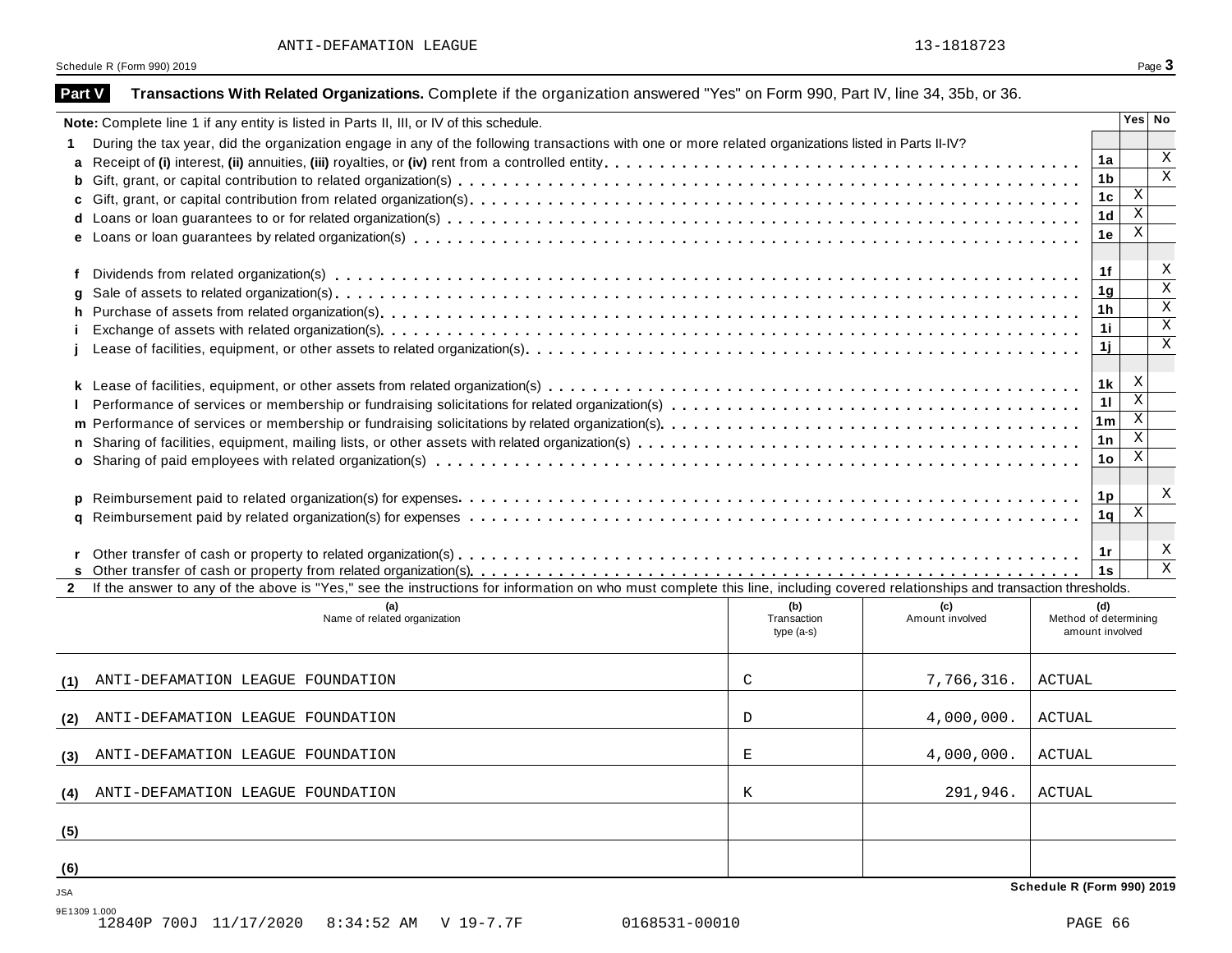### **Part VI Unrelated Organizations Taxable as a Partnership.** Complete if the organization answered "Yes" on Form 990, Part IV, line 37.

Provide the following information for each entity taxed as a partnership through which the organization conducted more than five percent of its activities (measured by total assets or gross revenue) that was not a related organization. See instructions regarding exclusion for certain investment partnerships.

| $\mathbf{v}$<br>$\sim$ $\sim$ $\sim$<br>$\frac{1}{\sqrt{2}}$<br>(a)<br>Name, address, and EIN of entity | (b)<br>Primary activity | - ت<br>(c)<br>Legal domicile<br>(state or foreign<br>country) | (d)<br>Predominant<br>income (related,<br>unrelated, excluded<br>from tax under | $\begin{vmatrix} e \\ \text{Area} \end{vmatrix}$<br>section<br>501(c)(3)<br>organizations? | .<br>(f)<br>Share of<br>total income | $(g)$<br>Share of<br>end-of-year<br>assets | (h)<br>Disproportionate<br>allocations? | (i)<br>Code V - UBI<br>amount in box 20<br>of Schedule K-1<br>(Form 1065) |               | (i)<br>General or Percentage<br>managing ownership<br>partner? |
|---------------------------------------------------------------------------------------------------------|-------------------------|---------------------------------------------------------------|---------------------------------------------------------------------------------|--------------------------------------------------------------------------------------------|--------------------------------------|--------------------------------------------|-----------------------------------------|---------------------------------------------------------------------------|---------------|----------------------------------------------------------------|
|                                                                                                         |                         |                                                               | sections 512-514) $Yes \mid No$                                                 |                                                                                            |                                      |                                            | Yes No                                  |                                                                           | $Yes \mid No$ |                                                                |
| (1)<br>the control of the control of the                                                                |                         |                                                               |                                                                                 |                                                                                            |                                      |                                            |                                         |                                                                           |               |                                                                |
| (2)                                                                                                     |                         |                                                               |                                                                                 |                                                                                            |                                      |                                            |                                         |                                                                           |               |                                                                |
| (3)                                                                                                     |                         |                                                               |                                                                                 |                                                                                            |                                      |                                            |                                         |                                                                           |               |                                                                |
| (4)                                                                                                     |                         |                                                               |                                                                                 |                                                                                            |                                      |                                            |                                         |                                                                           |               |                                                                |
| (5)                                                                                                     |                         |                                                               |                                                                                 |                                                                                            |                                      |                                            |                                         |                                                                           |               |                                                                |
| (6)                                                                                                     |                         |                                                               |                                                                                 |                                                                                            |                                      |                                            |                                         |                                                                           |               |                                                                |
| (7)                                                                                                     |                         |                                                               |                                                                                 |                                                                                            |                                      |                                            |                                         |                                                                           |               |                                                                |
| (8)                                                                                                     |                         |                                                               |                                                                                 |                                                                                            |                                      |                                            |                                         |                                                                           |               |                                                                |
| (9)                                                                                                     |                         |                                                               |                                                                                 |                                                                                            |                                      |                                            |                                         |                                                                           |               |                                                                |
| (10)                                                                                                    |                         |                                                               |                                                                                 |                                                                                            |                                      |                                            |                                         |                                                                           |               |                                                                |
| (11)<br>the company of the company of the company                                                       |                         |                                                               |                                                                                 |                                                                                            |                                      |                                            |                                         |                                                                           |               |                                                                |
| (12)<br><u> 1980 - Andrea Station Books, amerikansk politik (d. 1980)</u>                               |                         |                                                               |                                                                                 |                                                                                            |                                      |                                            |                                         |                                                                           |               |                                                                |
| (13)<br><u> 1989 - Andrea State Barbara, amerikan per</u>                                               |                         |                                                               |                                                                                 |                                                                                            |                                      |                                            |                                         |                                                                           |               |                                                                |
| (14)                                                                                                    |                         |                                                               |                                                                                 |                                                                                            |                                      |                                            |                                         |                                                                           |               |                                                                |
| (15)                                                                                                    |                         |                                                               |                                                                                 |                                                                                            |                                      |                                            |                                         |                                                                           |               |                                                                |
|                                                                                                         |                         |                                                               |                                                                                 |                                                                                            |                                      |                                            |                                         |                                                                           |               |                                                                |
| (16)                                                                                                    |                         |                                                               |                                                                                 |                                                                                            |                                      |                                            |                                         |                                                                           |               |                                                                |

**Schedule R (Form 990) 2019**

JSA 9E1310 1.000